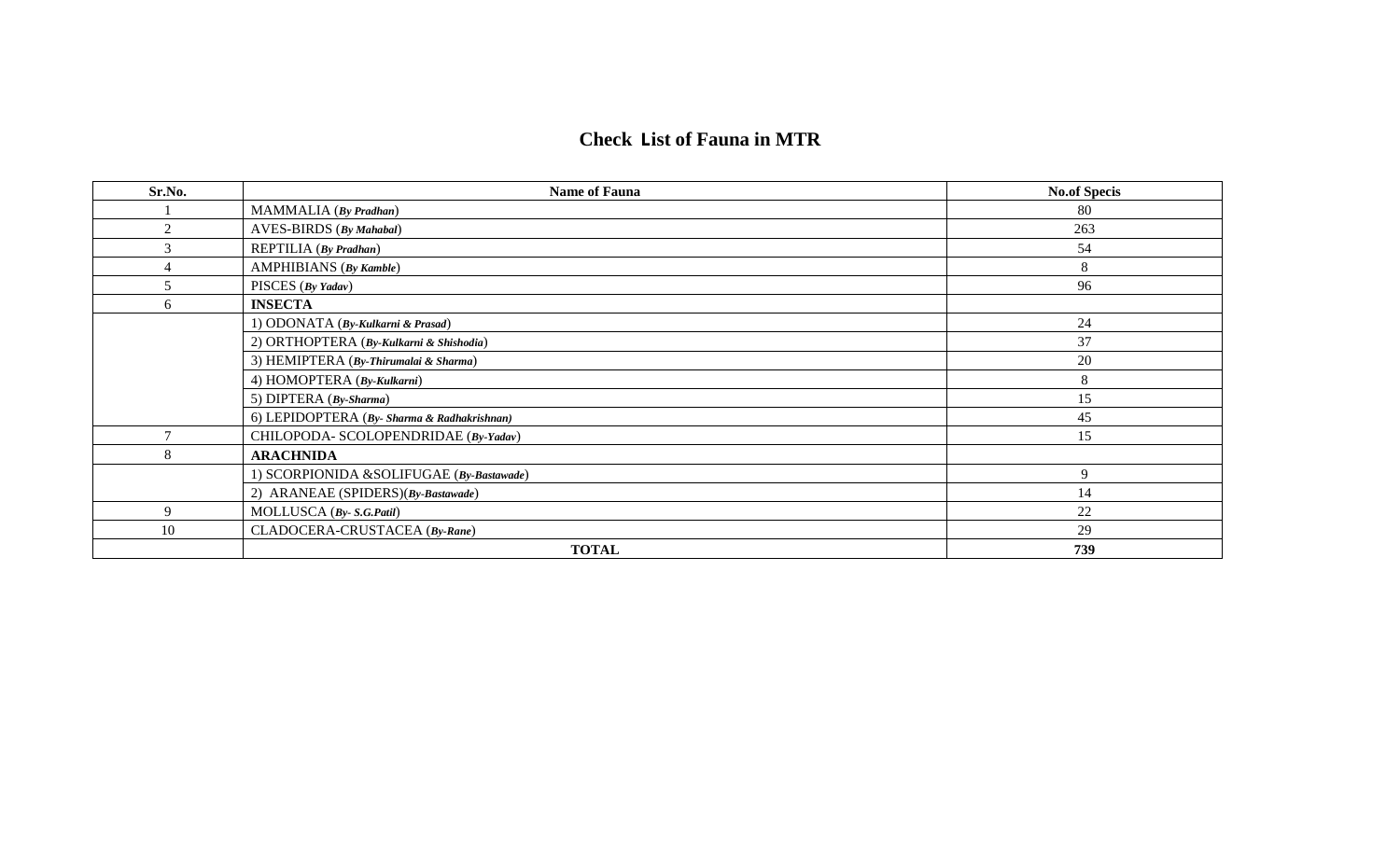# MAMMALIA (*By Pradhan*)

| Sr.<br>No.     | Fauna<br>Sr.No. | Name of the species     | Order              | Family                | <b>Common name</b>                                                               | locality                          | <b>Status</b>                 |
|----------------|-----------------|-------------------------|--------------------|-----------------------|----------------------------------------------------------------------------------|-----------------------------------|-------------------------------|
|                |                 |                         |                    |                       |                                                                                  |                                   |                               |
|                |                 | Suncus etruscus         | <b>INSECTIVORA</b> | <b>SORICIDAE</b>      | E- Savi's pygmy Shrew,<br>M- Chichundri                                          |                                   |                               |
| $\overline{c}$ | $\overline{2}$  | Suncus murinus          | <b>INSECTIVORA</b> | <b>SORICIDAE</b>      | E-House shrew,<br>M-Chichundri.                                                  | Throught India                    | Common locally                |
| $\overline{3}$ | $\mathcal{R}$   | Suncus stoliczkanus     | <b>INSECTIVORA</b> |                       |                                                                                  |                                   |                               |
| 4              |                 | Anathana ellioti        | <b>SCANDENTIA</b>  | <b>TUPAIINAE</b>      | E- Indian/Madras Tree<br>Shrew, M- Zad Chichundri                                | Chikhaldara, Semadoh &<br>Raipur. | Not very uncommon locally     |
| 5              | 5               | Rousettus leschenaulti  | <b>CHIROPTERA</b>  | <b>PTEROPODINAE</b>   | E- Fulvous fruit bat,<br>M-Watwaghul.                                            | Chikhaldara                       | Fairly common locally         |
| 6              | 6               | Pteropus giganteus      | <b>CHIROPTERA</b>  | <b>PTEROPODINAE</b>   | E- Indian flying fox,<br>M-Watwaghul.                                            | Semadoh, J                        |                               |
| 7              |                 | Cynopterus sphinx       | <b>CHIROPTERA</b>  | <b>PTEROPODINAE</b>   | E-Short-nosed fruit bat,<br>M-Watwaghul.                                         | Dhakna and Semadoh.               | A common species locally.     |
| 8              | 8               | Rhinopoma hardwickei    | <b>CHIROPTERA</b>  | <b>RHINOPOMATIDAE</b> | E-Mouse-tailed bat,<br>M-Watwaghul.                                              | M.T.R.                            | Not very uncommon locally     |
| 9              | 9               | Taphozous melanopogon   | <b>CHIROPTERA</b>  | <b>EMBALLONURIDAE</b> | E-Black-bearded tomb bat,<br>M-Watwaghul                                         | Chikhaldara                       | A common species locally.     |
| 10             | 10              | Taphozous longimanus    | <b>CHIROPTERA</b>  | <b>EMBALLONURIDAE</b> | E-Long-winged tomb<br>bat/Long-armed Sheath-<br>$M-$<br>tailed Bat,<br>Watwaghul | Amravati Dist.                    | Common                        |
| 11             |                 | Taphozous nudiventris   | <b>CHIROPTERA</b>  | <b>EMBALLONURIDAE</b> | E-Naked-rumped tomb bat,<br>M-Watwaghul.                                         | M.T.R.                            | Fairly common in some regions |
| 12             | 12              | Saccolaimus saccolaimus | <b>CHIROPTERA</b>  | <b>EMBALLONURIDAE</b> | E-Pouch bearing bat,<br>M-Watwaghul.                                             | M.T.R.                            |                               |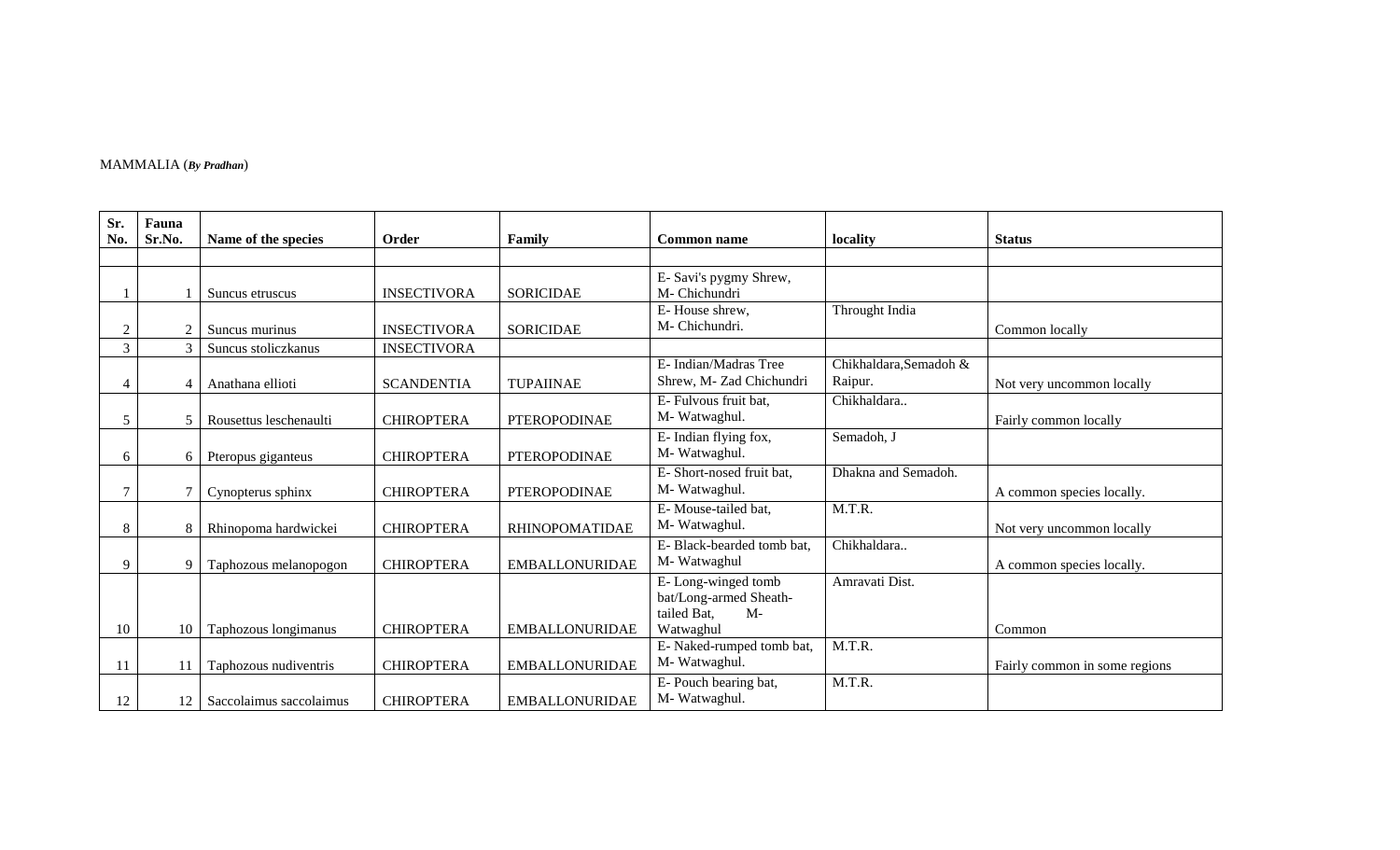|    |    | Megaderma spasma                |                   |                         | E-Lesser false vampire bat,<br>M-Watwaghul | Tarubanda Rest House in<br>Kolkaz area, |                                                                 |
|----|----|---------------------------------|-------------------|-------------------------|--------------------------------------------|-----------------------------------------|-----------------------------------------------------------------|
| 13 | 13 | horsfieldii                     | <b>CHIROPTERA</b> | MEGADERMATIDAE          | E- Indian false vampire bat,               | M.T.R.                                  | Uncommon in some regions<br>Fairly common in the distributional |
|    |    |                                 |                   |                         | M-Watwaghul.                               |                                         | range.                                                          |
| 14 | 14 | Megaderma lyra                  | <b>CHIROPTERA</b> | MEGADERMATIDAE          | E-Wooly or Great Eastern                   | M.T.R.                                  | The population status of the species                            |
|    |    |                                 |                   |                         | Horseshoe bat,                             |                                         | appears to be unclear.                                          |
|    |    |                                 | <b>CHIROPTERA</b> | <b>RHINOLOPHIDAE</b>    | M-Watwaghul.                               |                                         |                                                                 |
| 15 | 15 | Rhinolophus luctus              |                   |                         | E-Rufous/Roux's Horseshoe                  | M.T.R.                                  | Fairly common                                                   |
|    |    |                                 |                   |                         | bat.                                       |                                         |                                                                 |
|    |    |                                 |                   | <b>RHINOLOPHIDAE</b>    | M-Watwaghul.                               |                                         |                                                                 |
| 16 | 16 | Rhinolophus rouxii              | <b>CHIROPTERA</b> |                         | E- Dusky Leaf-nosed bat,                   | M.T.R.                                  |                                                                 |
|    |    |                                 |                   |                         | M- Watwhaghul.                             |                                         |                                                                 |
| 17 |    | Hipposideros ater ater          | <b>CHIROPTERA</b> | <b>HIPPOSIDERIDAE</b>   | E-Fulvous leaf-nosed bat,                  | Chikhaldara                             |                                                                 |
|    |    |                                 | <b>CHIROPTERA</b> |                         | M-Watwaghul.                               |                                         |                                                                 |
| 18 | 18 | Hipposideros fulvus fulvus      |                   | <b>HIPPOSIDERIDAE</b>   | E- Cantor's Leaf-nosed bat,                | Chikhaldara                             |                                                                 |
|    |    | Hipposideros galeritus          | <b>CHIROPTERA</b> |                         | M-Watwaghul                                |                                         |                                                                 |
| 19 | 19 | brachyotus                      |                   | <b>HIPPOSIDERIDAE</b>   | E-Kelaart's Leaf-nosed bat,                | M.T.R.                                  | Have listed limited number of isolated                          |
|    |    |                                 |                   |                         | M-Watwaghul.                               |                                         | but large colonies in India.                                    |
| 20 | 20 | Hipposideros lankadiva<br>indus | <b>CHIROPTERA</b> | <b>HIPPOSIDERIDAE</b>   |                                            |                                         |                                                                 |
|    |    |                                 |                   |                         | E- Schneider's Leaf-nosed                  | M.T.R.                                  | Have listed limited number of isolated                          |
|    |    |                                 |                   |                         | bat, M- Wathwaghul                         |                                         | but large colonies in India.                                    |
| 21 | 21 | Hipposideros speoris speoris    | <b>CHIROPTERA</b> | <b>HIPPOSIDERIDAE</b>   |                                            |                                         |                                                                 |
|    |    |                                 |                   |                         | E- Asiatic lesser Yellow                   | Sipna river near Semadoh.               |                                                                 |
|    |    |                                 |                   |                         | House bat,                                 |                                         |                                                                 |
| 22 | 22 | Scotophilus kuhlii kuhlii       | <b>CHIROPTERA</b> | VESPERTILIONIDAE        | M-Watwaghul                                |                                         |                                                                 |
|    |    |                                 |                   |                         | E- Asiatic lesser Yellow                   | Semadoh Complex in                      | Common                                                          |
|    |    |                                 |                   |                         | House bat.                                 | M.T.R.                                  |                                                                 |
| 23 | 23 | Scotophilus heathi heathi       | <b>CHIROPTERA</b> | VESPERTILIONIDAE        | M-Watwaghul                                |                                         |                                                                 |
|    |    | Pipistrellus ceylonicus         |                   |                         | E- Pipistrelle bat, M- Pakoli              | Chikhaldara                             | Common                                                          |
| 24 | 24 | indicus                         | <b>CHIROPTERA</b> | <b>VESPERTILIONIDAE</b> |                                            |                                         |                                                                 |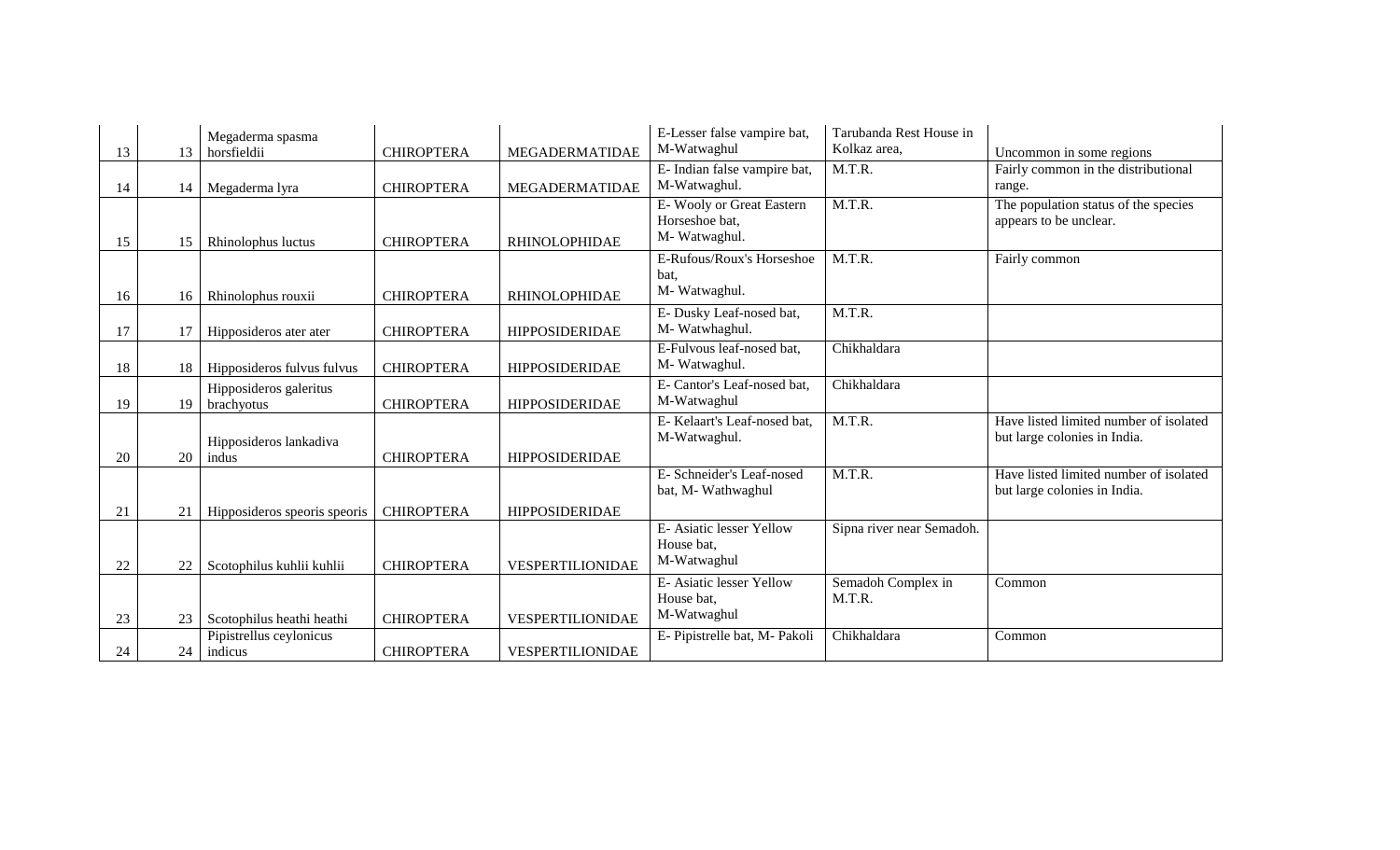| 25 | 25 | Pipistrellus coromandra<br>coromandra    | <b>CHIROPTERA</b> | VESPERTILIONIDAE                   | E- Coromandel Pipistrelle,<br>Indian Pipistrelle, Little<br>Indian bat,<br>M-Pakoli. | M.T.R.                                                           | Common              |
|----|----|------------------------------------------|-------------------|------------------------------------|--------------------------------------------------------------------------------------|------------------------------------------------------------------|---------------------|
| 26 | 26 | Pipistrellus tenuis mimus                | <b>CHIROPTERA</b> | VESPERTILIONIDAE                   | E- Least Pipistrelle, Indian<br>Pygmy Pipistrelle, Indian<br>Pygmy bat,<br>M-Pakoli. | Chikhaldara                                                      | Common              |
| 27 | 27 | Pipistrellus d. dormeri                  | <b>CHIROPTERA</b> | VESPERTILIONIDAE                   | E-Dormer's bat,<br>M-Pakoli                                                          | Chikhaldara                                                      | Common              |
| 28 | 28 | Miniopterus schreibersi<br>fuliginosus   | <b>CHIROPTERA</b> | SubFamily-<br><b>MINIOPTERINAE</b> | E-Schreiber's Long-fingered<br>bat,<br>M- Watwaghul.                                 | M.T.R.                                                           | Common              |
| 29 | 29 | Tadarida (Chaerephon)<br>plicata plicata | <b>CHIROPTERA</b> | <b>MOLOSSIDAE</b>                  | E-Wrinkle-lipped Free-<br>tailed bat,<br>M-Watwaghul                                 | M.T.R.                                                           | Common              |
| 30 | 30 | Tadarida aejgyptiaca<br>thoimasi         | <b>CHIROPTERA</b> | MOLOSSIDAE                         | E- Egyptian free-tailed bat,<br>M- Watwaghul                                         | M.T.R.                                                           | Common & Widespread |
| 31 | 31 | Macaca mulatta mulatta                   | <b>PRIMATES</b>   | <b>CERCOPITHICINAE</b>             | E-Rhesus Macaque,<br>M-Makad/Lal Makad.                                              | Chikhaldara plateau                                              | Common & Widespread |
| 32 | 32 | Semnopithecus entellus<br>entellus       | <b>PRIMATES</b>   | SubFamily-<br><b>COLOBINAE</b>     | E-Common or Hanuman<br>Langur, M-Vanar                                               | Chikhaldara<br>plateau,Semadoh,<br>Dharni, Kolkaz and<br>Dhakna. | Common & Widespread |
| 33 | 33 | Manis Crassicaudata                      | <b>PHOLIDOTA</b>  | <b>MANIDAE</b>                     | E- Indian Pangolin,<br>M- Khavalya Manjar.                                           | M.T.R.                                                           | Rare                |
| 34 | 34 | Canis lupus pallipes                     | <b>CARNIVORA</b>  | <b>CANIDAE</b>                     | E- Indian Wolf,<br>M-Landga                                                          | Outskirts of M.T.R.                                              | Rare                |
| 35 | 35 | Canis aureus                             | <b>CARNIVORA</b>  | <b>CANIDAE</b>                     | E- Asiatic Jackal, Golden<br>Jackal, Jackal,<br>M-Kolha.                             | Semadoh, Dhakna and<br>Dharni                                    |                     |
| 36 | 36 | Cuon alpinus                             | <b>CARNIVORA</b>  | <b>CANIDAE</b>                     | E-Indian wild Dog, Dhole,<br>M-Kolsum, Dhole                                         | Semadoh, Dhakna, Koktu<br>and Dharni                             |                     |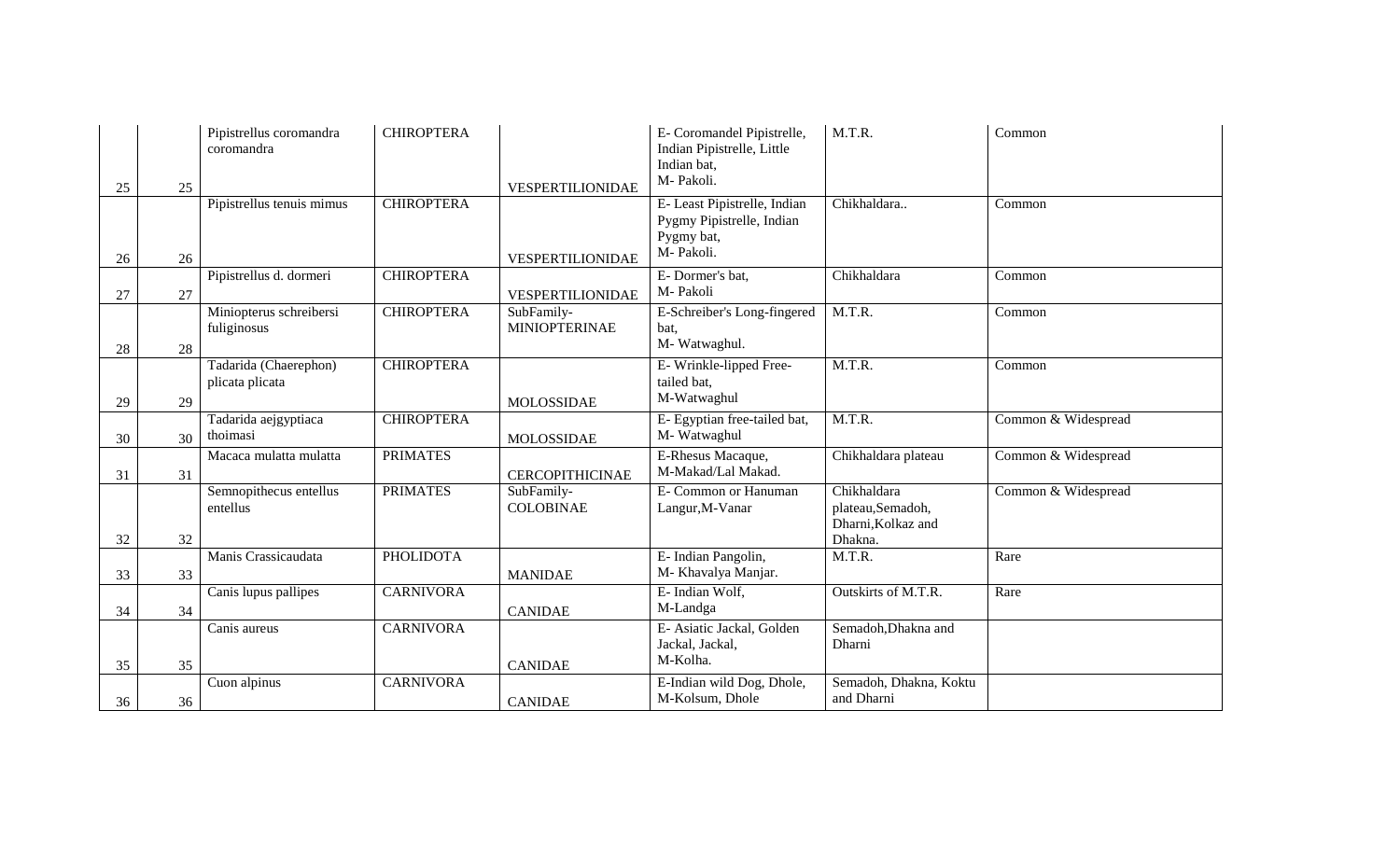|    |       | Vulpes bengalensis        | <b>CARNIVORA</b> |                      | E-Bengal Fox,                        | Dhakna and Semadoh.                                    |                  |
|----|-------|---------------------------|------------------|----------------------|--------------------------------------|--------------------------------------------------------|------------------|
| 37 | 37    |                           |                  | <b>CANIDAE</b>       | M-Khokad                             |                                                        |                  |
|    |       | Melursus ursinus          | <b>CARNIVORA</b> |                      | E-Sloth bear,                        | Semadoh, Koktu and                                     |                  |
| 38 | 38    |                           |                  | <b>URSIDAE</b>       | M-Aswal                              | Dhakna                                                 |                  |
|    |       | Melllivora capensis       | <b>CARNIVORA</b> |                      | E-Ratel or Honey Badger,             | Semadoh, Vairat, Raipur                                |                  |
| 39 | 39    |                           |                  | <b>MUSTELIDAE</b>    | M- Chandi Aswal.                     | and Hatru                                              |                  |
|    |       | Lutragale perspicillata   | <b>CARNIVORA</b> | $Sub-$               | E- Smooth-coated Indian              | Rangubeli region & Tapi                                |                  |
|    |       |                           |                  | Family.LUTRINAE      | Otter/Smoth Indian Otter,            | river                                                  |                  |
| 40 | 40    |                           |                  |                      | M- pan Manjar                        |                                                        |                  |
|    |       | Viverricula indica indica | <b>CARNIVORA</b> |                      | E-Small Indian civet,                | Semadoh                                                |                  |
| 41 | 41    |                           |                  | <b>VIVERRIDAE</b>    | M-Jowadi Manjar.                     |                                                        |                  |
|    |       | Paradoxurus               | <b>CARNIVORA</b> | Sub-Family-          | E-Common palm civet or               | Semadoh, Tarubanda and                                 |                  |
|    |       | h.hermaphroditus          |                  | <b>PARADOXURINAE</b> | Toddy cat,                           | Kuvapati.                                              |                  |
| 42 | 42    |                           |                  |                      | M-Ud Manjar.                         |                                                        |                  |
|    |       | Herpestes edwardsii       | <b>CARNIVORA</b> | <b>HERPESTIDAE</b>   | E-Indian grey mongoose,              | Semadoh, Dharni,                                       | Fairly common    |
|    |       | edwardsii                 |                  |                      | M-Mungus.                            | Dhakna, Kolkaz,                                        |                  |
| 43 | 43    |                           | <b>CARNIVORA</b> | <b>HERPESTIDAE</b>   |                                      | Tarubanda<br>M.T.R.                                    |                  |
|    |       | Herpestes smithii smithii |                  |                      | E-Indian ruddy mongoose,<br>M-Mungus |                                                        | Rarely seen      |
| 44 | 44    | Hyaena hyaena hyaena      | <b>CARNIVORA</b> | <b>HYAENIDAE</b>     | E- Striped Hyaena,                   | Dhakna, Semadoh and                                    | Throughout India |
|    |       |                           |                  |                      | M-Taras                              | Raipur`                                                |                  |
| 45 | 45    | Felis silvestris ornata   | <b>CARNIVORA</b> | <b>FELIDAE</b>       | E-India Desert Cat,                  | M.T.R.                                                 | Rare             |
|    | 46    |                           |                  |                      | M- Jangli Manjar                     |                                                        |                  |
| 46 |       | Felis chaus affinis       | <b>CARNIVORA</b> | <b>FELIDAE</b>       | E-India Jungle Cat,                  | Semadoh, Ghatang,                                      | Not uncommon     |
|    |       |                           |                  |                      | M-Ran Manjar, Baul                   | Kuwapati, Chaddupati,                                  |                  |
| 47 | $*47$ |                           |                  |                      |                                      | Chikhalam.                                             |                  |
|    |       | Felis caracal bengalensis | <b>CARNIVORA</b> | <b>FELIDAE</b>       | E-Caracal,                           | Previous sighting record                               | Rare             |
|    |       |                           |                  |                      | M-Ran Manjar                         | of caracal in Melghat                                  |                  |
|    |       |                           |                  |                      |                                      | Tiger Reserve area by the                              |                  |
|    |       |                           |                  |                      |                                      | Forests Dept. authorities                              |                  |
|    |       |                           |                  |                      |                                      | could not be confirmed                                 |                  |
| 48 | 48    |                           |                  |                      |                                      | during the project period<br>by the ZSI survey parties |                  |
|    |       |                           |                  |                      |                                      |                                                        |                  |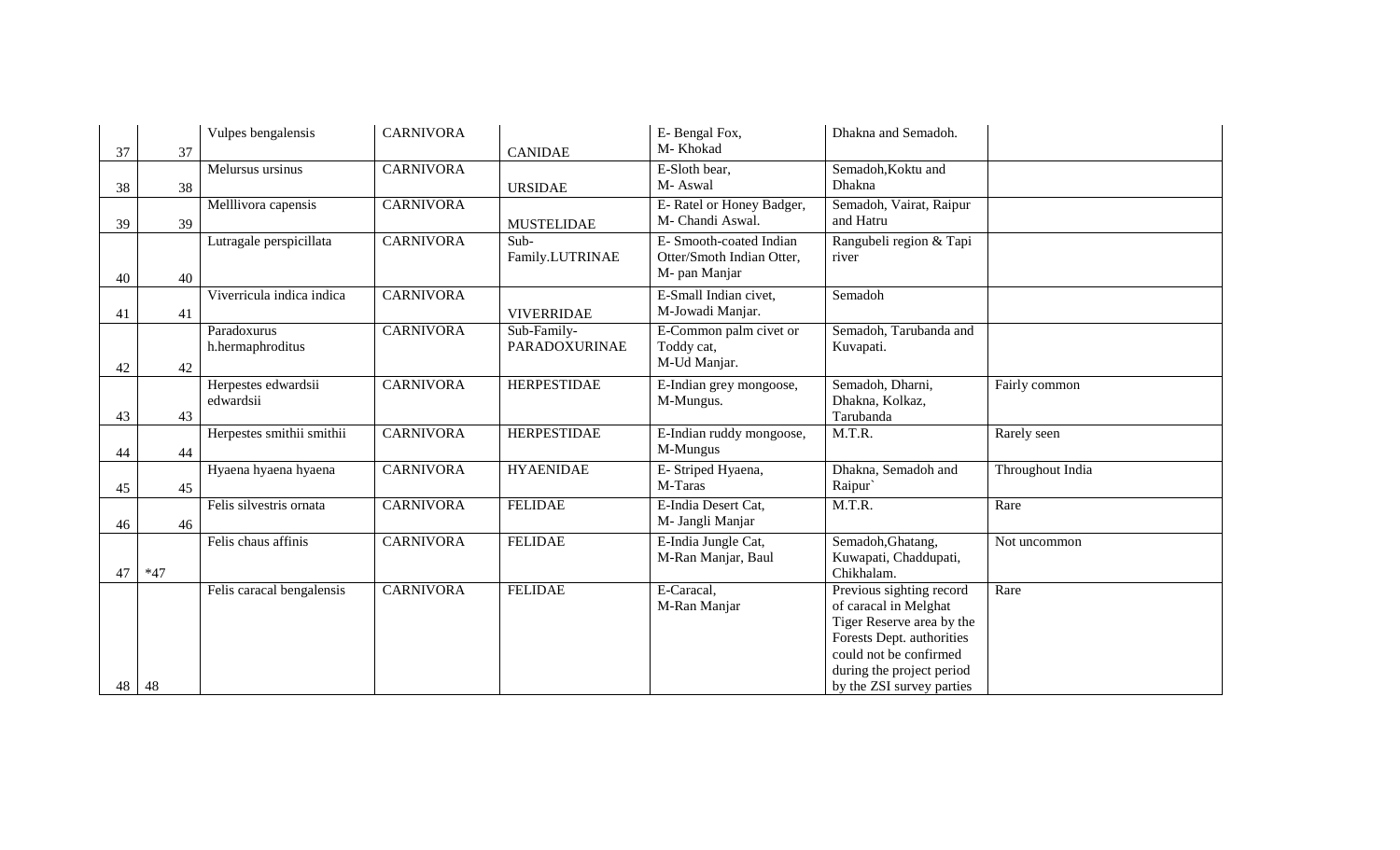| 49 | 49    | Prionailurus bengalensis<br>bengalensis | <b>CARNIVORA</b>    | <b>FELIDAE</b>                   | E-Leopard cat,<br>M-Wagati                                    | M.T.R.                                                                                                                     | Rare                     |
|----|-------|-----------------------------------------|---------------------|----------------------------------|---------------------------------------------------------------|----------------------------------------------------------------------------------------------------------------------------|--------------------------|
| 50 | $*50$ | Panthera pardus fusca                   | <b>CARNIVORA</b>    | Subfamily-<br><b>PANTHERINAE</b> | E-Leopard/Panther,<br>M-Bibtya Wagh                           | Semadoh, Ghatang,<br>Kuwapati, Chaddupati,<br>Chikhalam, Chikhaldara,<br>Kolkaz, Dhakna and<br>Koktu.                      | Not uncommon             |
| 51 | $*51$ | Panthera tigris tigris                  | <b>CARNIVORA</b>    | Subfamily-<br><b>PANTHERINAE</b> | E-Royal Bengal<br>Tiger/Tiger, M- Dhanya<br>Wagh/Pateri Wagh. | Koktu, Dhakna, and Dolar<br>and also recorded from<br>Kuwapati, Chaddupati,<br>Harisal, Raipur,<br>Chikhaldara, Kolkaz etc | Not uncommon             |
| 52 | $*52$ | Sus scrofa cristatus                    | <b>ARTIODACTYLA</b> | <b>SUIDAE</b>                    | E-Indian Wild Boar,<br>M-Randukkar                            | Tarubanda, Raipur,<br>Kuvapati, Koktu and<br>Dhakna area                                                                   |                          |
| 53 | 53    | Moschiola meminna                       | <b>ARTIODACTYLA</b> | <b>TRAGULIDAE</b>                | E-Indian Chevrotain or<br>mouse Deer,<br>M-Pisori Harin       | M.T.R.                                                                                                                     | Uncommon in some regions |
| 54 | $*54$ | Axis axis axis                          | <b>ARTIODACTYLA</b> | <b>CERVIDAE</b>                  | E- Spotted Deer, Chital,<br>M-Chital                          | Kolkaz, Dolar, Raipur, Bori<br>, Semadoh, Dharni and<br>Dhakna.                                                            | Fairly common in M.T.R.  |
| 55 | $*55$ | Cervus unicolor niger                   | <b>ARTIODACTYLA</b> | <b>CERVIDAE</b>                  | E-Sambar,<br>M-Sambar                                         | Kolkaz, Dolar, Raipur, Bori<br>, Semadoh, Dharni and<br>Dhakna.                                                            | Fairly common in M.T.R.  |
| 56 | $*56$ | Muntiacus muntjak aureus                | <b>ARTIODACTYLA</b> | Subfamily-<br><b>MUNTIACINAE</b> | E-Indian Muntjac or<br>Barking Deer,<br>M-Bhekar.             | Chaddupati, Semadoh Dhar<br>ni and Dhakna                                                                                  | Fairly common in M.T.R.  |
| 57 | $*57$ | Bos gaurus                              | <b>ARTIODACTYLA</b> | <b>BOVIDAE</b>                   | E-Indian Gaur,<br>M-Gava.                                     | Raipur, Harisal, Dolar and<br>Koktu                                                                                        | Fairly common in M.T.R.  |
| 58 | $*58$ | Boselaphus tragocamelus                 | <b>ARTIODACTYLA</b> | <b>BOVIDAE</b>                   | E-Blue Bull,<br>M-Nilgai                                      | Harisal, Chaddupati and<br>Dhakna                                                                                          | Not uncommon             |
| 59 | $*59$ | Tetracerus quadricornis                 | <b>ARTIODACTYLA</b> | <b>BOVIDAE</b>                   | E-Four Horned Antilope<br>M-Choushinga.                       | Chaddupati and Dhakna                                                                                                      | Not uncommon             |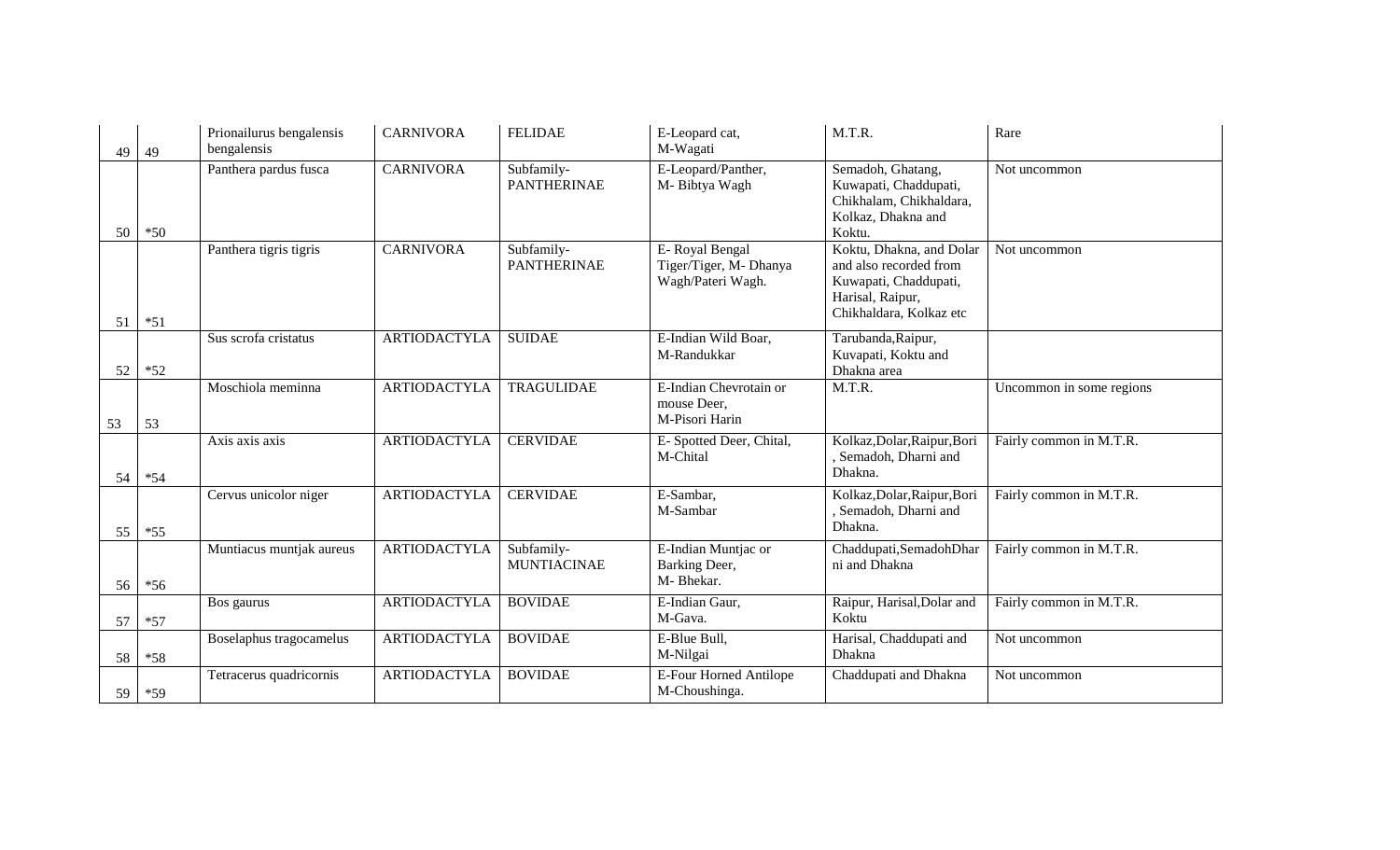| 60 | $*60$ | Antilope cervicapra<br>cervicapra       | <b>ARTIODACTYLA</b> | Subfamily-<br><b>ANTILOPINAE</b> | E-Blackbuck or Indian<br>Antilope, M-Kalvit             | Dharni and Rangubeli                                                                                                              | Not uncommon                         |
|----|-------|-----------------------------------------|---------------------|----------------------------------|---------------------------------------------------------|-----------------------------------------------------------------------------------------------------------------------------------|--------------------------------------|
| 61 | 61    | Gazella bennettii                       | <b>ARTIODACTYLA</b> | Subfamily-<br><b>ANTILOPINAE</b> | E-Indian Gazelle or<br>Chinkara, M-Chinkara             | M.T.R.                                                                                                                            |                                      |
| 62 | 62    | Ratufa indica centralis                 | <b>RODENTIA</b>     | <b>SCIURIDAE</b>                 | E-Indian Giant squirrel<br>M-Shekru.                    | Thick forested areas in<br>M.T.R                                                                                                  |                                      |
| 63 | $*63$ | Funambulus palmarum<br>robertsoni       | <b>RODENTIA</b>     | Subfamily-<br><b>SCIURINAE</b>   | E-Indian three striped palm<br>squirrel, M-Pateri Khar. | Semadoh and Kolkaz                                                                                                                | Not very uncommon in the region.     |
| 64 | $*64$ | Funambulus pennanti                     | <b>RODENTIA</b>     | Subfamilly-<br><b>SCIURINAE</b>  | E-Indian five striped palm<br>squirrel, M-Pateri Khar   | Semadoh, Dhakna and<br>Kuvapati                                                                                                   | Not very uncommon in the region.     |
| 65 | $*65$ | Petaurista philippensis<br>philippensis | <b>RODENTIA</b>     | <b>PTEROMYIDAE</b>               | E-Common gaint flying<br>squirrel, M-Udnari Khar        | Semadoh, Dhakna,<br>Kolkaz, Chikhaldara and<br>Kuvapati.                                                                          | Uncommon in the regions              |
| 66 | $*66$ | Mus musculus castaneus                  | <b>RODENTIA</b>     | <b>MURIDAE</b>                   | E-House Mouse,<br>M- Gharatil Undir                     | In the residential premises<br>in Semadoh, Chikhaldara<br>and Dhakna.                                                             | Common in residential premises       |
| 67 | $*67$ | Mus musculus homourus                   | <b>RODENTIA</b>     | <b>MURIDAE</b>                   | <b>E-House Mouse</b><br>M- Gharatil Undir               | In the residential premises<br>in Semadoh and Kolkaz<br>areas                                                                     | Not uncommon                         |
| 68 | $*68$ | Mus booduga booduga                     | <b>RODENTIA</b>     | <b>MURIDAE</b>                   | E- Little Indian Field Mouse<br>M-Shetitil Undir.       | Collected eight specimens<br>from the agricultural<br>fields and similar habitats<br>in Chourakund, Raipur,<br>Dhakna and Paturda | Common in the Fields,                |
| 69 | $*69$ | Mus phillipsi                           | <b>RODENTIA</b>     | <b>MURIDAE</b>                   | E-Wroughton's small spiny<br>Mouse, M-Undir             | Chikhaldara areas of<br>M.T.R                                                                                                     | Endemic species not common in region |
| 70 | $*70$ | Vandeleuria oleracea<br>oleracea        | <b>RODENTIA</b>     | <b>MURIDAE</b>                   | E- Indian long -tailed Tree<br>Mouse, M- Undir          | Collected one specimen<br>from thin forest patch<br>near Chunkhadi village                                                        | Not very uncommon in the region.     |
| 71 | $*71$ | Rattus rattus rufescens                 | <b>RODENTIA</b>     | <b>MURIDAE</b>                   | E-House Rat, M- Undir                                   | In Kolkaz, Semadoh, and<br>Koktu                                                                                                  | Common                               |
| 72 | 72    | Rattus rattus narbadae                  | <b>RODENTIA</b>     | <b>MURIDAE</b>                   | E- White-bellied House Rat,<br>M-Undir                  | Isolated human<br>settlements in forested<br>areas in M.T.R                                                                       | Uncommon                             |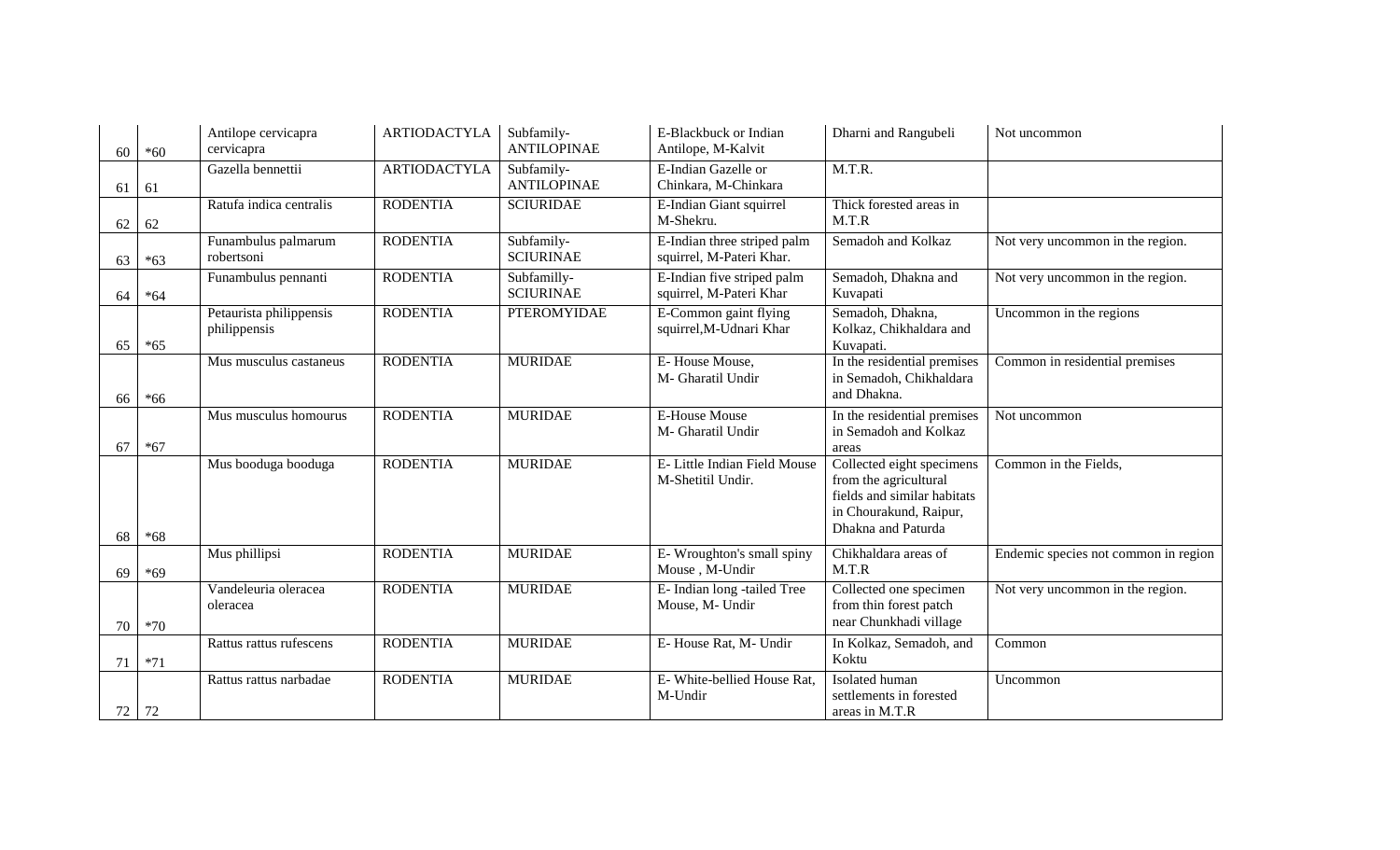|    |       | Millardia meltada meltada     | <b>RODENTIA</b>     | <b>MURIDAE</b>        | E-Soft-furred-metad, M-    |                             | Not uncommon in region |
|----|-------|-------------------------------|---------------------|-----------------------|----------------------------|-----------------------------|------------------------|
| 73 | 73    |                               |                     |                       | Undir                      |                             |                        |
|    |       | Cremnomys blanfordi           | <b>RODENTIA</b>     | <b>MURIDAE</b>        | E-Blanford's Rat, M-Undir  | Koktu Rest House,           | Not uncommon in region |
| 74 | $*74$ |                               |                     |                       |                            | Kolkaz, Sipna Pili          |                        |
|    |       | Golunda ellioti ellioti       | <b>RODENTIA</b>     | <b>MURIDAE</b>        | E-Indian Bush Rat, M-      | Kolkaz and Chikhaldara      | Not uncommon in region |
| 75 | 75    |                               |                     |                       | Undir                      |                             |                        |
|    |       | Bandicota bengalensis         | <b>RODENTIA</b>     | <b>MURIDAE</b>        | E-Indian Mole Rat, M-Ghus  | In Pili and Raipur villages | Common                 |
| 76 | $*76$ | bengalensis                   |                     |                       |                            |                             |                        |
|    |       | Bandicota indica indica       | <b>RODENTIA</b>     | <b>MURIDAE</b>        | E-Large Bandicoot Rat,     |                             | Common                 |
|    | 77    |                               |                     |                       | M-Ghus                     |                             |                        |
|    |       |                               |                     |                       | E-Indian Antelope Rat      |                             |                        |
|    |       |                               |                     |                       | M-Gondedar sheputlwala     |                             |                        |
| 78 | 78    | Tatera indica indica          | <b>RODENTIA</b>     | Subfamily-Gerbillinae | Undir                      |                             | Common                 |
|    |       |                               | Sub-order           |                       | E-Indian crested porcupine | Chikhaldara, Kolkaz and     |                        |
|    |       |                               | <b>HYSTRICOGNAT</b> |                       | M-Salu or Salindar         | Raipur                      |                        |
| 79 | $*79$ | Hystriux indica Kerr          | HI                  |                       |                            |                             | Common                 |
|    |       |                               |                     |                       |                            |                             |                        |
|    |       |                               |                     |                       | E-Indian black-naped hare  |                             |                        |
|    |       |                               |                     |                       | or Indian Hare             | Chikhalda, Kolkaz,          |                        |
| 80 | $*80$ | Lepus nigricollis nigricollis | <b>LAGOMORPHA</b>   | LEPORIDAE             | M-Sasa                     | Dhakna Koktu and Raipur     | Common                 |

**AVES/BIRDS**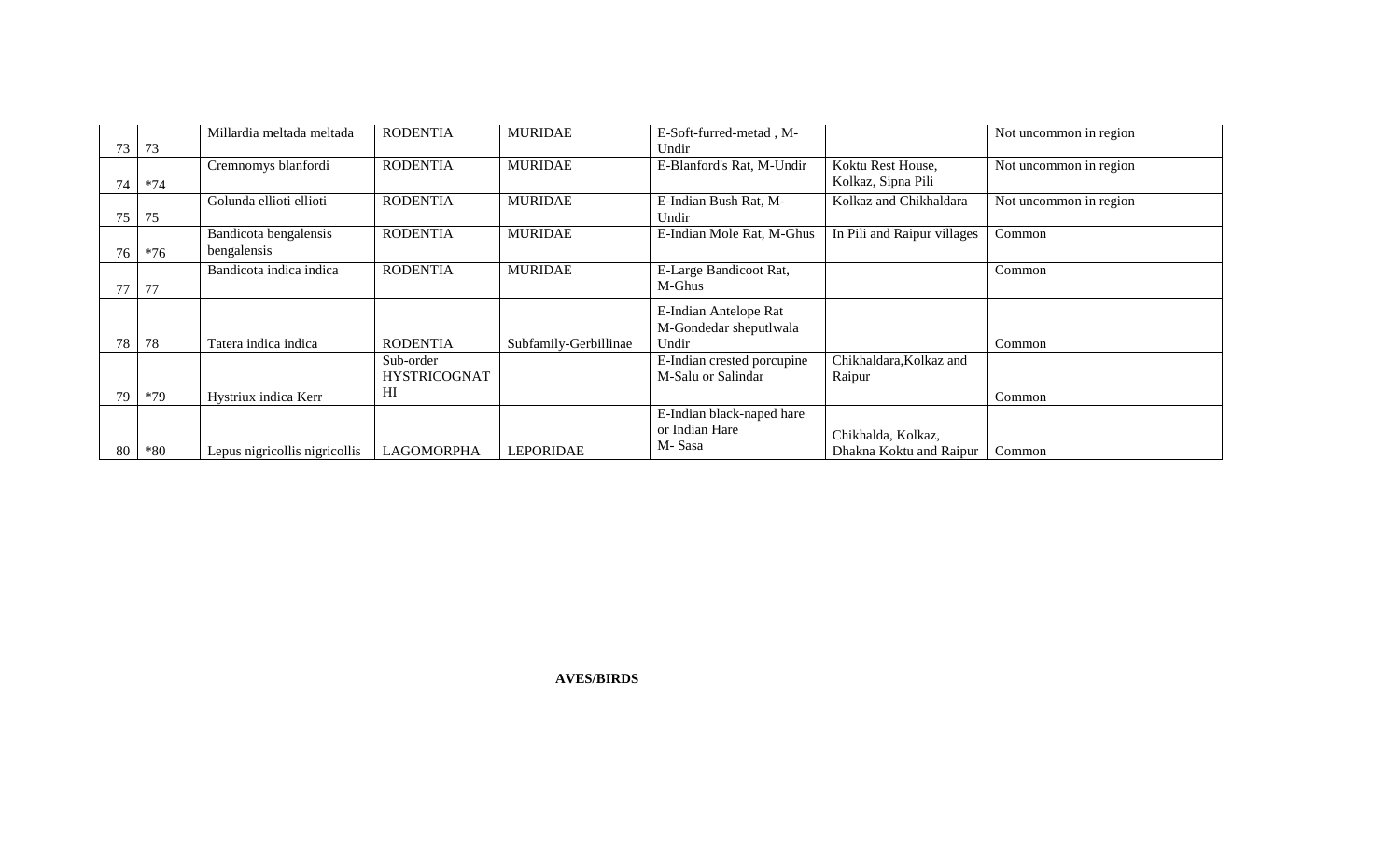|                | Fauna  |                               |                          |                                  |                                   | <b>Residential</b>       |
|----------------|--------|-------------------------------|--------------------------|----------------------------------|-----------------------------------|--------------------------|
| Sr.No.         | Sr.No. | Name of the species           | Family                   | <b>Common name</b>               | locality                          | <b>Population Status</b> |
|                |        | Tachybaptus ruficollis        | <b>PODICIPEDIDAE</b>     | Little Grebe or Dabchick         | Semadoh, Sidu Kund, Dhakna        | R,Unc                    |
|                | 5      |                               |                          |                                  |                                   |                          |
| $\overline{2}$ | 49     | Egretta garzetta              | <b>ARDEIDAE</b>          | Little Egret                     | Bori, Semadoh                     | R, C                     |
| 3              | 36     | Ardea cinerea                 | <b>ARDEIDAE</b>          | Grey Heron                       | <b>MTP</b>                        | $R$ , Unc                |
|                |        | Casmerodius albus             | <b>ARDEIDAE</b>          | Eastern Large Egret              | Sidu Kund, Semadoh, Dhakna        | R,Unc                    |
| $\overline{4}$ | 46     |                               |                          |                                  |                                   |                          |
| 5              | 47     | Mesophayx intermedia          | <b>ARDEIDAE</b>          | <b>Smaller or Median Egret</b>   | Semadoh, Bori.                    | R,Unc                    |
|                |        | <b>Bubulcus</b> ibis          | <b>ARDEIDAE</b>          | <b>Cattle Egret</b>              | Sidu Kund, Dhakna, Semadoh        | R, C                     |
| 6              | 44     |                               |                          |                                  |                                   |                          |
|                |        | Ardeola grayii                | <b>ARDEIDAE</b>          | Indian Pond Heron or Paddy bird  | Semadoh, Dhakna, Sidu Kund, Emali | R, C                     |
| 7              | 42     |                               |                          |                                  | Pada                              |                          |
|                |        | <b>Butorides</b> striatus     | <b>ARDEIDAE</b>          | Little Green Heron               | Aipna River Semadoh Bhimkund      | R,Unc                    |
|                |        |                               |                          |                                  | valley near Chikhaldara           |                          |
| 8              | 38     |                               |                          |                                  |                                   |                          |
| $\mathbf{Q}$   | 52     | Nycticorax nycticorax         | <b>ARDEIDAE</b>          | <b>Black-Crowned Night-Heron</b> | Sipna Basin                       | $\overline{R}$ , Unc     |
| 10             | 57     | Ixobrychus sinensis           | <b>ARDEIDAE</b>          | <b>Yellow Bittern</b>            | <b>MTP</b>                        | R,Unc                    |
| 11             | 56     | Ixobrychus cinnamomeus        | <b>ARDEIDAE</b>          | <b>Chestnut Bittern</b>          | <b>MTP</b>                        | R,Unc                    |
| 12             | 60     | Mycteria leucocephala Pennant | <b>CICONIDAE</b>         | <b>Painted Stork</b>             | <b>MTP</b>                        | $R$ , Unc                |
| 13             | 65     | Ciconia nigra                 | <b>CICONIDAE</b>         | <b>Black Stork</b>               | <b>MTP</b>                        | WV,O                     |
| 14             | 62     | Ciconia episcopus             | <b>CICONIDAE</b>         | White-necked Stork               | Semadoh                           | R, O                     |
| 15             | 63     | Ciconia ciconia               | <b>CICONIDAE</b>         | <b>White Stork</b>               | Rangubeli                         | WV,UnC                   |
| 16             | 69     | Threskiornis melanocephalus   | <b>THRESKIORNITHIDAE</b> | Oriental White Ibis              | Semadoh                           | R,Unc                    |
| 17             | 70     | Pseudibis papillosa           | THRESKIORNITHIDAE        | <b>Indian Black Ibis</b>         | <b>MTP</b>                        | R,Unc                    |
| 18             | 88     | Dendrocygna javanica          | <b>ANATIDAE</b>          | <b>Lesser Whistling Duck</b>     | Semadoh                           | $R$ , Unc                |
| 19             | 90     | Tadorna ferruginea            | <b>ANATIDAE</b>          | <b>Brahminy Shelduck</b>         | <b>MTP</b>                        | WV,UnC                   |
| 20             | 101    | Anas strepera                 | <b>ANATIDAE</b>          | Gadwall                          | <b>MTP</b>                        | WV,UnC                   |
| 21             | 97     | Anas poecilorhyncha           | <b>ANATIDAE</b>          | Spot-billed Duck                 | Semadoh                           | $R$ , Unc                |
| 22             | 105    | Anas clypeata                 | <b>ANATIDAE</b>          | Northen Shoveller                | <b>MTP</b>                        | WV,UnC                   |
| 23             | 93     | Anas acuta                    | <b>ANATIDAE</b>          | Northen Pintail                  | <b>MTP</b>                        | WV,C                     |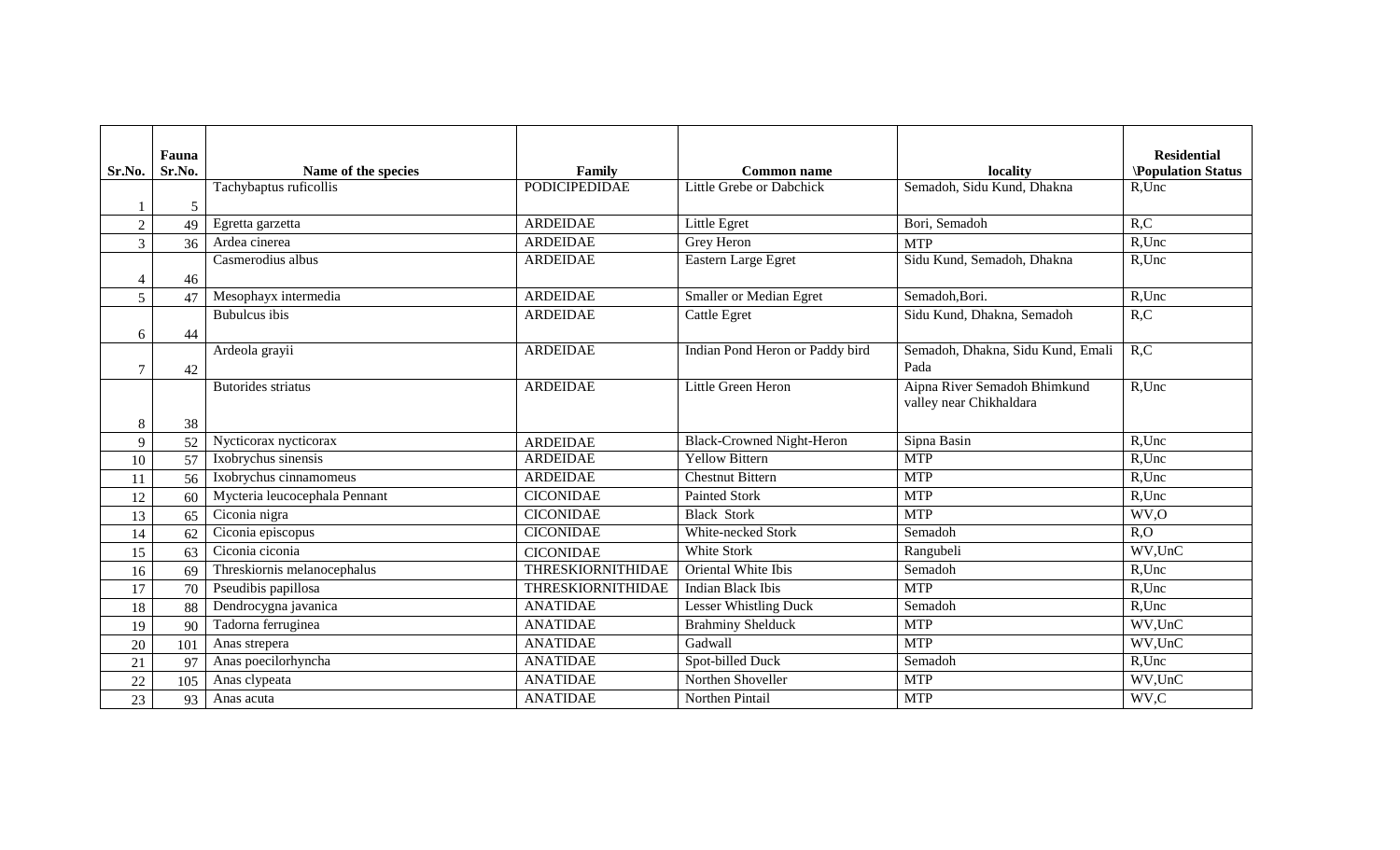| 24 | 104 | Anas querquodula              | <b>ANATIDAE</b>     | Garganey or Bluewinged Teal            | <b>MTP</b>                         | WV,UnC                |
|----|-----|-------------------------------|---------------------|----------------------------------------|------------------------------------|-----------------------|
| 25 | 94  | Anus creeca                   | <b>ANATIDAE</b>     | <b>Common Teal</b>                     | <b>MTP</b>                         | WV,UnC                |
| 26 | 130 | Pernis ptiloirhynchus         | <b>ACCIPITRIDAE</b> | Oriental Honey-Buzzard                 | Semadoh, Dhakna                    | R, C                  |
| 27 | 124 | Elanus caeruleus              | <b>ACCIPITRIDAE</b> | <b>Black-</b> shouldered Kite          | Semadoh Dhakna                     | R,Unc                 |
| 28 | 133 | Milvus migrans                | <b>ACCIPITRIDAE</b> | <b>Black Kite</b>                      | Semadoh Dhakna                     | $R$ , Unc             |
| 29 | 135 | Haliastur indus               | <b>ACCIPITRIDAE</b> | <b>Brahminy Kite</b>                   | Bori                               | R,Unc                 |
|    |     | Neophron percnopterus         | <b>ACCIPITRIDAE</b> | <b>Indian Scavenger Vulture</b>        | Semadoh Dhakna, Sidu Kund          | R, C                  |
| 30 | 187 |                               |                     |                                        |                                    |                       |
| 31 | 185 | Gyps bengalensis              | <b>ACCIPITRIDAE</b> | Indian White-backed Vulture            | Semadoh, Dhakna.                   | R, C                  |
| 32 | 182 | Gyps indicus                  | <b>ACCIPITRIDAE</b> | Indian Long-billed Vulture             | Dhakna                             | R,Unc                 |
| 33 | 178 | Sarcogyps calvus              | <b>ACCIPITRIDAE</b> | Red-headed Vulture                     | <b>MTP</b>                         | $R$ , Unc             |
| 34 | 195 | Circaetus gallicus            | <b>ACCIPITRIDAE</b> | <b>Short-toed Snake Eagle</b>          | <b>MTP</b>                         | R,Unc                 |
|    |     | Spilrnis cheela               | <b>ACCIPITRIDAE</b> | <b>Lesser or Peninsular Crested</b>    | Semadoh                            | R, C                  |
| 35 | 197 |                               |                     | Serpent-Eagle                          |                                    |                       |
| 36 | 190 | Circus macrourus              | <b>ACCIPITRIDAE</b> | Pale Harrier                           | <b>MTP</b>                         | WV,C                  |
| 37 | 144 | Accipiter trivirgatus indicus | <b>ACCIPITRIDAE</b> | <b>North Indian Crested</b>            | <b>MTP</b>                         | $R$ , Unc             |
| 38 | 138 | Accipiter badius dussumieri   | <b>ACCIPITRIDAE</b> | Indian Shikra                          | Semadoh, Dhakna.                   | R, C                  |
| 39 | 147 | Accipiter nisus               | <b>ACCIPITRIDAE</b> | Eurasian Sparrow-Hawk                  | <b>MTP</b>                         | WV,UnC                |
| 40 | 157 | Butastur teesa                | <b>ACCIPITRIDAE</b> | White-eyed Buzzard-Eagle               | Semadoh, Dhakna, Koktu             | R, C                  |
| 41 | 172 | Ictinaetus malayensis         | <b>ACCIPITRIDAE</b> | <b>Black Eagle</b>                     | <b>MTP</b>                         | R, O                  |
| 42 | 168 | Aquila rapax                  | <b>ACCIPITRIDAE</b> | <b>Tawny Eagle</b>                     | <b>MTP</b>                         | R,Unc                 |
| 43 | 163 | Hieraaetus fasciatus          | <b>ACCIPITRIDAE</b> | <b>Bonelli's or Slender Hawk Eagle</b> | Koktu                              | R,Unc                 |
|    |     | Spizaetus cirrhatus           | <b>ACCIPITRIDAE</b> | Changeable Hawk-Eagle                  | Semadoh, Dhakna, Koktu, Sidu Kund. | R, C                  |
| 44 | 161 |                               |                     |                                        |                                    |                       |
| 45 | 203 | Pandion haliaetus             | <b>PANDIONIDAE</b>  | Osprey                                 | <b>MTP</b>                         | WV,UnC                |
| 46 | 221 | Falco naumanni                | <b>FALCONIDAE</b>   | <b>Lesser Kestrel</b>                  | <b>MTP</b>                         | $\overline{WV}$ , UnC |
|    |     | Falco tinnunculus             | <b>FALCONIDAE</b>   | Common Kestrel                         | Dhakna, Semadoh, koktu Dhakna.     | WV,C                  |
| 47 | 222 |                               |                     |                                        |                                    |                       |
| 48 | 219 | Falco chicquera               | <b>FALCONIDAE</b>   | Red-headed Merlin                      | Dhakna                             | R,Unc                 |
| 49 | 212 | Falco subbuteo                | <b>FALCONIDAE</b>   | Eurasian Hobby                         | <b>MTP</b>                         | R/WV, UnC(Partly)     |
| 50 | 208 | Falco jugger                  | <b>FALCONIDAE</b>   | Laggar Falcon                          | <b>MTP</b>                         | R,Unc                 |
| 51 | 209 | Falco peregrinus              | <b>FALCONIDAE</b>   | Peregrine Falcon                       | <b>MTP</b>                         | WV,UnC                |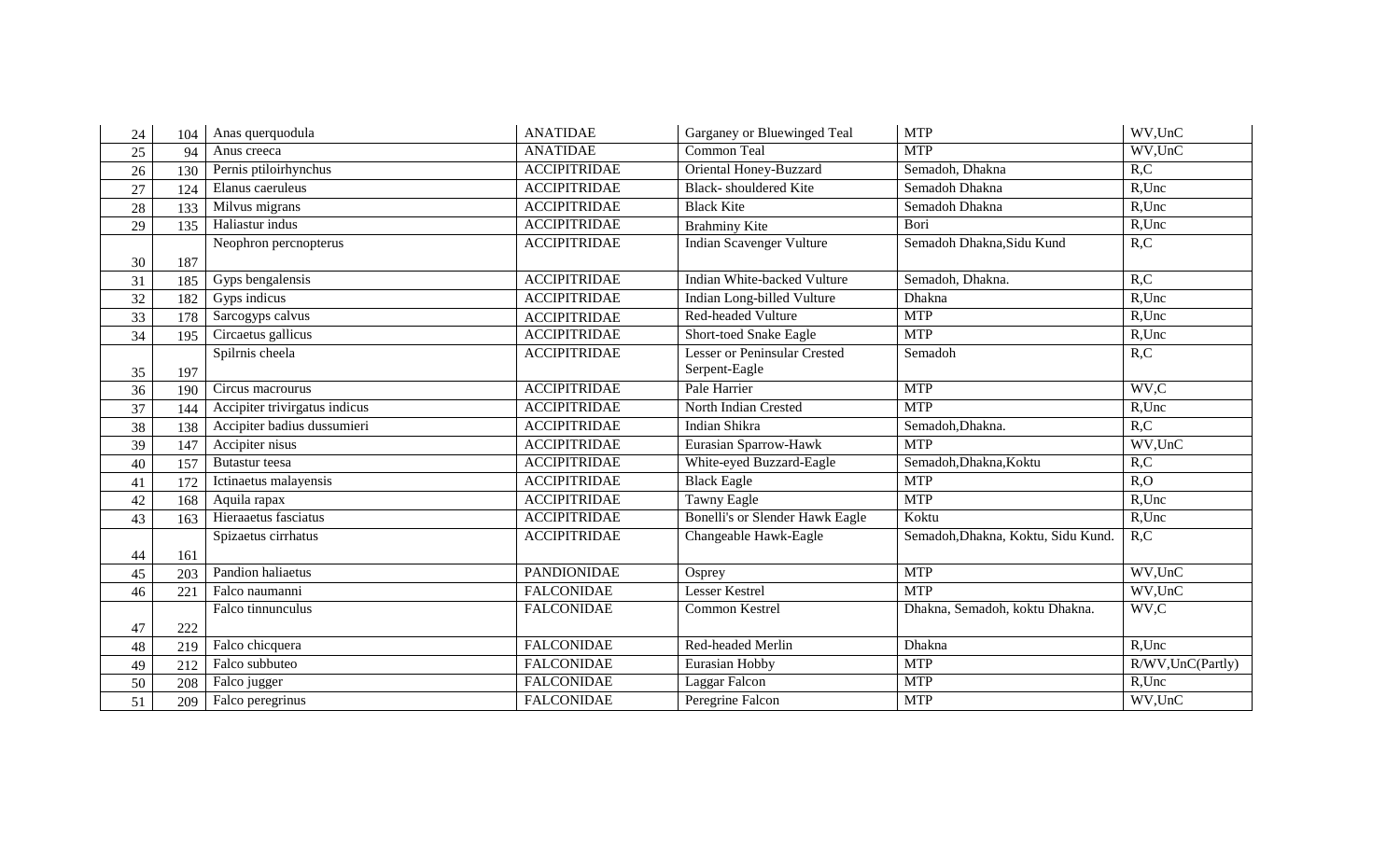| 52     | 211 | Falco peregrinus peregrinator | <b>FALCONIDAE</b>   | Peregrine Falcon                    | <b>MTP</b>                   | R,Unc      |
|--------|-----|-------------------------------|---------------------|-------------------------------------|------------------------------|------------|
| 53     | 241 | Francolinus Pictus            | <b>FALCONIDAE</b>   | <b>Painted Francolin</b>            | <b>MTP</b>                   | $R$ , Unc  |
|        |     | Francolinus Pondicerianus     | <b>FALCONIDAE</b>   | Grey Francolin                      | Semadoh, Dhakna, Emalipada   | R,Unc      |
| 54     | 245 |                               |                     |                                     |                              |            |
|        |     | Coturnix coturnix             | <b>FALCONIDAE</b>   | Common Quail                        | Semadoh, Dhakna, Sidu-kund   | R, WV, UnC |
| 55     | 250 |                               |                     |                                     |                              |            |
| 56     | 252 | Coturnix coromandelica        | <b>FALCONIDAE</b>   | <b>Black breasted or Rain Quail</b> | <b>MTP</b>                   | $R$ , Unc  |
|        |     | Perdicula asiatica            | <b>FALCONIDAE</b>   | Jungle Bush-Quail                   | Semadoh, Dhakna, Sidukund    | R, C       |
| 57     | 255 |                               |                     |                                     |                              |            |
| 58     | 260 | Perdicula argoondah           | <b>FALCONIDAE</b>   | Deccan Rock Bush_Quail              | <b>MTP</b>                   | R, C       |
| 59     | 263 | Perdicula erythrorhyncha      | <b>FALCONIDAE</b>   | Northern Painted Bush Quail         | <b>MTP</b>                   | R, C       |
| 60     | 275 | Galloperdix spadicea          | <b>FALCONIDAE</b>   | Red Spurfowl                        | <b>MTP</b>                   | R, C       |
| 61     | 278 | Galloperdix lunulata          | <b>FALCONIDAE</b>   | Painted Spurfowl                    | <b>MTP</b>                   | R,Unc      |
| 62     | 301 | Gallus sonneratii Temminck    | <b>FALCONIDAE</b>   | Grey Junglefowl                     | Semadoh, Dhakna.             | R, C       |
| 63     | 311 | Pavo cristatus                | <b>FALCONIDAE</b>   | <b>Indian Peafowl</b>               | Bori, Koktu                  | R, C       |
| 64     | 313 | Turnix sylvatica              | <b>TURNICIDAE</b>   | Small Buttonquail                   | <b>MTP</b>                   | R,Unc      |
| 65     | 314 | Turnix tanki                  | <b>TURNICIDAE</b>   | <b>Yellow Legged Buttonquail</b>    | <b>MTP</b>                   | $R$ , Unc  |
| 66     | 318 | Turnix suscitator             | <b>TURNICIDAE</b>   | Common Buttonquail                  | Dhakna                       | R,Unc      |
| 67     | 320 | Grus virgo                    | <b>GRUIDAE</b>      | Demoiselle Crane                    | <b>MTP</b>                   | WV,UnC     |
| 68     | 343 | Amaurornis phoenicurus        | <b>RALLIDAE</b>     | White-breasted Waterhen             | Semadoh, Koktu               | R, C       |
| 69     | 380 | Charadrius dubius             | <b>CHARADRIDAE</b>  | little Ringed Plover                | <b>MTP</b>                   | R,Unc      |
| $70\,$ | 370 | Vanellus malabaricus          | CHARADRIDAE         | Yellow-wattled Lapwing              | Koktu                        | $R$ , Unc  |
| 71     | 369 | Vanellus duvaucelii           | <b>CHARADRIDAE</b>  | River Lapwing                       | <b>MTP</b>                   | $R$ , Unc  |
|        |     | Vanellus indicus              | <b>CHARADRIDAE</b>  | Red-wattled Lapwing                 | Semadoh, Dhakna, Emali pada. | R, C       |
| 72     | 366 |                               |                     |                                     |                              |            |
| 73     | 406 | Gallinago stenura             | <b>SCOLOPACIDAE</b> | Pintail Snipe                       | <b>MTP</b>                   | WV,C       |
| 74     | 409 | Gallinago gallinago           | <b>SCOLOPACIDAE</b> | <b>Common or Fantail Snipe</b>      | <b>MTP</b>                   | WV,A       |
| $75\,$ | 394 | Tringa totanus                | <b>SCOLOPACIDAE</b> | Common Redshank                     | <b>MTP</b>                   | WV,UnC     |
| 76     | 396 | Tringa nebularia              | <b>SCOLOPACIDAE</b> | Common Greenshank                   | <b>MTP</b>                   | WV,UnC     |
| 77     | 397 | Tringa ochropus               | <b>SCOLOPACIDAE</b> | Green Sandpiper                     | <b>MTP</b>                   | WV,C       |
| 78     | 398 | Tringa glareola               | <b>SCOLOPACIDAE</b> | Wood or Spotted Sandpiper           | <b>MTP</b>                   | WV,C       |
| 79     | 401 | Actitis hypoleucos            | <b>SCOLOPACIDAE</b> | Common Sandpiper                    | <b>MTP</b>                   | WV,C       |
|        |     |                               |                     |                                     |                              |            |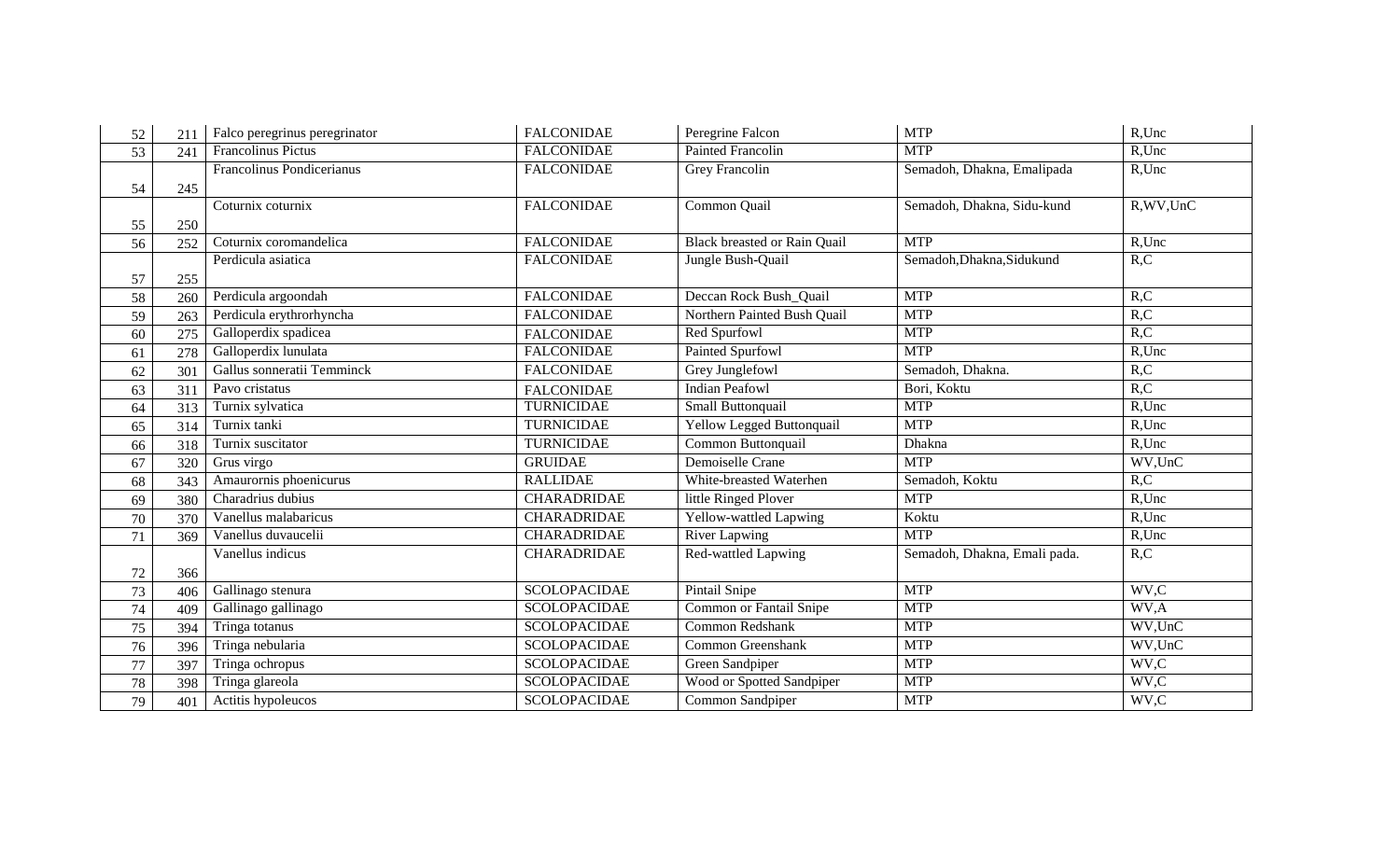| 80  | 430 | Himantopus himantopus      | <b>RECURVIROSTRIDAE</b> | <b>Black-winged Stilt</b>          | Sipna and Gadga river                 | $R/WV$ , $C$ |
|-----|-----|----------------------------|-------------------------|------------------------------------|---------------------------------------|--------------|
| 81  | 436 | Burhinus oedicnemus        | <b>BURHINIDAE</b>       | <b>Indian Stone-Curlew</b>         | <b>MTP</b>                            | $R$ , Unc    |
| 82  | 437 | Esacus recurvirostris      | <b>BURHINIDAE</b>       | <b>Great Stone-Plover</b>          | <b>MTP</b>                            |              |
|     |     | Glareola lactea            | <b>GLARIOLIDAE</b>      | Small Pratincole or Swallow-Plover | <b>MTP</b>                            | R,Unc        |
| 83  | 444 |                            |                         |                                    |                                       |              |
| 84  | 487 | Pterocles exustus          | <b>PTEROCLIDIDAE</b>    | <b>Chestnut-bellied Sandgrouse</b> | Bori, Koktu                           | R, C         |
| 85  | 492 | Pterocles indicus          | <b>PTEROCLIDIDAE</b>    | <b>Painted Sandgrouse</b>          | <b>MTP</b>                            | R,Unc        |
| 86  | 517 | Columba livia              | <b>COLUMBIDAE</b>       | <b>Blue Rock Pigeon</b>            | Semadoh, Dhakna, Dharni.              | R, A         |
| 87  | 532 | Streptopelia orientalis    | <b>COLUMBIDAE</b>       | <b>Oriental Turtle-Dove</b>        | <b>MTP</b>                            | WV,C         |
|     |     | Streptopelia senegalensis  | <b>COLUMBIDAE</b>       | Little Brownk Dove or Senegal      | Dhakna, Semadoh, Emali pada           | R, C         |
| 88  | 541 |                            |                         | Dove                               |                                       |              |
|     |     | Streptopelia chinensis     | <b>COLUMBIDAE</b>       | Indian Spotted Dove                | Pipal pada, Koktu, Bori, Gadaga river | R, C/A       |
| 89  | 537 |                            |                         |                                    |                                       |              |
| 90  | 535 | Streptopelia tranquebarica | <b>COLUMBIDAE</b>       | Red Collared-Dove                  | Bori, Koktu, Emli pada                | R, C         |
|     |     | Streptopelia decaocta      | <b>COLUMBIDAE</b>       | <b>Eurasian Collared-Dove</b>      | Bori, Koktu, Geru Amb, Emali pada,    | R, C         |
| 91  | 534 |                            |                         |                                    | Sidu Kund                             |              |
| 92  | 504 | Treron phoenicoptera       | <b>COLUMBIDAE</b>       | Yellow legged Green-pigeon         | Koktu, Dhakna                         | R, C/A       |
|     |     | Psittacula eupatria        |                         | Alexandrine Parakeet               | Sidu Kund, Semadoh, Dhakna            | R, C         |
| 93  | 545 |                            | <b>PSITTACIDAE</b>      |                                    |                                       |              |
| 94  | 550 | Psittacula Krameri         | <b>PSITTACIDAE</b>      | Rose-ringed Parakeet               | Semadoh, Emali pada, Bori             | R, A         |
| 95  | 558 | Psittacula cyanocephala    | <b>PSITTACIDAE</b>      | <b>Plum-headed Parakeet</b>        | Semadoh, Dhakna, Koktu                | R, C         |
| 96  | 570 | Clamator jacobinus         | <b>CUCULIDAE</b>        | <b>Pied Crested Cuckoo</b>         | <b>MTP</b>                            | MV, C        |
|     |     | Hierococcyx varius         | <b>CUCULIDAE</b>        | Common Hawk-Cuckoo or Brain-       | Semadoh, Dhakna, Geru Amb             | R, C         |
| 97  | 573 |                            |                         | fever Bird                         |                                       |              |
| 98  | 576 | Cuculus micropterus        | <b>CUCULIDAE</b>        | <b>Indian Cuckoo</b>               | Dhakna, Geru Amb                      | R,Unc        |
| 99  | 578 | Cuculus canorus            | <b>CUCULIDAE</b>        | Common Cuckoo                      | <b>MTP</b>                            | R,Unc        |
|     |     | Cuculus poliocephalus      | <b>CUCULIDAE</b>        | Lesser Cuckoo                      | Dhakna, Emali pada, Koktu.            | R, C         |
| 100 | 581 |                            |                         |                                    |                                       |              |
| 101 | 582 | Cacomantis sonneratti      | <b>CUCULIDAE</b>        | <b>Banded Bay Cuckoo</b>           | <b>MTP</b>                            | MV/R,UnC     |
| 102 | 584 | Cacomantis passerinus      | <b>CUCULIDAE</b>        | <b>Indian Plaintive Cuckoo</b>     | Geru Amb                              | R,Unc        |
| 103 | 588 | Surniculus lugubris        | <b>CUCULIDAE</b>        | Indian Drongo-Cuckoo               | <b>MTP</b>                            | MV/R,UnC     |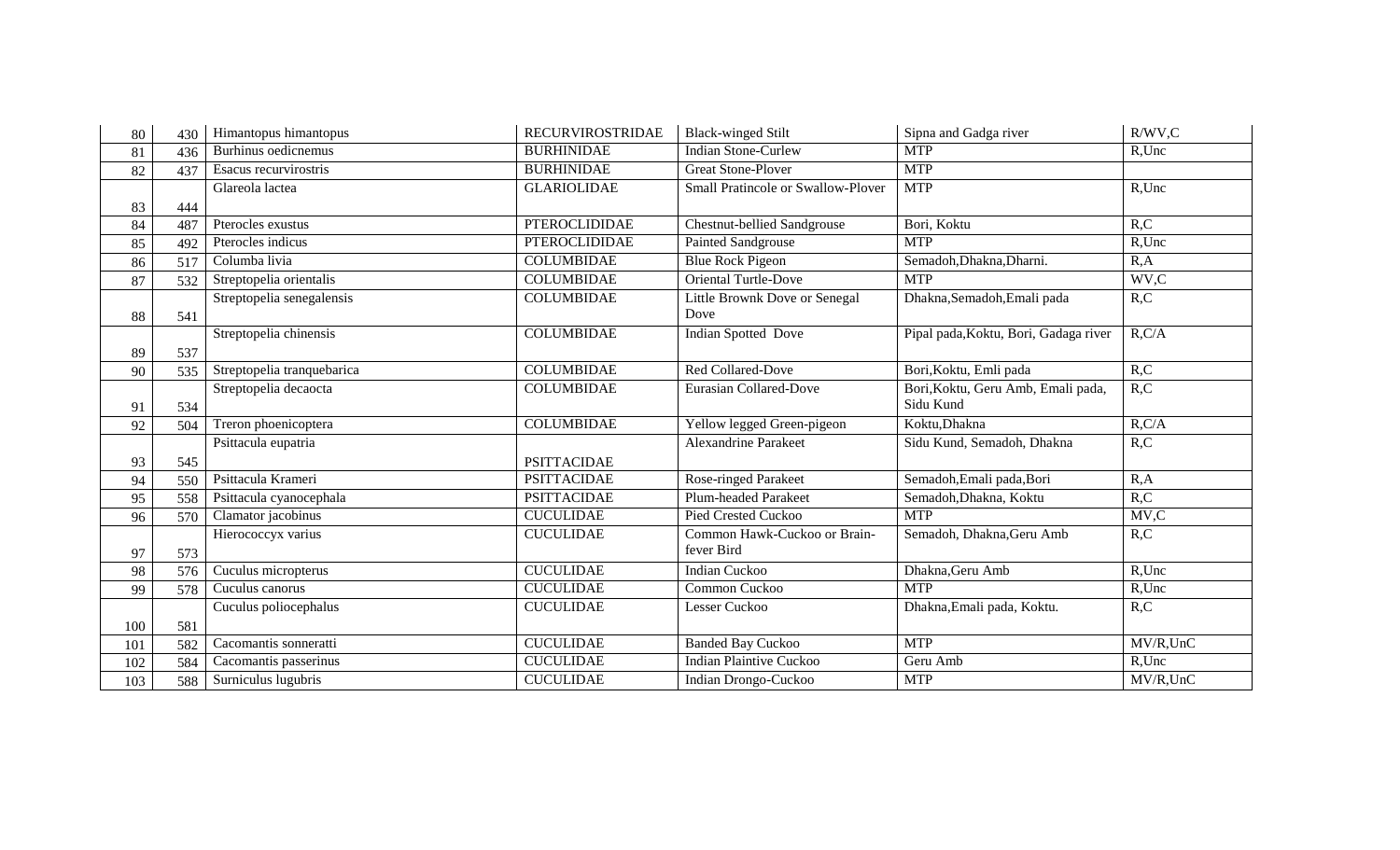|     |     | Eudynamys scolopacea           | <b>CUCULIDAE</b>     | Asian Koel                      | Dhakna, Semadoh, Geru Amb, MTP.   | R, C      |
|-----|-----|--------------------------------|----------------------|---------------------------------|-----------------------------------|-----------|
| 104 | 590 |                                |                      |                                 |                                   |           |
| 105 | 595 | Phaenicophaeus viridirostris   | <b>CUCULIDAE</b>     | Small Green-billed Malkoha      | <b>MTP</b>                        | R, C      |
| 106 | 596 | Phaenicophaeus leschenaultii   | <b>CUCULIDAE</b>     | Sirkeer Malkoha                 | <b>MTP</b>                        | R,Unc     |
| 107 | 602 | Centropus sinensis             | <b>CUCULIDAE</b>     | <b>Greater Coucal</b>           | <b>MTP</b>                        | R, C      |
| 108 | 606 | Tyto alba                      | <b>TYTONIDAE</b>     | Indian Barn Owl                 | Dhakna, Semadoha, Koktu.          | R, C      |
| 109 | 617 | Otus sunia                     | <b>STRIGIDAE</b>     | Oriental Scops-Owl              | <b>MTP</b>                        | R,Unc     |
| 110 | 622 | Otus bakkamoena                | <b>STRIGIDAE</b>     | Collared Scops-Owl              | <b>MTP</b>                        | R, C      |
| 111 | 627 | Bubo bubo                      | <b>STRIGIDAE</b>     | Eurasian Eagle Owl              | Dhakna                            | R, C      |
| 112 | 630 | Bubo coromandus                | <b>STRIGIDAE</b>     | Dusky Eagle-Owl                 | <b>MTP</b>                        | R,Unc     |
| 113 | 631 | Ketupa zeylonensis             | <b>STRIGIDAE</b>     | <b>Brown Fish-Owl</b>           | <b>MTP</b>                        | R,Unc     |
| 114 | 657 | Strix ocellata                 | <b>STRIGIDAE</b>     | Mottled Wood-Owl                | <b>MTP</b>                        | R, C      |
| 115 | 659 | Strix leptogrammica            | <b>STRIGIDAE</b>     | <b>Brown Wood-Owl</b>           | <b>MTP</b>                        | R,Unc     |
| 116 | 636 | Glauoidium radiatum            | <b>STRIGIDAE</b>     | Jungle Owlet                    | Semadoh                           | $R$ , Unc |
|     |     | Athene brama                   | <b>STRIGIDAE</b>     | Spotted Owlet                   | Dhakna, Semadoh, Geru Amb         | R, C      |
| 117 | 650 |                                |                      |                                 |                                   |           |
| 118 | 657 | Athene(= Heteroglaux) blewitti | <b>STRIGIDAE</b>     | Forest Owlet                    | Raipur, Malur                     | R,Unc     |
| 119 | 642 | Ninox scutulata                | <b>STRIGIDAE</b>     | <b>Indian Brown Hawk-Owl</b>    | <b>MTP</b>                        | R,Unc     |
| 120 | 664 | Asio flammeus                  | <b>STRIGIDAE</b>     | Short-eared Owl                 | <b>MTP</b>                        | WV,UnC    |
| 121 | 671 | Caprimulgus indicus            | CAPRIMULGIDAE        | Indian Jungle Nightjar          | Semadoh, Dhakna, Bori             | R, C      |
| 122 | 680 | Caprimulgus asiaticus          | CAPRIMULGIDAE        | Common Indian Nightjar          | <b>MTP</b>                        | R, C      |
| 123 | 682 | Caprimulgus affinis            | CAPRIMULGIDAE        | Franklin's or Allied Nightjar   | <b>MTP</b>                        | R, C      |
| 124 | 692 | Zoonavena Sylvatica            | <b>APODIDAE</b>      | White-rumped Needletail-Swift   | <b>MTP</b>                        | R,Unc     |
| 125 | 694 | Tachymarptis melba             | <b>APODIDAE</b>      | Indian Alpine Swift             | Bori                              | R, C      |
| 126 | 703 | Apus affinis                   | <b>APODIDAE</b>      | <b>Indian House Swift</b>       | Swmadoh, Dhakna, Bori             | R, C      |
|     |     | Hemiprocne coronata            | <b>HEMIPROCNIDAE</b> | <b>Crested Tree-Swift</b>       | Emali pada, Dhakna, Semadoh       | R,Unc     |
| 127 | 709 |                                |                      |                                 |                                   |           |
|     |     | Alcedo atthis                  | <b>ALCEDINIDAE</b>   | Indian Small Blue Kingfisher    | Semadoh, Sidu Kund, Dhakna, Emali | R, C      |
| 128 | 723 |                                |                      |                                 | pada.                             |           |
| 129 | 730 | Halcyon capensis               | <b>ALCEDINIDAE</b>   | Stork-billed Kingfisher         | Kokklas                           | R,c       |
|     |     | Halcyon smyrnensis             | <b>ALCEDINIDAE</b>   | Indian White-brested Kingfisher | Dhakna, Semadoh, Emali pada,      | R, C      |
| 130 | 736 |                                |                      |                                 | Sidukund                          |           |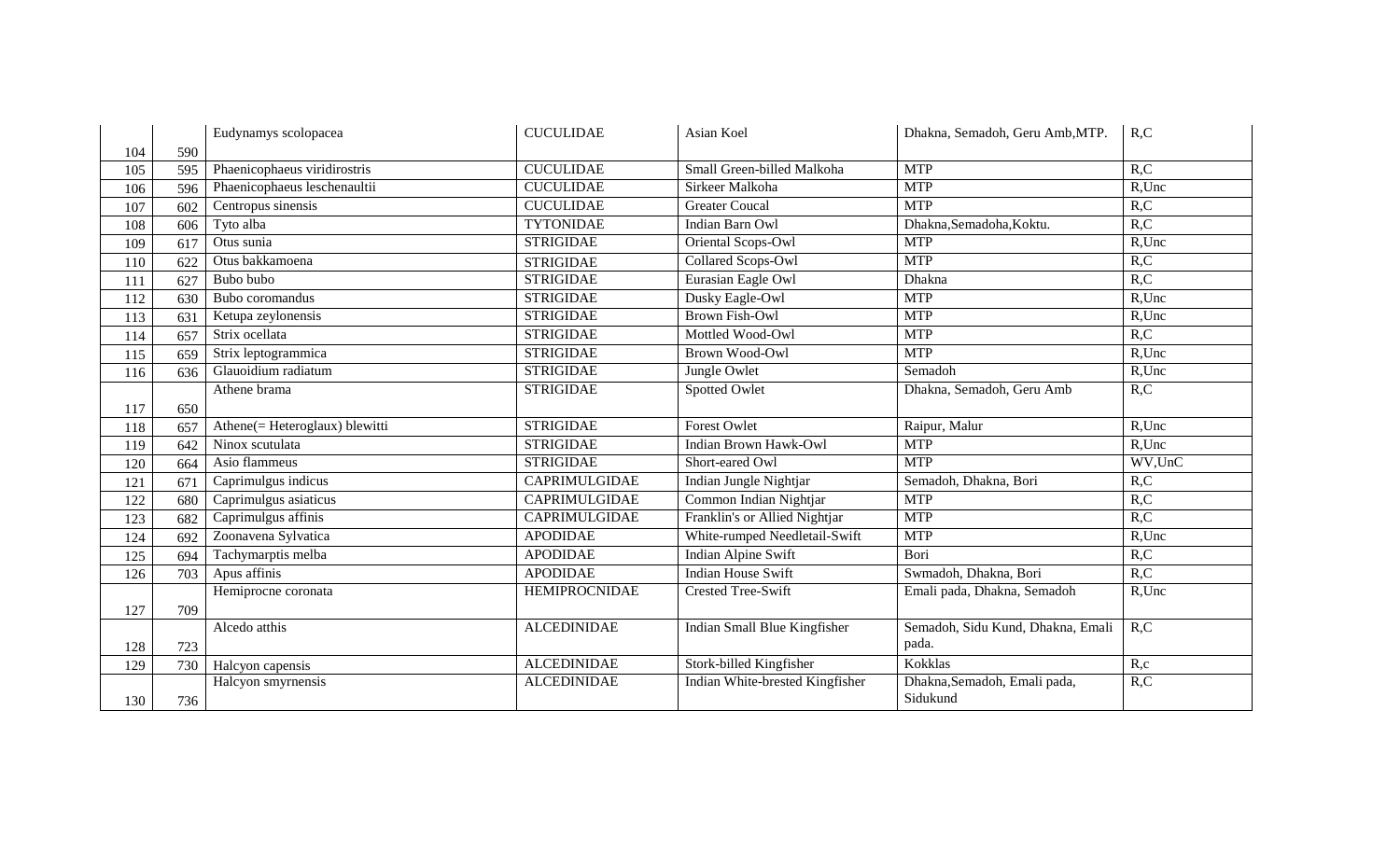| 131 | 739 | Halcyon pileata          | <b>ALCEDINIDAE</b> | <b>Black-capped Kingfisher</b>      | <b>MTP</b>                        | R, O             |
|-----|-----|--------------------------|--------------------|-------------------------------------|-----------------------------------|------------------|
| 132 | 719 | Ceryle rudis             | <b>ALCEDINIDAE</b> | Lesser Pied King-fisher             | Semadoh, Geru Amb                 | R,Unc            |
| 133 | 753 | Nyctyornis athertoni     | <b>MEROPIDAE</b>   | <b>Blue-beared Bee-eater</b>        | <b>MTP</b>                        | R,Unc            |
|     |     | Merops orientalis        |                    | Small Bee-eater                     | Semadoh, Dhakna, Bori Geru Amb    | R, C             |
| 134 | 750 |                          | <b>MEROPIDAE</b>   |                                     |                                   |                  |
| 135 | 748 | Merops philippinus       | <b>MEROPIDAE</b>   | <b>Blue-tailed Bee-eater</b>        | <b>MTP</b>                        | R,Unc            |
|     |     | Coracias benghalensis    | <b>CORACIIDAE</b>  | Indian Roller or Blue Jay           | Semadfoh, Bokdi, Gadga river near | R, C             |
| 136 | 755 |                          |                    |                                     | Dhakna                            |                  |
|     |     | Upupa epops              | <b>UPUPIDAE</b>    | Common Hoopoe                       | Semadoh, Gadga river(Dhakna)      | WV,C             |
| 137 | 765 |                          |                    |                                     |                                   |                  |
| 138 | 767 | Ocyceros birostris       | <b>BUCEROTIDAE</b> | Indian Grey-Hornbill                | Semadoh                           | R, C             |
|     |     | Megalaima Zeylanica      |                    | <b>Brown-headed Barbet</b>          | Semadoh, Dhakna, Gadga river      | R, C             |
| 139 | 780 |                          | <b>CAPITONIDAE</b> |                                     |                                   |                  |
|     |     | Megalaima haemacephala   | <b>CAPITONIDAE</b> | <b>Crimson breasted Barber</b>      | Geru Amb, Bori, Dhakna            | R, C             |
| 140 | 792 |                          |                    | Coppersmith                         |                                   |                  |
| 141 | 852 | Dendrocopos nanus        | <b>PICIDAE</b>     | <b>Browncapped Pigmy Woodpecker</b> | Semadoh, Koktu, Bori              | R, C             |
|     |     | Dendrocopos mahrattensis | <b>PICIDAE</b>     | Yellow - fronted Pied or Mahratta   | Semadoh, Koktu, Dhakna.           | R, C             |
| 142 | 847 |                          |                    | Wood-pecker                         |                                   |                  |
| 143 | 830 | Dryocopus javensis       | <b>PICIDAE</b>     | <b>Great Black Wood-pecker</b>      | <b>MTP</b>                        | R, O             |
|     |     | Picus xanthopygaeus      | <b>PICIDAE</b>     | Little Scaly-bellied Green Wood-    | Koktu                             | R,Unc            |
| 144 | 808 |                          |                    | pecker                              |                                   |                  |
|     |     | Dinopium beghalense      |                    | Lesser Golden-backed Woodpecker     | Semadoh, Dhakna.                  | R, C             |
| 145 | 819 |                          | <b>PICIDAE</b>     |                                     |                                   |                  |
| 146 | 858 | Chrysocolaptes festivus  | <b>PICIDAE</b>     | <b>Black shouldered Woodpecker</b>  | <b>MTP</b>                        | R,Unc            |
| 147 | 856 | Hemicircus canente       | <b>PICIDAE</b>     | Heart-spotted Woodpecker            | <b>MTP</b>                        | $\overline{R,0}$ |
| 148 | 867 | Pitta brachyura          | <b>PITTIDAE</b>    | <b>Indian Pitta</b>                 | <b>MTP</b>                        | WV,UnC           |
| 149 | 877 | Mirafra erythroptera     | <b>ALAUDIDAE</b>   | Red-Winged Bush-lark                | <b>MTP</b>                        | R,Unc            |
| 150 | 878 | Eremopterix grisea       | <b>ALAUDIDAE</b>   | Ashy-Crowned Sparrow-Lark           | Bori, Semadoh, Dhakna             | R, C             |
| 151 | 883 | Ammomanes phoenicurus    | <b>ALAUDIDAE</b>   | Southern Rufoustailed Finch-lark    | Bori                              | R,Unc            |
| 152 | 886 | Calandrell brachydactyla | <b>ALAUDIDAE</b>   | <b>Greater Shorttoed Lark</b>       | <b>MTP</b>                        | WV,UnC           |
| 153 | 902 | Galerida deva            | <b>ALAUDIDAE</b>   | Deccan or Skyes's Crested Lark      | <b>Dhaka</b>                      | R,Unc            |
| 154 | 907 | Alauda gulgula           | <b>ALAUDIDAE</b>   | Indian Small Skylark                | Bori, Dhakna                      | R, C             |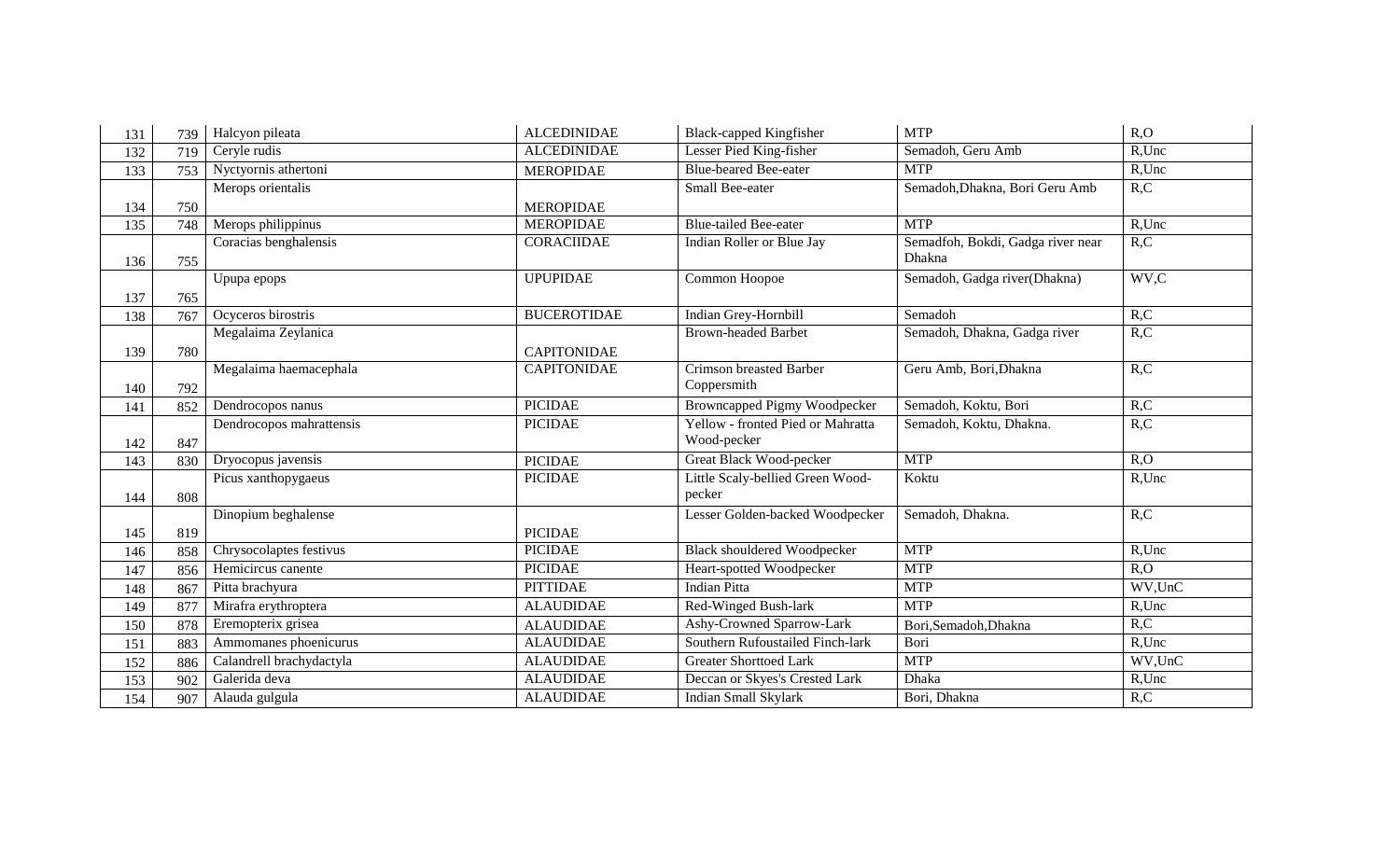| 155 | 913  | Hirundo rupestris          | <b>HIRUNDINIDAE</b>  | Eurasian Crag Martin                 | <b>MTP</b>                      | WV,C      |
|-----|------|----------------------------|----------------------|--------------------------------------|---------------------------------|-----------|
|     |      | Hirundo concolor           | <b>HIRUNDINIDAE</b>  | Dusky Crag-Martin                    | Semadoh, Dhakna, Geru Amb       | R, C      |
| 156 | 914  |                            |                      |                                      |                                 |           |
| 157 | 916  | Hirundo rustica            | <b>HIRUNDINIDAE</b>  | <b>Common Swallow</b>                | <b>MTP</b>                      | WV,C      |
| 158 | 921  | Hirundo smithii            | <b>HIRUNDINIDAE</b>  | Wire-tailed Swallow                  | Dhakna, Semadoh                 | R, C      |
| 159 | 925  | Hirundo daurica            | <b>HIRUNDINIDAE</b>  | Red-rumped Swallow                   | <b>MTP</b>                      | WV,C      |
| 160 | 922  | Hirundo fluvicola          | <b>HIRUNDINIDAE</b>  | <b>Streak-throated Swallow</b>       | Dhakna, Semadoh, Koktu          | R, C      |
|     |      | Motacilla alba             | <b>MOTACILLIDAE</b>  | Indian White Wagtail                 | Koktu, Bori, Emali pada, Dhakna | W V,C     |
| 161 | 1885 |                            |                      |                                      |                                 |           |
|     |      | Motacilla maderaspatensis  | <b>MOTACILLIDAE</b>  | Large Pied Wagtail                   | Semadoh Camp, Bori, Dhakna      | R, C      |
| 162 | 1891 |                            |                      |                                      |                                 |           |
|     |      | Motacilla citreola         | <b>MOTACILLIDAE</b>  | Citrine Wagtail                      | Semadoh, Dhakna, Gadga river    | W V,C     |
| 163 | 1883 |                            |                      |                                      |                                 |           |
|     |      | Motacilla cinerea          | <b>MOTACILLIDAE</b>  | Grey Wagtail                         | Semadoh, Dhakna, Koktu,Bori     | W V,C     |
| 164 | 1884 |                            |                      |                                      |                                 |           |
|     |      | Anthus rufulus             | <b>MOTACILLIDAE</b>  | Paddyfield pipit                     | Sidu Kund, Dhakna, Semadoh      | R, C      |
| 165 | 1859 |                            |                      |                                      |                                 |           |
| 166 | 1852 | Anthus hodgsoni            | <b>MOTACILLIDAE</b>  | Oriental Tree Pipit                  | <b>MTP</b>                      | WV,Unc    |
| 167 | 1072 | Coracina macei             | <b>CAMPEPHAGIDAE</b> | Indian Large Cuckoo Shrike           | Semadoh, Dhakna                 | $R$ , UnC |
|     |      | Coracina melanoptera       | <b>CAMPEPHAGIDAE</b> | Penisular Black-headed Cuckoo        | Koktu                           | $R$ , UnC |
| 168 | 1079 |                            |                      | Shrike                               |                                 |           |
| 169 | 1093 | Pericrocotus flammeus      | <b>CAMPEPHAGIDAE</b> | Southern Small Minivet               | Semadoh                         | R, A      |
| 170 | 1096 | Pericrocotus erythropygius | <b>CAMPEPHAGIDAE</b> | White-bellied Minivet                | <b>MTP</b>                      | R, A      |
|     |      | Pericrocotus flammeus      | <b>CAMPEPHAGIDAE</b> | Peninsular Indian Scarlet(or         | Semadoh, Dhakna, Koktu.         |           |
| 171 | 1081 |                            |                      | Orange)                              |                                 |           |
|     |      | Hemipus picatus            | <b>CAMPEPHAGIDAE</b> | <b>Black-backed Pied Flycatcher-</b> | <b>MTP</b>                      | R, C      |
| 172 | 1065 |                            |                      | Shrike                               |                                 |           |
| 173 | 1070 | Tephrodornis pondicerianus | <b>CAMPEPHAGIDAE</b> | Indian Wood Shrike                   | Bori                            | R, C      |
|     |      | Pycnonotus jocosus         | <b>PYCNONOTIDAE</b>  | Southern Red-whiskered Bulbul        | Semadoh, Emali pada Dhakna      | R, C      |
| 174 | 1120 |                            |                      |                                      |                                 |           |
| 175 | 1128 | Pycnonotus cafer           | <b>PYCNONOTIDAE</b>  | Red-vented Bulbul                    | Pipal pada, Bori Koktu          | R, C      |
| 176 | 1138 | Pycnonotus luteolus        | <b>PYCNONOTIDAE</b>  | White-browed Bulbul                  | <b>MTP</b>                      | $R$ , UnC |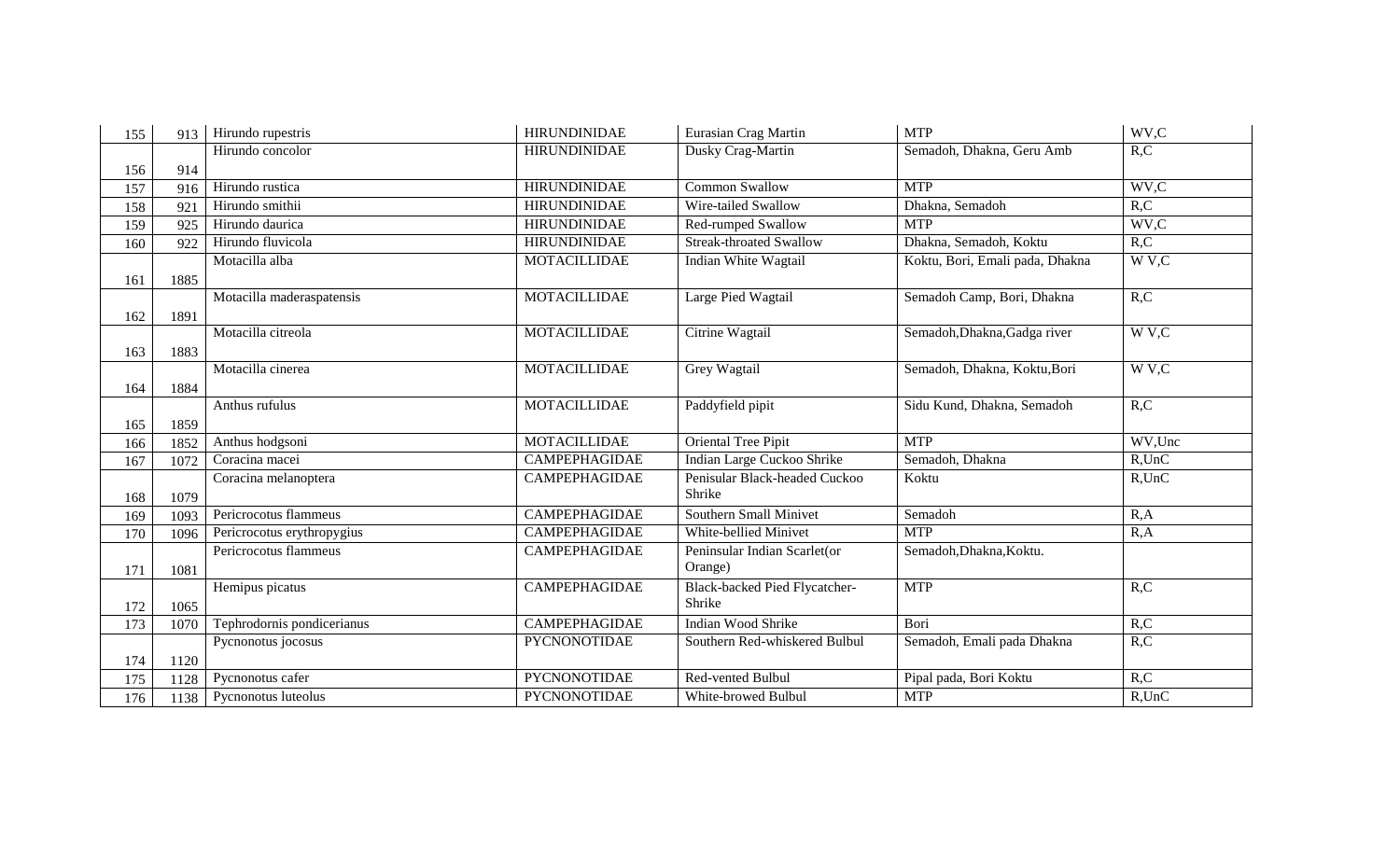| 177 | 1099 | Aegithina tiphia             | <b>IRENIDAE</b>     | Central Common Jora            | Koktu, Dhakna                     | R, C              |
|-----|------|------------------------------|---------------------|--------------------------------|-----------------------------------|-------------------|
| 178 | 1107 | Chloropsis cochinchinensis   | <b>IRENIDAE</b>     | Jerdon's Chloropsis            | Pipal pada, Semadoh, Bori         | R, C.             |
| 179 | 949  | Lanius cristatus             | <b>LANIIDAE</b>     | <b>Brown Shrike</b>            | <b>MTP</b>                        | W V,UnC           |
| 180 | 940  | Lanius vittatus Vilenciennes | <b>LANIIDAE</b>     | Bay-backed Shrike              | <b>MTP</b>                        | $R$ , UnC         |
| 181 | 946  | Lanius schach                | <b>LANIIDAE</b>     | Rufous-backed Shrike           | Bori, Semadoh, Dhakna             | W V,C             |
|     |      | Lanius meridionalis          | <b>LANIIDAE</b>     | Southern Grey Shrike           | Bori, Geru Amb, Semadoh           | R, C              |
| 182 | 933  |                              |                     |                                |                                   |                   |
| 183 | 1723 | Monticola cinclorhynchus     | <b>MUSCICAPIDAE</b> | Blue - headed Rock-Thrush      | Jooda Padav                       | W V, UnC          |
| 184 | 1726 | Monticola solitarius         | <b>MUSCICAPIDAE</b> | <b>Indian Blue Rock-Thrush</b> | <b>MTP</b>                        | W <sub>V</sub> ,C |
| 185 | 1728 | Myiophonus horsfieldii       | <b>MUSCICAPIDAE</b> | Malabar Whistling-Thrush       | <b>MTP</b>                        | R, C              |
| 186 | 1734 | Zoothera citrina             | <b>MUSCICAPIDAE</b> | Orange-headed Thrush           | <b>MTP</b>                        | R, C              |
| 187 | 1753 | Turdus merula                | <b>MUSCICAPIDAE</b> | Eurasian Blackbird             | Dhakna, Bori, Pipal pada          | $R$ , UnC         |
| 188 | 1645 | Luscinia sevecica            | <b>MUSCICAPIDAE</b> | <b>Turkestan Bluethroat</b>    | <b>MTP</b>                        | W V/PM, UnC       |
| 189 | 1661 | Copsychus saularis           | <b>MUSCICAPIDAE</b> | Oriental Magpie                | Koktu, Dhakna, Semadoh            | R, C              |
| 190 | 1719 | Saxicoloides fulicata        | <b>MUSCICAPIDAE</b> | Deccan Black                   | Bori, Semadoh, Sidu Kund          | R, C              |
|     |      | Phoenicurus ochruros         | <b>MUSCICAPIDAE</b> | Eastern Black                  | Sidukund, Emali pada Semadoh      | WV, C             |
| 191 | 1672 |                              |                     |                                |                                   |                   |
|     |      | Saxicola torquata            | <b>MUSCICAPIDAE</b> | <b>Common Stone Chat</b>       | Gadga river at Dhakna, Pipal pada | W V,C             |
| 192 | 1697 |                              |                     |                                | and Koktu                         |                   |
|     |      | Saxicola caprata             | <b>MUSCICAPIDAE</b> | <b>Burmese Pied</b>            | Sidukund, Gadga river at Dhakna,  | R, C              |
| 193 | 1701 |                              |                     |                                | Bori                              |                   |
| 194 | 1154 | Pellorneum ruficeps          | <b>MUSCICAPIDAE</b> | Peninsular Spotted Babbler     | <b>MTP</b>                        | R, C              |
|     |      | Pomatorhinus horsefieldii    | Sub Family-         | Peninsular Spotted Babbler     | <b>MTP</b>                        | R, C              |
| 195 | 1173 |                              | <b>TIMALIINAE</b>   |                                |                                   |                   |
|     |      | Dumetia hyperythra           | Sub Family-         | Rufous-bellied                 | <b>MTP</b>                        | R, C              |
| 196 | 1222 |                              | <b>TIMALIINAE</b>   |                                |                                   |                   |
|     |      | Chrysomma sinense            | Sub Family-         | Yellow-eyed                    | Geru, Sidukund, Dhakna, Semadoh   | R, C              |
| 197 | 1231 |                              | <b>TIMALIINAE</b>   |                                |                                   |                   |
|     |      | Turdoides caudatus           |                     | Common Babbler                 | Bori, Emali Padav, Semadoh.       | R, C              |
| 198 | 1254 |                              | <b>TIMALIINAE</b>   |                                |                                   |                   |
|     |      | Turdoides malcollmi          | Sub Family-         | Large Grey Babbler             | Geru Amb, Semadoh, Sidukund       | R, C              |
| 199 | 1258 |                              | <b>TIMALIINAE</b>   |                                |                                   |                   |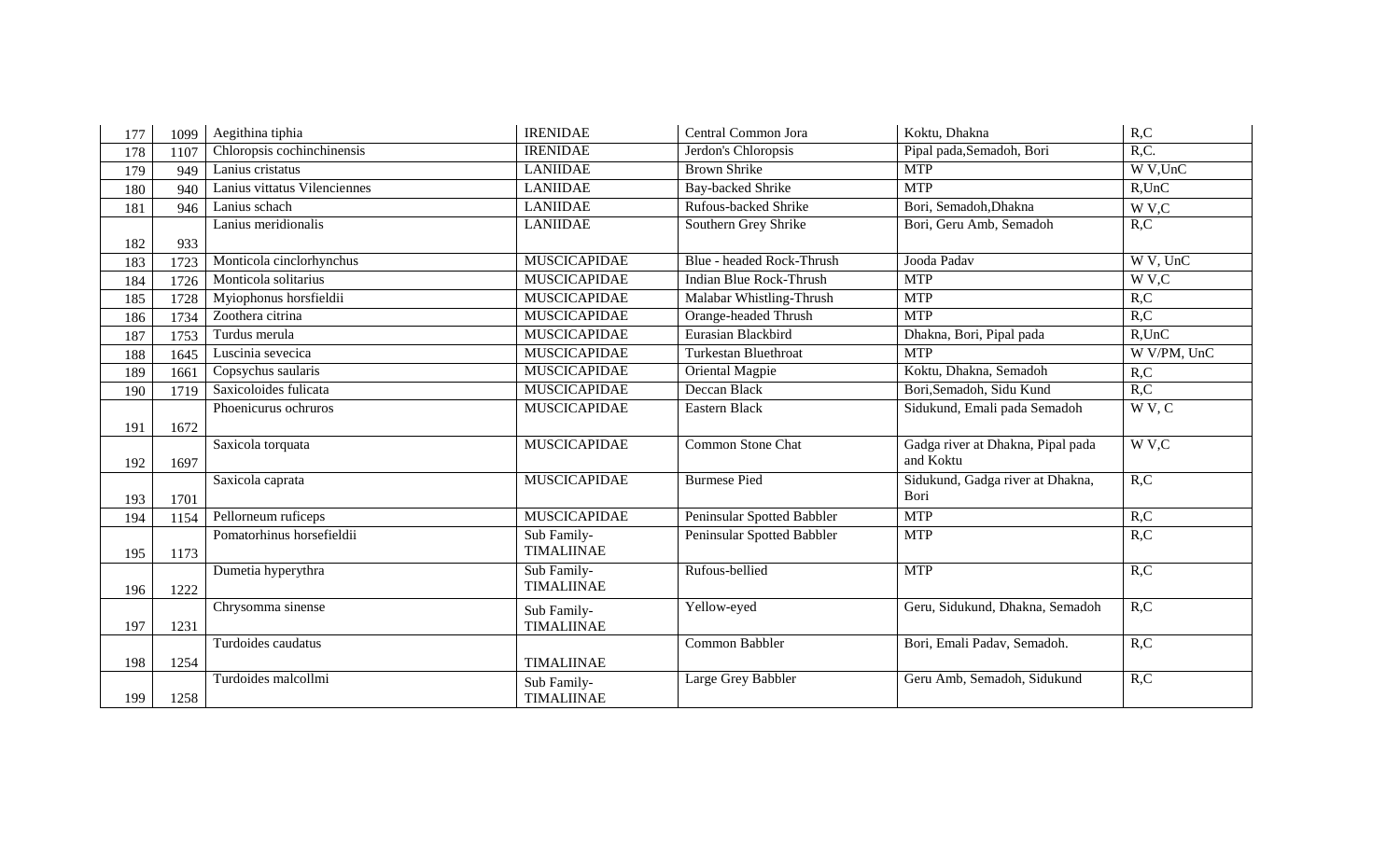|     |      | Turdoides striatus     |                                    | Peninsular Jungale Babbler      | Pipal                                | R, C          |
|-----|------|------------------------|------------------------------------|---------------------------------|--------------------------------------|---------------|
|     |      |                        | Sub Family-                        |                                 | Pada, Semadoh, Bori, Koktu, Sidukund |               |
| 200 | 1262 |                        | <b>TIMALIINAE</b>                  |                                 |                                      |               |
|     |      | Alcippe poioicephala   | Sub Family-                        |                                 | Bori, Koktu                          | R, C          |
| 201 | 1389 |                        | <b>TIMALIINAE</b>                  | <b>Ouaker Tit-Babbler</b>       |                                      |               |
| 202 | 1498 | Cisticola juncidis     | Sub Family-<br><b>SYLVIINAE</b>    | <b>Streaked Fantail-Warbler</b> | <b>MTP</b>                           | R, C          |
|     |      | Prinia buchanani       | Sub Family-                        | <b>Rufous-fronted Prinia</b>    | <b>MTP</b>                           | R, C          |
| 203 | 1506 |                        | <b>SYLVIINAE</b>                   |                                 |                                      |               |
| 204 | 1503 | Prinia hodgsonii       | Sub Family-SYLVIINAE               | Franklin's Prinia               | Bori                                 | R, C          |
| 205 | 1521 | Prinia sylvatica       | Sub Family-SYLVIINAE               | Jungle Prinia                   | Pipal pada, Dhakna, Bori             | R, C          |
| 206 | 1517 | Prinia socialis        | Sub Family-SYLVIINAE               | Ashy Prinia                     | Koktu, Swmadoh, Dhakna               | R, C          |
| 207 | 1511 | Prinia inornata        | Sub Family-<br><b>SYLVIINAE</b>    | Plain Prinia                    | Bori, Gadga river                    | R, C          |
| 208 | 1535 | Orthotomus sutorius    | Sub Family-<br><b>SYLVIINAE</b>    | Indian Tailor Bird              | Emali pada, Koktu, Pipal pada        | R, C          |
| 209 | 1579 | Phylloscopus affinis   | Sub Family-<br><b>SYLVIINAE</b>    | <b>Tickell's Warbler</b>        | <b>MTP</b>                           | W V, UnC      |
|     |      | Seicercus Whistleri    | Sub Family-                        | Whistler's Flycatcher           | <b>MTP</b>                           | W V, UnC      |
| 210 | 1614 |                        | <b>SYLVIINAE</b>                   |                                 |                                      |               |
| 211 | 1548 | Megalurus palustris    | Sub Family-<br><b>SYLVIINAE</b>    | <b>Striated Marsh-Warbler</b>   | <b>MTP</b>                           | $R$ , UnC     |
| 212 | 1565 | Sylvia hortensis       | Sub Family-SYLVIINAE               | Eastern Orphean Warbler         | <b>MTP</b>                           | W V & PM, UnC |
| 213 | 1411 | Ficedula parva         | Sub Family-<br><b>MUSCICAPINAE</b> | Red-throated Flycatcher         | <b>MTP</b>                           | WV/PM,C       |
|     |      | Ficedula superciliaris | Sub Family-                        | <b>Ultramarine Flycatcher</b>   | <b>MTP</b>                           | WV, UnC       |
| 214 | 1421 |                        | <b>MUSCICAPINAE</b>                |                                 |                                      |               |
| 215 | 1445 | Eumyias thalassina     | Sub Family-<br><b>MUSCICAPINAE</b> | Verditer Flycatcher             | <b>MTP</b>                           | WV,C          |
| 216 | 1442 | Cyornis tickelliae     | Sub Family-<br><b>MUSCICAPINAE</b> | Tickell's Blue-Flycatcher       | Dhakna, Koktu, Semadoh,              | R, C          |
| 217 | 1448 | Culicicapa ceylonensis | Sub Family-<br><b>MUSCICAPINAE</b> | Northern Grey-headed Flycatcher | Dhakna, Semadoh, Emali pada          | WV,C          |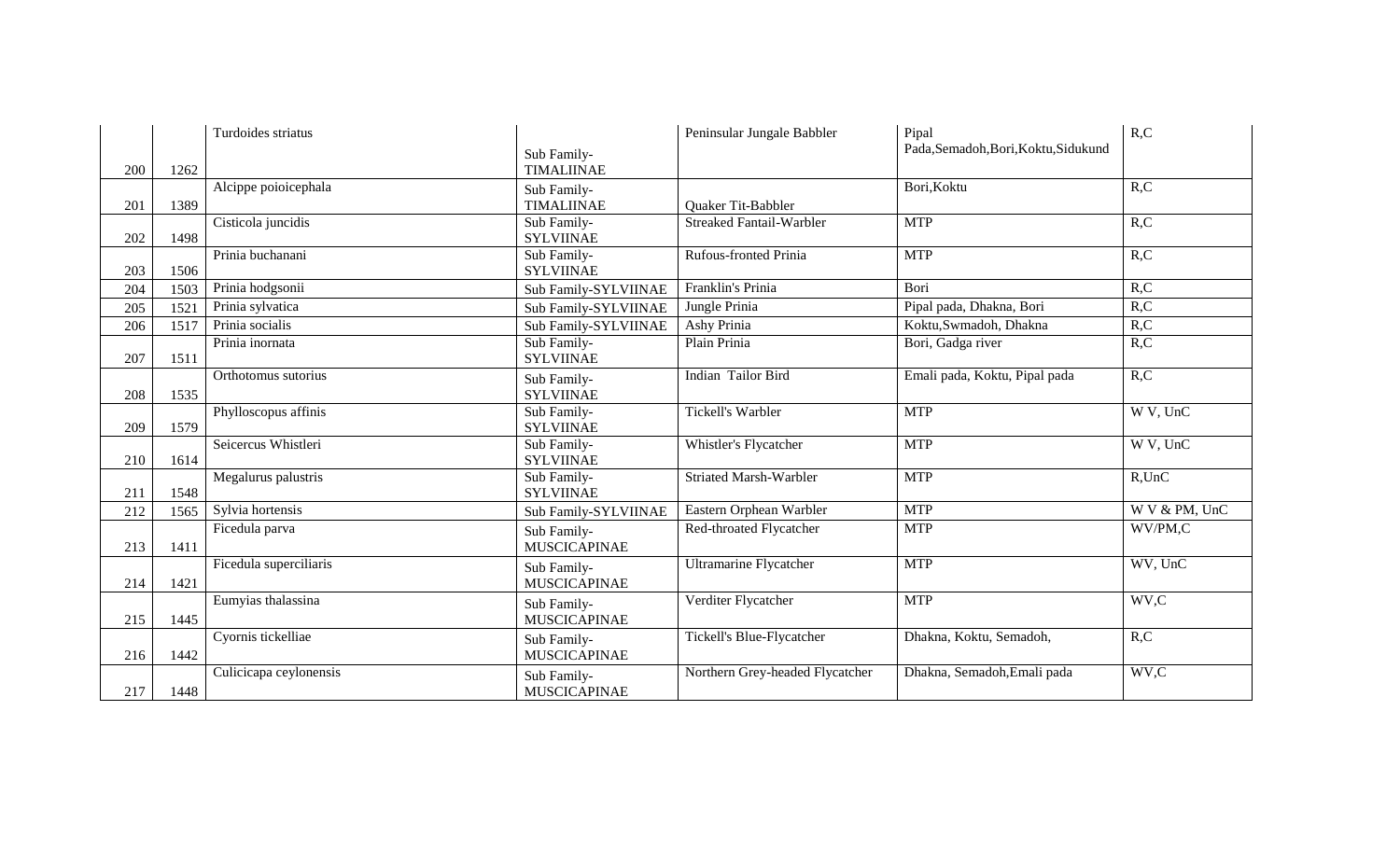| 218 | 1461 | Terpsiphone paradisi    | Sub Family-<br><b>MONARCHINAE</b>  | Asian Paradise Flycatcher                    | Koktu, Dhakna, Semadoh, Bori            | R, C      |
|-----|------|-------------------------|------------------------------------|----------------------------------------------|-----------------------------------------|-----------|
| 219 | 1465 | Hypothymis azurea       | Sub Family-<br><b>MONARCHINAE</b>  | Indian Black-naped Monarch-<br>Flycatcher    | Emali pada, Bori, Semadoh               | $R$ ,UnC  |
| 220 | 1458 | Rhipidura albicollis    | Sub Family-<br><b>RHIPIDURINAE</b> | White-throated Fantail-Flycatcher            | Dhakna                                  | R, C      |
| 221 | 1451 | Rhipidura aureola       | Sub Family-<br><b>RHIPIDURINAE</b> | Northern White-browed Fantail-<br>Flycatcher | Gadga river at Dhakna, Bori,<br>Swmadoh | R, C      |
| 222 | 1815 | Cephalopyrus flammiceps | <b>REMIZIDAE</b>                   | Fire-capped Tit                              | Jamoda padav                            | WV,Unc    |
| 223 | 1794 | Parus major             | <b>PARIDAE</b>                     | <b>Great Tit</b>                             | Semadoh, Dhakna                         | R, C      |
| 224 | 1810 | Parus xanthogenys       | <b>PARIDAE</b>                     | <b>Black-lored Yellow Tit</b>                | <b>MTP</b>                              | R, C      |
| 225 | 1830 | Sitta castanea          | <b>SITTIDAE</b>                    | Peninsular Chestnut-bellied<br>Nuthatch      | <b>MTP</b>                              | R, C      |
| 226 | 1838 | Sitta frontalis         | <b>SITTIDAE</b>                    | Velvet-fronted Nuthatch                      | Koktu                                   | R, C      |
| 227 | 1841 | Salpornis spilonotus    | <b>CERTHIIDAE</b>                  | <b>Spotted Creeper</b>                       | <b>MTP</b>                              | $R$ , UnC |
| 228 | 1892 | Dicaeum agile           | <b>DICAEIDAE</b>                   | Indian Thick-billed Flower pecker            | <b>MTP</b>                              |           |
|     |      | Dicaeum erythrorhynchos |                                    | Tickell's Flower-pecker                      | Bori, Sidu Kund, Semadoh                | R, C      |
| 229 | 1899 |                         | <b>DICAEIDAE</b>                   |                                              |                                         |           |
|     |      | Nectarinia zeylonica    |                                    | <b>Indian Purplerumped Sunbird</b>           | Dhakna, Koktu, Semadoh, Bori            | R, C      |
| 230 | 1907 |                         | NECTARINIIDAE                      |                                              |                                         |           |
|     |      | Nectarinia asiatica     |                                    | <b>Indian Purple Sunbird</b>                 | Semadoh, Bori, Emali pada, Kumari       | R, C      |
| 231 | 1917 |                         | <b>NECTARINIIDAE</b>               |                                              |                                         |           |
|     |      | Zosterops palpebrosa    |                                    | Oriental White-eye                           | Koktu, Pipal pada, Sidukund             | R, C      |
| 232 | 1933 |                         | ZOSTEROPIDAE                       |                                              |                                         |           |
|     |      | Melophus lathami        |                                    | <b>Crested Bunting</b>                       | Malur, Dhakna, Semadoh &                | R,Unc     |
| 233 | 2060 |                         | <b>EMBERIZINAE</b>                 |                                              | <b>Buralghat Chakurkund</b>             |           |
| 234 | 2050 | Emberiza buchanani      | <b>EMBERIZINAE</b>                 | Grey-necked Bunting                          | <b>MTP</b>                              | WV,Unc    |
| 235 | 2043 | Emberiza melanocephala  | <b>EMBERIZINAE</b>                 | <b>Black-headed Bunting</b>                  | <b>MTP</b>                              | WV,C      |
| 236 | 2044 | Emberiza bruniceps      | <b>EMBERIZINAE</b>                 | Red-headed Bunting                           | <b>MTP</b>                              | WV,C      |
|     |      | Carpodacus erythrinus   |                                    | Common Rosefinch or Scarlet                  | <b>MTP</b>                              | WV,C      |
| 237 | 2013 |                         | <b>FRINGILLIDAE</b>                | Grosbeak                                     |                                         |           |
| 238 | 1964 | Amandava amandava       | <b>ESTRILDIDAE</b>                 | Red Munia or Avadavat                        | <b>MTP</b>                              | R,Unc     |
| 239 | 1965 | Amandava formosa        | <b>ESTRILDIDAE</b>                 | Green Munia                                  | Bori                                    | R, C      |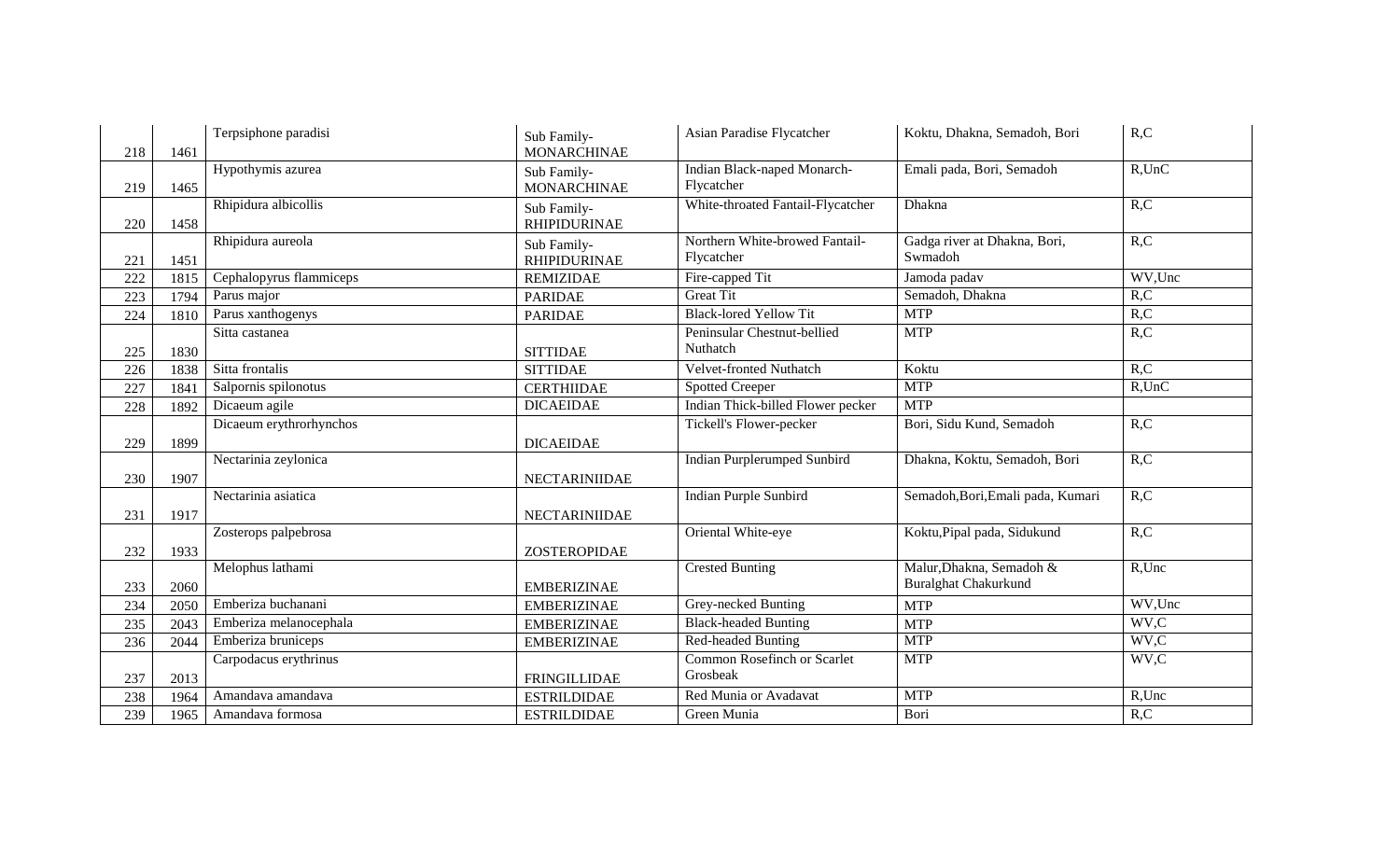| 240 | 1966 | Lonchura malabarica      | <b>ESTRILDIDAE</b>              | White-throated Fantail-Flycatcher     | Chaturkund                         | R, C      |
|-----|------|--------------------------|---------------------------------|---------------------------------------|------------------------------------|-----------|
| 241 | 1968 | Lonchura striata         | <b>ESTRILDIDAE</b>              | White-rumped Munia                    | <b>MTP</b>                         | R,Unc     |
|     |      | Lonchura punctulata      |                                 | <b>Indian Spotted Munia</b>           | Semadoh, Dhakna Sidukund           | R, C      |
| 242 | 1974 |                          | <b>ESTRILDIDAE</b>              |                                       |                                    |           |
| 243 | 1938 | Passer domesticus        | <b>PASSERIDAE</b>               | <b>Indian House Sparrow</b>           | Semadoh, Koktu, Dhakna             | R, A      |
| 244 | 1949 | Petronia xanthocollis    | <b>PASSERIDAE</b>               | <b>Indian Yellow-throated Sparrow</b> | <b>MTP</b>                         | R, C      |
| 245 | 1962 | Ploceus manyar           | Sub Family-<br><b>PLOCEINAE</b> | <b>Indian Streaked Weaver Bird</b>    | <b>MTP</b>                         | R,Unc     |
| 246 | 1957 | Ploceus philippinus      | Sub Family-<br><b>PLOCEINAE</b> | Baya Weaver                           | Koktu, Pipal pada, Semadoh         | $R$ , UnC |
| 247 | 987  | Sturnus malabaricus      | <b>STURNIDAE</b>                | Grey-headed Starling                  | <b>MTP</b>                         | $R$ , UnC |
| 248 | 994  | Sturnus pagodarum        | <b>STURNIDAE</b>                | <b>Brahminy Starling</b>              | Bori, Semadoh,                     | R, C      |
| 249 | 996  | Sturnus roseus           | <b>STURNIDAE</b>                | Rosy Starling or Rosy Pastor          | <b>MTP</b>                         | WV,Unc    |
| 250 | 1002 | Sturnus contra           | <b>STURNIDAE</b>                | <b>Asian Pied Starling</b>            | <b>MTP</b>                         | $R$ , UnC |
| 251 | 1006 | Acridotheres tristis     | <b>STURNIDAE</b>                | Common Myna                           | Semadoh, Koktu, Bori               | R, C      |
| 252 | 1008 | Acridotheres ginginianus | <b>STURNIDAE</b>                | Bank Myna                             | Semadoh, Bori                      | $R$ , UnC |
| 253 | 1010 | Acridotheres fuscus      | <b>STURNIDAE</b>                | Southern Jungle Myna                  | Bori, Semadoh, Dhakna              | R, C      |
|     |      | Oriolus Oriolus          |                                 | Eurasian Golden Oriole                | Dhakna, Semadoh, Sidukund          | SV,C      |
| 254 | 953  |                          | ORIOLIDAE                       |                                       |                                    |           |
| 255 | 959  | Oriolus xanthornus       | ORIOLIDAE                       | <b>Black-headed Oriole</b>            | Semadoh, Dhakna                    | R, C      |
|     |      | Dicrurus macrocercus     |                                 | <b>Black Drongo</b>                   | Semadoh, Dhakna, Bori, Gadga river | R, A      |
| 256 | 963  |                          | ORIOLIDAE                       |                                       |                                    |           |
| 257 | 965  | Dicrurus leucophaeus     | ORIOLIDAE                       | Indian Grey or Ashy Drongo            | <b>MTP</b>                         | WV,UnC    |
| 258 | 967  | Dicrurus caerulescens    | ORIOLIDAE                       | Indian White-bellied Drongo           | Semadoh, Dhakna                    | $R$ , UnC |
| 259 | 976  | Dicrurus paradiseus      | ORIOLIDAE                       | Greater Racket-tailed Drongo          | Semadoh                            | $R$ , UnC |
| 260 | 982  | Artamus fuscus           | <b>ARTAMIDAE</b>                | Ashy Woodswallow                      | <b>MTP</b>                         | $R$ , UnC |
|     |      | Dendrocitta vagobunda    |                                 | Western Tree Pie                      | Pipal pada, Semadoh, Bori, Emali   | R, C      |
| 261 | 1031 |                          | <b>CORVIDAE</b>                 |                                       | pada                               |           |
|     |      | Corvus splendens         | <b>CORVIDAE</b>                 | <b>Indian House Crow</b>              | Emali pada, Koktu, Semadoh, Bori   | $R$ , UnC |
| 262 | 1049 |                          |                                 |                                       |                                    |           |
|     |      | Corvus macrorhynchos     | <b>CORVIDAE</b>                 | <b>Indian Jungle Crow</b>             | Dhakna, Emali pada, Geru Amb       |           |
| 263 | 1056 |                          |                                 |                                       |                                    | R, C      |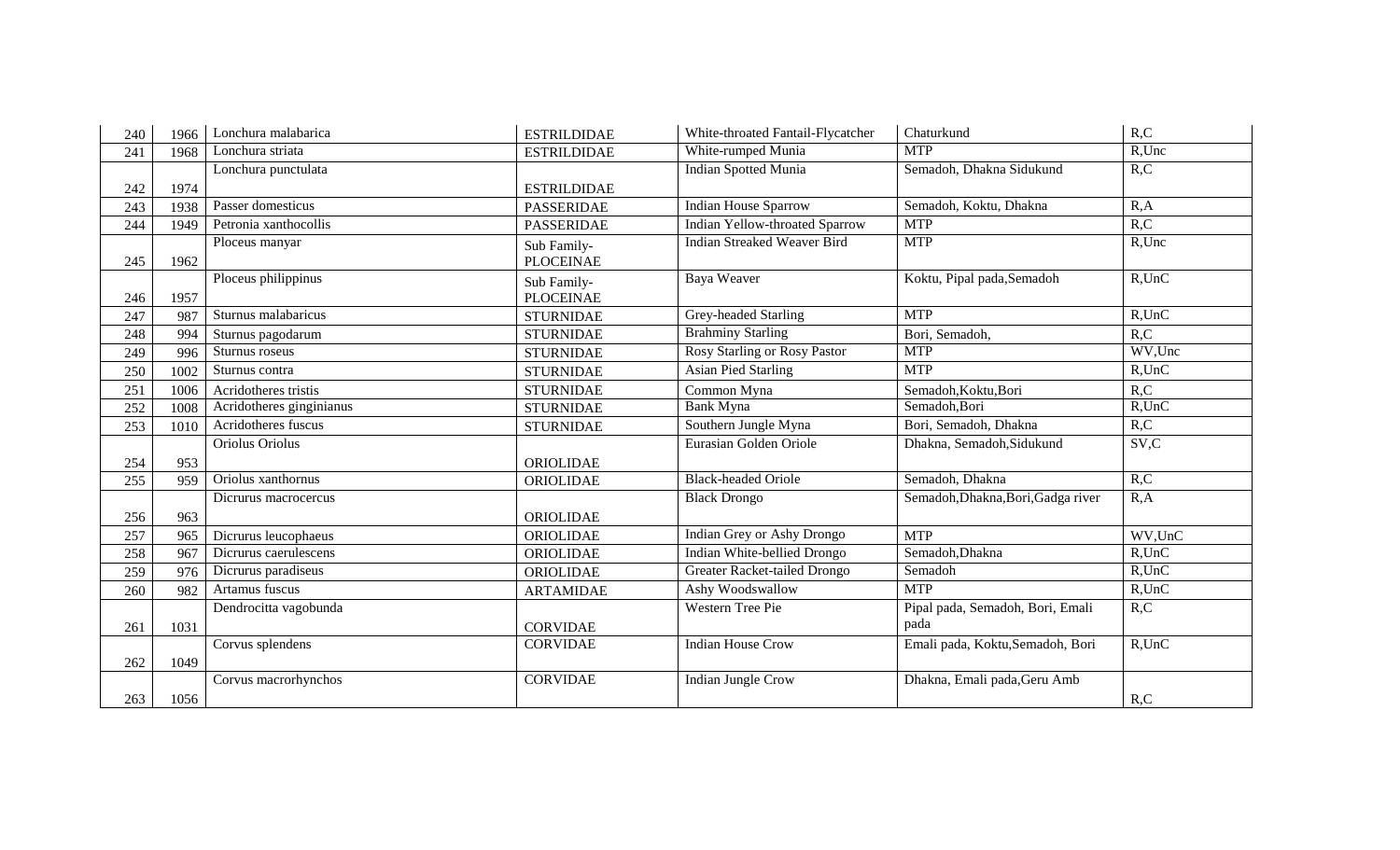### **Residential Status :-**

**R-** Resident with local and seasonal movements(depending upon availability of food,ripening of fruits, seasonal migration in hills and or water conditions.

**W V -** Winter Visitor (PM- Passage migrant)

**M V-** Monsoon Visitor

**S V-** Summer Visitor

*Population Status :-* **A-** Abundant, **C-** Common, **UnC-** Uncommon, **O-** Occassional

REPTILIA (By Pradhan)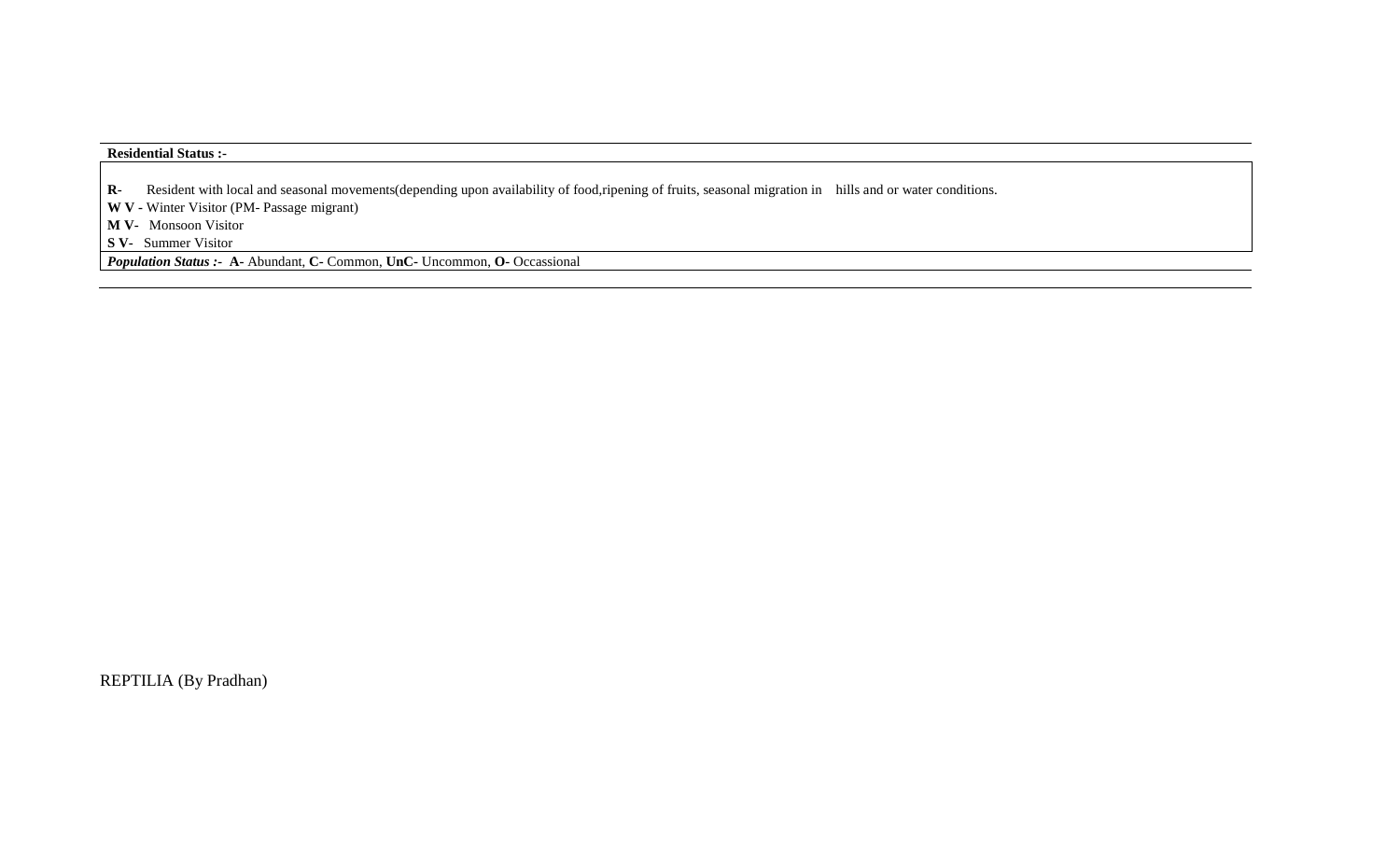| Sr.No.         | Fauna<br>Sr.No.  | Name of the species       | Order             | Family               | <b>Common name</b>               | locality                                 | <b>Status</b> |
|----------------|------------------|---------------------------|-------------------|----------------------|----------------------------------|------------------------------------------|---------------|
|                |                  | Crocodylus palustris      | <b>LORICATA</b>   | <b>CROCODYLIDAE</b>  | E-Marsh Crocodile,               | Sighted in Tapi river near Rangubeli and | Edangered     |
|                | 1/168            |                           | (CROCODYLIDAE)    |                      | M-Mugger.                        | Gadga river near Dhakna                  | (Vulnerable)  |
|                |                  | Melanochelys trijuga      | <b>TESTUDINES</b> | <b>EMYDIDAE</b>      | E-Indian snai8l eating turtle,   | In museum at chikahaldara                |               |
| $\overline{2}$ | 2/169            | trijuga                   | (CHELONIA)        |                      | M-Kasav                          |                                          |               |
|                |                  | Geochelone elegans        | <b>TESTUDINES</b> | <b>TESTUDINIDAE</b>  | E-Star Tortoise or Indian        | In museum at chikahaldara                | Not uncommon  |
|                |                  |                           | (CHELONIA)        |                      | starred Tortoise.                |                                          |               |
| 3              | 3/170            |                           |                   |                      | M-Chandani Kasav                 |                                          |               |
|                |                  | Lissemys punctata granosa | <b>TESTUDINES</b> | <b>TRIONYCHIDAE</b>  | E-Southern flap-shelled          | Sighting of a small sized live specimen  | Common        |
|                |                  |                           | (CHELONIA)        |                      | turtle,                          | near Semadoh                             |               |
| 4              | 4/171            |                           |                   |                      | M-Kasav.                         |                                          |               |
|                |                  | Trionyx leithi            | <b>TESTUDINES</b> | <b>TRIONYCHIDAE</b>  | E-Penisular or Deccan soft-      | In museum at chikahaldara                | Edangered     |
|                |                  |                           | (CHELONIA)        |                      | shelled turtle,                  |                                          |               |
| 5              | 5/172            |                           |                   |                      | M-Kasav                          |                                          |               |
|                |                  | Hemidactylus brooki       | <b>SQUAMATA</b>   | <b>GEKKONIDAE</b>    | E-Spotted House Gecko,           | Mangiya, semadoh, Chikhaldara,           | Common        |
|                |                  |                           |                   |                      | M-Pal                            | Raipur, Sipanapada, Perkheda, Makhala    |               |
| 6              | 6/173            |                           |                   |                      |                                  | &Koktu                                   |               |
|                |                  | Hemidactylus gracilis     | <b>SQUAMATA</b>   | <b>GEKKONIDAE</b>    | E-Square spotted Gecko,          |                                          |               |
| 7              | 7/174            |                           |                   |                      | M-Pal                            |                                          |               |
|                |                  | Hemidactylus reticulatus  | <b>SQUAMATA</b>   | <b>GEKKONIDAE</b>    | E-Reticulated Gecko,             | Jawaharkund and Viarat region            |               |
| 8              | 8/175            |                           |                   |                      | M-Pal                            |                                          |               |
|                |                  | Hemidactylus frenatus     | <b>SQUAMATA</b>   | <b>GEKKONIDAE</b>    | E-Ticticky House Gecko,<br>M-Pal |                                          |               |
| 9              | 9/176            |                           |                   | <b>GEKKONIDAE</b>    | E- Common Barkk Gecko,           | Throuhout                                |               |
|                | $10 \mid 10/177$ | Hemidactylus leschenaulti | <b>SQUAMATA</b>   |                      | M-Pal                            |                                          |               |
|                |                  | Hemidactylus maculatus    | <b>SQUAMATA</b>   | <b>GEKKONIDAE</b>    | E- Rockk Gecko or Dark           | Chikhaldara, Semadoh and Makhala         | Common        |
|                |                  |                           |                   |                      | spotted Giant Gecko.             |                                          |               |
| 11             | 11/178           |                           |                   |                      | M-Pal                            |                                          |               |
|                |                  | Hemidactylus Flaviviridis | <b>SQUAMATA</b>   | <b>GEKKONIDAE</b>    | E-Yellow bellied house           | Semadoh region                           | Common        |
| 12             | 12/179           |                           |                   |                      | Gecko, M-Pal                     |                                          |               |
|                |                  | Eublepharis macularius    | <b>SQUAMATA</b>   | <b>EUBLEPHARIDAE</b> | E-Desert Fat tailed Gecko,       |                                          |               |
| 13             | 13/179           |                           |                   |                      | M-Pal                            |                                          |               |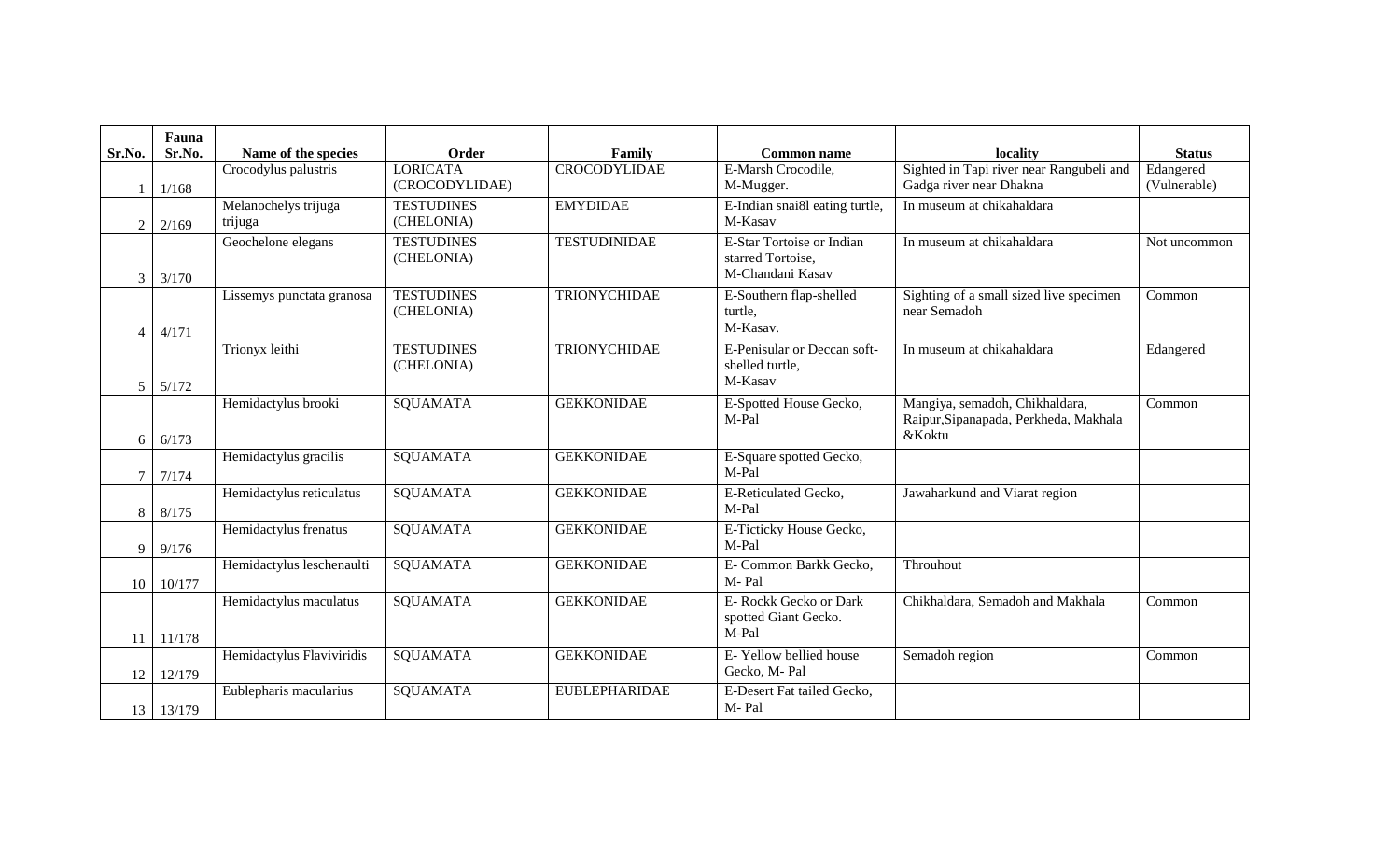| 14       | 14/180           | Sitana ponticeriana          | <b>SQUAMATA</b> | <b>AGAMIDAE</b>       | E-Indian fan throated lizard<br>M-Sargota                                                         | Dhakna and Hatida                                             | Common                                |
|----------|------------------|------------------------------|-----------------|-----------------------|---------------------------------------------------------------------------------------------------|---------------------------------------------------------------|---------------------------------------|
| 15       | 15/181           | Calotes versicolor           | <b>SQUAMATA</b> | <b>AGAMIDAE</b>       | E-Indain garden lizard,<br>M- Girgit or Rang Badalnara<br>Sarda.                                  | Chourakund, Tarubanda, Semadoh,<br>Bandar Koi and Dolar       | Common                                |
| 16       | 16/182           | Calotes rouxi                | SQUAMATA        | <b>AGAMIDAE</b>       | <b>E-Forest Calotes or</b><br>Matheran olive-Brown<br>calotes,<br>M-Rang Badalnara Sarda.         | Dhakna and jawaharkund                                        | Widely<br>distributed<br>(Vulnerable) |
| 17       | 17/183           | Psammophilus<br>blanfordanus | SQUAMATA        | <b>AGAMIDAE</b>       | E-Common Indian rock<br>lizard                                                                    | Dharni area                                                   | In abundance                          |
| 18       | 18/184           | Ophisops jerdoni             | <b>SQUAMATA</b> | <b>LACERTIDAE</b>     | E-Punjab snake eyed lacerta,<br>Jerdon's snake eye                                                | Dhakna and Hatida lake areas                                  |                                       |
| 19       | 19/185           | Chamaeleo zeylanicus         | <b>SQUAMATA</b> | <b>CHAMAELEONIDAE</b> | E-Indian chameleon,<br>M-Girgit or Range badalnara<br>Sarda                                       | Dhakna, Koktu areas                                           | Endangered                            |
| 20       | 20/186           | Mabuya innotata              | <b>SQUAMATA</b> | <b>SCINCIDAE</b>      | E- Bronzy-olive skink,<br>M-Sapsurali                                                             | Bhopala nallah and Makhala areas                              | Rare                                  |
| 21       | 21/186           | Mabuya macularia             | <b>SQUAMATA</b> | <b>SCINCIDAE</b>      | E-Little skink, Bronzy Grass<br>skink, M-Sapsurali                                                | Throuhout                                                     | Very common                           |
| 22       | 22/187           | Mabuya carinata              | <b>SQUAMATA</b> | <b>SCINCIDAE</b>      | E-Common Indian skink,<br>Common skink, Brahminy<br>skink, M-Sapsurali                            | Pilli Village, Chitamandeo point,<br>Kuwapati and Sipna areas | Very common                           |
| 23       | 23/188           | Mabuya beddomii              | <b>SQUAMATA</b> | <b>SCINCIDAE</b>      | E-Beddom's south Indian<br>skink, Common skink,<br>Brahminy skink,<br>M-Sapsurali                 | <b>MTR</b>                                                    | Rare                                  |
|          |                  | Mabuya trivittata            | SQUAMATA        | <b>SCINCIDAE</b>      | E- Five striped skink,                                                                            |                                                               |                                       |
| 24<br>25 | 24/189<br>25/189 | Riopa punctata               | SQUAMATA        | <b>SCINCIDAE</b>      | M-Sapsurali<br><b>E-Dotted Garden</b><br>skink, Snake skink,<br>M-Sapsurali Or Sapachi<br>Mavashi | Jawaharkund and Kolkaz areas                                  | Most Common                           |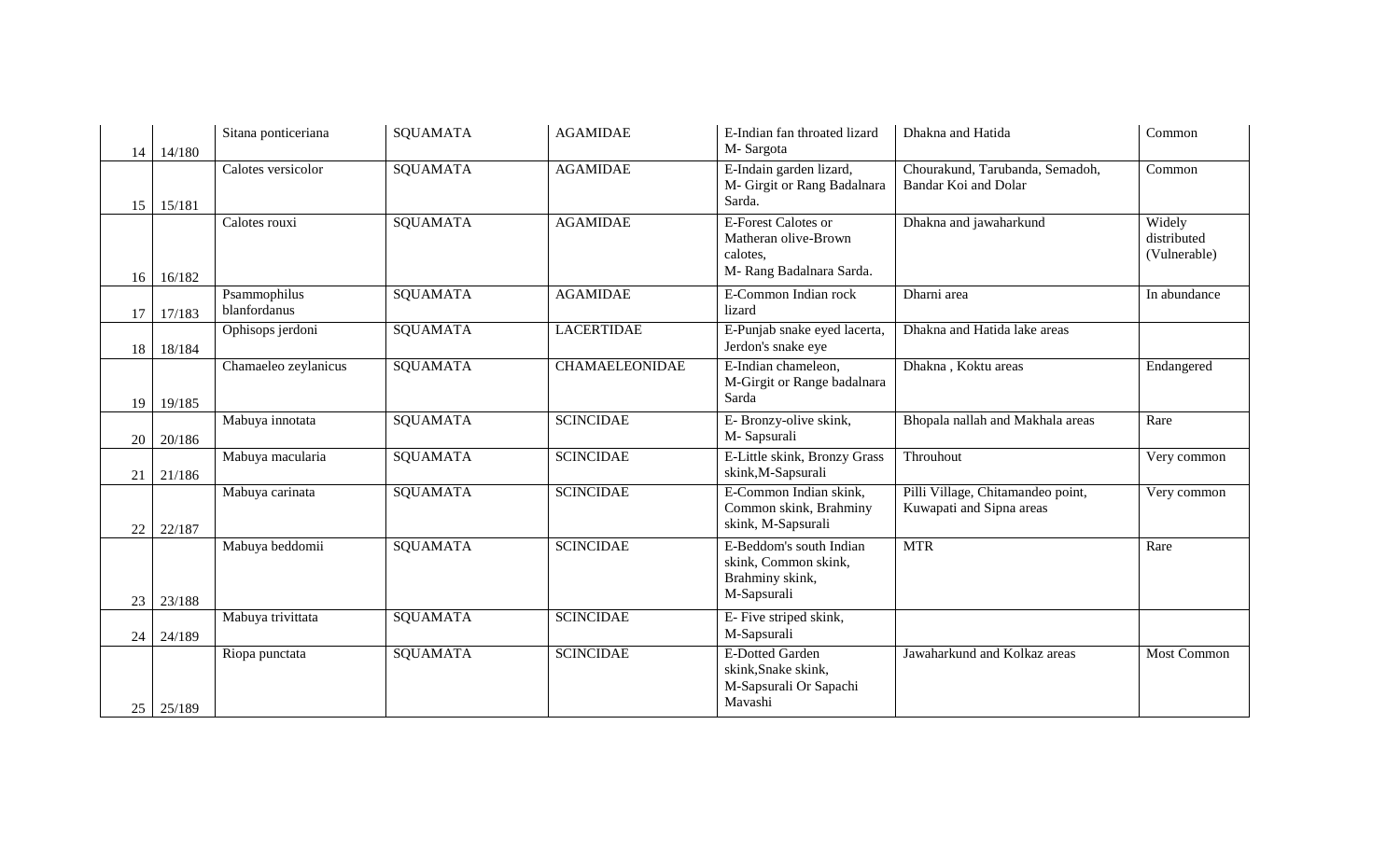| 26 <sup>1</sup> | 26/190           | Riopa guentheri         | <b>SQUAMATA</b>     | <b>SCINCIDAE</b>   | E-Malabar dotted skink,<br>M-Sapsurali or sapachi<br>mavashi                                | Makhala, Jawaharkund and Chikhaldara<br>areas of MTR                                                                                                 | Endemic<br>species, Not<br>common           |
|-----------------|------------------|-------------------------|---------------------|--------------------|---------------------------------------------------------------------------------------------|------------------------------------------------------------------------------------------------------------------------------------------------------|---------------------------------------------|
| 27              | 27/191           | Varanus bengalensis     | <b>SQUAMATA</b>     | <b>VARANIDAE</b>   | E- Common Indian monitor<br>lizard, Indian monitor,<br>M-Ghorpad                            | In Semadoh                                                                                                                                           | Endangered                                  |
| 28              | 28/192           | Ramphotyphlops braminus | Suborder- SERPENTES | <b>TYPHLOPIDAE</b> | E-Common Blind snake,<br>Worm snake,<br>M-Vala.                                             | Kolkaz, Chaurakund & Chitamandeo                                                                                                                     | Abundant in the<br>distributional<br>range  |
| 29              | 29/193           | Typhlops diardi         | Suborder- SERPENTES | <b>TYPHLOPIDAE</b> | E-Diard's Blind snake;<br>M-Vala                                                            | One speciman collected from MTR and<br>identified by the Forest Dept. authorities<br>was displayed in Chikhaldara Museum                             | Not uncommon                                |
| 30              | 30/194           | Typhlops acutus         | Suborder- SERPENTES | TYPHLOPIDAE        | E-Beaked Blind snake;<br>M-Vala                                                             |                                                                                                                                                      | Uncommon in<br>its range of<br>distribution |
|                 |                  | Python molurus          | Suborder- SERPENTES | <b>BOIDAE</b>      | E-Indian rock python;<br>M-Ajgar                                                            | One live specimen collected by Forest<br>Dept. authoritis from Chikhaldara forest<br>patch was kept in Chikhaldara Zoo<br>during the project period. | Not uncommon                                |
| 31<br>32        | 31/195<br>32/196 | Eryx johni johni        | Suborder- SERPENTES | <b>BOIDAE</b>      | E- Indian sand boa; Red sand<br>boa, Black earth boa, Stump-<br>tailed sand boa; M-Dutondya |                                                                                                                                                      | Common in<br>distribution<br>range          |
| 33              | 33/197           | Eryx conicus            | Suborder- SERPENTES | <b>BOIDAE</b>      | E-Russell's sand Bao,<br>Russell's Earth Bao,<br>M-Durkiya ghonas.                          | Two specimens have been collected<br>from Sipna river near Pili village and<br>Khatkali check post on Harisal-Akot<br>Road.                          | Common in<br>distribution<br>range          |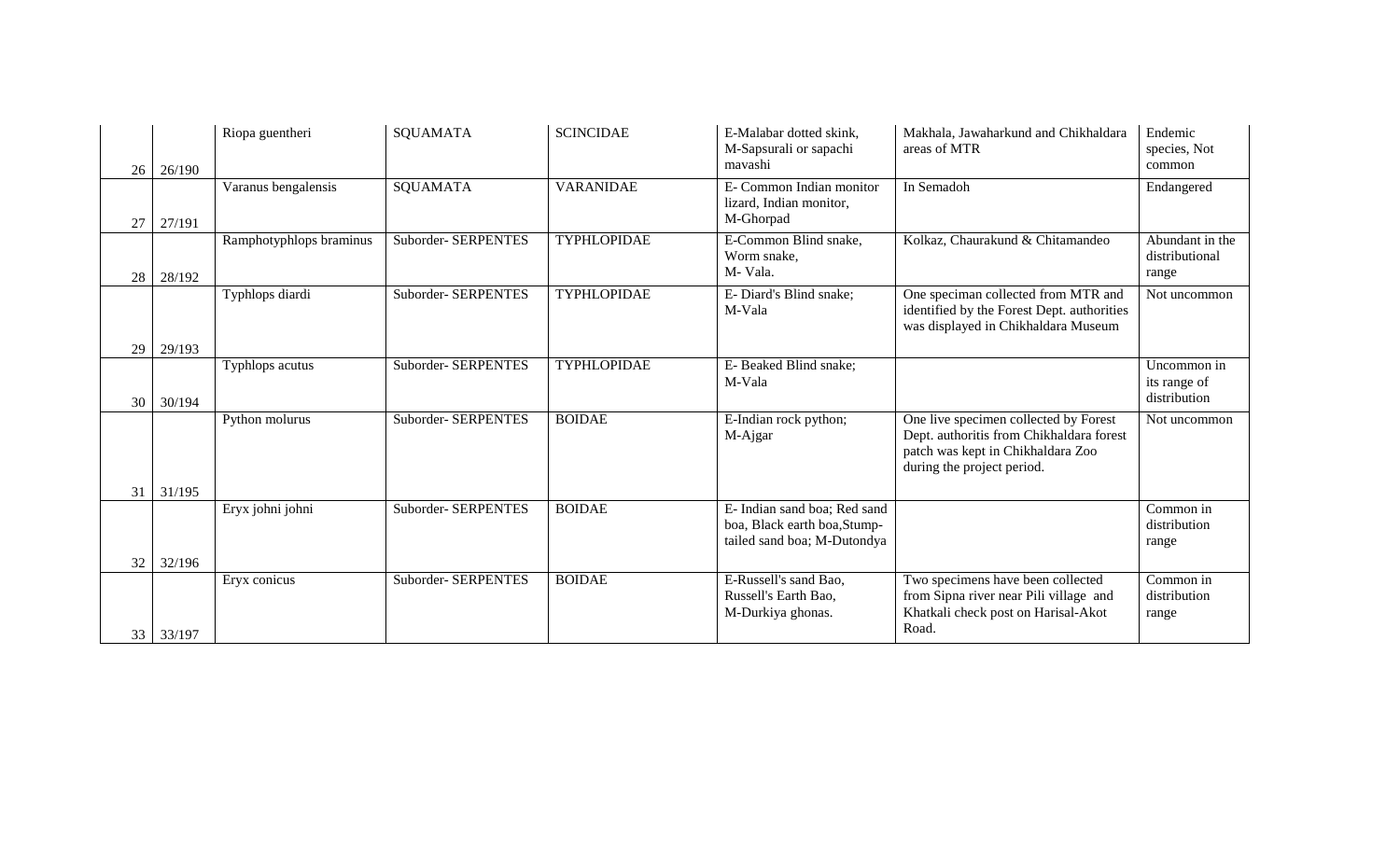| 34 | 34/198 | Elaphe helena                 | Suborder- SERPENTES | <b>COLUBRIDAE</b> | E-Trinket Snake, Common<br>Trinket Snake:<br>M-Taskar Sap                          | Kolkaz                                                              | Common in the<br>altitudinal range<br>of 500m-2000m<br>in its area of<br>occurrence |
|----|--------|-------------------------------|---------------------|-------------------|------------------------------------------------------------------------------------|---------------------------------------------------------------------|-------------------------------------------------------------------------------------|
| 35 | 35/199 | Ptyas mucosus                 | Suborder- SERPENTES | <b>COLUBRIDAE</b> | E-Indian rat snake, Dhaman,<br>M-Dhaman                                            | In Koktu, Kolkaz and Raipur                                         | Common                                                                              |
| 36 | 36/200 | Argyrogena fasciolatus        | Suborder- SERPENTES | <b>COLUBRIDAE</b> | E-Banded racer, Fasciolated<br>rat snake M-Nagin                                   | One specimen was collected from<br>Semadoh area of MTR              | Common in the<br>range of<br>distribution                                           |
| 37 | 37/201 | Ahaetulla nasutus             | Suborder- SERPENTES | <b>COLUBRIDAE</b> | E- Common green whip<br>snake, Common vine snake;<br>M-Haran Tol.                  | One specimen was collected from<br>Chitamandeo point are of MTR     | Common in the<br>range of<br>distribution                                           |
| 38 | 38/202 | Oligodon taeniolatus          | Suborder- SERPENTES | <b>COLUBRIDAE</b> | E-Streaked kukri snake,<br>Russell's or variegated kukri<br>snake; M-Gargar        | Throuhout                                                           | Common snake<br>species                                                             |
| 39 | 39/203 | Oligodon arnensis             | Suborder- SERPENTES | <b>COLUBRIDAE</b> | E- Russel's kukri snake,<br>common kukri snake,<br>M-Gargar                        | One specimen was collected from<br>Raipur area of MTR               | Not uncommon                                                                        |
| 40 | 40/204 | Lycodon flavomaculatus        | Suborder- SERPENTES | <b>COLUBRIDAE</b> | E-Wall's yellow-spotted<br>wolf snake; M- Kandya saap                              |                                                                     | Rare                                                                                |
| 41 | 41/205 | Lycodon aulicus               | Suborder- SERPENTES | <b>COLUBRIDAE</b> | E-Common wolf snake;<br>M-Kandaya saap                                             | Its occurrence in MTR has been<br>assumed                           | Most Common                                                                         |
| 42 | 42/206 | Lycodon striatus              | Suborder- SERPENTES | <b>COLUBRIDAE</b> | E-Shaw's wolf snake,<br>Northen Wolf snake, Barred<br>wolf snake;<br>M-Kandya saap | Two specimens were collected from<br>near Pilli village and Makhala | Not common                                                                          |
| 43 | 43/206 | Macropisthodon<br>plumbicolor | Suborder- SERPENTES | <b>COLUBRIDAE</b> | E- Green keelback snake, M-<br>Hara saap, Gavathia, Gavtya<br>saap                 | One specimen was collected from<br>Chikhaldara region of MTR        | Common<br>throughout                                                                |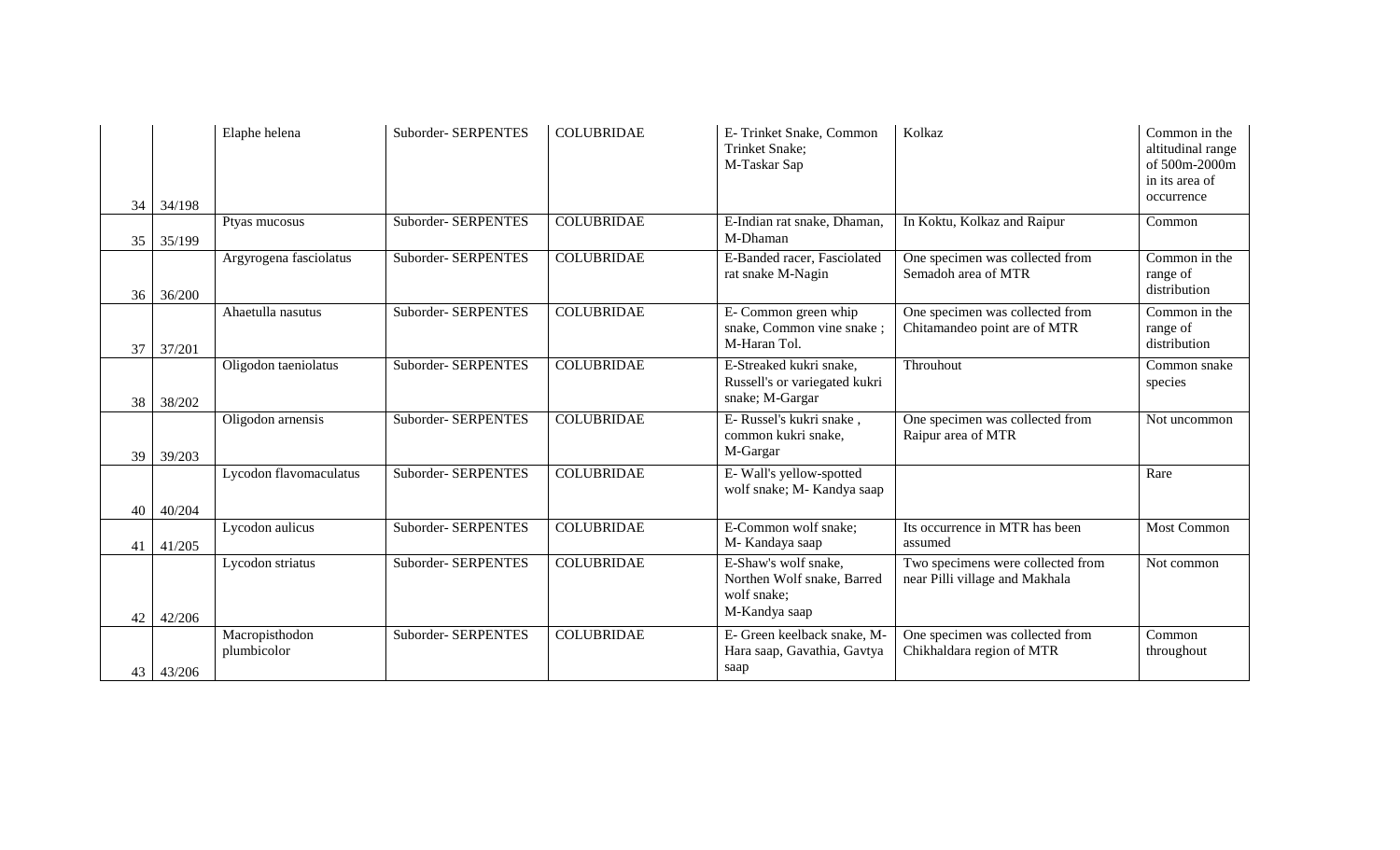| 44 | 44/207           | Xenochrophis piscator | Suborder- SERPENTES | <b>COLUBRIDAE</b> | E- Checkered keelback<br>snake; M-Virula, Pan chidda,<br>Dhiwad. | One specimen was collected from<br>Chikhaldara region and while another<br>was sighted in Rangubeli area            | Commonest<br>snake                                                                                                       |
|----|------------------|-----------------------|---------------------|-------------------|------------------------------------------------------------------|---------------------------------------------------------------------------------------------------------------------|--------------------------------------------------------------------------------------------------------------------------|
| 45 | 45/208           | Amphiesma stolata     | Suborder- SERPENTES | <b>COLUBRIDAE</b> | E- Striped keelback, buff<br>stripped keelback,<br>M-Naneti      | Its occurrence in MTR has been<br>assumed                                                                           | <b>Most Common</b>                                                                                                       |
| 46 | 46/209           | Boiga trigonata       | Suborder- SERPENTES | <b>COLUBRIDAE</b> | E- Indian Gamma or cat<br>snake, M- Manjra                       | Its occurrence in MTR has been<br>assumed                                                                           | Common<br>throughout                                                                                                     |
| 47 | 47/210           | Psammophis condanars  | Suborder- SERPENTES | <b>COLUBRIDAE</b> | E-Indian sand snake,<br>Condanarous sand snake                   | Its occurrence in MTR has been<br>assumed                                                                           | Common or not<br>uncommon in its<br>distributional<br>range                                                              |
| 48 | 48/211           | Psammophis longifrons | Suborder- SERPENTES | <b>COLUBRIDAE</b> | E-Sand snake                                                     | Its occurrence in MTR has been<br>assumed                                                                           | Rare                                                                                                                     |
|    |                  | Bungarus caerulcus    | Suborder- SERPENTES | <b>ELAPIDAE</b>   | E- Common Indian Krait,<br>M-Manyar, Kander                      | One specimen collected from MTR area<br>by the forest Dept. authorities has been<br>displayed in Chikhaldara museum | Common in the<br>range                                                                                                   |
| 49 | 49/212           |                       |                     |                   |                                                                  |                                                                                                                     |                                                                                                                          |
| 50 | 50/213           | Callophis melanurus   | Suborder- SERPENTES | <b>ELAPIDAE</b>   | E-Slender coralk snake                                           | Its occurrence in MTR has been<br>assumed                                                                           | Uncommon and<br>Rare                                                                                                     |
|    | $51 \mid 51/214$ | Naja naja naja        | Suborder- SERPENTES | <b>ELAPIDAE</b>   | E-Indian Corba;<br>M-Naag.                                       | Two live specimens were sighted in<br>Dhakna and Raipur regions of MTR                                              | The population<br>has been reduced<br>drastically on<br>account jof<br>habitat<br>destructions,<br>killings and<br>trade |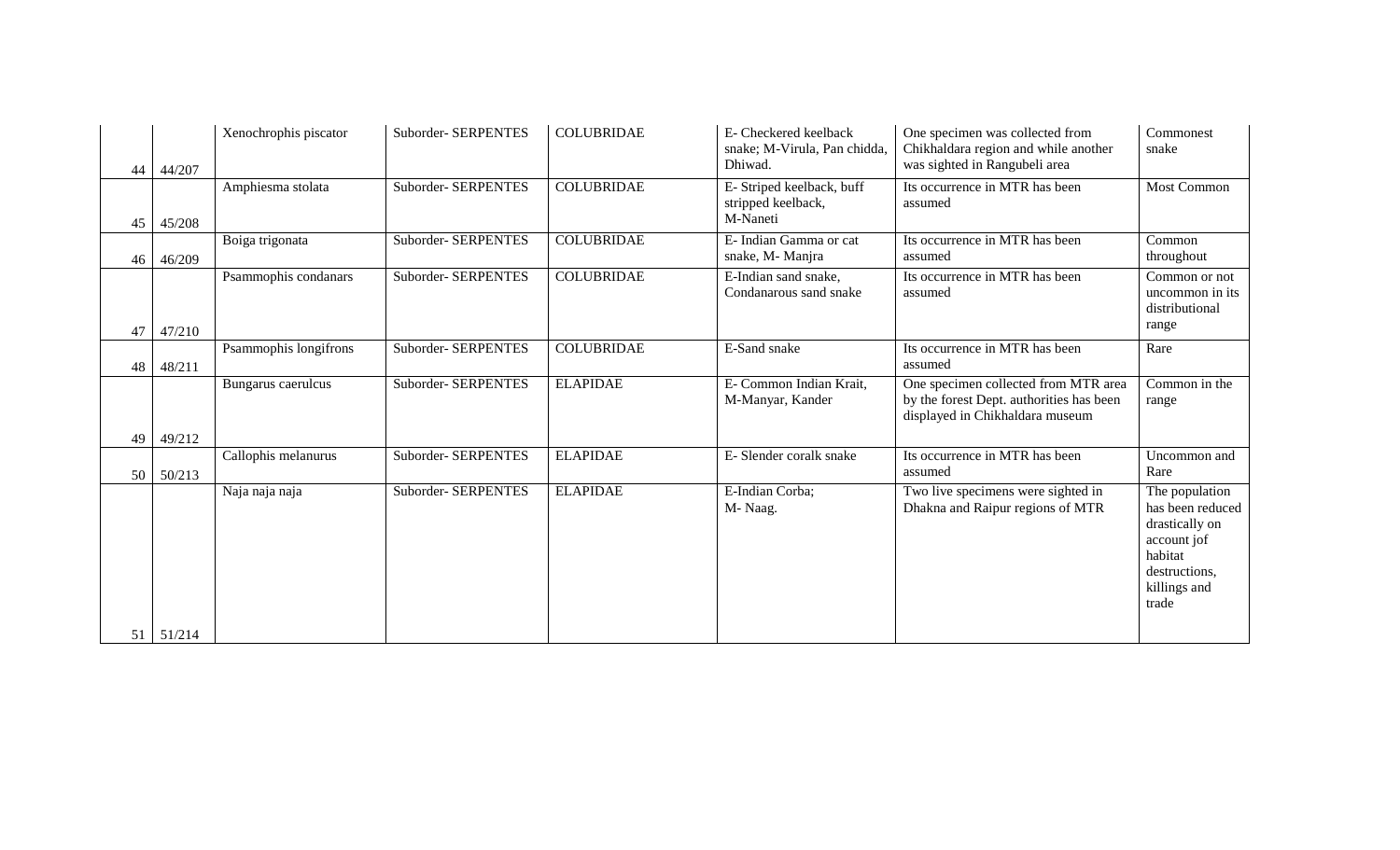|    |        | Vipera russelli        | Suborder-SERPENTES  | <b>VIPERIDAE</b> | E-Russell's viper; M-<br>Ghonas | One live specimen was sighted in<br>Semadoh area of MTR | The species is<br>abundant in |
|----|--------|------------------------|---------------------|------------------|---------------------------------|---------------------------------------------------------|-------------------------------|
|    |        |                        |                     |                  |                                 |                                                         | some areas,                   |
|    |        |                        |                     |                  |                                 |                                                         | uncommon or                   |
|    |        |                        |                     |                  |                                 |                                                         | rare or even                  |
|    |        |                        |                     |                  |                                 |                                                         | missing in other              |
| 52 | 52/215 |                        |                     |                  |                                 |                                                         | areas                         |
|    |        |                        |                     |                  |                                 |                                                         |                               |
|    |        | Echis carinatus        | Suborder- SERPENTES | <b>VIPERIDAE</b> | E-Saw-scaled viper;             | One specimen was collected from                         | Common                        |
|    |        |                        |                     |                  | M-Phoorsa                       | Dhakna area of MTR                                      | throughout its                |
| 53 | 53/216 |                        |                     |                  |                                 |                                                         | range                         |
|    |        | Trimeresurus gramineus | Suborder-SERPENTES  | <b>VIPERIDAE</b> | E-Bamboo Pit viper;             | Its occurrence in MTR has been                          | Not uncommon                  |
|    |        |                        |                     |                  | M-Hara Ghonas                   | assumed                                                 | in its range of               |
| 54 | 54/217 |                        |                     |                  |                                 |                                                         | distribution                  |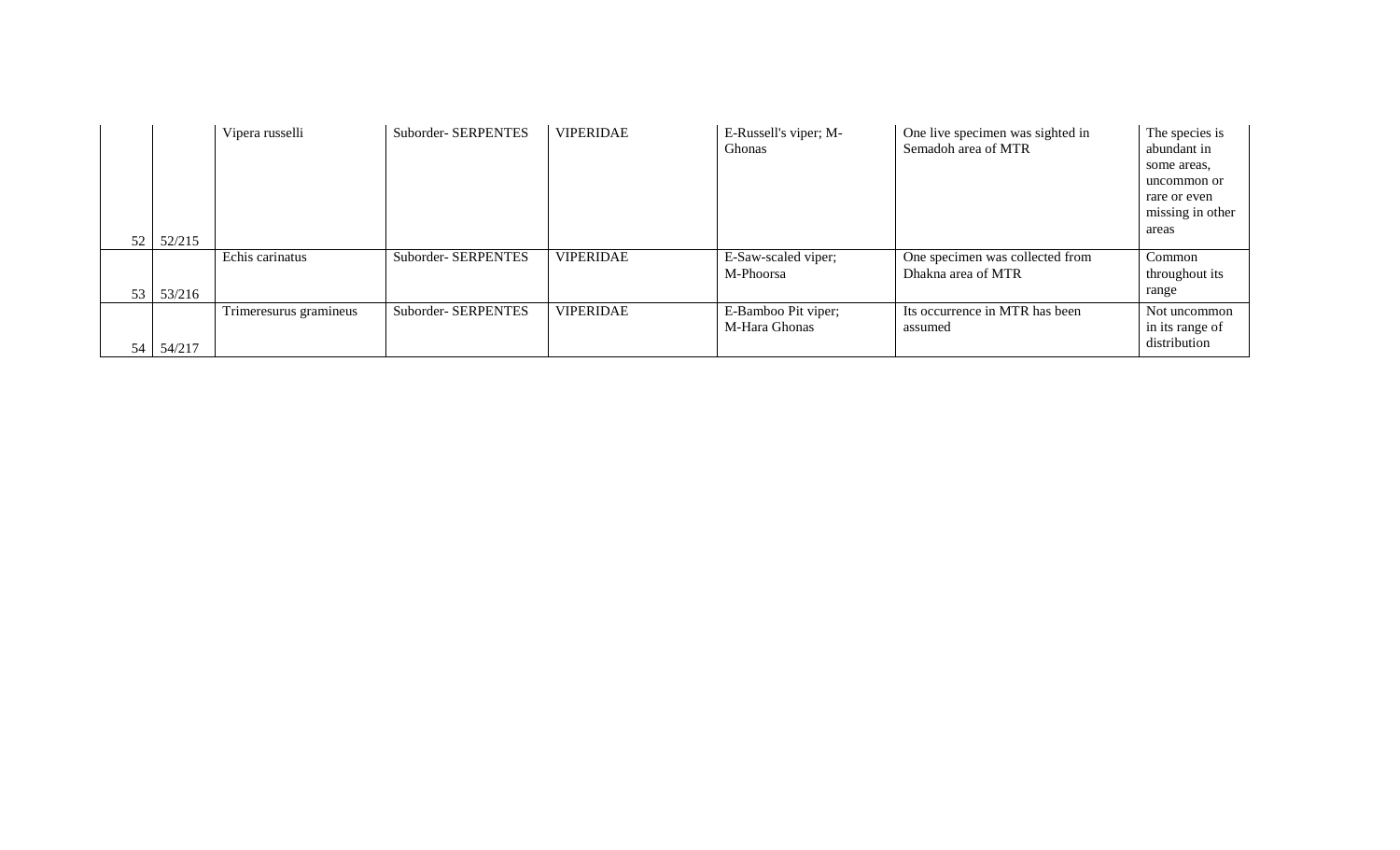|                | <b>AMPHIBIANS</b> |                          |              |                      |                              |                                                                                                                                                                                                                                                                                                                                                                                                                                                                                                           |               |  |  |  |  |
|----------------|-------------------|--------------------------|--------------|----------------------|------------------------------|-----------------------------------------------------------------------------------------------------------------------------------------------------------------------------------------------------------------------------------------------------------------------------------------------------------------------------------------------------------------------------------------------------------------------------------------------------------------------------------------------------------|---------------|--|--|--|--|
| Sr.No.         | Fauna<br>Sr.No.   | Name of the species      | Order        | Family               | <b>Common name</b>           | locality                                                                                                                                                                                                                                                                                                                                                                                                                                                                                                  | <b>Status</b> |  |  |  |  |
|                | 1/225             | Bufo stomaticus          | <b>ANURA</b> | <b>BUFONIDAE</b>     | Marbled Toad                 | Devalghat (Tapi river)                                                                                                                                                                                                                                                                                                                                                                                                                                                                                    |               |  |  |  |  |
| $\mathcal{D}$  | 2/225             | Bufo melanostictus       | <b>ANURA</b> | <b>BUFONIDAE</b>     | Common Indian Toad           | Jawaharkund; Bori Raipur; Khandukheda, Pili<br>Village, Makhla, Pipalpadav, Chikhaldara,<br>Surajbandh, Ambadoh                                                                                                                                                                                                                                                                                                                                                                                           |               |  |  |  |  |
| $\mathfrak{Z}$ | 3/225             | Microhyla ornata         | <b>ANURA</b> | <b>MICROHYLIDAE</b>  | Ornate Microhylid            | Kuwapati                                                                                                                                                                                                                                                                                                                                                                                                                                                                                                  |               |  |  |  |  |
| $\overline{4}$ | 4/226             | Sphaerotheca breviceps   | <b>ANURA</b> | <b>RANIDAE</b>       | <b>Indian Burrowing Frog</b> | Jawaharkund;                                                                                                                                                                                                                                                                                                                                                                                                                                                                                              |               |  |  |  |  |
| 5              | 5/227             | Limnonectes limnocharis  | <b>ANURA</b> | <b>RANIDAE</b>       | <b>Indian Cricket Frog</b>   | Rangubeli, Chikhaldara, Hatida, Dhakna,<br>Pipalpadav, Chaurakund, Gadga, Khandukheda,<br>Kelpani, Koktu, Chaddu Pada, Kovle<br>village(Raipur), Gurgi Pati, Hatru, Pirkheda,<br>Chamarudhada, motha, motideo Nullah, Katang<br>Bamboo, Chipidoh, Andhar Ban, Ambadolh,k<br>kuwapati.                                                                                                                                                                                                                     |               |  |  |  |  |
| 6              | 6/228             | Hoplobatrachus tigerinus | <b>ANURA</b> | <b>RANIDAE</b>       | Indian Bull Frog             | Bori, Raipur, Pipal Padav                                                                                                                                                                                                                                                                                                                                                                                                                                                                                 |               |  |  |  |  |
| $\tau$         | 7/229             | Euphlyctis cyanophlyctis | <b>ANURA</b> | <b>RANIDAE</b>       | <b>Skipper Frog</b>          | Jawarkund, Rangubeli, Dhakna, Pili,<br>Chaurakund, Kolkaz, Semadoh, Kuwapati,<br>Dedrakhora, Dhargad, Gullarghat, Gawilgadh,<br>Raipur, Siddukund, Belkund, Koktu<br>Bandarkund, Churni Tank, Lawada<br>Tank, Chikhalpati, Kutanga, Kund village,<br>Bhumaka Baba Temple, Khandukheda, Gadga,<br>Gobya Nallha, Motideo Nallha, Chadulipuri,<br>Rangubeli, Talai, Hadida, Emali pada, Chipidoh,<br>Chikaldara, Surajbandh, Kelpani, Dolar river,<br>Khapra river(Khopda) Khapra river(Rangubeli)<br>Kolkaz |               |  |  |  |  |
|                | 8 8/229           | Polypedates maculatus    | <b>ANURA</b> | <b>RHACOPHORIDAE</b> | Common Tree Frog             |                                                                                                                                                                                                                                                                                                                                                                                                                                                                                                           |               |  |  |  |  |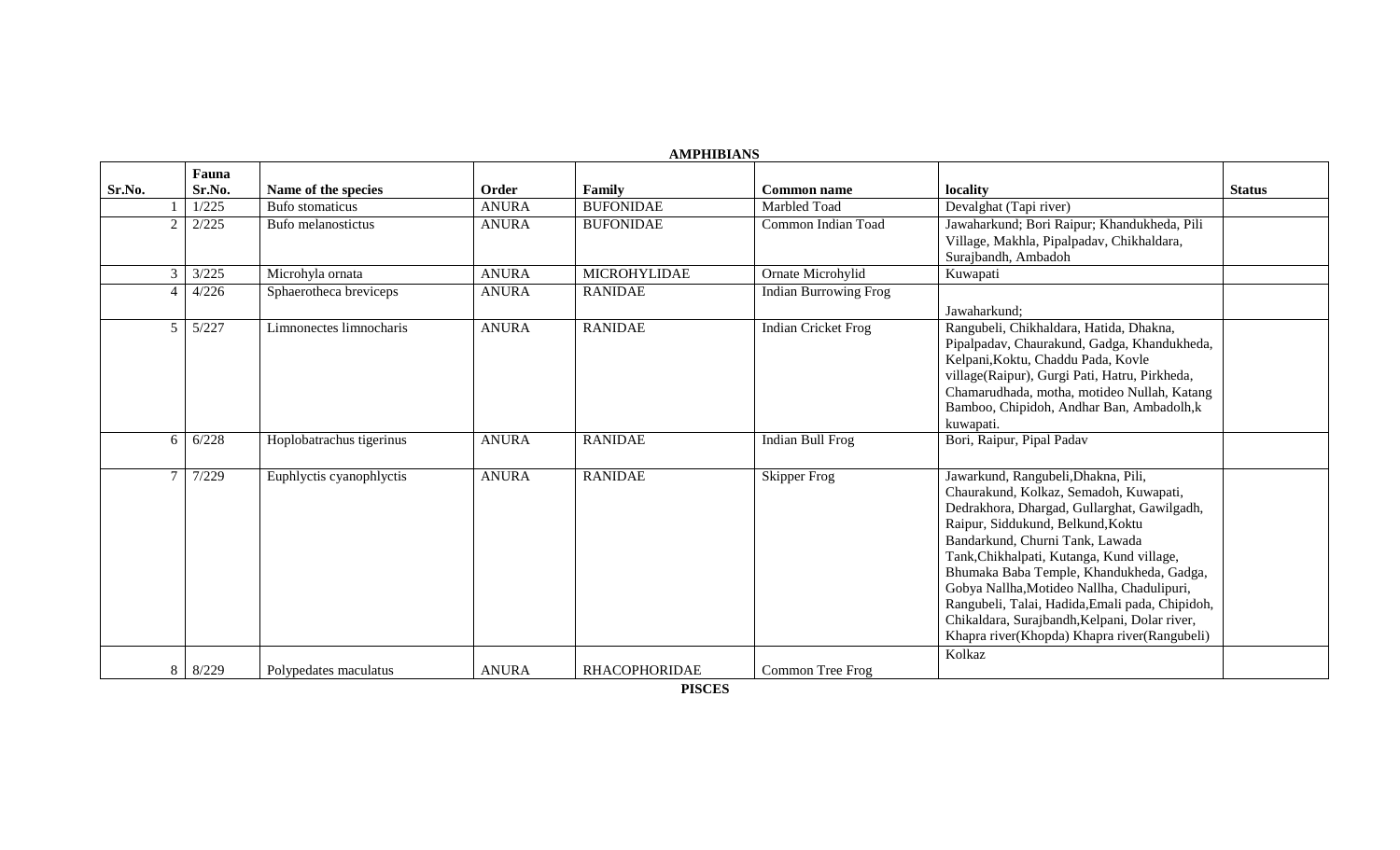| Sr.No.         | Fauna<br>Sr.No | <b>Name of Species</b>   | Order                    | Family                          | <b>Common Name</b>                                | <b>Locality</b>                                                                                                                                                  | <b>Status</b>       |
|----------------|----------------|--------------------------|--------------------------|---------------------------------|---------------------------------------------------|------------------------------------------------------------------------------------------------------------------------------------------------------------------|---------------------|
|                |                |                          |                          |                                 |                                                   |                                                                                                                                                                  |                     |
|                |                |                          |                          |                                 | E-Indian long finned eel. M- Vam                  |                                                                                                                                                                  |                     |
|                | 1/236          | Anguilla bengalensis     | ANGUILLOIDEI             | <b>ANUILLIDAE</b>               | Ahir                                              |                                                                                                                                                                  |                     |
| $\overline{2}$ | 2/237          | Goniolosa manmina        | <b>CLUPERIFORMES</b>     | <b>CLUPEIDAE</b>                | E- Gizzard shad, M-                               |                                                                                                                                                                  | Declining in number |
| 3              | 3/237          | Chitala chitala          | <b>OSTEOGLOSSIFORMES</b> | <b>NOTOPTERIDAE</b>             | E-Humped featherback, M-Chitala                   |                                                                                                                                                                  | Declining in number |
| $\overline{4}$ | 4/238          | Notopterus notopterus    | <b>OSTEOGLOSSIFORMES</b> | <b>NOTOPTERIDAE</b>             | E-Chalat patre, feather back, M-<br>Chalat, patri | Tapi river, Rangubeli                                                                                                                                            | Declining in number |
| 5              | 5/238          | Chela dadiburjori        | <b>CYPRINIFORMES</b>     | <b>CYPRINIDAE</b>               | E-Dadio, M-Chilwas                                |                                                                                                                                                                  | Rarely occurring    |
| 6              | 6/239          | Chela laubuca            | <b>CYPRINIFORMES</b>     | <b>CYPRINIDAE</b>               | E-Indian glass barb                               |                                                                                                                                                                  | Threatened          |
| 7              | 7/239          | Salmostoma bacaila       | <b>CYPRINIFORMES</b>     | <b>CYPRINIDAE</b>               | E-Large razor belly minnow.M-<br>Dental           |                                                                                                                                                                  | Declining in number |
| 8              | 8/240          | Salmostoma boopis        | <b>CYPRINIFORMES</b>     | <b>CYPRINIDAE</b>               | E-Boopis razor belly minnow, M-<br>Alkut          | Tapi river, Katurga village                                                                                                                                      | Rarely occurring    |
| 9              | 9/240          | Salmostoma clupeoides    | <b>CYPRINIFORMES</b>     | <b>CYPRINIDAE</b>               | E-Block Rezor belly minnow. M-<br>Vadasi          | Sipna river, Kolkaz                                                                                                                                              | Common              |
| 10             | 10/241         | Salmostoma novacula      | <b>CYPRINIFORMES</b>     | <b>CYPRINIDAE</b>               | E-Novacula rezor belly minnow,<br>M-Alkut, Amblya | Khapra river, Rangubelli                                                                                                                                         | Rarely occurring    |
| 11             | 11/241         | Salmostoma untrahi       | <b>CYPRINIFORMES</b>     | <b>CYPRINIDAE</b>               | E-Mahanadi razor belly minnow.                    | Tapi river, Rangubeli                                                                                                                                            | Declining in number |
| 12             | 12/241         | Amblypharyngodon<br>mola | <b>CYPRINIFORMES</b>     | Subfamily-<br><b>RASBORINAE</b> | E-Mola carpet.                                    |                                                                                                                                                                  | Threatened          |
| 13             | 13/242         | Aspidoparia morar        | <b>CYPRINIFORMES</b>     | Subfamily-<br><b>RASBORINAE</b> | E- Aspidoparia.                                   |                                                                                                                                                                  | Declining in number |
| 14             | 14/242         | Barilius barna           | <b>CYPRINIFORMES</b>     | Subfamily-<br><b>RASBORINAE</b> | E- Barna baril                                    | Khapra river, near Raipur, Dolar<br>river near Dolar village, Dhakna,<br>Gadga river near Dhakna, Kolkaz,<br>Tapi river near Rangubelli, Sipana<br>river,Semadoh | Common              |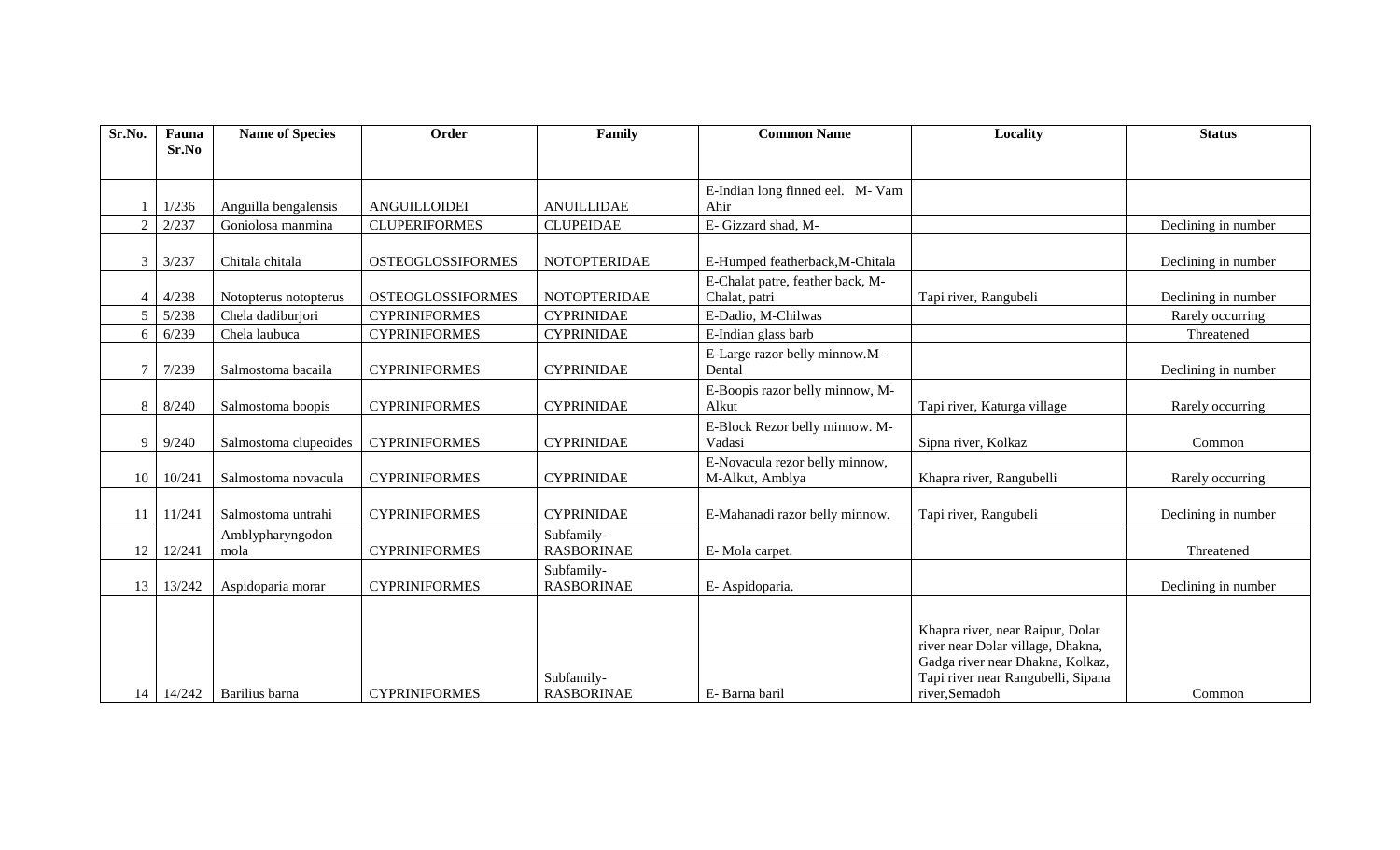| 15 | 15/243 | Barilius bendelisis | <b>CYPRINIFORMES</b> | Subfamily-<br><b>RASBORINAE</b> | E-Hamilton's barila.<br>$M-$<br>Jhorya | Tapi river, Rangubelli                                                                                                                                                                                                                                    | Common              |
|----|--------|---------------------|----------------------|---------------------------------|----------------------------------------|-----------------------------------------------------------------------------------------------------------------------------------------------------------------------------------------------------------------------------------------------------------|---------------------|
|    |        |                     |                      |                                 |                                        |                                                                                                                                                                                                                                                           |                     |
|    |        |                     |                      |                                 |                                        | Khapra river, Rangubelli, Khapra<br>river near village Chopan,                                                                                                                                                                                            |                     |
|    |        |                     |                      |                                 |                                        | Chaurakund, Tapi river, Rangubelli,<br>Chikhaldara, Bir Talav, Gadga                                                                                                                                                                                      |                     |
|    |        |                     |                      | Subfamily-                      |                                        | river, 10 kms.from Dhakna-Harisal                                                                                                                                                                                                                         |                     |
| 16 | 16/243 | Barilius gatensis   | <b>CYPRINIFORMES</b> | <b>RASBORINAE</b>               | E- River carp baril, M-Jodhie          | Rd.                                                                                                                                                                                                                                                       | Declining in number |
| 17 | 17/244 | Barilius vagra      | <b>CYPRINIFORMES</b> | Subfamily-<br><b>RASBORINAE</b> | E-Vagra baril                          | Sipna river, Semadoh                                                                                                                                                                                                                                      | Threatened          |
|    |        |                     |                      | Subfamily-                      |                                        |                                                                                                                                                                                                                                                           |                     |
| 18 | 18/244 | Danio rerio         | <b>CYPRINIFORMES</b> | <b>RASBORINAE</b>               | E-Zebra danio, M-Pidtuli               | Tapi river, Near Deval Ghat                                                                                                                                                                                                                               | Rarely occurring    |
| 19 | 19/245 | Danio aequipinnatus | <b>CYPRINIFORMES</b> | Subfamily-<br><b>RASBORINAE</b> | E-Giant danio, M-Balooki               | Hatida lake, Bhopala nalla, Koktu<br>river, near Koktu, Khapra river,<br>Khopda river, Semadoh Sipna river<br>Jawahar kund Kolkaz, Gadga river<br>Koha, Dhakna Sipna river, Harisalk<br>Koldaz, Belkund doh, Ambadoh on<br>Chikhaldara road, Koktu river, | Common              |
| 20 | 20/246 | Danio devario       | <b>CYPRINIFORMES</b> | Subfamily-<br><b>RASBORINAE</b> | E-Davario danio                        | Dolar river near Dolar village,<br>Khapra river near Ghokad village,<br>Tapi river near Deval Ghat,<br>Rangubelli, Sipna river near<br>Kolkaz,                                                                                                            | Rarely occurring    |
|    |        |                     |                      | Subfamily-                      |                                        |                                                                                                                                                                                                                                                           |                     |
| 21 | 21/247 | Esomus danricus     | <b>CYPRINIFORMES</b> | <b>RASBORINAE</b>               | E-Flying barb.                         |                                                                                                                                                                                                                                                           | Rarely occurring    |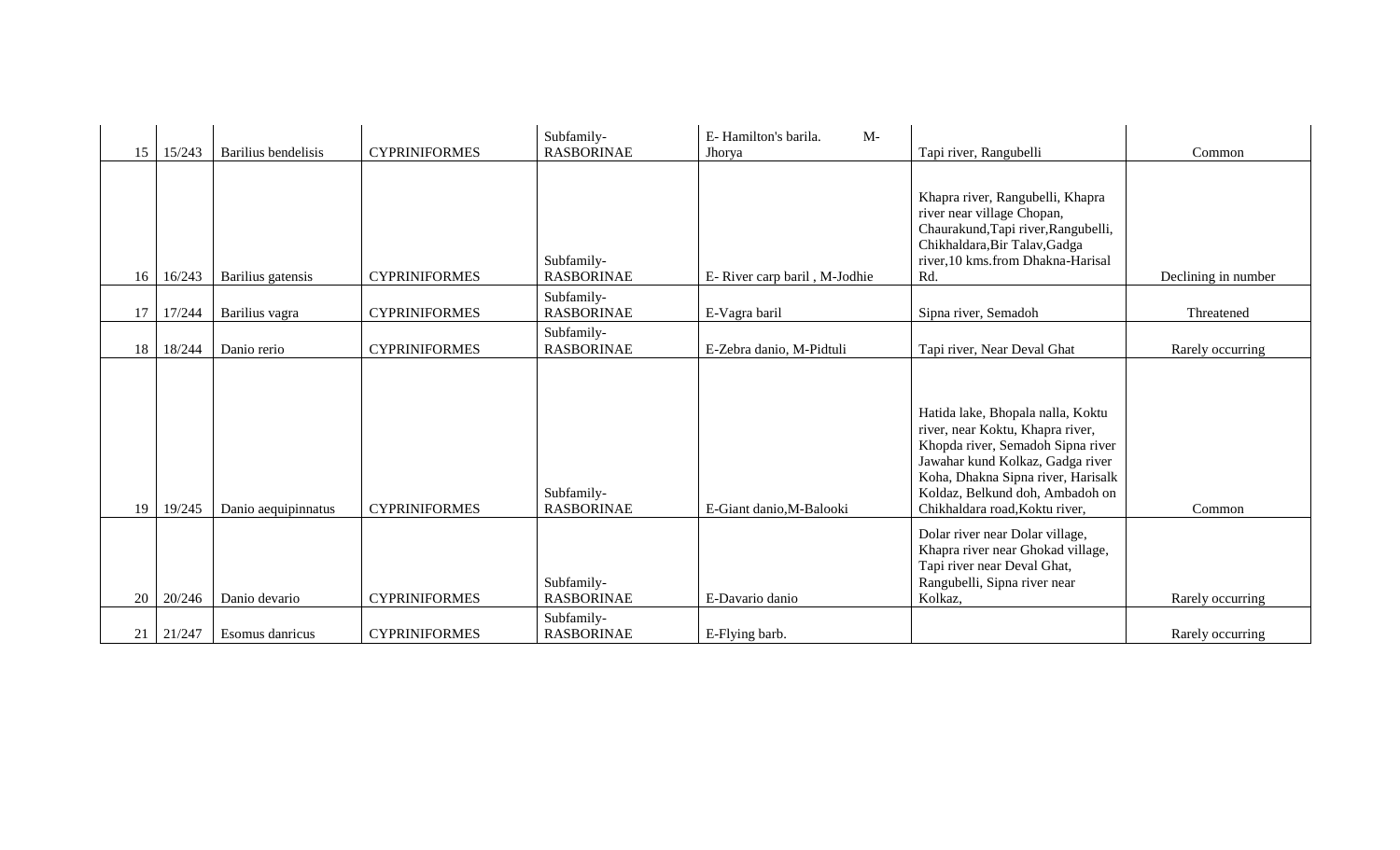| 22 | 22/247 | Parluciosoma<br>daniconius       | <b>CYPRINIFORMES</b> | Subfamily-<br><b>RASBORINAE</b>               | E-Black line rasbora, M-Danda                  | Hatida lake, Khandu kheda, Gadga<br>river near dhakna, Kuwapati,<br>Semadoh, Sipna river near, Kolkaz<br>Kovle nalla, river Raipur village<br>Belkund Doh, Tapi river,<br>Rangubelli, Koktu river., Dolar<br>river in Core zone | Common                  |
|----|--------|----------------------------------|----------------------|-----------------------------------------------|------------------------------------------------|---------------------------------------------------------------------------------------------------------------------------------------------------------------------------------------------------------------------------------|-------------------------|
|    |        |                                  |                      |                                               | E-Sandkhol carp.<br>$M-$                       |                                                                                                                                                                                                                                 |                         |
| 23 | 23/248 | Thynnichthys sandkhol            | <b>CYPRINIFORMES</b> | Subfamily-CYPRININAE                          | Sandkhol                                       |                                                                                                                                                                                                                                 | Threatened              |
| 24 | 24/248 | Neolissocheilus<br>hexagonolepis | <b>CYPRINIFORMES</b> | Subfamily-CYPRININAE                          | E-Katil                                        |                                                                                                                                                                                                                                 | Threatened              |
| 25 | 25/249 | Tor khudree                      | <b>CYPRINIFORMES</b> | Subfamily-CYPRININAE                          | $M-$<br>E-Deccan mahseer.<br>Khadshi           |                                                                                                                                                                                                                                 | Endangered              |
| 26 | 26/249 | Tor tor                          | <b>CYPRINIFORMES</b> | Subfamily-CYPRININAE                          | E-Tor, mahseer, M-Mahseer,<br>Mhaslya, Kadchi  | Tapi river, Rangubelli                                                                                                                                                                                                          | Threatened              |
| 27 | 27/250 | Osteobrama cotio cotio           | <b>CYPRINIFORMES</b> | Subfamily-CYPRININAE                          | E-Cotio,                                       |                                                                                                                                                                                                                                 | Rarely occurring        |
| 28 | 28/250 | Osteobrama vigorsii              | <b>CYPRINIFORMES</b> | Subfamily-CYPRININAE                          | $M-$<br>E-Beema Osteobrama<br>Phek, Phenkut.   |                                                                                                                                                                                                                                 | Common                  |
| 29 | 29/251 | Puntius amphibius                | <b>CYPRINIFORMES</b> | Subfamily-<br><b>CYPRININAE</b>               | E-Scarlet banded barb. M-<br>Bhondgi, Khavali. |                                                                                                                                                                                                                                 | Common                  |
| 30 | 30/251 | Puntius chola                    | <b>CYPRINIFORMES</b> | Subfamily-CYPRININAE                          | E-Swamp barb, chola barb M-<br>Khavali         |                                                                                                                                                                                                                                 | Common                  |
| 31 | 31/252 | Puntius conchonius               | <b>CYPRINIFORMES</b> | Subfamily-CYPRININAE                          | E-Rosy barb.M-Gulabi Khavali.                  | Khapra river near Raipur<br>village, Siddukund, Gadga river,<br>Dhakna, Pond at Chikhaldara,<br>Koha, Sipna river near Kolkaz,<br>Dolar river, in core zone, Dedra<br>khora, Koktu                                              | Restricted distribution |
| 32 | 32/253 | Puntius sophore                  | <b>CYPRINIFORMES</b> | Subfamily-CYPRININAE   E-Stigma barb.M-Kudale |                                                |                                                                                                                                                                                                                                 | Common                  |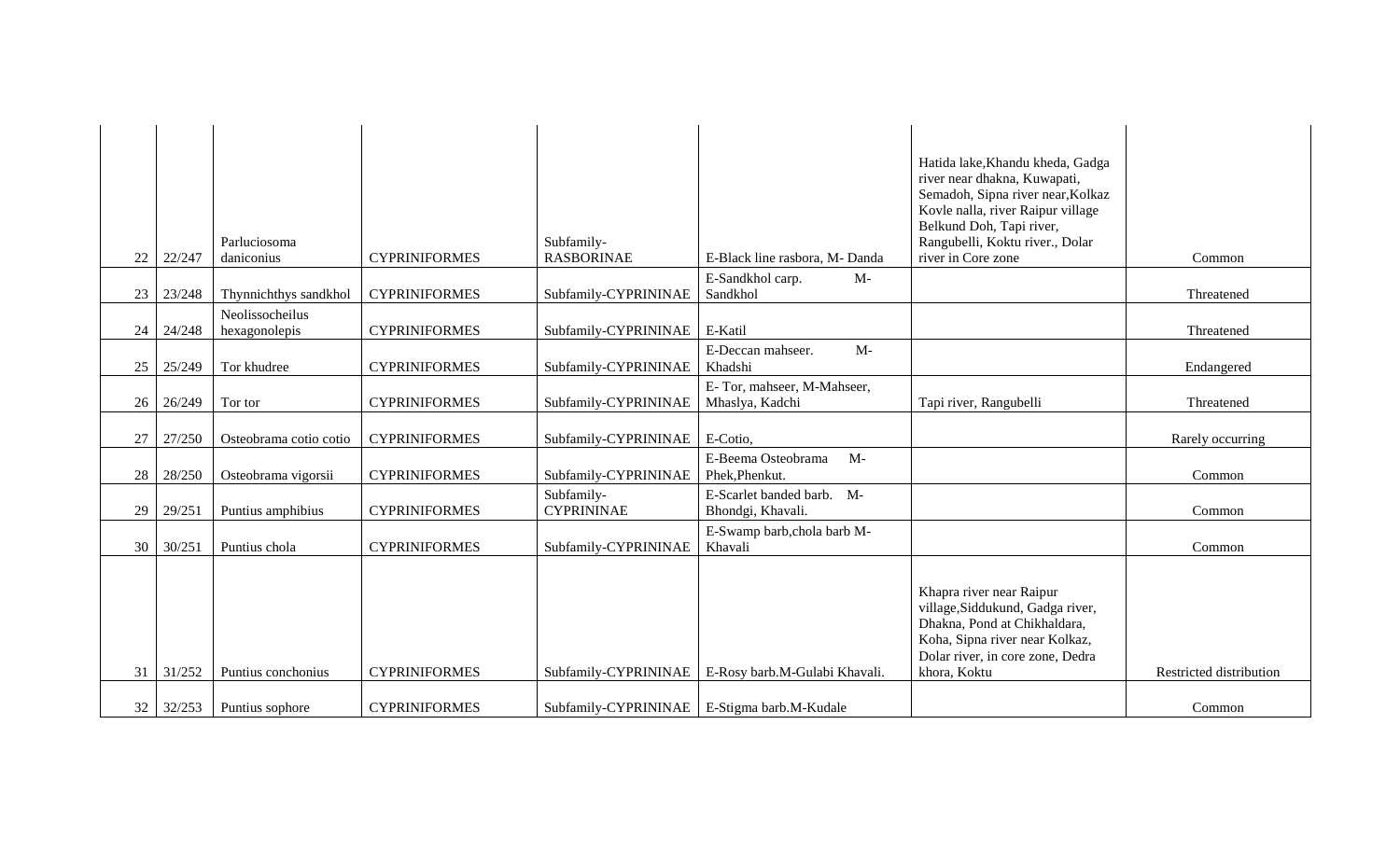|    |        |                          |                      |                                                |                                                    | Hatida lake, Dolar river near Dolar<br>village, Khandukheda river, Gadga<br>river near Dhakna, Khapra<br>river, near Khopda, Kolkaz,<br>Rangubelli, Sipna river,<br>Semadoh, Chamarudra nalla,<br>Kolkaz range Khapra river near<br>village Chopan, Chaurakund, Koha,<br>Dhakna, Sipna river, Gadga<br>river, near core boundry on |                     |
|----|--------|--------------------------|----------------------|------------------------------------------------|----------------------------------------------------|------------------------------------------------------------------------------------------------------------------------------------------------------------------------------------------------------------------------------------------------------------------------------------------------------------------------------------|---------------------|
| 33 | 33/253 | Puntius ticto            | <b>CYPRINIFORMES</b> | Subfamily-CYPRININAE                           | E-Fire fin barb.M-Kudale                           | Chikhaldara rd.                                                                                                                                                                                                                                                                                                                    | Common              |
| 34 | 34/254 | Barbodes carnaticus      | <b>CYPRINIFORMES</b> |                                                | Subfamily-CYPRININAE   E-Carnatica carp, M-Khavali | Tapi river, Rangubelli                                                                                                                                                                                                                                                                                                             | Declining in number |
| 35 | 35/255 | Barbodes sarana sarana   | <b>CYPRINIFORMES</b> | Subfamily-CYPRININAE                           | E-Olive barb. M-Kudali, Pitule                     |                                                                                                                                                                                                                                                                                                                                    | Declining in number |
| 36 | 36/255 | Hypselobarbus<br>curmuca | <b>CYPRINIFORMES</b> | Subfamily-<br><b>CYPRININAE</b>                | E-Kolus, M-Kolshi                                  |                                                                                                                                                                                                                                                                                                                                    | Vulnerable          |
| 37 | 37/255 | Catla catla              | <b>CYPRINIFORMES</b> | Subfamily-CYPRININAE                           | E-Catla, M-Catla                                   | Tapi river Rangubelli                                                                                                                                                                                                                                                                                                              | Declining in number |
| 38 | 38/256 | Cirrhinus cirrhosa       | <b>CYPRINIFORMES</b> | Subfamily-CYPRININAE                           | E-Cauvery white carp                               |                                                                                                                                                                                                                                                                                                                                    | Declining in number |
| 39 | 39/257 | Cirrhinus mrigala        | <b>CYPRINIFORMES</b> | Subfamily-CYPRININAE                           | E-Mrigal.M-Mirya.                                  |                                                                                                                                                                                                                                                                                                                                    | Declining in number |
| 40 | 40/257 | Cirrhinus reba           | <b>CYPRINIFORMES</b> | Subfamily-CYPRININAE                           | E-Reba carp.                                       | Tapi river Rangubelli                                                                                                                                                                                                                                                                                                              | Throughout          |
| 41 | 41/258 | Labeo bata               | <b>CYPRINIFORMES</b> | Subfamily-CYPRININAE                           | E-Bata labeo M-Tambti                              |                                                                                                                                                                                                                                                                                                                                    | Declining in number |
| 42 | 42/258 | Labeo boggut             | <b>CYPRINIFORMES</b> | Subfamily-CYPRININAE   E-Boggut labeo.M- Sande |                                                    | Tapi river, Kund village, Tapi river,<br>Rangubelli                                                                                                                                                                                                                                                                                | Common              |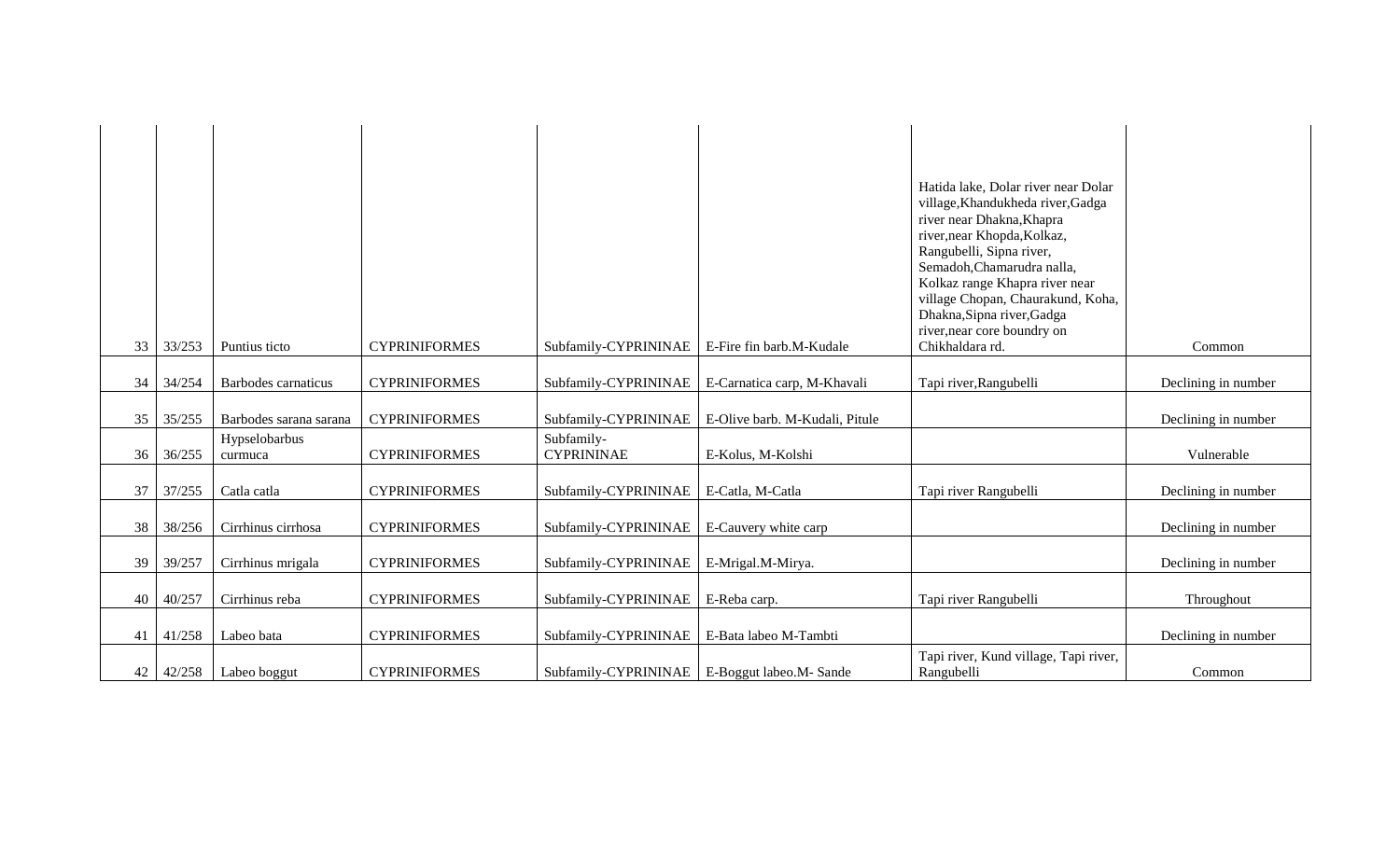| 43<br>44<br>45 | 43/259<br>44/259<br>45/260 | Labeo calbasu<br>Labeo gonius<br>Labeo potail | <b>CYPRINIFORMES</b><br><b>CYPRINIFORMES</b><br><b>CYPRINIFORMES</b> | Subfamily-CYPRININAE<br>Subfamily-<br><b>CYPRININAE</b><br>Subfamily-CYPRININAE | E-Black rohu. M- Kanas<br>E-Kurila labeo.<br>E-Deccan labeo.M-Dotondi | Sipna river, Harisalk, Semadoh,<br>Tapi river Rangubeli.                                                                                                                                                                                                                                                                                                                                                                                                                                                              | Common<br>Common<br>Threatened |
|----------------|----------------------------|-----------------------------------------------|----------------------------------------------------------------------|---------------------------------------------------------------------------------|-----------------------------------------------------------------------|-----------------------------------------------------------------------------------------------------------------------------------------------------------------------------------------------------------------------------------------------------------------------------------------------------------------------------------------------------------------------------------------------------------------------------------------------------------------------------------------------------------------------|--------------------------------|
| 46             | 46/260                     | Labeo fimbriatus                              | <b>CYPRINIFORMES</b>                                                 | Subfamily-CYPRININAE                                                            | E-Fringed-lipped peninsular carp<br>M-Tambir                          | Gavilgahr ridge Melghat                                                                                                                                                                                                                                                                                                                                                                                                                                                                                               | Threatened                     |
| 47             | 47/261                     | Labeo rohita                                  | <b>CYPRINIFORMES</b>                                                 | Subfamily-CYPRININAE                                                            | E-Rohu.M-Tambada massa                                                |                                                                                                                                                                                                                                                                                                                                                                                                                                                                                                                       | Common                         |
| 48             | 48/261                     | Garra mullya                                  | <b>CYPRINIFORMES</b>                                                 | Subfamily-CYPRININAE                                                            | E-Mullya garra.M-Mallya                                               | Dolar river, near Dolar village,<br>Kokktu river, Gurjipati, Koktu,<br>Tapi river, near Katurga village,<br>Khapra river, Semadoh, Gobi nalla<br>near Bori village, Dhakna<br>range, Khapra<br>river, Rangubelli, Kuwapati,<br>Semadoh, Gadga river near<br>Koha, Dhakna, Matakol forest<br>Camp, Harisal, Kolkaz, Belkund<br>Doh, Akot road, Tapi river<br>Rangubelli, Chikalpati, Dhakna<br>range Chaddu Parit, Koktu river,<br>Dolar river in core zone, Dhakna,<br>Dedra Khora, Koktu Koktu river,<br>Bhumka baba | Common                         |
|                |                            |                                               |                                                                      |                                                                                 |                                                                       | Khapra river, Rangubelli, Kolkaz,                                                                                                                                                                                                                                                                                                                                                                                                                                                                                     |                                |
| 49             | 49/262                     | Garra gotyla gotyla                           | <b>CYPRINIFORMES</b>                                                 | Subfamily-GARRINAE                                                              | E-Gotyla, M-Shingacha mallya                                          | Sipna river, Kokaz.                                                                                                                                                                                                                                                                                                                                                                                                                                                                                                   | Rarely occurring               |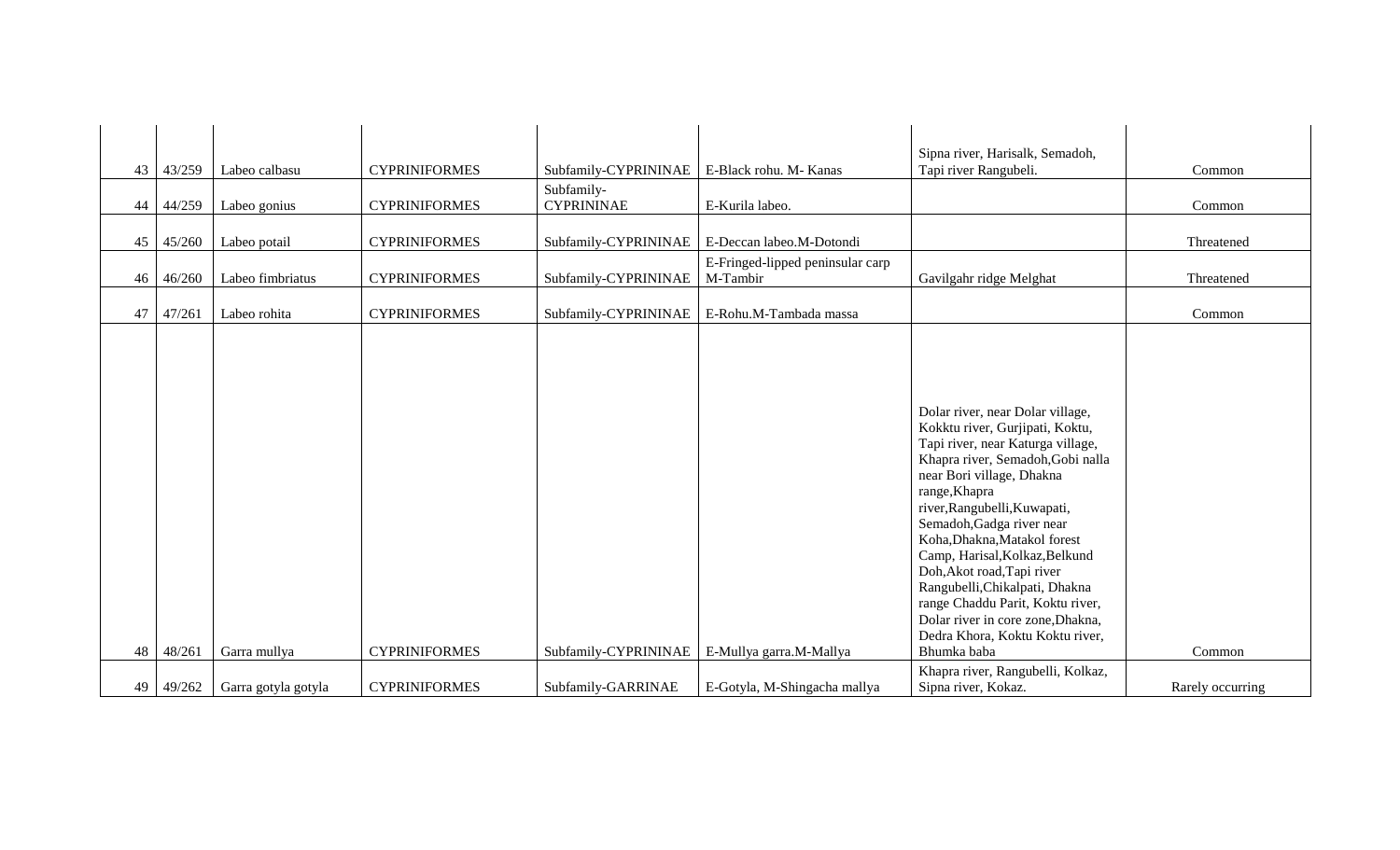| 50 | 50/263 | Crossocheilius latius<br>latius | <b>CYPRINIFORMES</b> | Subfamily-GARRINAE | E-Gangetic latia         |                                                                                                                                                                                                 |                    |
|----|--------|---------------------------------|----------------------|--------------------|--------------------------|-------------------------------------------------------------------------------------------------------------------------------------------------------------------------------------------------|--------------------|
| 51 | 51/263 | Noemacheilus botia              | <b>CYPRINIFORMES</b> | <b>BALITORIDAE</b> | E-Stone loach.M-Muri     | to Chikhaldara, matakol Forest<br>camp, Harisal, Kolkaz, Belkund<br>Doh, Akot rd.Tapi river,<br>Rangubelli, Telpani,<br>Koktu, Mptideo nall, S                                                  | Rarely occurring   |
| 52 | 52/264 | Noemacheilus d.<br>denisoni     | <b>CYPRINIFORMES</b> | <b>BALITORIDAE</b> | E-Stone loach            | Khapra river, Raipur Hatida lake,<br>Dolar River, Dolar village<br>Ambadoh on Semadoh-Chikhali<br>rd., Jawahar kund                                                                             | Common             |
| 53 | 53/266 | Noemacheilus<br>elongatus       | <b>CYPRINIFORMES</b> | <b>BALITORIDAE</b> | E-Stone loach            | 12 kms on the rd to Chikhaldara,<br>Bastawada, Masundi, Semadoh,<br>Gadga river, Khandukheda, 20 kms<br>from Semadoh, Chikhalpati,<br>Dhakna, Chaddu Parit, Koktu river,<br>Dedra Khora, Koktu. | Rarely occurring   |
| 54 | 54/266 | Noemacheilus evezardi           | <b>CYPRINIFORMES</b> | <b>BALITORIDAE</b> | E-Stone loach.           |                                                                                                                                                                                                 |                    |
| 55 | 55/267 | Noemacheilus<br>keralensis      | <b>CYPRINIFORMES</b> | <b>BALITORIDAE</b> | E-Stone loach            | Hatida lake.                                                                                                                                                                                    | Threatened.        |
| 56 | 56/268 | Noemacheilus<br>multifasciatus  | <b>CYPRINIFORMES</b> | <b>BALITORIDAE</b> | E-Stone loach            | Khandu river, Kanai kheda,<br>Semadoh, Dedra Khora Koktu                                                                                                                                        | Threatened         |
| 57 | 57/268 | Lepidocephalus guntea           | <b>CYPRINIFORMES</b> | <b>COBITIDAE</b>   | E-Loach.M-Chikhali.      | Chamarudra nalla, Kolkaz range,<br>Hatida Talav                                                                                                                                                 | Usually occurring. |
| 58 | 58/269 | Lepidocephalus<br>thermalis     | <b>CYPRINIFORMES</b> | <b>COBITIDAE</b>   | E-Loach.M-Chikhali.      |                                                                                                                                                                                                 | Common             |
| 59 | 59/270 | Rita pavimentata                | <b>SILURIFORMES</b>  | <b>BAGRIDAE</b>    | E-Gogra rita.M-Ghoghrya. |                                                                                                                                                                                                 | Common             |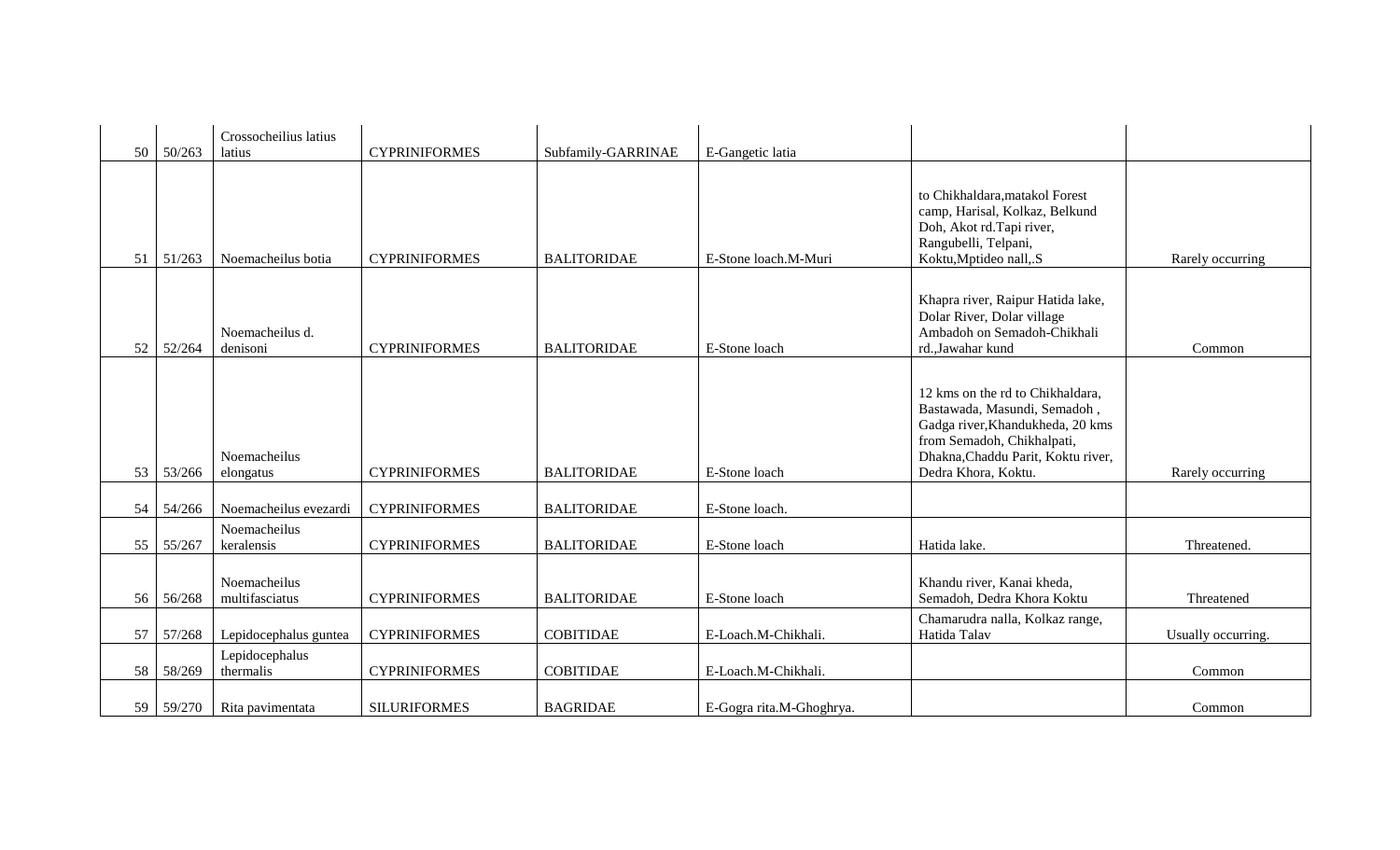| 60 | 60/270 | Rita chrysea                 | <b>SILURIFORMES</b> | <b>BAGRIDAE</b>                  | E-Mahanadi rita.                                  |                                                                                                                                                            | Common           |
|----|--------|------------------------------|---------------------|----------------------------------|---------------------------------------------------|------------------------------------------------------------------------------------------------------------------------------------------------------------|------------------|
| 61 | 61/270 | Aorichthys aor               | <b>SILURIFORMES</b> | <b>BAGRIDAE</b>                  | E-Long whiskered catfish. M-<br>Singala           |                                                                                                                                                            | Vulnerable       |
| 62 | 62/271 | Aorichthys seenmghala        | <b>SILURIFORMES</b> | <b>BAGRIDAE</b>                  | E-Senghari.<br>$M-$<br>Shingta, Singala.          |                                                                                                                                                            | Endangered       |
| 63 | 63/271 | Mystus bleekeri              | <b>SILURIFORMES</b> | <b>BAGRIDAE</b>                  | E-Day's mystus.<br>M-Singhala                     |                                                                                                                                                            | Threatened       |
| 64 | 64/272 | Mystus cavasius              | <b>SILURIFORMES</b> | <b>BAGRIDAE</b>                  | E-Gangetic mystus.<br>$M-$<br>Katirna             |                                                                                                                                                            | Common           |
| 65 | 65/272 | Mystus oculatus              | <b>SILURIFORMES</b> | <b>BAGRIDAE</b>                  | $M-$<br>E-Malabar mystus.<br>Mystus oculatus      | Tapi river, Rangubelli                                                                                                                                     | Rarely occurring |
| 66 | 66/273 | Mystus vittatus              | <b>SILURIFORMES</b> | <b>BAGRIDAE</b>                  | E-Striped dwarft catfish                          |                                                                                                                                                            | Common           |
| 67 | 67/273 | Ompok bimaculatus            | <b>SILURIFORMES</b> | <b>SILURIDAE</b>                 | E-Indian butter catfish<br>$M-$<br>Moone.         | Tapi river, Katurga village, Tapi<br>river Rangubelli, Sipna river<br>Harisal, Semadoh, Sipna river,<br>Harisal, Semadoh, Khandu river,<br>Raipur Semadoh. | Common           |
| 68 | 68/274 | Wallago attu                 | <b>SILURIFORMES</b> | <b>SILURIDAE</b>                 | E-Boal.M-Pattan, Shivada                          |                                                                                                                                                            | Common           |
| 69 | 69/275 | Ailia coila                  | <b>SILURIFORMES</b> | <b>SCHILBEIDAE</b>               | E-Gangetic ailia.                                 |                                                                                                                                                            | Threatened       |
| 70 | 70/275 | Clupisoma garua              | <b>SILURIFORMES</b> | Sub Family<br><b>SCHILBEINAE</b> | E-Garua bachcha                                   |                                                                                                                                                            | Common           |
| 71 | 71/276 | Eutropiichthys<br>gongwaree  | <b>SILURIFORMES</b> | Sub Family<br><b>SCHILBEINAE</b> |                                                   |                                                                                                                                                            | Rarely occurring |
| 72 | 72/276 | Eutropiichthys vacha         | <b>SILURIFORMES</b> | Sub Family<br><b>SCHILBEINAE</b> | E-Batchwa vacha                                   |                                                                                                                                                            | Endangered       |
| 73 | 73/277 | Proeutropiichthys<br>taakree | <b>SILURIFORMES</b> | Sub Family<br><b>SCHILBEINAE</b> | $M-$<br>E-Indian taakree.<br>Moonia, Munvi, Vyadi |                                                                                                                                                            | Endangered       |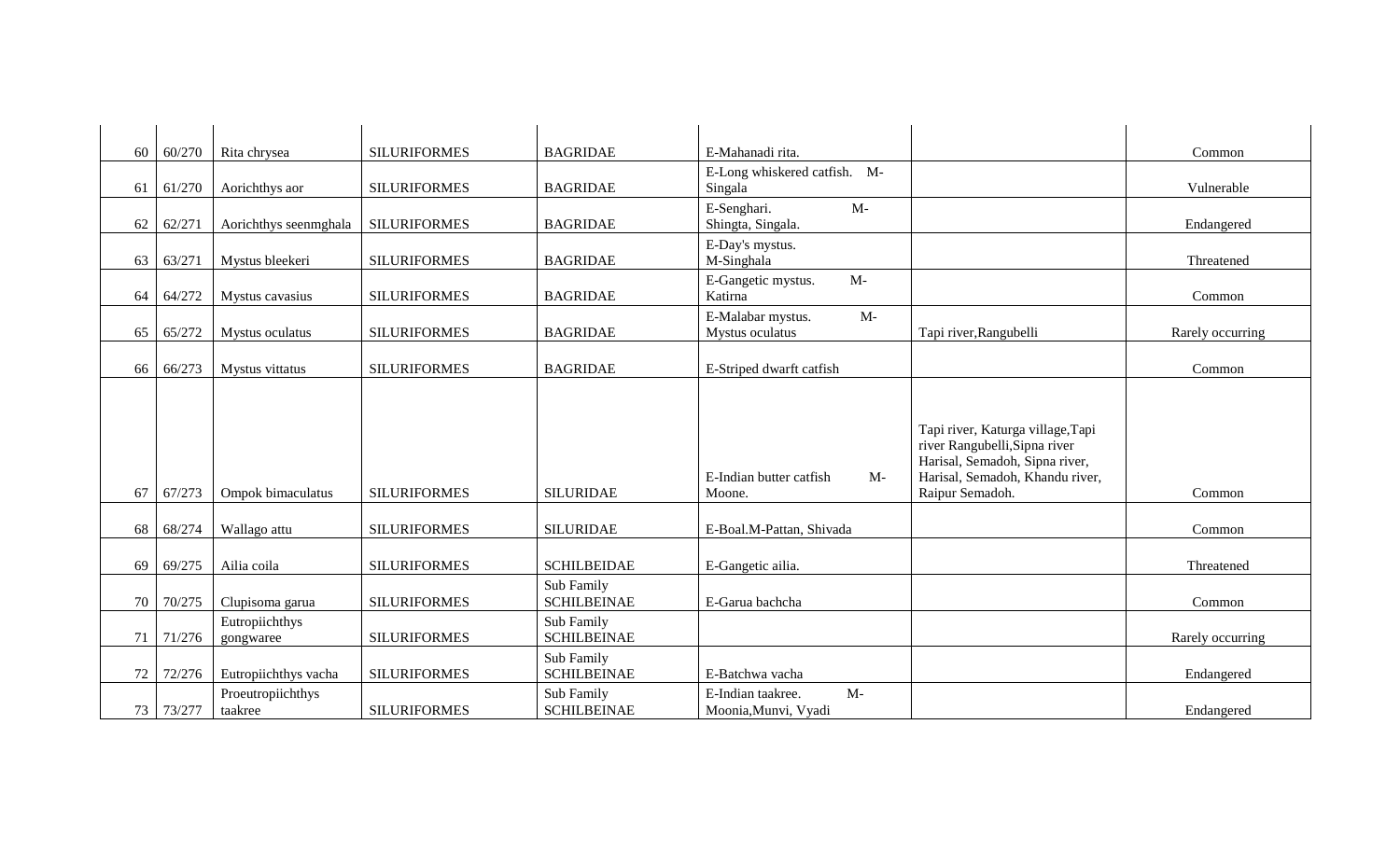| 74 | 74/277 | Pseudotropius<br>atherinoides | <b>SILURIFORMES</b>   | Sub Family<br><b>SCHILBEINAE</b>  | E-Indian potasi.M-Sura                        |                                                                                             | Vulnerable       |
|----|--------|-------------------------------|-----------------------|-----------------------------------|-----------------------------------------------|---------------------------------------------------------------------------------------------|------------------|
| 75 | 75/277 | Silonia childreni             | <b>SILURIFORMES</b>   | Sub Family<br><b>SCHILBEINAE</b>  | $M-$<br>E-White catfish.<br>Seelundh          |                                                                                             | Endangered       |
| 76 | 76/278 | Silona silondia               | <b>SILURIFORMES</b>   | Sub Familjy<br><b>SCHILBEINAE</b> | E-Silondia vacha                              |                                                                                             | Vulnerable       |
| 77 | 77/278 | Pangasius pangasius           | <b>SILURIFORMES</b>   | PANGASIIDAE                       | E-Pungas                                      |                                                                                             | Threatened.      |
| 78 | 78/278 | Bagarius bagarius             | <b>SILURIFORMES</b>   | <b>SISORIDAE</b>                  | E-Gangetic goonch.                            | Tapi river, Rangubelli,                                                                     | Vulnerable       |
| 79 | 79/279 | Clarias batrachus             | <b>SILURIFORMES</b>   | <b>CLARIIDAE</b>                  | E-Magur                                       |                                                                                             | Common           |
| 80 | 80/280 | Heteropneustes fossilis       | <b>SILURIFORMES</b>   | <b>HETEROPNEUSTIDAE</b>           | E-Stinging catfish.<br>$M-$<br>Bitchuka-machi |                                                                                             | Common           |
| 81 | 81/280 | Xenentodon cancila            | <b>ATHERINIFORMES</b> | <b>BELONIDAE</b>                  | E-Freshwater garfish.<br>M-Tikali             | Tapi river, Rangubelli                                                                      | Rarely occurring |
| 82 | 82/281 | Chanda nama                   | <b>PERCIFORMES</b>    | AMBASSIDAE                        | E-Elongate glass perchlet. M-<br>Chembardi    |                                                                                             | Common           |
| 83 | 83/282 | Pseudambassis ranga           | <b>PERCIFORMES</b>    | AMBASSIDAE                        | $M-$<br>E-Indian glassy fish.<br>Chembardi    | Tapi river kund village, Tapi river,<br>Rangubelli, Salona tank Ghatang-<br>Chikhaldara rd; | Common           |
| 84 | 84/282 | Pseudambassis baculis         | <b>PERCIFORMES</b>    | AMBASSIDAE                        | E-Himalayan glassy perchlet.<br>M-Kachaki     |                                                                                             | Common           |
| 85 | 85/283 | Nandus nandus                 | <b>PERCIFORMES</b>    | <b>NANDIDAE</b>                   | E-Mottled nandus                              |                                                                                             | Common           |
| 86 | 86/283 | Badis badis                   | <b>PERCIFORMES</b>    | Sub Family<br><b>BADINAE</b>      | E-Badis, Dwarf chameleon fish                 | Salona tank, Ghatang - Chikhaldara<br>rd.                                                   | Threatened       |
| 87 | 87/284 | Rhinomugil corsula            | <b>PERCIFORMES</b>    | <b>MUGILIDAE</b>                  | E-Corsula mullet.<br>$M-$<br>Vardoli          |                                                                                             | Common           |
| 88 | 88/284 | Glossogobius giuris           | <b>PERCIFORMES</b>    | <b>GOBIIDAE</b>                   | E-Tank goby                                   |                                                                                             |                  |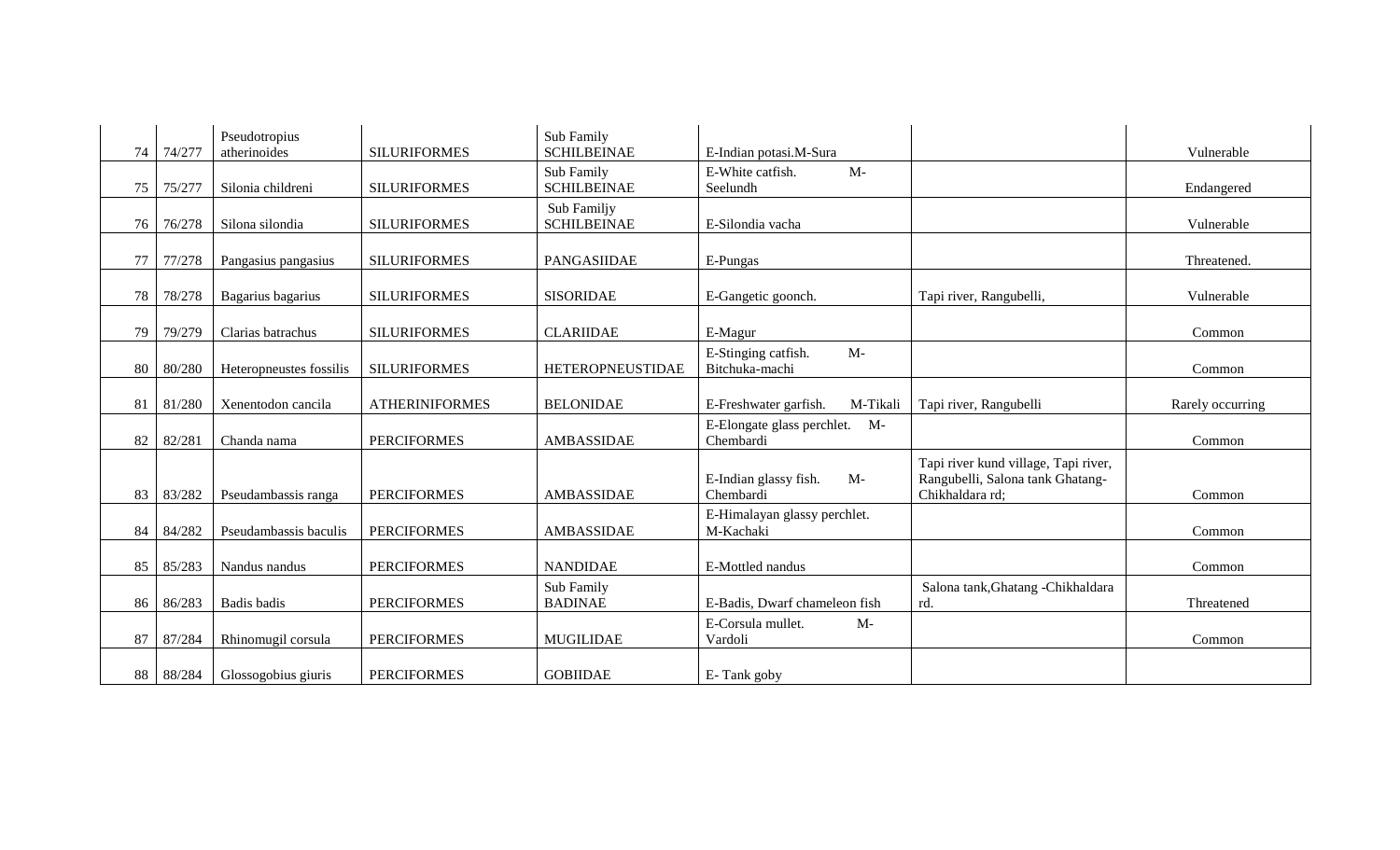| 89 | 89/285 | Channa orientalis                | <b>CHANNIFORMES</b>     | <b>CHANNIDAE</b>       | E-Asiatic snakehead           | Koktu river near Koktu<br>,Gurjipati,Koktu, Tapi river,<br>Rangubelli, Gobi nalla, Borik<br>village, Dhakna range, Khapra<br>river, Rangubelli, Kolkaz,<br>Chamarudra nalla, Kolkaz range,<br>Khapra river, kChopan<br>vill., Chaurakund, Tapi river, Deval<br>Ghat, Tapi river<br>Rangubelli, Motideo nalla,<br>Siddhukund, Hadida Talav,<br>Bhumka baba | Common           |
|----|--------|----------------------------------|-------------------------|------------------------|-------------------------------|-----------------------------------------------------------------------------------------------------------------------------------------------------------------------------------------------------------------------------------------------------------------------------------------------------------------------------------------------------------|------------------|
|    |        |                                  |                         |                        |                               |                                                                                                                                                                                                                                                                                                                                                           |                  |
| 90 | 90/286 | Channa punctatus                 | <b>CHANNIFORMES</b>     | <b>CHANNIDAE</b>       | E-Spotted snakehead           |                                                                                                                                                                                                                                                                                                                                                           | Common           |
| 91 | 91/286 | Channa striatus                  | <b>CHANNIFORMES</b>     | <b>CHANNIDAE</b>       | E-Striped or banded snakehead | Chikhaldara, Bir Talave,                                                                                                                                                                                                                                                                                                                                  | Common           |
| 92 | 92/287 | Channa marulius                  | <b>CHANNIFORMES</b>     | <b>CHANNIDAE</b>       | E-Giant snakehead.<br>M-Maral |                                                                                                                                                                                                                                                                                                                                                           | Common           |
| 93 | 93/287 | Channa stewartii                 | <b>CHANNIFORMES</b>     | <b>CHANNIDAE</b>       | E-Snakehead.                  | Khandu river<br>village, Raipur, Semadoh, Chaddu<br>parit                                                                                                                                                                                                                                                                                                 | Rarely occurring |
| 94 | 94/288 | Macrognathus aral                | <b>SYNBRANCHIFORMES</b> | MASTACEMBELIDAE        | E-Spiny eel.                  |                                                                                                                                                                                                                                                                                                                                                           | Common           |
| 95 | 95/288 | Mastacembelus<br>armatus armatus | <b>SYNBRANCHIFORMES</b> | MASTACEMBELIDAE        | E-Spiny eel.                  | Tapi river, Katurga village Chopan<br>Village chaurakund, Tapi river,<br>Rangubelli, Tapi river, Rangubelli,<br>Khandu river, Raipur, Semadoh.                                                                                                                                                                                                            | Common           |
| 96 | 96/289 | Mastacembelus<br>pancalus        | <b>SYNBRANCHIFORMES</b> | <b>MASTACEMBELIDAE</b> | E-Spiny eel.                  |                                                                                                                                                                                                                                                                                                                                                           | Rarely occurring |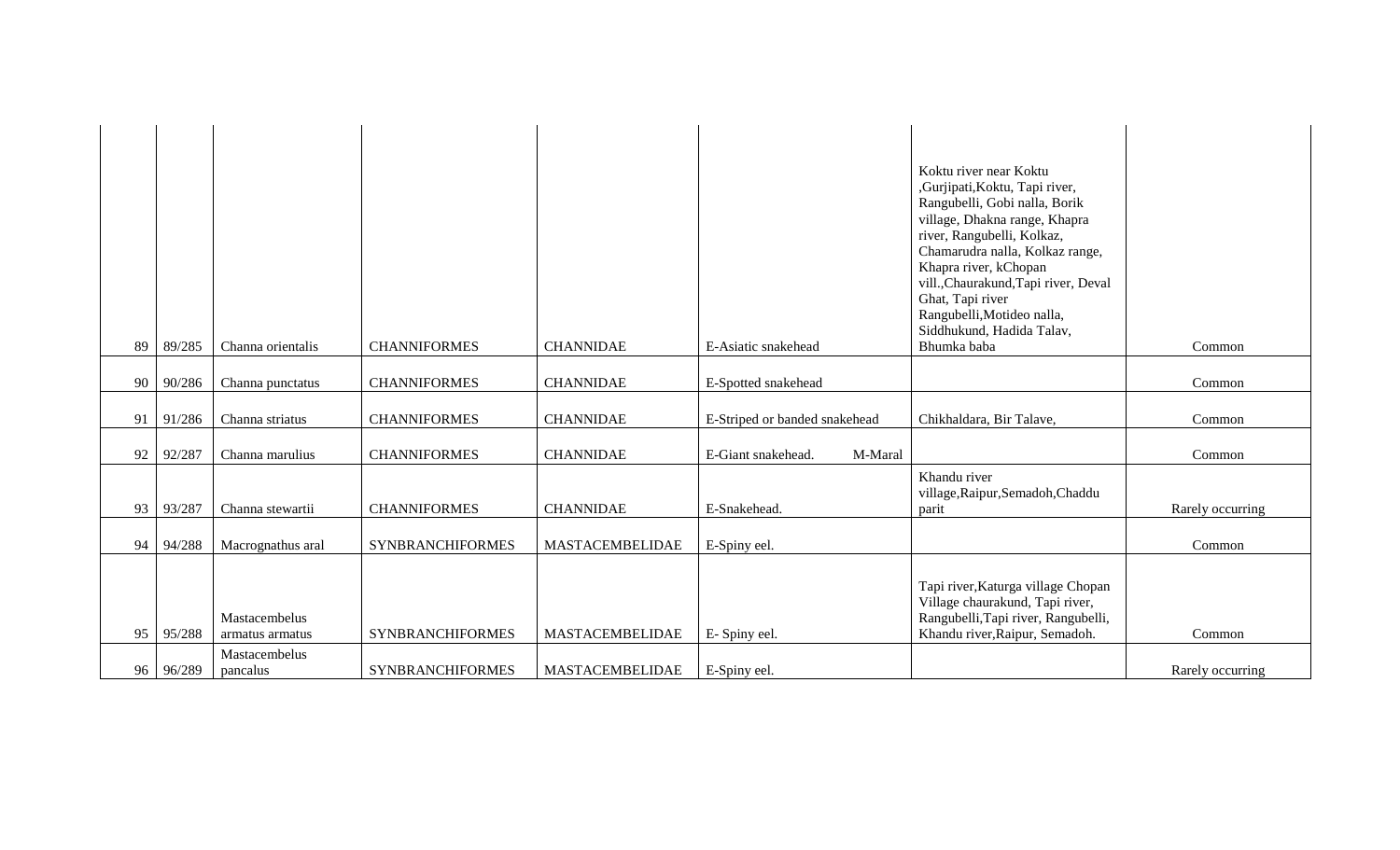|                | Fauna  |                                 |                |                                   |                    |                                                                                                                           |                                                                                                                               |
|----------------|--------|---------------------------------|----------------|-----------------------------------|--------------------|---------------------------------------------------------------------------------------------------------------------------|-------------------------------------------------------------------------------------------------------------------------------|
| Sr.No          | Sr.No. | <b>Name of the Species</b>      | Order          | Family                            | <b>Common Name</b> | Locality                                                                                                                  | <b>Status</b>                                                                                                                 |
|                | 1/300  | Pseudagrion decorum             | <b>ODONATA</b> | <b>COENAGRIONIDAE</b>             |                    | Pirkheda village                                                                                                          | Common, Found on<br>permenant and temporary<br>water bodies, Rare in hill<br>streams.                                         |
| $\overline{2}$ | 2/300  | Pseudagrion microcephalum       | <b>ODONATA</b> | <b>COENAGRIONIDAE</b>             |                    | Pirkheda village, Dhakna<br>range,                                                                                        | Dwels near permenant and<br>temporary water bodies.<br>Variations in colour<br>markingg in males are<br>recorded.             |
| $\mathfrak{Z}$ | 3/301  | Pseudagrion rubriceps rubriceps | <b>ODONATA</b> | COENAGRIONIDAE                    |                    |                                                                                                                           | Dhakna rest house,<br>Simadoh, near sipna river,<br>Gadga river                                                               |
| $\overline{4}$ | 4/301  | Enellagma parvum                | <b>ODONATA</b> | Sub Family-<br><b>ISCHNURINAE</b> |                    | Pirkheda village, Dhakna<br>range,                                                                                        | It is small damselfly,<br>smallest within the genus<br>and is found on waters of<br>weedy tanks, almost<br>throught the year. |
| 5              | 5/302  | Ischnura aurora aurora          | <b>ODONATA</b> | Sub Family-<br><b>ISCHNURINAE</b> |                    | Dhakna Range                                                                                                              | Widely distributed, found<br>in grasses & marshy<br>places around water<br>bodies.                                            |
| 6              | 6/302  | Copera marginipes               | <b>ODONATA</b> | Sub Family-<br><b>ISCHNURINAE</b> |                    | Dhakna Rest house, Gobi<br>nall near Bori<br>village, Dhakna range 6<br>k.m.from Dhakna on<br>Dharni Road, Gadga<br>River |                                                                                                                               |

### **INSECTA - ODONATA**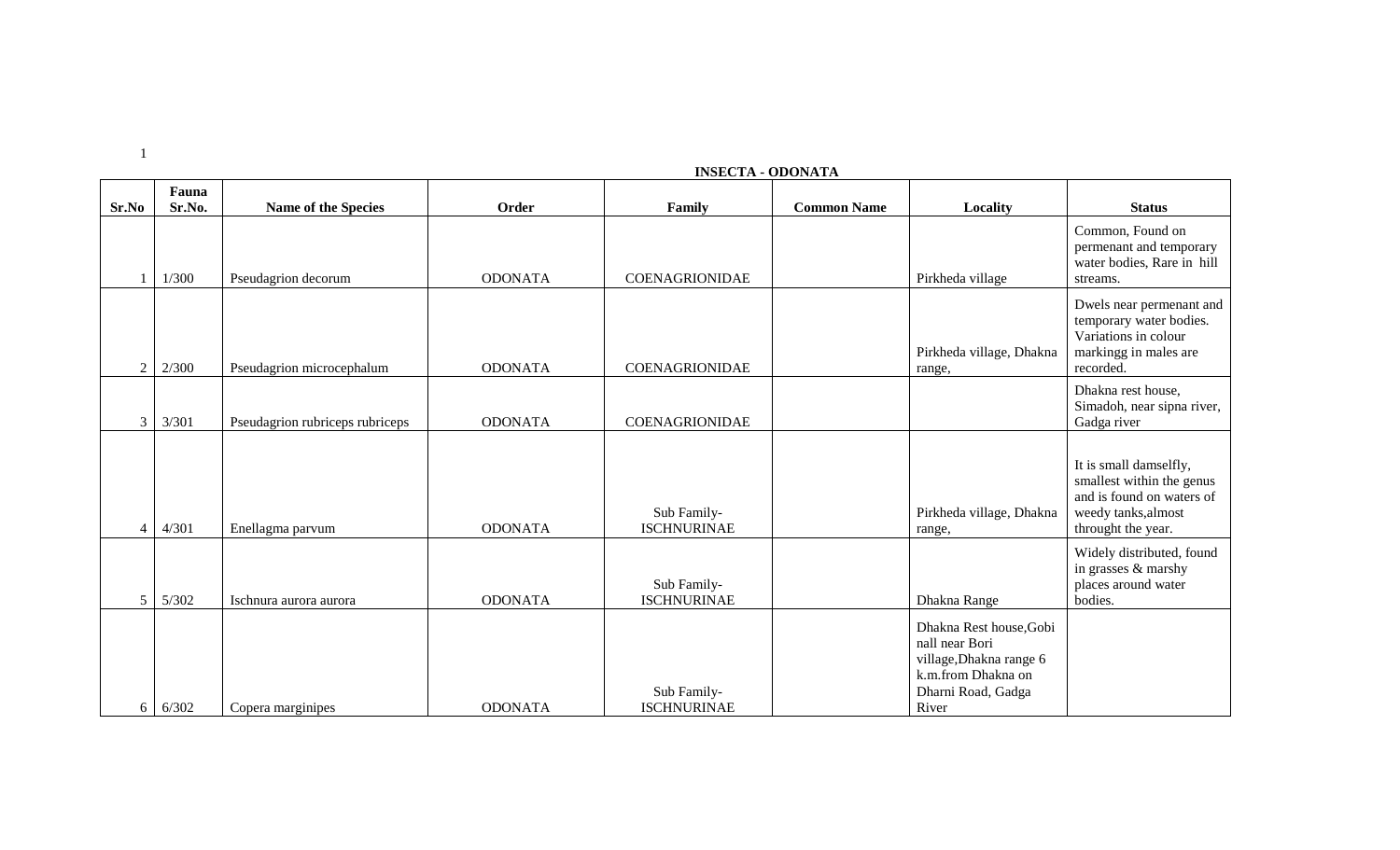| $\tau$          | 7/303  | Disparoneura quadrimaculata   | <b>ODONATA</b> | Sub Family-<br><b>ISCHNURINAE</b> | Vill. Pirkheda, Dhakna<br>range, 6km.from Dhakna<br>on Dharni Road, Gadaga<br>River       | Found in submontane<br>areas. Mostly recorded up<br>to 1,500 elevation                                                                                                      |
|-----------------|--------|-------------------------------|----------------|-----------------------------------|-------------------------------------------------------------------------------------------|-----------------------------------------------------------------------------------------------------------------------------------------------------------------------------|
| 8               | 8/304  | Lestes viridulus              | <b>ODONATA</b> | <b>LESTINAE</b>                   | Gugamal, Koktu                                                                            | Common in dry season<br>and kjusually among dry<br>long grasses.                                                                                                            |
| 9               | 9/304  | Paragomphus lineatus          | <b>ODONATA</b> | <b>GOMPHIDAE</b>                  | Semadoh,<br>Dhakna, Gugamal Koktu,<br>Ambasoh,                                            | Breeds both in still and<br>running kwaters,<br>camoflages with<br>surroundings and a bit<br>difficult to catch.pale and<br>dark forms are recorded in<br>summer & monsoon. |
| 10              | 10/305 | Gynacantha bayadera           | <b>ODONATA</b> | <b>AESHNIDAE</b>                  | Malur village,<br>Chaurakund & dhakna<br>range                                            |                                                                                                                                                                             |
| 11              | 11/305 | Orthetrum glaucum             | <b>ODONATA</b> | <b>LIBELLULIDAE</b>               | Gullarghat Khatakali<br>Road, Kelpani village,<br>Koktu, Jawahar kund<br>near Semadoh     | Its occurance in MTR<br>confirms its dwelling in<br>plains.                                                                                                                 |
| 12              | 12/306 | Orthetrum pruinosum neglectum | <b>ODONATA</b> | <b>LIBELLULIDAE</b>               | Gularghat Khatakali<br>Road, Kelpani village,<br>Koktu, Jawahar Kund<br>near Semadoh,     | This species is found at<br>found at altitudes up to<br>4000 and recorded only<br>on West coast in plains.<br>Its occurance in<br>MTRconfirms its dwelling<br>in plains.    |
| 13 <sup>1</sup> | 13/307 | Ortherum sabina sabina        | <b>ODONATA</b> | <b>LIBELLULIDAE</b>               | Gobia Nalla, Khandu<br>river near Khandu kheda-<br>Jarida road, Belkund Doh,<br>Akot Road |                                                                                                                                                                             |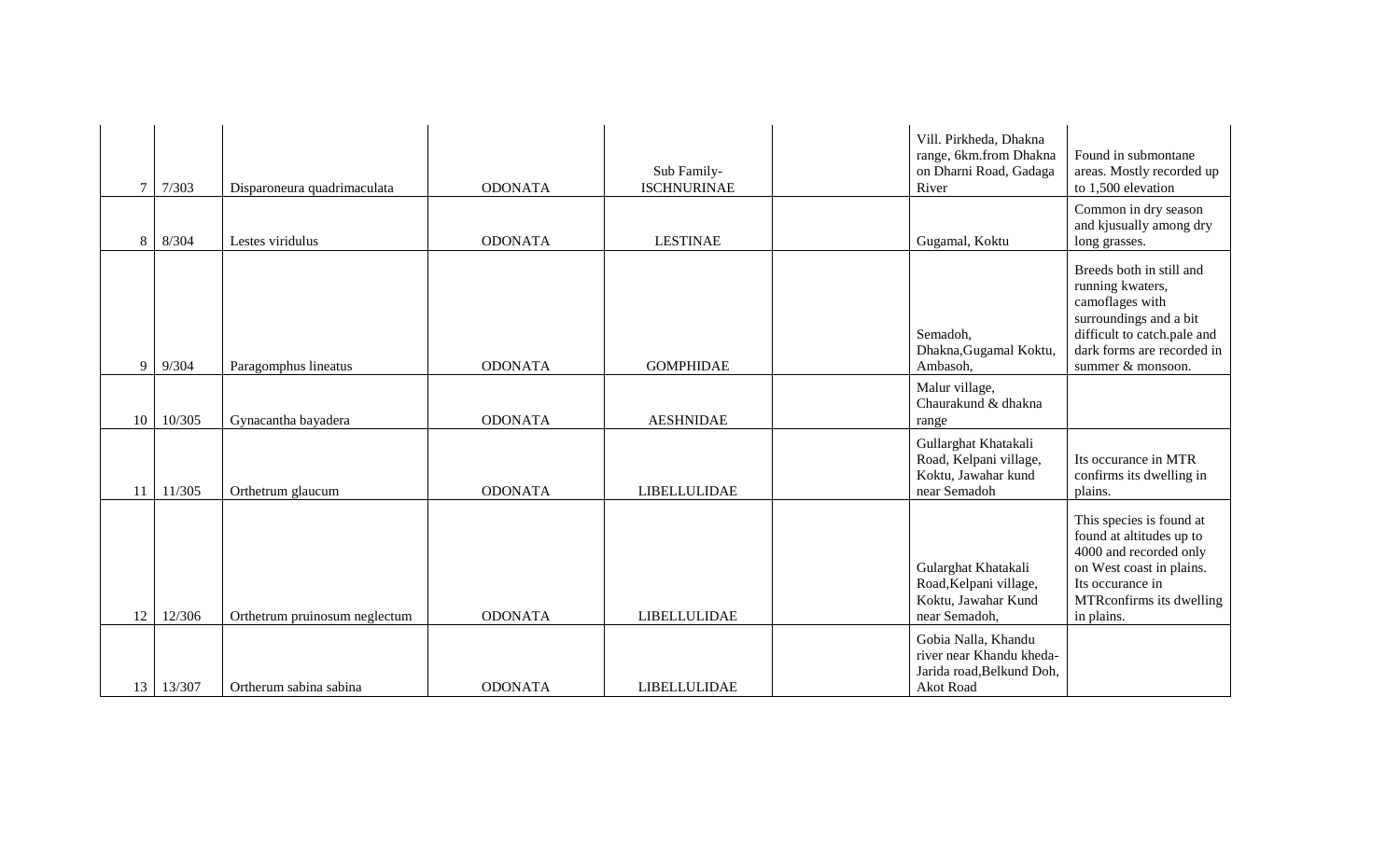| 14<br>15 | 14/307<br>15/308 | Orthetrum taeniolatum<br>Potamarcha congener | <b>ODONATA</b><br><b>ODONATA</b> | <b>LIBELLULIDAE</b><br><b>LIBELLULIDAE</b> | Koktu Rest House,<br>Jawahar Kund near<br>Semadoh, Khatang<br>bamboo, Pilli area<br>Khedida, Koktu,<br>Malur village, Gugamal,<br>Koktu, Motideo Nalla,                                                                                                                                                                 | Common<br>It is common spe. And<br>found in large nos.Seen<br>flying over water surface<br>throughout year and |
|----------|------------------|----------------------------------------------|----------------------------------|--------------------------------------------|-------------------------------------------------------------------------------------------------------------------------------------------------------------------------------------------------------------------------------------------------------------------------------------------------------------------------|----------------------------------------------------------------------------------------------------------------|
|          |                  |                                              |                                  |                                            | Gullarghat Khatakali<br>rd., Dedrakhora, Kaktu,<br>Gugamal, Koktu, Khapra<br>River, Chopan village,<br>Chaurakund, village<br>mangia on Harisal-<br>Semadoh rd.,<br>Aagricultural fields,, s<br>Km. South of Semadoh,<br>Pili village, Near<br>Kolkaz, Motideo Nalla,<br>Gobia Nalla, Koktu<br>River, Koktu river, Near |                                                                                                                |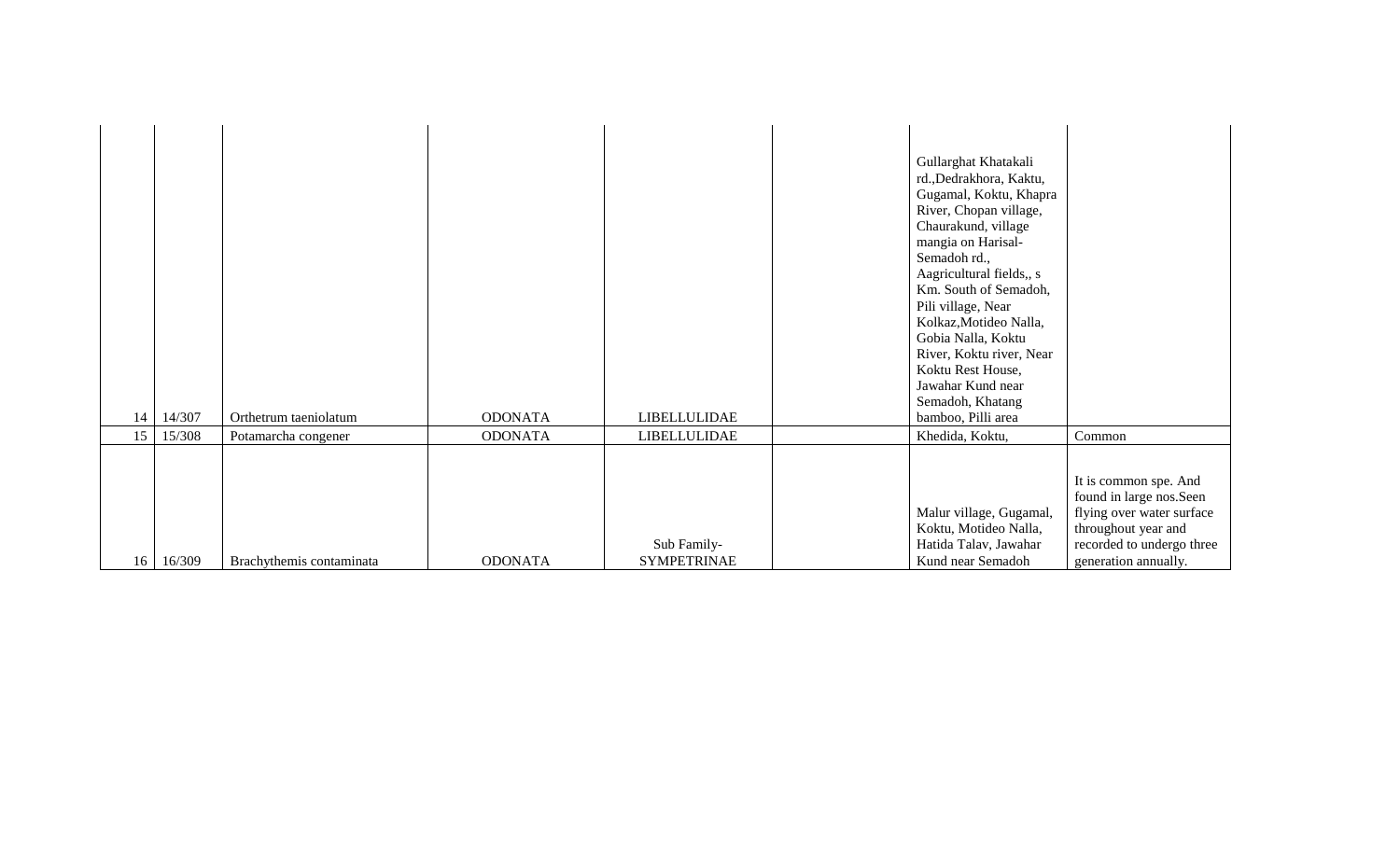| 17 | 17/309 | Bradinopyga geminata                 | <b>ODONATA</b> | Sub Family-<br><b>SYMPETRINAE</b> | Pirkheda, deserted<br>village in Dhakna range,<br>Malur fata Chaurakund,<br>Malur village, 6 km.from<br>Dhakna on Dharni rd.,<br>Gadaga river | This species is found<br>found in open and<br>cultivated areas, near<br>wells, small and cemented<br>walls, and exhibits<br>protective, cryptic<br>colours. It is common in<br>tanks, plastered March to<br>October. However also<br>collected in Decemjber in<br>present record. |
|----|--------|--------------------------------------|----------------|-----------------------------------|-----------------------------------------------------------------------------------------------------------------------------------------------|-----------------------------------------------------------------------------------------------------------------------------------------------------------------------------------------------------------------------------------------------------------------------------------|
| 18 | 18/310 | Crocothemis servilia servilia        | <b>ODONATA</b> | Sub Family-<br><b>SYMPETRINAE</b> | Malur village,<br>Agricultural fields, 3 kms<br>south of Semadoh,<br>Talai, Gobiya Nalla,                                                     | Common, Adults are seen<br>throughout the year on<br>wing Teneral males and<br>females are similar in<br>colour, pale straw-yellow,,<br>differ from mature males,<br>may confuse indetity of<br>the species.                                                                      |
| 19 | 19/311 | Diplacodes trivialis                 | <b>ODONATA</b> | Sub Family-<br><b>SYMPETRINAE</b> | Gumal, Koktu, Pili<br>village near<br>Kolkaz, Jawaharkund,<br>Motideo nalla, Gobiya<br>Nalla, Dhakna range                                    | Common species found<br>throughout the year near<br>waterbodies. Also found<br>in grassy vegetation $\&$<br>agricultural fields.                                                                                                                                                  |
| 20 | 20/311 | Neurothemis intermedia<br>intermedia | <b>ODONATA</b> | Sub Family-<br><b>SYMPERINAE</b>  | Pirkheda, a deserted<br>village in Dhakna Range,                                                                                              | Pattern of marking on<br>wings differenciate this<br>species from all other<br>within the genus                                                                                                                                                                                   |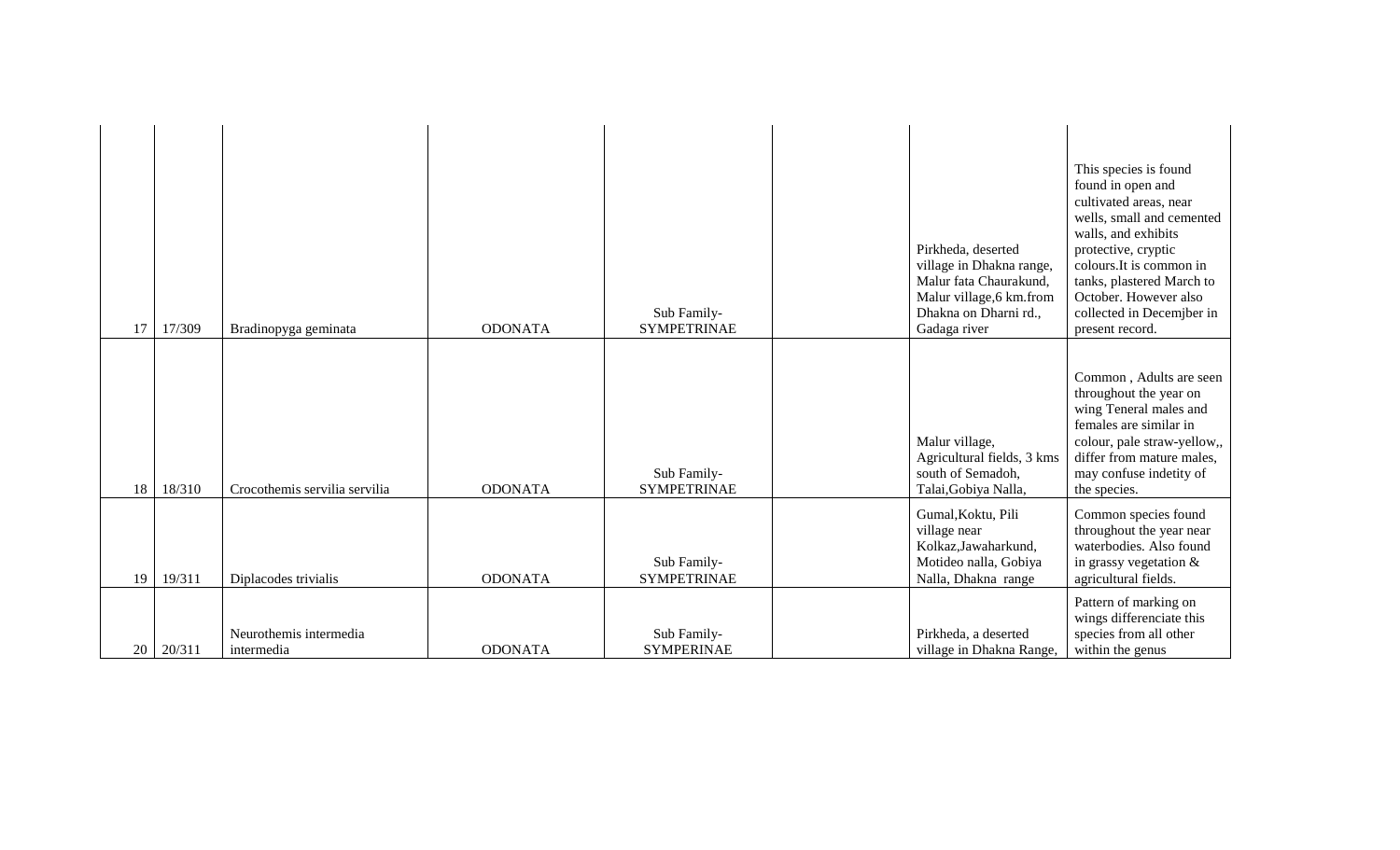|                  |                  |                |                       | Dhakna, Dhakna Rest                             |                            |
|------------------|------------------|----------------|-----------------------|-------------------------------------------------|----------------------------|
|                  |                  |                |                       | house, Pirkheda, deserted                       |                            |
|                  |                  |                |                       | village, Dhakna range,                          |                            |
|                  |                  |                |                       | Gobia nalla near Bori                           |                            |
|                  |                  |                |                       | village Gullar Ghat,                            |                            |
|                  |                  |                |                       | Dedrakhora Mangiya                              |                            |
|                  |                  |                |                       | village on Harisal Road,<br>Khapra village near |                            |
|                  |                  |                |                       | Chopan village,                                 |                            |
|                  |                  |                |                       | Semadoh, pili village                           |                            |
|                  |                  |                |                       | near Kolkaz                                     |                            |
|                  |                  |                |                       | Khandukheda,                                    |                            |
|                  |                  |                |                       | Jawaharkund                                     |                            |
|                  |                  |                |                       | Chikhaldara, Bir Talav,                         |                            |
|                  |                  |                |                       | Cheddupati, Chipidoh 5                          |                            |
|                  |                  |                |                       | km. from Koktu,                                 |                            |
|                  |                  |                |                       | Motideo Nalla, Gobiya                           |                            |
|                  |                  |                |                       | nalla, Koktu river, Hatida                      |                            |
|                  |                  |                |                       | Talav, Dolar river,                             |                            |
|                  |                  |                |                       | Sidhukund, BElkund Doh                          | It is common spe.near hill |
|                  |                  |                | Sub Family-           | Chamundada, Somthane                            | streams, also recorded     |
| $21 \mid 21/312$ | Trithemis aurora | <b>ODONATA</b> | <b>TRITHEMISTINAE</b> | area Akot road.                                 | from plains in M.S.        |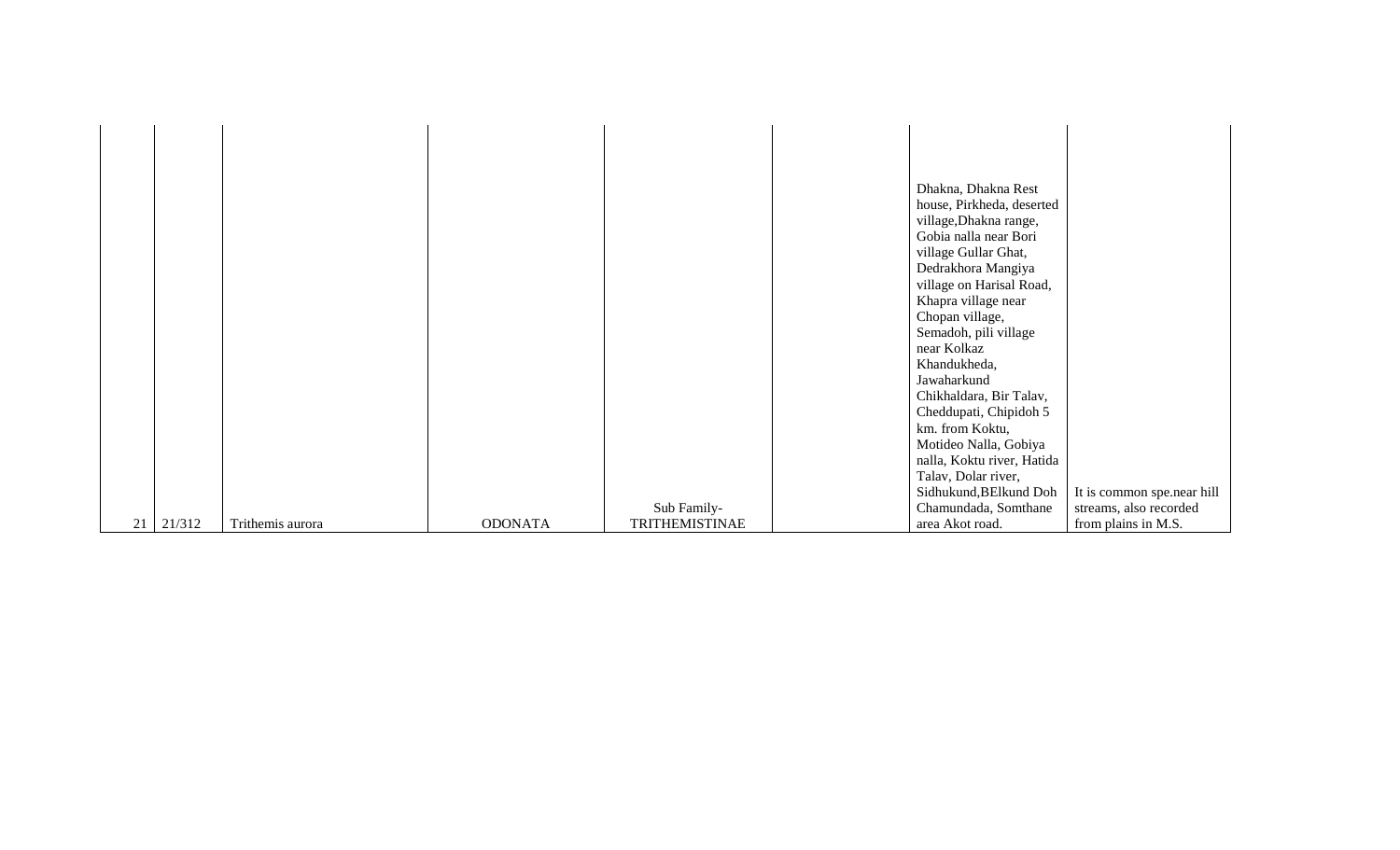| 22 | 22/313 | Trithemis festiva       | <b>ODONATA</b> | Sub Family-<br>TRITHEMISTINAE | Rangubeli, Gobia<br>nalla, near Bori<br>village, Dhakna<br>range, Gullarghat-<br>Khatakali road, Rest<br>house Koktu, Dedra<br>khora,<br>Gugamal, Khapra<br>river near chopan<br>village, Malur<br>village, Chaurakund<br>rd., pili village near<br>kolkaz, 6 km.from<br>semadoh on<br>Chikhaldara<br>rd., Chipidoh,<br>Khedida Koktu,<br>Kelpani River near<br>vill. Andharban and<br>around compartment<br>No.170 | It is common spe. Near<br>hill streams. Adults breed<br>in still waters or streams<br>with sluggish current. |  |
|----|--------|-------------------------|----------------|-------------------------------|---------------------------------------------------------------------------------------------------------------------------------------------------------------------------------------------------------------------------------------------------------------------------------------------------------------------------------------------------------------------------------------------------------------------|--------------------------------------------------------------------------------------------------------------|--|
| 23 | 23/314 | Trithemis kirbyi kirbyi | <b>ODONATA</b> | Sub Family-<br>TRITHEMISTINAE | Gullarghat-Khatkali<br>road, Dedrakhora,<br>Village Mangia on<br>Harisal-Semadoh<br>road, Chipidoh,<br>Motideo nala<br>,Belkund                                                                                                                                                                                                                                                                                     |                                                                                                              |  |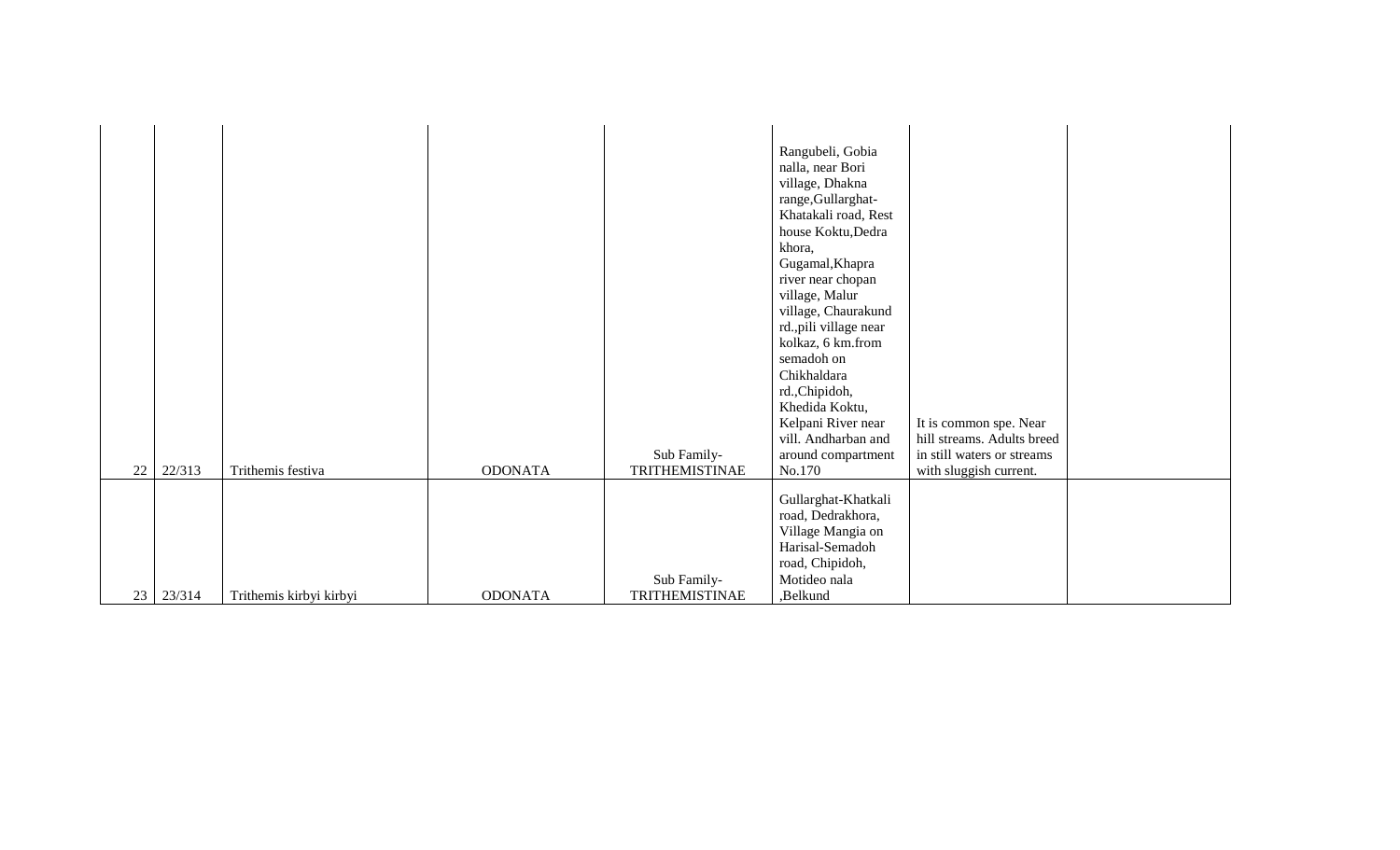| 24 24/314 | Pantala flavescens | <b>ODONATA</b> | Sub Family-TRAMEINAE      | Pirkheda desserted<br>village in Dhakna<br>range, Gullarghat<br>Khatakali Road,<br>Dedra Khora<br>,Gugamal, Khapra<br>river, Chopan village,<br>Agricultural fields,<br>3km.South of<br>Semadoh, Raipur<br>village, Gavilgad fort<br>near Chikhaldara<br>road, Malurphata,<br>Chaurakund,<br>6km.from Semadoh<br>on Chikhaldara road,<br>Kolkaz. |  |
|-----------|--------------------|----------------|---------------------------|--------------------------------------------------------------------------------------------------------------------------------------------------------------------------------------------------------------------------------------------------------------------------------------------------------------------------------------------------|--|
|           |                    |                | <b>INSECTA-ORTHOPTERA</b> |                                                                                                                                                                                                                                                                                                                                                  |  |

|                | Fauna  |                            |                   |                      |                    |                           |                  |
|----------------|--------|----------------------------|-------------------|----------------------|--------------------|---------------------------|------------------|
| Sr.No          | Sr.No. | <b>Name of the Species</b> | Order             | Family               | <b>Common Name</b> | Locality                  | <b>Status</b>    |
|                |        |                            |                   |                      |                    |                           | This spe.is      |
|                |        |                            |                   |                      |                    |                           | recorded for the |
|                |        |                            |                   |                      |                    |                           | first time from  |
|                |        |                            |                   |                      |                    | Semadoh, Malur village,   | Maharashtra      |
|                | 1/321  | Letana intermedia          | <b>ORTHOPTERA</b> | <b>TETTIGONIIDAE</b> |                    | Chaurakund, Kolkaz        | state.           |
|                |        |                            |                   |                      |                    |                           | This spe.is      |
|                |        |                            |                   |                      |                    |                           | recorded for the |
|                |        |                            |                   |                      |                    |                           | first time from  |
|                |        |                            |                   |                      |                    | Semadoh, Malur village,   | Maharashtra      |
| 2              | 2/321  | Letana                     | <b>ORTHOPTERA</b> | <b>TETTIGONIIDAE</b> |                    | Chaurakund, Kolkaz        | state.           |
|                |        |                            |                   |                      |                    |                           | This spe.is      |
|                |        |                            |                   |                      |                    |                           | recorded for the |
|                |        |                            |                   |                      |                    | Chikalpati, Dhakna        | first time from  |
|                |        |                            |                   |                      |                    | Range, Kuwapati, Semadoh, | Maharashtra      |
| $\mathfrak{Z}$ | 3/322  | Elimaea securigera         | <b>ORTHOPTERA</b> | <b>TETTIGONIIDAE</b> |                    | Kolkaz,                   | state.           |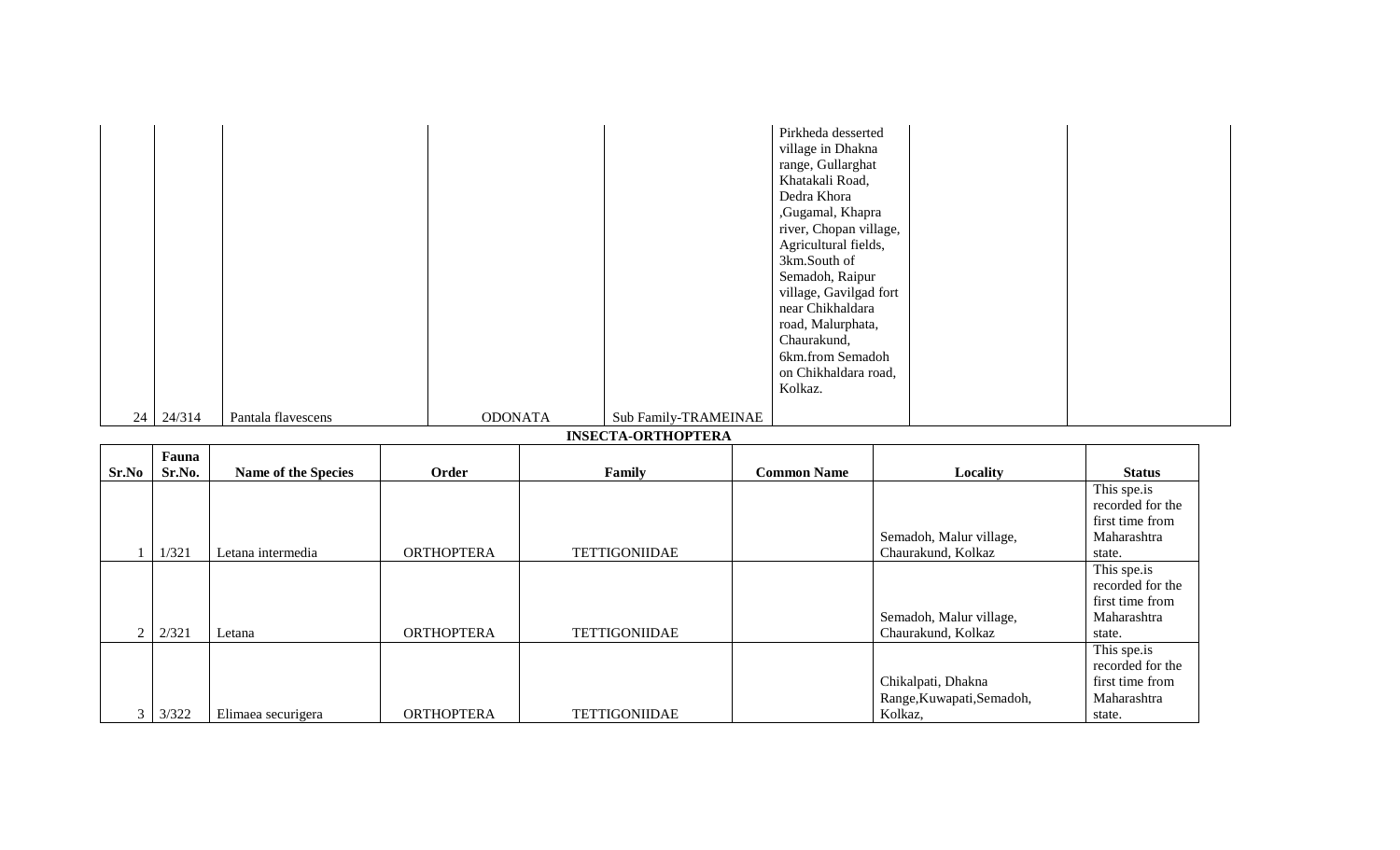| $\overline{4}$ | 4/322  | Himertula kinneari         | <b>ORTHOPTERA</b> | <b>TETTIGONIIDAE</b>                  | Malur phata, Chaurakund, Malur<br>Chaurakund.                     |                                                                             |
|----------------|--------|----------------------------|-------------------|---------------------------------------|-------------------------------------------------------------------|-----------------------------------------------------------------------------|
| 5              | 5/323  | Ducetia japonica           | <b>ORTHOPTERA</b> | <b>TETTIGONIIDAE</b>                  | Semadoh.                                                          | This spe.is<br>recorded for the<br>first time from<br>Maharashtra<br>state. |
| 6              | 6/323  | Isopsera pedunculata       | <b>ORTHOPTERA</b> | <b>TETTIGONIIDAE</b>                  | Kolkaz.                                                           | This spe.is<br>recorded for the<br>first time from<br>Maharashtra<br>state. |
|                | 7/324  | Conocephalus maculatus     | <b>ORTHOPTERA</b> | Sub Family-<br><b>CONOCEPHALINAE</b>  | Kolkaz.                                                           | This spe.is<br>recorded for the<br>first time from<br>Maharashtra<br>state. |
| 8              | 8/324  | Euhexacentrus annulicornis | <b>ORTHOPTERA</b> | Sub Family-<br><b>CONOCEPHALINAE</b>  | Kolkaz.                                                           | This spe.is<br>recorded for the<br>first time from<br>Maharashtra<br>state. |
| 9              | 9/325  | Mecapoda elongata          | <b>ORTHOPTERA</b> | Sub Family-<br><b>CONOCEPHALINAE</b>  | Gugamal, Koktu                                                    |                                                                             |
| 10             | 10/325 | Sathrophyllia femorata     | <b>ORTHOPTERA</b> | Sub Family-<br><b>PSEUDOPHYLLINAE</b> | Chikaldara,                                                       | This spe.is<br>recorded for the<br>first time from<br>Maharashtra<br>state. |
| 11             | 11/326 | Gryllus sp.                | <b>ORTHOPTERA</b> | <b>GRYLLIDAE</b>                      | Paturda, Dhakna range.                                            |                                                                             |
| 12             | 12/326 | Oecanthus indicus          | <b>ORTHOPTERA</b> | <b>OECANTHIDAE</b>                    | Agricultural fields, 3 kms. South of<br>Semadoh.                  |                                                                             |
| 13             | 13/326 | Euscelimena harpago        | <b>ORTHOPTERA</b> | <b>TETRIGIDAE</b>                     | Pirkheda village, Dhakna<br>Range, Rest house compound,<br>Koktu. |                                                                             |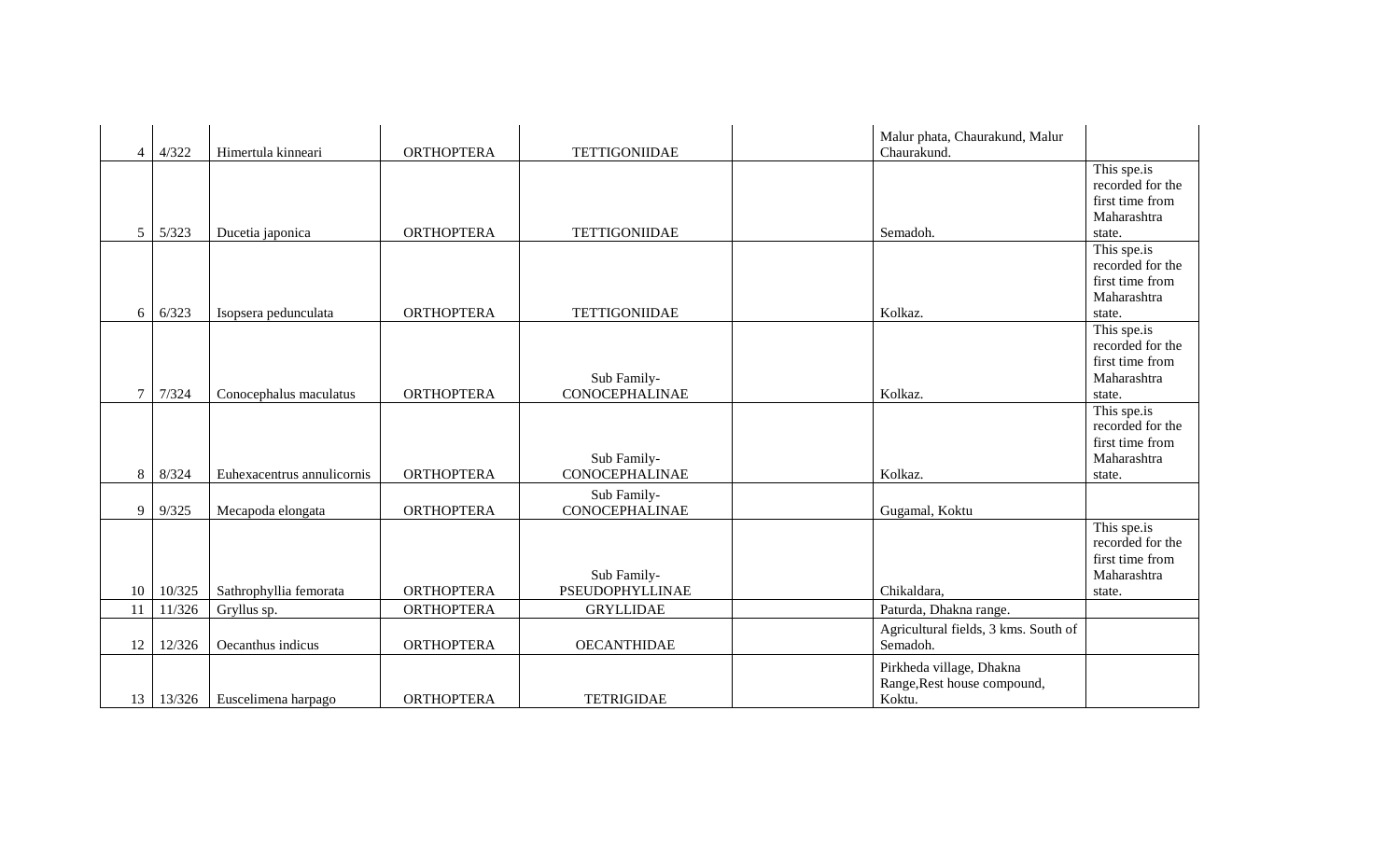| 14 | 14/327 | Pseudoparatettix histricus          | <b>ORTHOPTERA</b> | <b>TETRIGIDAE</b>       | Makdi Nalla, Dhargad,                                                                                                                                                                                                                                              |
|----|--------|-------------------------------------|-------------------|-------------------------|--------------------------------------------------------------------------------------------------------------------------------------------------------------------------------------------------------------------------------------------------------------------|
| 15 | 15/327 | Hedotettix cristitergus             | <b>ORTHOPTERA</b> | <b>TETRIGIDAE</b>       | Makdi Nalla, Dhargad                                                                                                                                                                                                                                               |
| 16 | 16/328 | Ergatettix dorsiferus               | <b>ORTHOPTERA</b> | <b>TETRIGIDAE</b>       | Makdi Nalla, Dhargad.                                                                                                                                                                                                                                              |
| 17 | 17/328 | Atractomorpha crenulata             | <b>ORTHOPTERA</b> | PYROGMORPHIDAE          | Village Pirkheda, Dhakna range,<br>Village Mangia on Harisal-<br>Semadoh Road,.                                                                                                                                                                                    |
| 18 | 18/329 | Acrida exaltata                     | <b>ORTHOPTERA</b> | <b>ACRIDIDAE</b>        |                                                                                                                                                                                                                                                                    |
| 19 | 19/329 | Acrida indica                       | <b>ORTHOPTERA</b> |                         | Gullar Ghat-Khatakali Road,<br>Kolkaz, Khedida, Koktu.                                                                                                                                                                                                             |
| 20 | 20/330 | Gonista sp.                         | <b>ORTHOPTERA</b> | <b>ACRIDIDAE</b>        | Malur village, Chaurakund.S                                                                                                                                                                                                                                        |
| 21 | 21/330 | Ceracris nigricornis<br>nigricornis | <b>ORTHOPTERA</b> | <b>ACRIDIDAE</b>        | Chopan Road, Chaurakund.                                                                                                                                                                                                                                           |
| 22 | 22/331 | Aulacobothrus sp.                   | <b>ORTHOPTERA</b> | <b>ACRIDIDAE</b>        | Vill. Pirkheda, Dhakna range,<br>Gullarhat on Akot road, eg. Rest<br>house compound Semadoh,<br>eg.Fields near Raipur vill., Kolkaz.                                                                                                                               |
| 23 | 23/331 | Ailopus thalassinus<br>tamulus      | <b>ORTHOPTERA</b> | Sub Family- OEDIPODINAE | This species is<br>reported to<br>damage large<br>number of crops<br>like cabbage,<br>cotton, maize<br>millets rice,<br>Gullarghat on Akot-Dhargad<br>sugarcane, tea,<br>Road, Agricultural fields, 3 Kms<br>tobacco, wheat,<br>south of Semadoh,<br>oat, pea etc. |
| 24 | 24/332 | Oedalius abruptus                   | <b>ORTHOPTERA</b> | Sub Family- OEDIPODINAE | Vill. Pirkheda, Dhakna range,<br>Gugaamal, Koktu, Fields Near<br>Rangubeli, Chunkhadi village.                                                                                                                                                                     |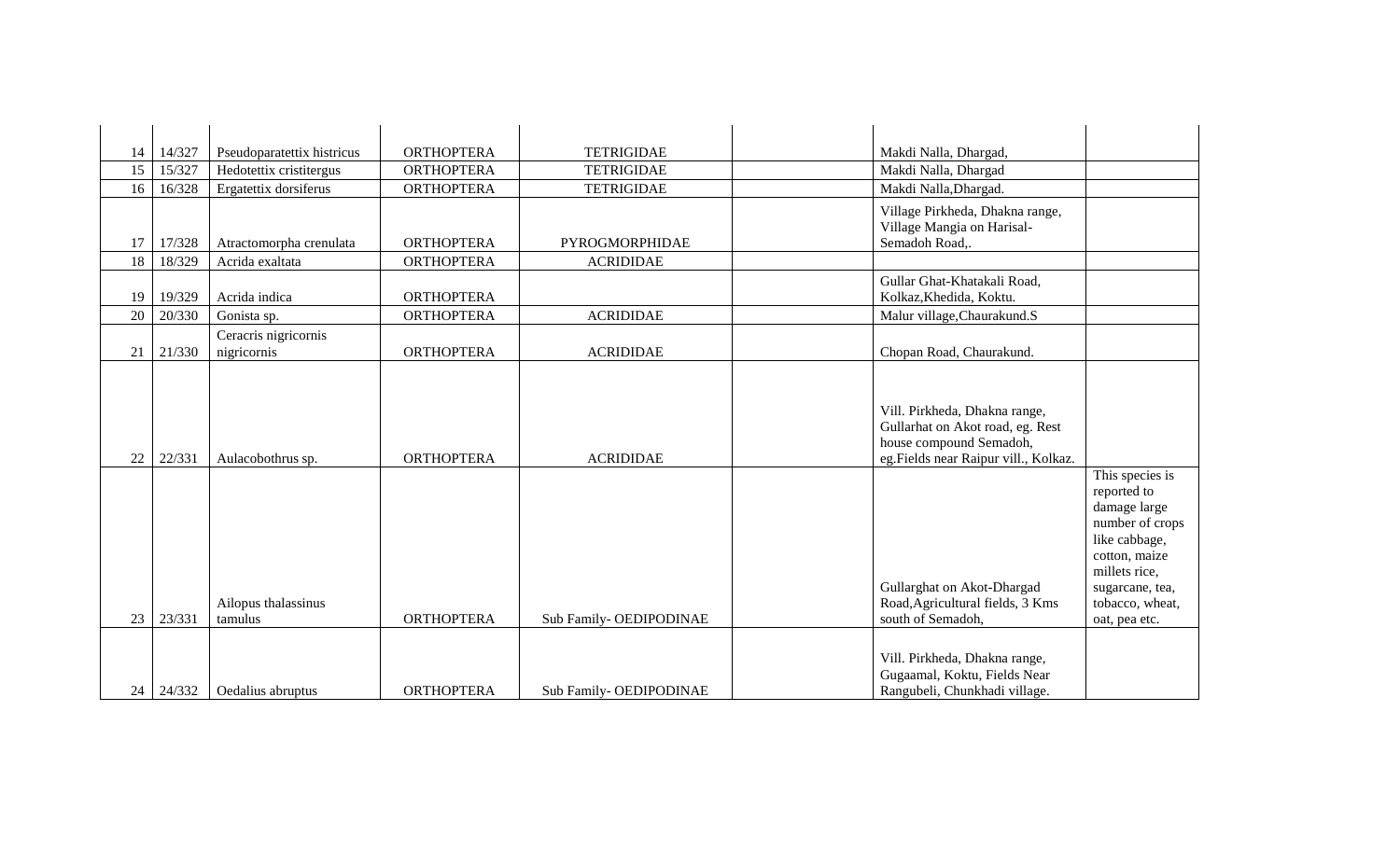| 25 | 25/332 | Gastrimargus africanus<br>africanus | <b>ORTHOPTERA</b> | Sub Family-OEDIPODINAE    | Vill. Pirkheda, Dhakna range,<br>Gullarghat, Khatakali road,<br>Gugamal, Koktu, Mangia vill., on<br>Harisal-Semadoh Rd.                                                                                    | This species was<br>not reported<br>earlier from<br>Maharashtra<br>State.      |
|----|--------|-------------------------------------|-------------------|---------------------------|------------------------------------------------------------------------------------------------------------------------------------------------------------------------------------------------------------|--------------------------------------------------------------------------------|
| 26 | 26/333 | Trilophida annulata                 | <b>ORTHOPTERA</b> | Sub Family-OEDIPODINAE    | Fields mear Rangubeli,<br>Agricultural Fields 3 Kms. South<br>of Semadoh.                                                                                                                                  | This species is<br>recorded for the<br>first time from<br>Maharashtra<br>state |
| 27 | 27/333 | Hieroglyphus concolor               | <b>ORTHOPTERA</b> | Sub Family-HEMIACRIDINAE  | Rangubeli.                                                                                                                                                                                                 | This spe.is<br>recorded for the<br>first time from<br>Maharashtra<br>state.    |
| 28 | 28/334 | Hieroglyphus indicus                | <b>ORTHOPTERA</b> | Sub Family-HEMIACRIDINAE  | Mangia vill., Harisal Semadoh<br>road, Malur Phata, Chaurakund,<br>Rangubeli, Malur village, 5 kms.<br>On Hatru-Raipur from Hatru.                                                                         |                                                                                |
| 29 | 29/334 | Parahieroglyphus bilineatus         | <b>ORTHOPTERA</b> | Sub Family-HEMIACRIDINAE  | Pirkheda Dhakna range,<br>Gullarghat, On Akot-Dhargad<br>Road, Gugamal, Kaktu, Fields near<br>Rangubeli, Mangia village, on<br>Semadoh Road, Gavilgad Fort, 4<br>kms. From Chikhaldara, Village<br>Raipur. |                                                                                |
| 30 | 30/335 | Eucoptacra saturata                 | <b>ORTHOPTERA</b> | Sub Family- COPTACRIDINAE | Village Pirkheda, Dhakna range,<br>Gugamal, Koktu, Village Mangia,<br>on Harisal Rd., Agricultural fields,<br>3kms. Souith of Semadoh,.                                                                    | This is no earlier<br>record of this<br>species from<br>Maharashtra<br>state.  |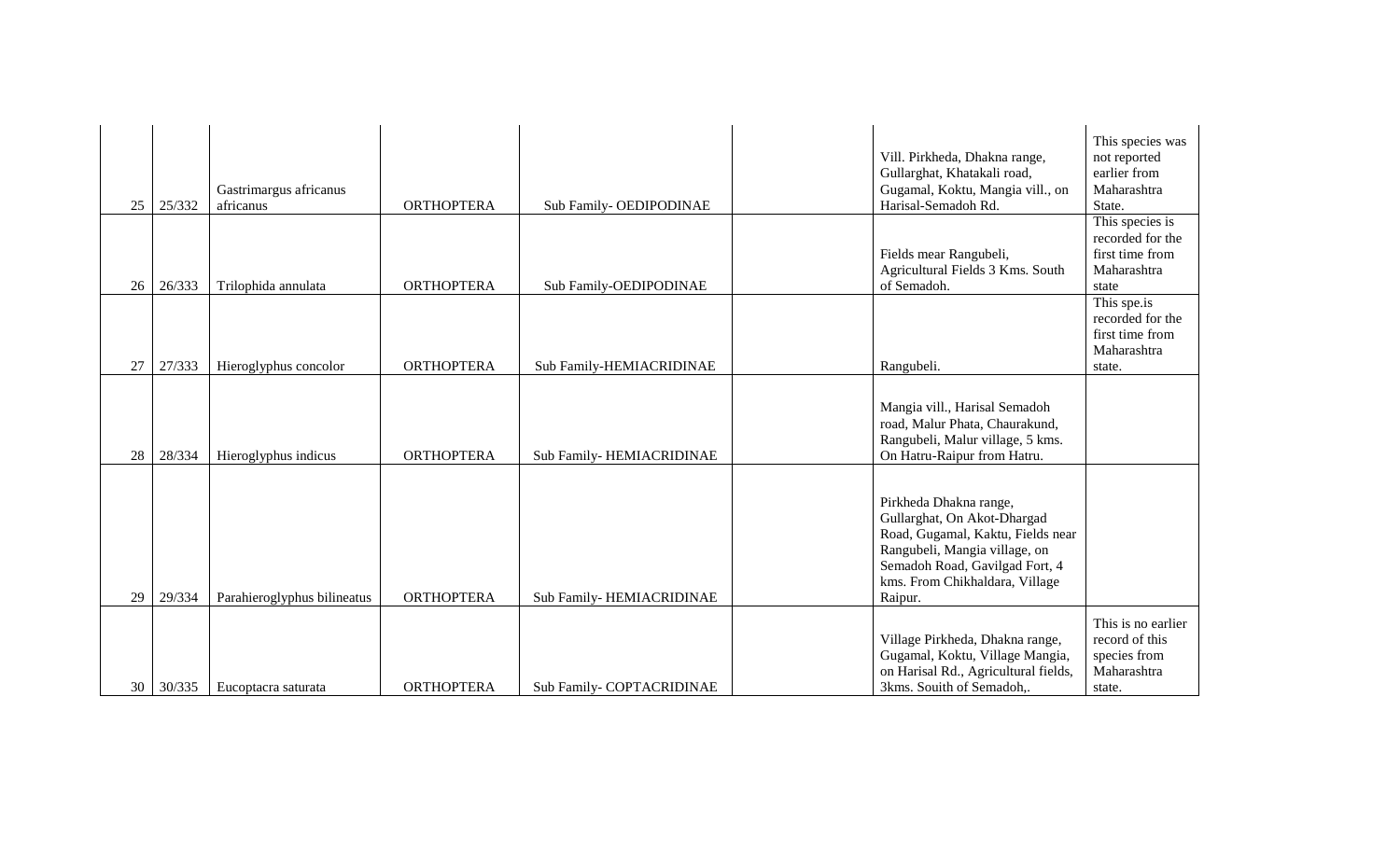| 31 | 31/335 | Caloptenopsis glaucopsis<br>glaucopsis | <b>ORTHOPTERA</b> | Sub Family- CALLIPTAMINAE                 | Chaurakund.                                                                                                                                                                                   | This is no earlier<br>record of this<br>species from<br>Maharashtra<br>state.                              |
|----|--------|----------------------------------------|-------------------|-------------------------------------------|-----------------------------------------------------------------------------------------------------------------------------------------------------------------------------------------------|------------------------------------------------------------------------------------------------------------|
| 32 | 32/336 | Cantantops pinguis<br>innotabilis      | <b>ORTHOPTERA</b> | Sub Family- CATANTOPINAE                  | Vill.Pirkheda, Dhakna range,<br>Gullarghat on Akot-Dhargad road,<br>Koktu, Gugamal, Koktu,<br>Vill.Mangia on Harisal Rd.<br>Agriculturallk fields 3 kms, south<br>of Semadoh, Khedida, Koktu. | It is common in<br>Indian plains and<br>is a pest of<br>millets, cotton,<br>maize, rice, tea,<br>teak etc. |
| 33 | 33/336 | Xenocatantops karnyi                   | <b>ORTHOPTERA</b> | Sub Family- CATANTOPINAE                  | Agricultural fields 3 kms south of<br>Semadoh.                                                                                                                                                |                                                                                                            |
| 34 | 34/337 | Stenocatantops splendens               | <b>ORTHOPTERA</b> | Sub Family- CATANTOPINAE                  | Vill. Pirkheda, Dhakna range,<br>Gugamal, Koktu, Mangia vill. On<br>Harisal-Semadoh Road,<br>Agricultural Fields, 3 Kms South<br>of Semadoh.                                                  |                                                                                                            |
| 35 | 35/337 | Choroedocus illustris                  | <b>ORTHOPTERA</b> | Sub Family- CATANTOPINAE                  | Dhargad, Raipur road.                                                                                                                                                                         | This forms the<br>first record of<br>this species from<br>Maharashtra<br>State.                            |
| 36 | 36/338 | Tylotropidius varicornis               | <b>ORTHOPTERA</b> | Sub Family- CATANTOPINAE                  | Gullarghat-Katakali Road,<br>Gugamal, Koktu.                                                                                                                                                  |                                                                                                            |
| 37 | 37/338 | Pachyacris vinosa                      | <b>ORTHOPTERA</b> | Sub Family-<br><b>CYRTACANTHACRIDINAE</b> | Gullarghat Khatakali road.                                                                                                                                                                    | This forms the<br>first record of<br>this species from<br>Maharashtra<br>State.                            |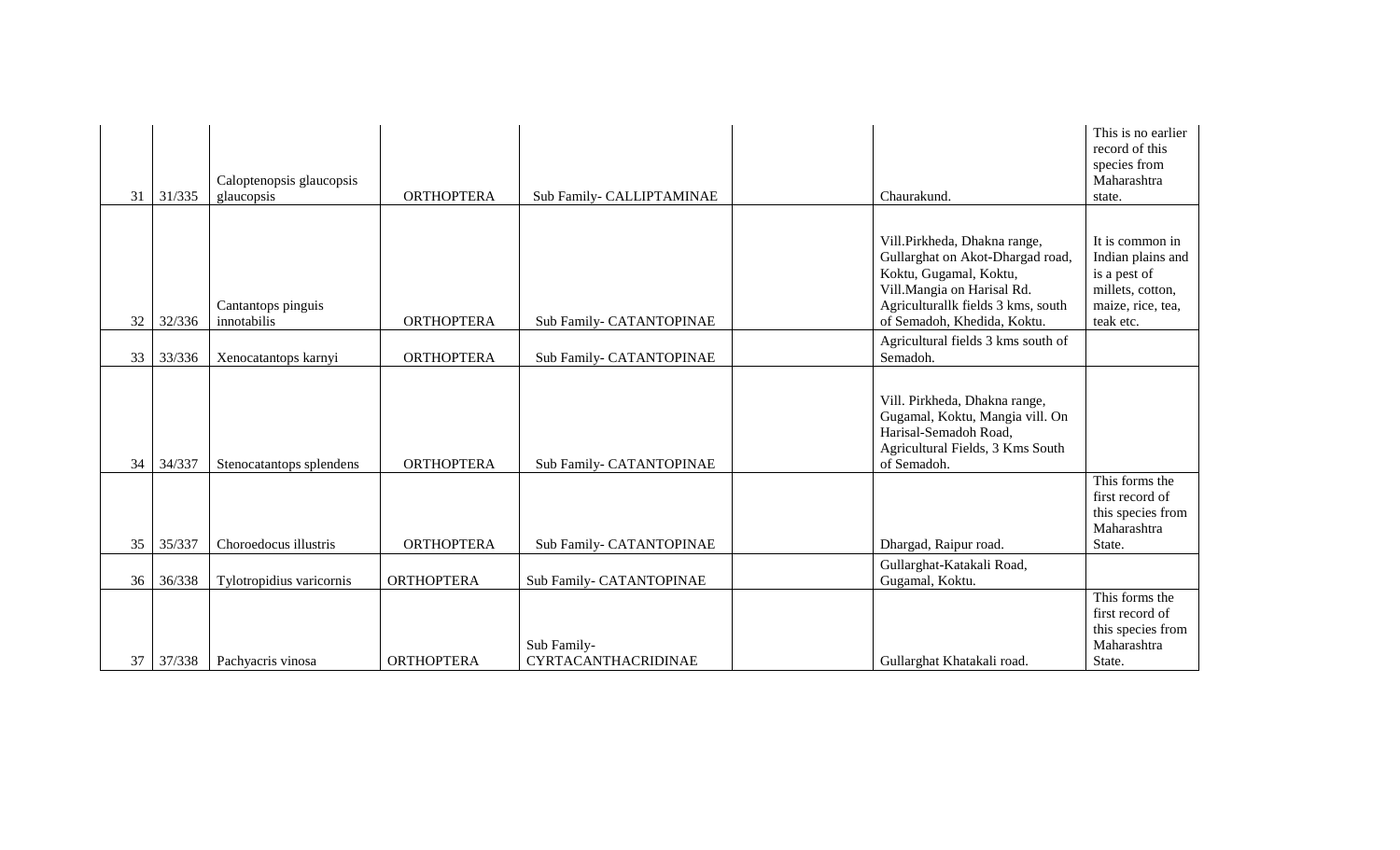| <b>INSECTA: HEMIPTERA (Aquatic and Semi Aquatic)</b> |  |
|------------------------------------------------------|--|
|------------------------------------------------------|--|

| Sr.No | Fauna<br>Sr.No. | <b>Name of the Species</b> | Order            | Family                   | <b>Common Name</b> | Locality                                                                                                                      |
|-------|-----------------|----------------------------|------------------|--------------------------|--------------------|-------------------------------------------------------------------------------------------------------------------------------|
|       | 1/344           | Anisops cavifrons          | <b>HEMIPTERA</b> | <b>NOTONECTIDAE</b>      |                    | Khapra river near Semadoh.                                                                                                    |
|       | 2/344           | Anisops nigrolineatus      | <b>HEMIPTERA</b> | NOTONECTIDAE             |                    | Sipna river near Kolkaz, Tapi river, Khand<br>Khandu Kheda, Katang bamboo, Pili area,<br>Udhada.                              |
|       | 3/345           | Enithares ciliata          | <b>HEMIPTERA</b> | Sub Family-NOTONECTINAE  |                    | Malur river, Chourakund, Khandu river, I<br>Tapi river, Cipidoh, Gobiys nalla, Chadup<br>Semadoh.                             |
|       | 4/346           | Enithares triangularis     | <b>HEMIPTERA</b> | Sub Family- NOTONECTINAE |                    | Khandukheda, Khandu river, Kolkaz, Cha<br>Semadoh, Ambadoh,                                                                   |
|       | 5/346           | LACCOTREPHES GRISEUS       | <b>HEMIPTERA</b> | <b>NEPIDAE</b>           |                    | Tapi river near Rangubeli, Kolkaz, Chadu<br>Motideo nalla, Sidhu Kund, Khandu river<br>Gadga river, 6 kms. From Dhakna on Dha |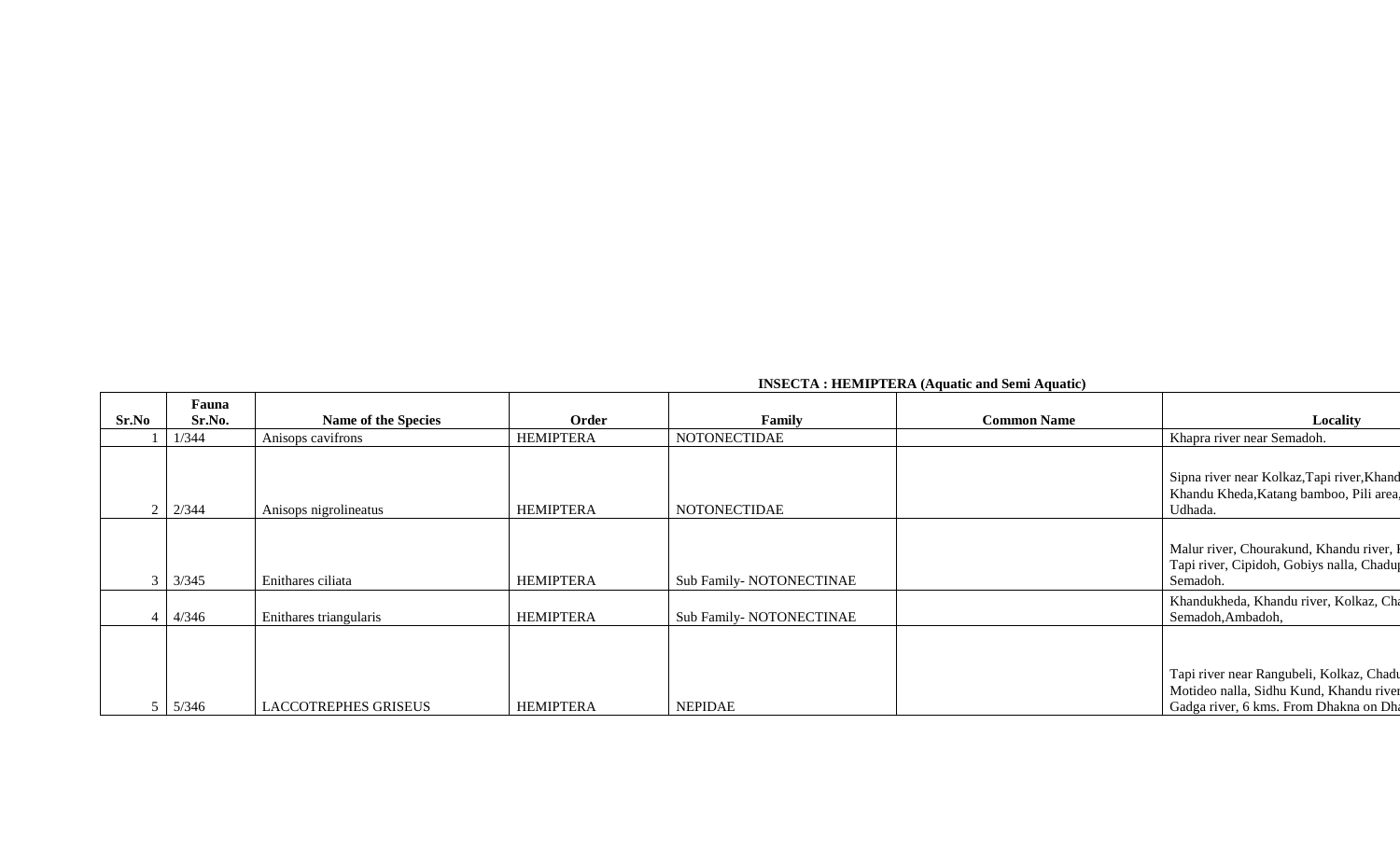| 6               | 6/347          | <b>LACCOTREPHES RUBER</b>      | <b>HEMIPTERA</b> | <b>NEPIDAE</b>          | Chamor nalla, Kolkaz, and Koapati river,<br>Chadupati, Talai, Kelpani, Gobia nalla, S<br>Gurgipati, Koktu, Koktu river near Koktu<br>Khapra river near Raipur village, Churni<br>Hatida lake.            |
|-----------------|----------------|--------------------------------|------------------|-------------------------|----------------------------------------------------------------------------------------------------------------------------------------------------------------------------------------------------------|
|                 |                |                                |                  |                         |                                                                                                                                                                                                          |
|                 | 7 7/347        | <b>RANATRA ELONGATA</b>        | <b>HEMIPTERA</b> | <b>NEPIDAE</b>          | Makadi nalla, Dhargad, Gullarghat, Khatl<br>Dedrakhora, Koktu, Gugamal, Gunjalla na<br>Sipna river, Talai, Kelpani, Dhobargav, C<br>nalla, Gobiya nalla, Malur village, Khand<br>Kheda, Vairat & around. |
|                 | 8/348          | <b>RANATRA FILIFORMIS</b>      | <b>HEMIPTERA</b> | <b>NEPIDAE</b>          | Hatida Talav, Tapi river near Deval Ghat.                                                                                                                                                                |
|                 |                |                                |                  |                         |                                                                                                                                                                                                          |
|                 | $9 \mid 9/348$ | <b>RANATRA VARIPES VARIPES</b> | <b>HEMIPTERA</b> | <b>NEPIDAE</b>          | Tapi river, Rangubeli, Kelpani, Dhobarga                                                                                                                                                                 |
|                 | 10 10/349      | DIPLONYCHUS RUSTICUS           | <b>HEMIPTERA</b> | <b>BELOSTOMATIDAE</b>   | Tapi river near Rangubeli.                                                                                                                                                                               |
| 11 <sup>1</sup> | 11/349         | LETHOCERUS INDICUS             | <b>HEMIPTERA</b> | Sub Family-LETHOCERINAE | Talai, Chadupati near Semadoh.                                                                                                                                                                           |
| 12              | 12/350         | HELECORIS BREVICEPS            | <b>HEMIPTERA</b> | <b>NAUCORIDAE</b>       | Malur river, Chourakund, Dolar river, Dh<br>Rangubeli, Khandukheda.                                                                                                                                      |
|                 | 13 13/351      | HELECORIS OBLIQUATUS           | <b>HEMIPTERA</b> | <b>NAUCORIDAE</b>       | Tapi river, Rangubeli,, Khandukheda, Kh                                                                                                                                                                  |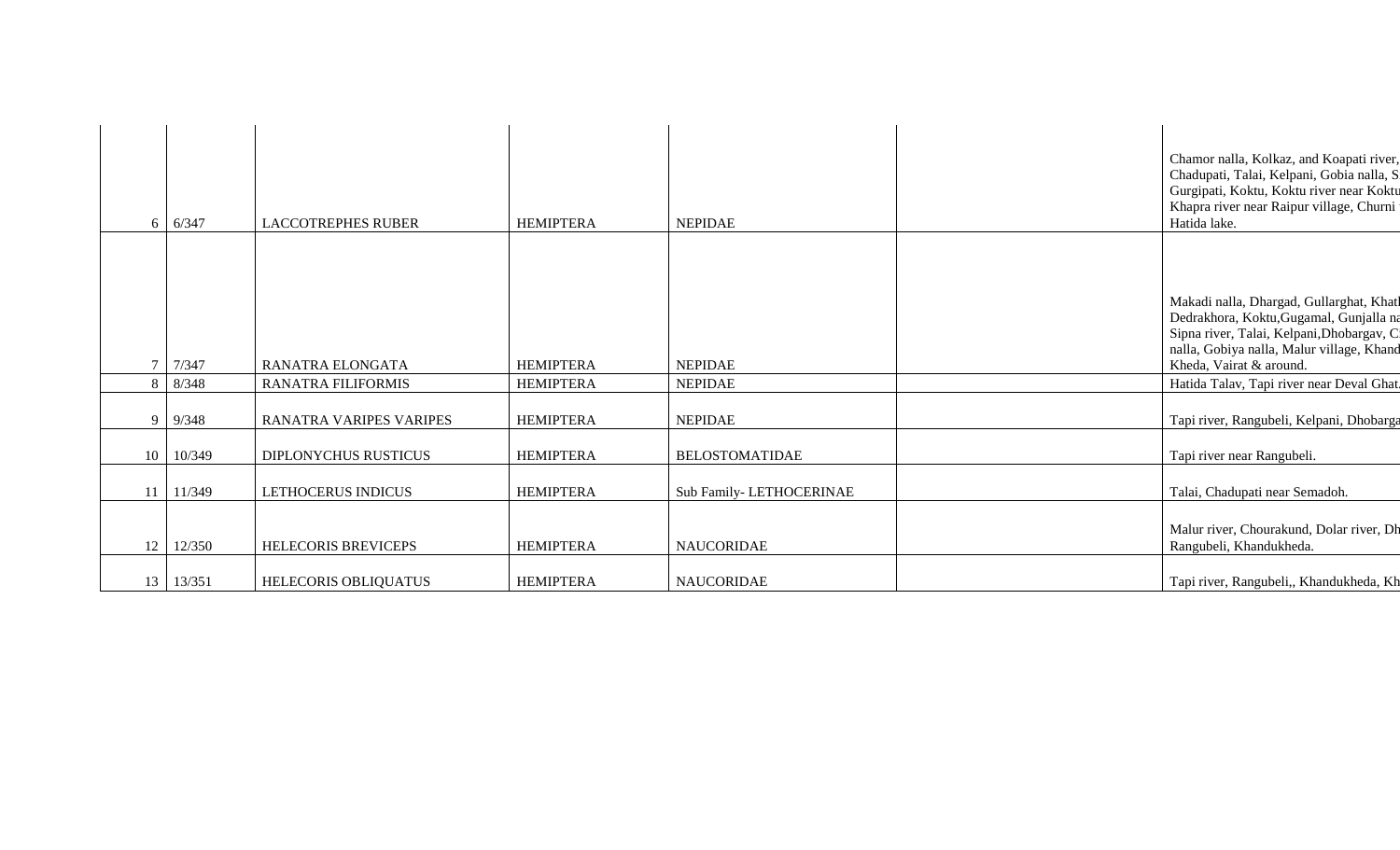| 14              | 14/351    | SIGARA GRAVELEYI                             | <b>HEMIPTERA</b> | CORIXIDAE                | Chamrudra, Kolkaz, Malur river, Chourak<br>Bodkheda, Khandu river, Khandukheda,<br>Bhawar stream near Chourakund, Tapi riv<br>Talai, Salona, Masundi & around, Semado<br>katang bamboo, Pili area, Ambadoh Koktu<br>river 10 kms from Dhakna. |
|-----------------|-----------|----------------------------------------------|------------------|--------------------------|-----------------------------------------------------------------------------------------------------------------------------------------------------------------------------------------------------------------------------------------------|
|                 |           |                                              |                  |                          |                                                                                                                                                                                                                                               |
|                 | 15 15/352 | MICRONECTA SCUTELLARIS<br><b>SCUTELLARIS</b> | <b>HEMIPTERA</b> | Sub family-MICRONECTINAE | Vairat & around                                                                                                                                                                                                                               |
| 16              | 16/353    | CYLINDROSTETHUS PRODUCTUS                    | <b>HEMIPTERA</b> | <b>GERRIDAE</b>          | Koapati river near Chadupati                                                                                                                                                                                                                  |
| 17 <sup>1</sup> | 17/353    | ONYCHOTRECHUS RHEXENOR                       | <b>HEMIPTERA</b> | Sub family-EOTRECHINAE   | Ambadoh, Andharban & around                                                                                                                                                                                                                   |
| 18              | 18/354    | LIMNOGONUS LIMNOGONUS<br><b>NITIDUS</b>      | <b>HEMIPTERA</b> | Sub family- GERRINAE     | Vairat & around                                                                                                                                                                                                                               |
|                 |           |                                              |                  |                          | Makadi nalla, Dhargad, Gobi nalla, Bori y<br>Khatkali Rd., Gugamal, Gunjala nalla,, T                                                                                                                                                         |
| 19              | 19/354    | LIMNOMETRA FLUVIORUM                         | <b>HEMIPTERA</b> | Sub family-GERRINAE      | Rangubeli, Cipidoh, Motideo nalla, Gurgi<br>Khedida, Koktu, Chadupati near Semadol<br>Khandukheda, Chadupati near Semadoh,<br>Ambadoh, Andharban.                                                                                             |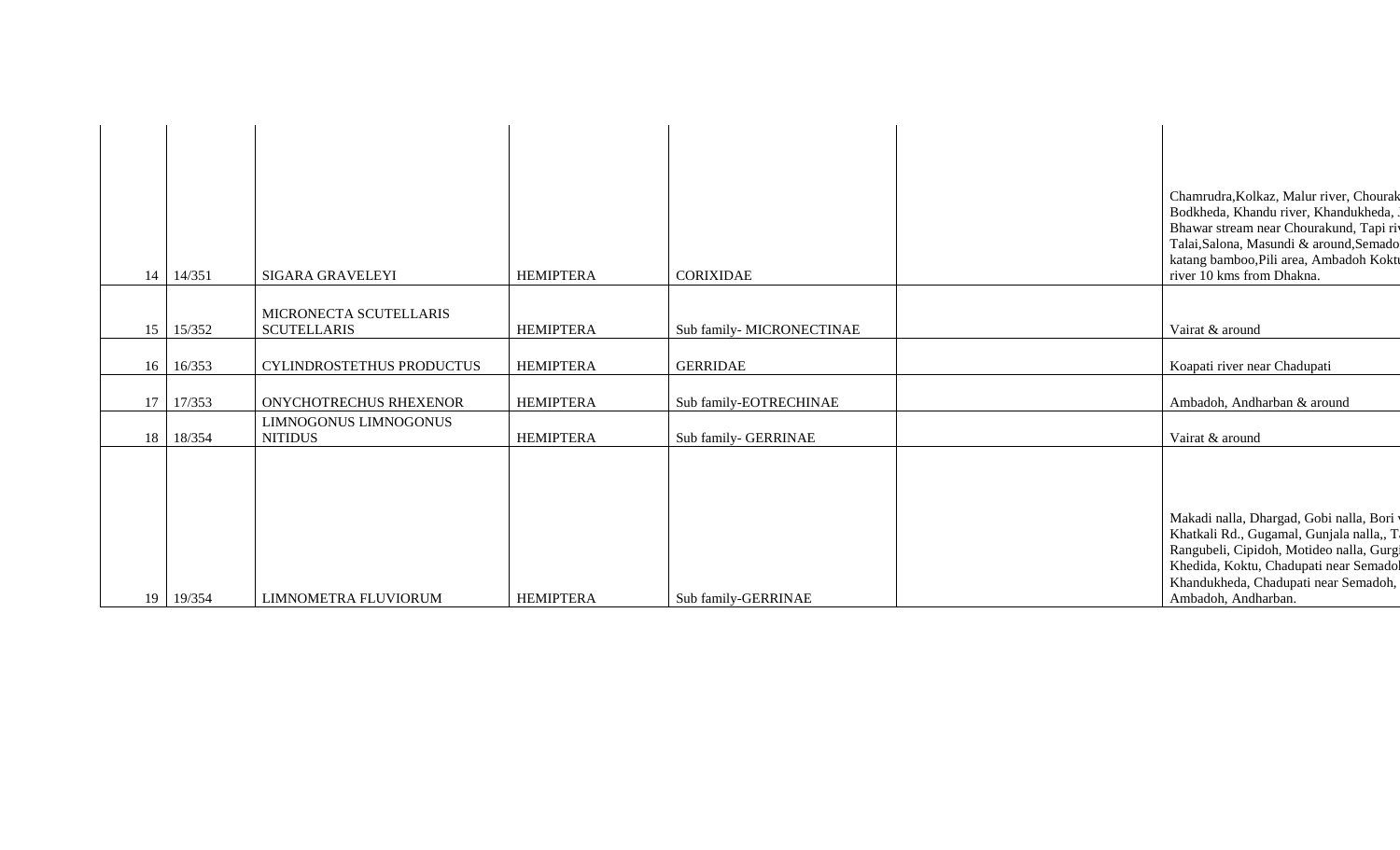|  |                  |                     |                  |                        | Sipna river, Semadoh, Chamrudra nalla, I    |
|--|------------------|---------------------|------------------|------------------------|---------------------------------------------|
|  |                  |                     |                  |                        | river, Chadupati, Koapati river, Tapi river |
|  |                  |                     |                  |                        | Rangubeli, Gari river near Hatida village,  |
|  |                  |                     |                  |                        | Dhakna, Makadi nalla, Dhargad Gopinall      |
|  |                  |                     |                  |                        | village, Gullarghat, Khatkali road, Dolar r |
|  |                  |                     |                  |                        | river, Khandukheda, Vairat & around, Salo   |
|  |                  |                     |                  |                        | Masundi, Chamhar Udhda, Imlipada, Gadg      |
|  |                  |                     |                  |                        | Sedukund, Gadga river, Koktu river, Kok     |
|  |                  |                     |                  |                        | kms from Dhakna on Dharni Rd., Gadga        |
|  | $20 \mid 20/355$ | METROCORIS COMMUNIS | <b>HEMIPTERA</b> | Sub family-HALOBATINAE | Dhakna.                                     |

| INSECTA: HOMOPTERA: APHIDOIDEA: APHIDS |
|----------------------------------------|
|----------------------------------------|

| Sr.No | Fauna<br>Sr.No. | <b>Name of the Species</b> | <b>Tribe</b>    | Family           | <b>Common Name</b>             | Locality                                                                                                   | <b>Status</b> |
|-------|-----------------|----------------------------|-----------------|------------------|--------------------------------|------------------------------------------------------------------------------------------------------------|---------------|
|       | 1/361           | APHIS CRACCIVORA           | <b>APHIDINI</b> | <b>APHIDIDAE</b> | Mava Kitak or Mavyache<br>Kide | On Grass, Belkund, Harisal Road,<br>Chaurakund, Chikhaldara.                                               |               |
|       | 2/362           | <b>APHIS GOSSYPII</b>      | <b>APHIDINI</b> | <b>APHIDIDAE</b> | Mava Kitak or Mavyache<br>Kide | Bori village, Dhakna range,<br>Grass, Belkund, Harisal Road,<br>Chopan Road, Chaurkund,<br>Village Paturda |               |
|       | 3/362           | <b>APHIS NERII</b>         | <b>APHIDINI</b> | <b>APHIDIDAE</b> | Mava Kitak or Mavyache<br>Kide | Semadoh, Near Sipna river,<br>Malur village, Chaurkund,<br>Dhakna Range , Belkund, Akot<br>Road            |               |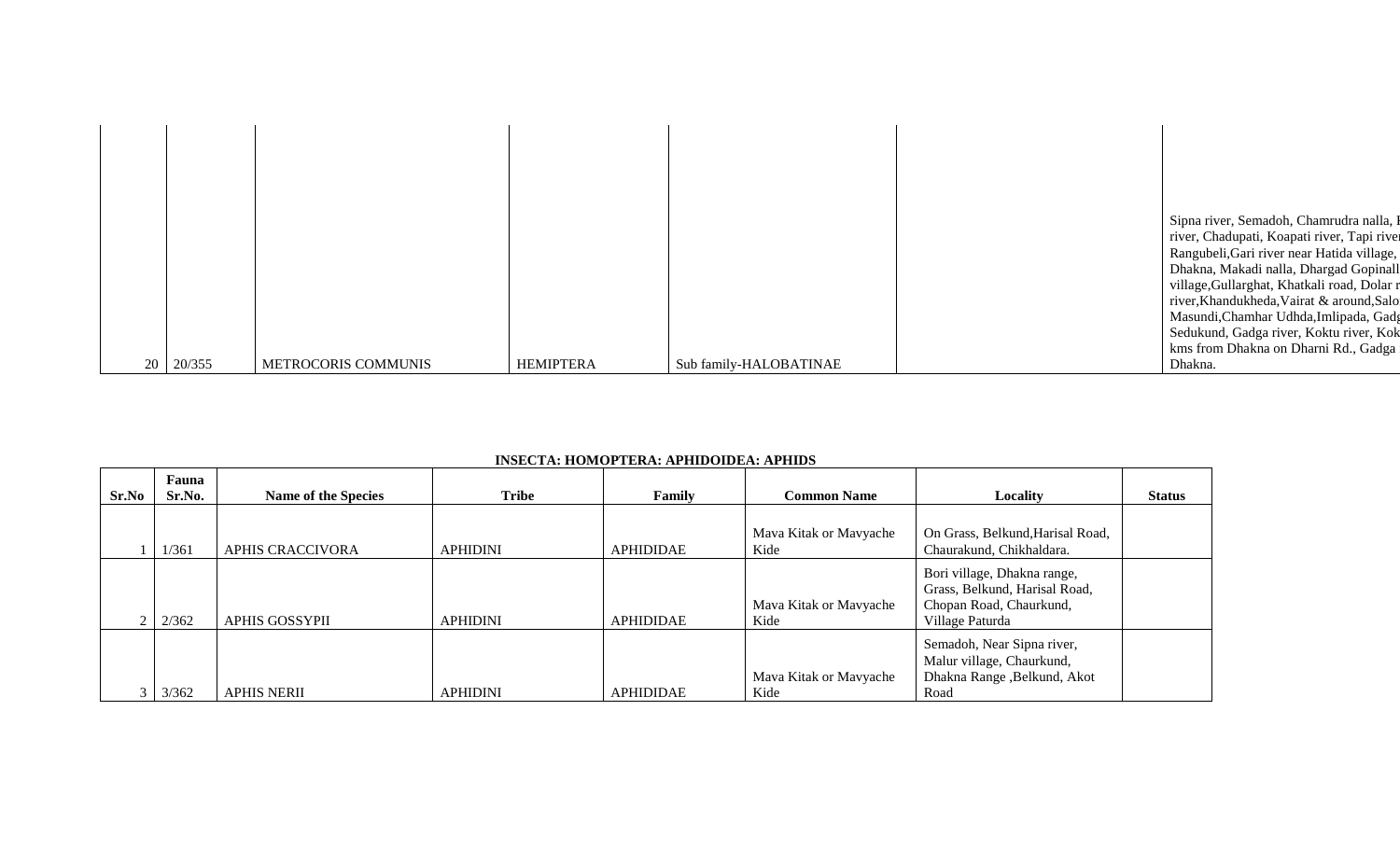| $\overline{\mathcal{L}}$ | 4/363 | RHOPALOSIPHUM MAIDIS                             | <b>APHIDINI</b>     | <b>APHIDIDAE</b> | Mava Kitak or Mavyache<br>Kide | Gobi nalla, Near Bori<br>village, Semadoh, Near Sipna<br>river, Grass, Pirkheda village.                      |  |
|--------------------------|-------|--------------------------------------------------|---------------------|------------------|--------------------------------|---------------------------------------------------------------------------------------------------------------|--|
|                          | 5/364 | <b>UROLEUCON (UROMELAN)</b><br><b>COMPOSITAE</b> | <b>MACROSIPHINI</b> | <b>APHIDIDAE</b> | Mava Kitak or Mavyache<br>Kide | Agricultural fields, Near fields,<br>Near Semadoh, Malur village,<br>Chaurakund, Khandukheda, Jarida<br>Road. |  |
| 6                        | 6/365 | LIPAPHIS ERYSIMI                                 | <b>MACROSIPHINI</b> | <b>APHIDIDAE</b> | Mava Kitak or Mavyache<br>Kide | Agricultural fields 3 km.south of<br>Semadoh, Pili village, Near<br>Kolkaz, Malur Phata,<br>Chaurakund.       |  |
|                          | 7/366 | MYZUS(Necterosiphon)<br><b>PERSICAE</b>          | <b>MACROSIPHINI</b> | <b>APHIDIDAE</b> | Mava Kitak or Mavyache<br>Kide | Agricultural fields near Semadoh,<br>Pirkheda village, Malur village,<br>Chaurakund.                          |  |
| 8                        | 8/366 | BREVICORYNE BRASSICAE                            | <b>MACROSIPHINI</b> | <b>APHIDIDAE</b> | Mava Kitak or Mavyache<br>Kide | Agricultural fields, Near<br>Semadoh, Pilli village, Near<br>Kolkaz, Pirkhada village, Dhakna<br>Range.       |  |

# **INSECTA : DIPTERA : CECIDOMYIIDAE (Gallmidges)**

| Sr.No | Fauna<br>Sr.No. | <b>Name of the Species</b> | Order          | <b>Family</b>        | <b>Common Name</b> | Locality                      | <b>Status</b> |
|-------|-----------------|----------------------------|----------------|----------------------|--------------------|-------------------------------|---------------|
|       |                 |                            |                |                      |                    |                               |               |
|       |                 |                            |                |                      |                    | Host Plant: (Psoralea         |               |
|       |                 |                            |                |                      |                    | corylifolia-Family:-          |               |
|       |                 |                            |                |                      |                    |                               |               |
|       | 1/370           | Dasineura psoraleae        | <b>DIPTERA</b> | <b>CECIDOMYIIDAE</b> |                    | Leguminosae)                  |               |
|       |                 |                            |                |                      |                    |                               |               |
|       |                 |                            |                |                      |                    |                               |               |
|       |                 |                            |                |                      |                    | Host Plant: (Achyranthes      |               |
|       | 2/371           | LASIOPTERA ACHYRANTH       | <b>DIPTERA</b> | <b>CECIDOMYIIDAE</b> |                    | aspera-Family:-Amaranthaceae) |               |
|       |                 |                            |                |                      |                    | Host Plant: (Dichanthium      |               |
|       |                 |                            |                |                      |                    |                               |               |
|       | 3/371           | LASIOPTERA BOTHRIOCHLOAE   | <b>DIPTERA</b> | <b>CECIDOMYIIDAE</b> |                    | pertusum)                     |               |
|       | 4/371           | LASIOPTERA BRYONIAE        | <b>DIPTERA</b> | CECIDOMYIIDAE        |                    | Host Plant: (Diplocyclos)     |               |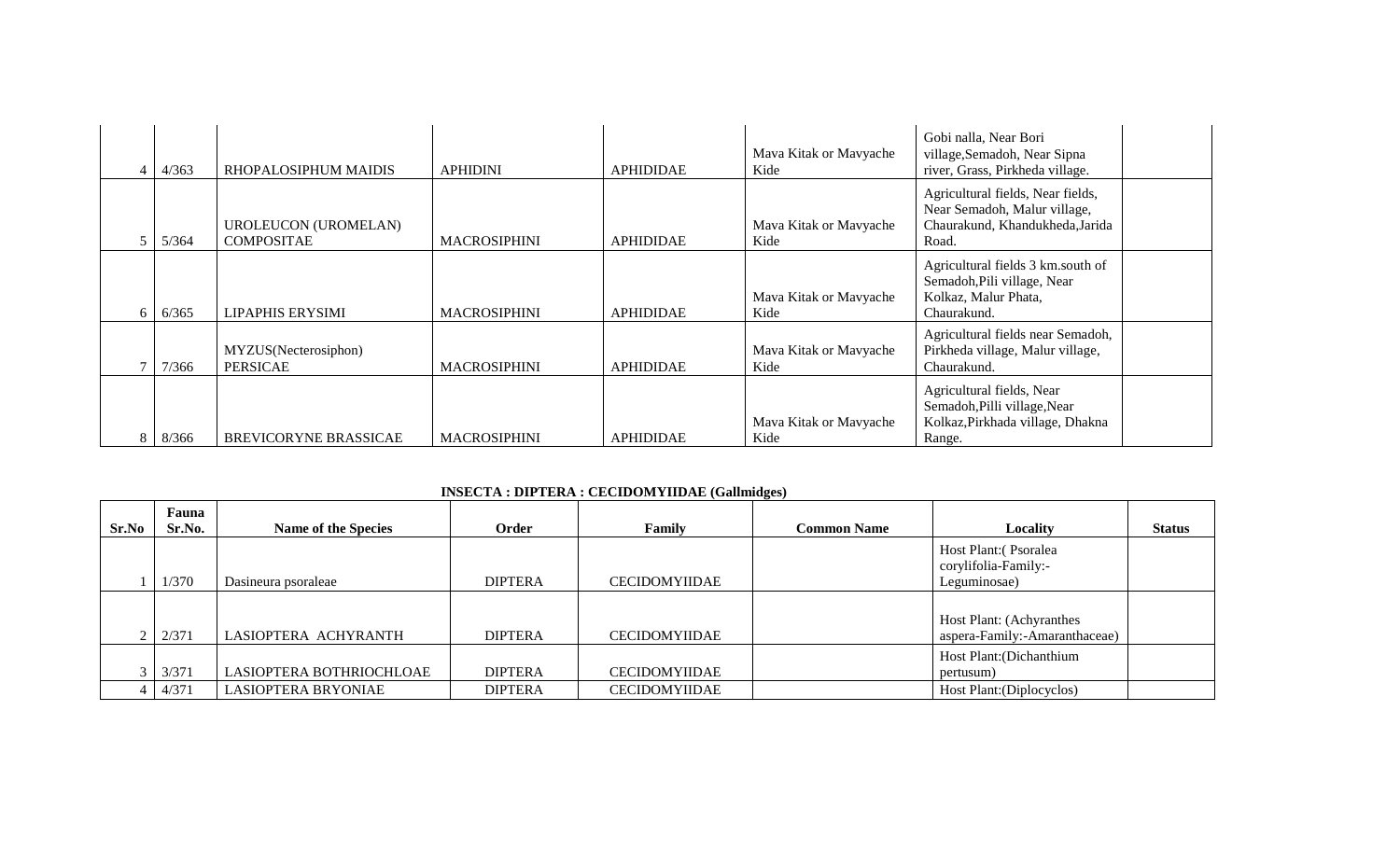|    | 5/371  | LASIOPTERA CEPHALANDRAE                          | <b>DIPTERA</b> | <b>CECIDOMYIIDAE</b> | Host Plant: (Coccinia indica-<br>Family:-Cucurbitaceae)  |
|----|--------|--------------------------------------------------|----------------|----------------------|----------------------------------------------------------|
|    | 6/372  | <b>LASIOPTERA NENUAE</b>                         | <b>DIPTERA</b> | CECIDOMYIIDAE        | Host Plant: (Luffa acutangula-<br>Family:-Cucurbitaceae) |
|    | 7/372  | LASIOPERA TOMENTOSAE                             | <b>DIPTERA</b> | <b>CECIDOMYIIDAE</b> | Host Plant: (Setaria intermedia)                         |
|    | 8/372  | LASIOPTERA sp.                                   | <b>DIPTERA</b> | <b>CECIDOMYIIDAE</b> | Host Plant: (Setaria pumila)                             |
|    | 9/372  | ASPHONDYLIA TECTONAE                             | <b>DIPTERA</b> | <b>CECIDOMYIIDAE</b> | Host Plant: (Tectona grandis)                            |
| 10 | 10/373 | <b>CONTARINIA ERAGROSTIDIS</b>                   | <b>DIPTERA</b> | <b>CECIDOMYIIDAE</b> | Host Plant:<br>(Eragrostis unioloides)                   |
|    | 11/373 | CONTARINIA ORIENTALIS                            | <b>DIPTERA</b> | <b>CECIDOMYIIDAE</b> | Host Plant:<br>(Dichanthium pertusum)                    |
| 12 | 12/373 | HORIDIPLOSIS MATHURI                             | <b>DIPTERA</b> | CECIDOMYIIDAE        | Host Plant: (Ficus recemosa)                             |
| 13 | 13/374 | <b>ODINADIPLOSIS ODINAE</b>                      | <b>DIPTERA</b> | <b>CECIDOMYIIDAE</b> | Host Plant : (Lannea<br>coromandelica)                   |
| 14 | 14/374 | PROCONTARINIA MATTEINA                           | <b>DIPTERA</b> | <b>CECIDOMYIIDAE</b> | Host Plant:<br>(Mangifera indica)                        |
| 15 | 15/374 | <b>PUNARNAVOMYIA</b><br><b>BOERHAAVIAEFOLIAE</b> | <b>DIPTERA</b> | <b>CECIDOMYIIDAE</b> | Host Plant:<br>(Boerhaavia repanda)<br>$\sim$ $\sim$     |

#### **INSECTA: LEPIDOPTERA (Rhopalocera and Grypocera)**

|       | Fauna  |                                   |                    |                     |                        |                                                                                                                                                          |               |
|-------|--------|-----------------------------------|--------------------|---------------------|------------------------|----------------------------------------------------------------------------------------------------------------------------------------------------------|---------------|
| Sr.No | Sr.No. | <b>Name of the Species</b>        | Order              | Family              | <b>Common Name</b>     | Locality                                                                                                                                                 | <b>Status</b> |
|       | 1/380  | PATHYSA NOMIUS                    | <b>LEPIDOPTERA</b> | <b>PAPILIONIDAE</b> | Spot Swordtail         | Koktu                                                                                                                                                    |               |
|       |        |                                   |                    |                     |                        | Pipalpada, Khapra river,<br>Rangubeli, Gularghat, Gavilgad fort,<br>Cipidoh, Pirkheda, Dhakna range, Malur<br>Phata, Chaurakund, Hatru-Raipur Rd. Hatru- |               |
|       | 2/380  | PAPILIO DEMOLEUS                  | <b>LEPIDOPTERA</b> | <b>PAPILIONIDAE</b> | Lime Butterfly         | Merita Rd. Khandu river.                                                                                                                                 |               |
|       | 3/381  | PAPILIO POLYTES                   | <b>LEPIDOPTERA</b> | <b>PAPILIONIDAE</b> | Common Mormon          | Chikhaldara, Gavilgad.                                                                                                                                   |               |
|       | 4/381  | <b>PACHLIPTA</b><br>ARISTOLOCHIAE | <b>LEPIDOPTERA</b> | <b>PAPILIONIDAE</b> | <b>Common Rose</b>     | Gobiya nalla.                                                                                                                                            |               |
|       | 5/382  | <b>BELENOSIS AUROTA</b>           | <b>LEPIDOPTERA</b> | <b>PAPILIONIDAE</b> | Pioneer or Caper White | Chikalpati, Dhakna range.                                                                                                                                |               |
|       | 6/382  | <b>CEPORA NERISSA</b>             | <b>LEPIDOPTERA</b> | <b>PAPILIONIDAE</b> | Common Gull            | Hatru-Raipur Rd.                                                                                                                                         |               |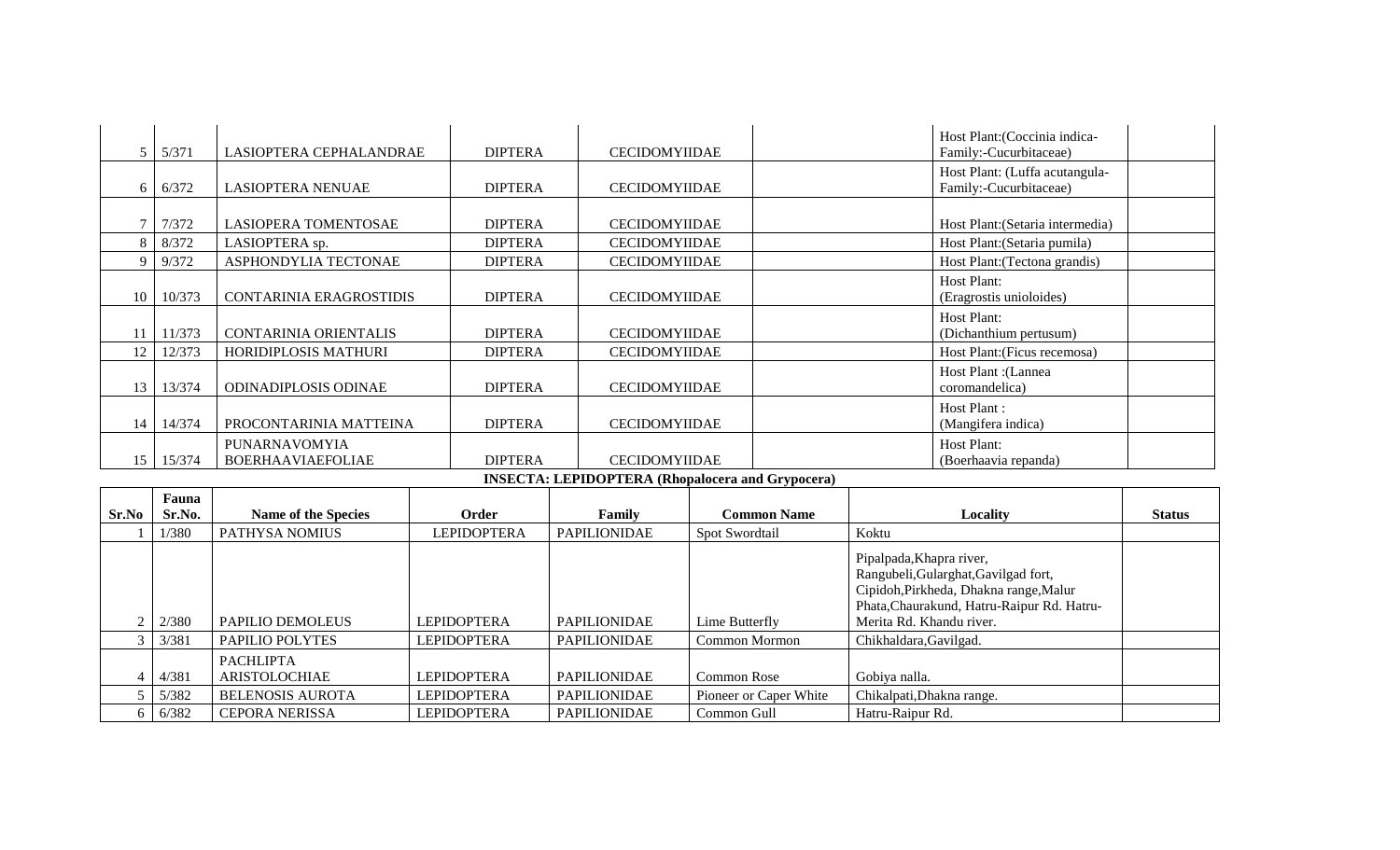| $\tau$       | 7/382  | <b>DELIAS EUCHARIS</b>    | <b>LEPIDOPTERA</b> | <b>PAPILIONIDAE</b> | Common Jezebel              | Rangubeli Tapi River, Cipidoh, Ambadoh.                                                                                                                                                                                                                                                      |  |
|--------------|--------|---------------------------|--------------------|---------------------|-----------------------------|----------------------------------------------------------------------------------------------------------------------------------------------------------------------------------------------------------------------------------------------------------------------------------------------|--|
|              |        |                           |                    |                     |                             |                                                                                                                                                                                                                                                                                              |  |
| 8            | 8/383  | <b>APPIAS ALBINA</b>      | <b>LEPIDOPTERA</b> | <b>PAPILIONIDAE</b> | <b>Common Albatross</b>     | Pirkheda, Chikalpati, Gavilgad, Chikhaldara.                                                                                                                                                                                                                                                 |  |
| $\mathbf{Q}$ | 9/383  | <b>HEBOMOIA GLAUCIPPE</b> | <b>LEPIDOPTERA</b> | <b>PAPILIONIDAE</b> | Great Orange Tip            | Hatru-Raipur Rd.                                                                                                                                                                                                                                                                             |  |
| 10           | 10/384 | PARERONIA VALERIA         | <b>LEPIDOPTERA</b> | <b>PAPILIONIDAE</b> | Common Wanderer             | Hatru-Raipur Rd.                                                                                                                                                                                                                                                                             |  |
| 11           | 11/384 | CATOPSILIA POMONA         | <b>LEPIDOPTERA</b> | <b>PAPILIONIDAE</b> | Lemon or Common<br>Emigrant | Dhakna range, Gobiya nalla, Kolkaz,<br>Pirkheda, malur phata, Hatru-Raipur Rd.,<br>Chitandeo, Kelpani, Tapi River, Jawaharkund.                                                                                                                                                              |  |
| 12           | 12/385 | <b>TERIAS BRIGITTA</b>    | <b>LEPIDOPTERA</b> | <b>PAPILIONIDAE</b> | <b>Small Yellow</b>         | Pirkheda, Gugamal, Koktu, Jawaharkund,<br>Kolkaz, Talai, Malur phata, Kuwapati,<br>Kolkaz.                                                                                                                                                                                                   |  |
| 13           | 13/385 | <b>TERIAS HECABE</b>      | <b>LEPIDOPTERA</b> | <b>PAPILIONIDAE</b> | <b>Common Grass Yellow</b>  | Pirkheda, Gugamal Koktu, Kolkaz, Talai,,<br>Telpani, Siddhakund, Pirkheda, Chikalpati,<br>Kuwapati, Sedukund, Gadaga river.                                                                                                                                                                  |  |
| 14           | 14/386 | <b>TERIAS LAETA</b>       | <b>LEPIDOPTERA</b> | <b>PAPILIONIDAE</b> | Spotless Grass Yellow       | Mangiya, Khandukheda, Semadoh-<br>Chikhaldara rd., Chaurakund, Gobiya nalla,<br>Gullarghat, Gugamal, Chadupati, Talai,<br>Cipidoh, Motidera nalla, Koktu river,<br>Hatidatalao, Dolar river, Siddhakund,<br>Pirkheda, Hatru-Raipur Rd., Ambadoh,<br>Kuwapati, Kolkaz, Sedukund, Gadga river. |  |
| 15           | 15/386 | <b>DANAUS CHRYSIPPUS</b>  | <b>LEPIDOPTERA</b> | <b>PAPILIONIDAE</b> | Plain or Common Tiger       | Pirkheda, Chaurakund, Chikhaldara, Kolkaz,<br>Chikalpati, Dhakna range, Kolkaz, Somthana-<br>Akot Rd.                                                                                                                                                                                        |  |
| 16           | 16/387 | <b>DANAUS GENUTIA</b>     | <b>LEPIDOPTERA</b> | <b>PAPILIONIDAE</b> | <b>Striped Tiger</b>        | Dhakna Rest House, Gugamal, Koktu,<br>Kolkaz, Semadoh, k Sipna River.                                                                                                                                                                                                                        |  |
| 17           | 17/387 | PARANTICA AGLEA           | <b>LEPIDOPTERA</b> | <b>PAPILIONIDAE</b> | <b>Glassy Tiger</b>         | Chikalpati.                                                                                                                                                                                                                                                                                  |  |
| 18           | 18/388 | <b>TIRUMALA LIMNIACE</b>  | <b>LEPIDOPTERA</b> | <b>PAPILIONIDAE</b> | <b>Blue Tiger</b>           | Bhawar stream, Chaurakund, Pirkheda, Gullar<br>ghat, Chikhaldara, Chikhalpati.                                                                                                                                                                                                               |  |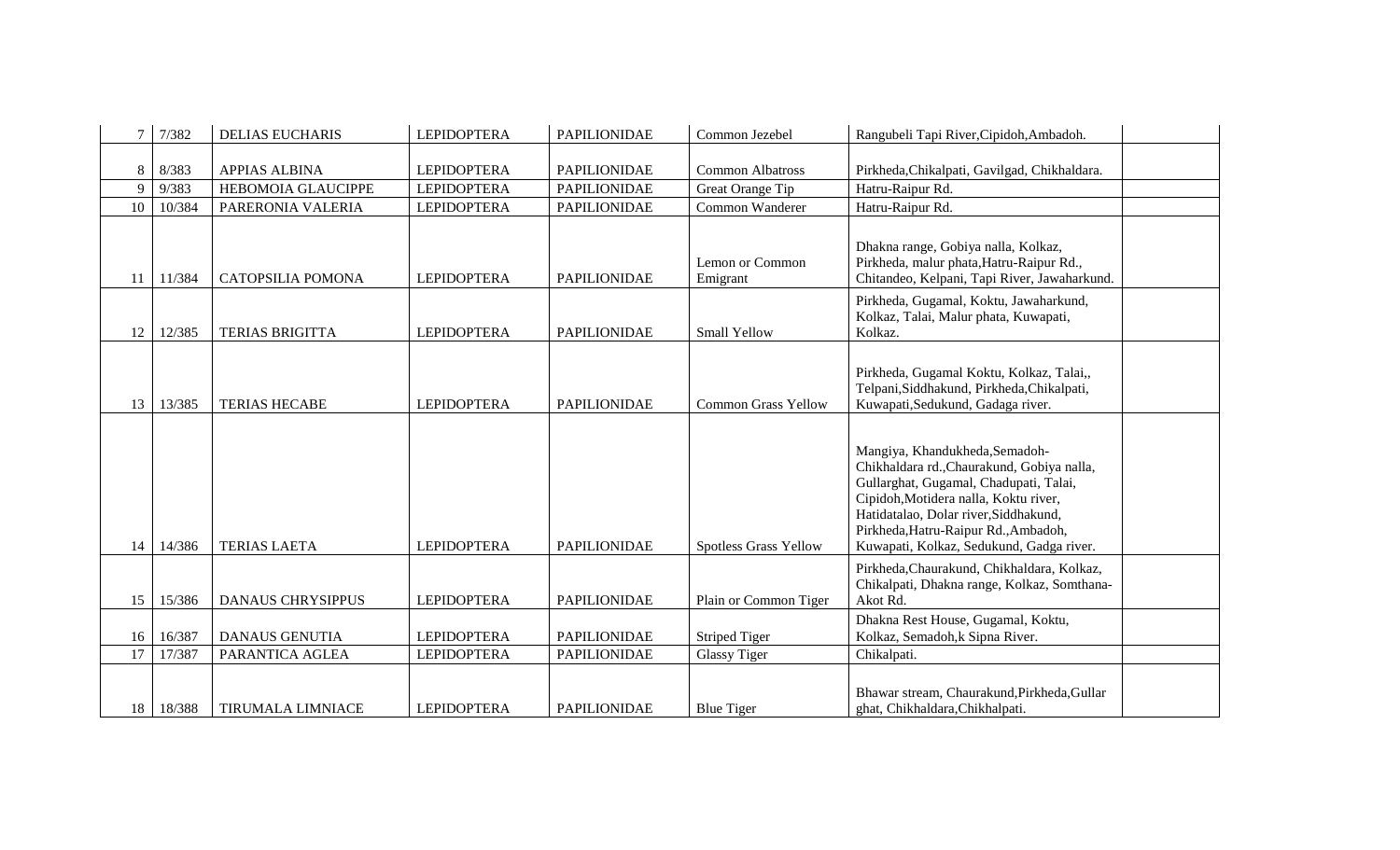|    |        |                            |                    |                     |                       | Dhakna Rest House, Pirkheda, Gular ghat,<br>Gugamal, Koktu, Pili, Kolkaz,<br>Chikhaldara, Chadupatti, Talai, Gobiya nalla,<br>Dolar River, Pirkheda, Malur phata, Gavilgad, |  |
|----|--------|----------------------------|--------------------|---------------------|-----------------------|-----------------------------------------------------------------------------------------------------------------------------------------------------------------------------|--|
| 19 | 19/389 | EUPLOEA CORE               | <b>LEPIDOPTERA</b> | <b>PAPILIONIDAE</b> | <b>Common Crow</b>    | Chikhaldara, Jawahar kund, Dhakna, Gadga<br>River.                                                                                                                          |  |
| 20 | 20/389 | <b>MELANITIS LEDA</b>      | <b>LEPIDOPTERA</b> | <b>PAPILIONIDAE</b> | Common Evening Brown  | Chikhaldara, Malur phata, Rangubeli, Malur<br>vill. Semadoh, Kuwapati, Kolkaz.                                                                                              |  |
| 21 | 21/389 | <b>MYCALESIS MINEUS</b>    | <b>LEPIDOPTERA</b> | <b>PAPILIONIDAE</b> | Dark Brand Bush Brown | Mangiya village, Semadoh, Kolkaz.                                                                                                                                           |  |
| 22 | 22/390 | <b>MYCALESIS PERSEUS</b>   | <b>LEPIDOPTERA</b> | <b>PAPILIONIDAE</b> | Common Bush Brown     | Pirkheda, Dhakna range.                                                                                                                                                     |  |
| 23 | 23/390 | YPTHIMA HUEBNERI           | <b>LEPIDOPTERA</b> | <b>PAPILIONIDAE</b> | Common Four ring      | Kolkaz, Mangiya.                                                                                                                                                            |  |
| 24 | 24/391 | <b>ARIADNE ARIADNE</b>     | <b>LEPIDOPTERA</b> | <b>PAPILIONIDAE</b> | <b>Angled Castor</b>  | Kuwapati.                                                                                                                                                                   |  |
| 25 | 25/391 | PHALANTA PHALANTHA         | <b>LEPIDOPTERA</b> | <b>PAPILIONIDAE</b> | Common Leopard        | Pirkheda, Chikalpati, Malurphata,                                                                                                                                           |  |
| 26 | 26/392 | <b>CYNTHIA CARDUI</b>      | <b>LEPIDOPTERA</b> | <b>PAPILIONIDAE</b> | Painted Lady          | Pirkheda, Jawahrkund.                                                                                                                                                       |  |
| 27 | 27/392 | PRECIS IPHITA              | <b>LEPIDOPTERA</b> | <b>PAPILIONIDAE</b> | Chocolate Pansy       | Bitkaripani, Pipalpada, Khandu river,<br>Khandukheda, Dolar river, Kolkaz.                                                                                                  |  |
| 28 | 28/392 | <b>JUNONIA ALMANA</b>      | <b>LEPIDOPTERA</b> | <b>PAPILIONIDAE</b> | Peacock Pansy         | Hatru-Raipur Rs.                                                                                                                                                            |  |
| 29 | 29/393 | <b>JUNONIA HIERTA</b>      | <b>LEPIDOPTERA</b> | PAPILIONIDAE        | <b>Yellow Pansy</b>   | Pirkheda Gobia nalla, Gugamal, Hatru-<br>Raipur.                                                                                                                            |  |
| 30 | 30/393 | <b>JUNONIA LEMONIAS</b>    | <b>LEPIDOPTERA</b> | <b>PAPILIONIDAE</b> | Lemon Pansy           | Pirkheda, Gugamal, Koktu, Malur phata,<br>Chikhaldara, Sipna river, Jawahrkund,<br>Dhakna.                                                                                  |  |
| 31 | 31/394 | <b>JUNONIA ORITHYA</b>     | <b>LEPIDOPTERA</b> | <b>PAPILIONIDAE</b> | <b>Blue Pancy</b>     | Pirkheda, Gullar Ghat, Gavilgad Fort,<br>Somthan-Akot Rd.                                                                                                                   |  |
| 32 | 32/394 | <b>HYPOLIMNAS BOLINA</b>   | <b>LEPIDOPTERA</b> | <b>PAPILIONIDAE</b> | <b>Great Eggfly</b>   | Chikhaldara, Sidhakund, Pirkheda, Rangubeli,<br>Malur village, Hatru-Raipur Rd., Semadoh,<br>Kuwapati, Dolar river, Rangubeli,<br>Jawahrkund.                               |  |
| 33 | 33/395 | <b>HYPOLIMNAS MISIPPUS</b> | <b>LEPIDOPTERA</b> | <b>PAPILIONIDAE</b> | Danaid Eggfly         | Pirkheda, Dhaknarange.                                                                                                                                                      |  |
| 34 | 34/395 | <b>NEPTIS HYLAS</b>        | <b>LEPIDOPTERA</b> | <b>PAPILIONIDAE</b> | Common Sailor         | Dhakna range, Mangiya village,<br>Khandukheda, Kolkaz.                                                                                                                      |  |
| 35 | 35/396 | <b>MODUZA PROCRIS</b>      | <b>LEPIDOPTERA</b> | <b>PAPILIONIDAE</b> | Commander             | Hatru-Raipur Rd.                                                                                                                                                            |  |
| 36 | 35/396 | <b>SYMPHAEDRA NAIS</b>     | <b>LEPIDOPTERA</b> | <b>PAPILIONIDAE</b> | Baronet               | Ambadoh.                                                                                                                                                                    |  |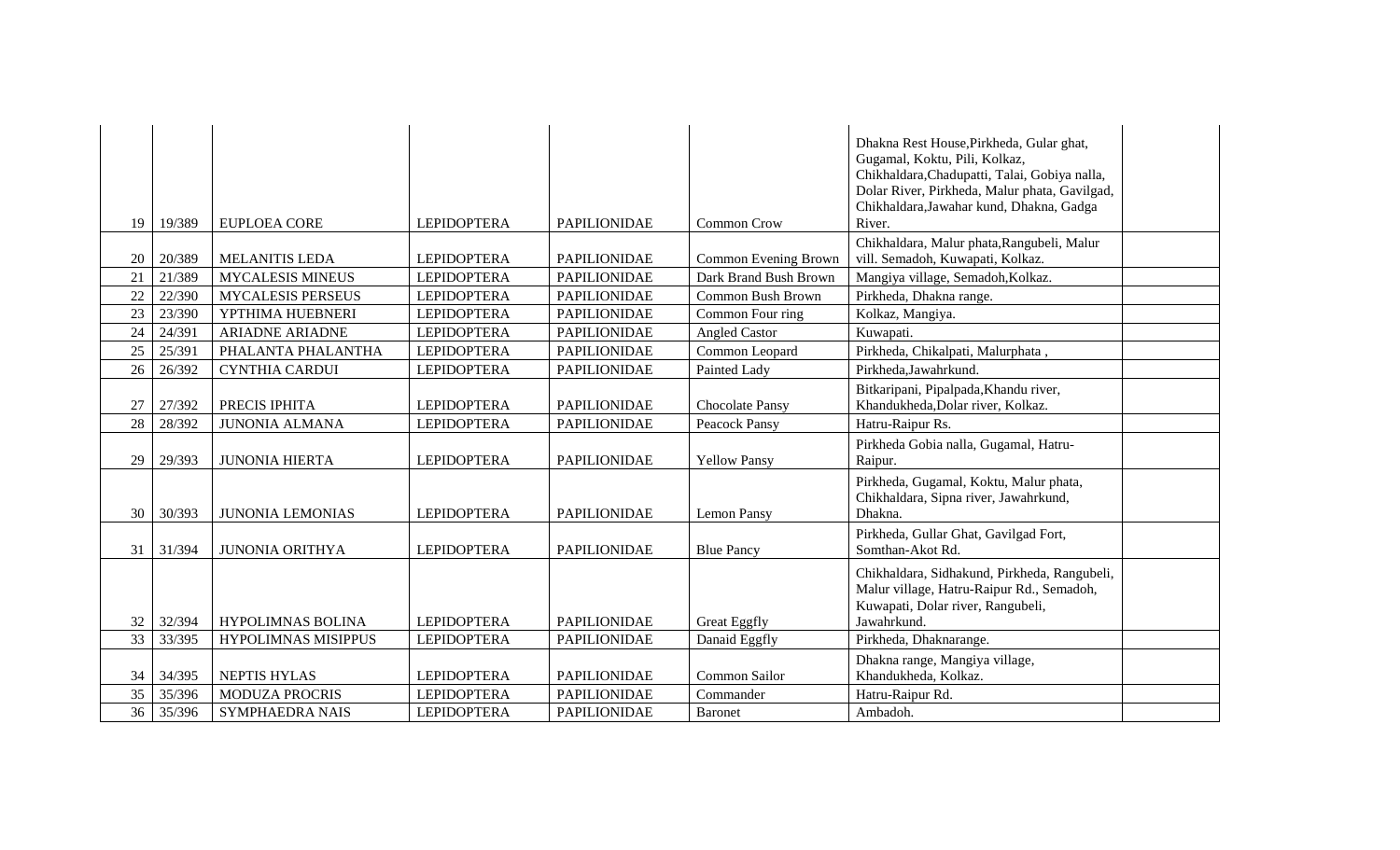| 37 | 37/396 | <b>ACRAEA TERPSICORE</b>   | <b>LEPIDOPTERA</b> | PAPILIONIDAE        | <b>Tawny Coster</b> | Hatru-Raipur Rd.                    |
|----|--------|----------------------------|--------------------|---------------------|---------------------|-------------------------------------|
| 38 | 38/397 | <b>ABISARA ECHERIUS</b>    | <b>LEPIDOPTERA</b> | <b>PAPILIONIDAE</b> | Plum Judy           | Near Meldo stream, Mangiya village. |
|    |        |                            |                    |                     |                     |                                     |
| 39 | 39/397 | <b>CATOCHRYSOPS STRABO</b> | <b>LEPIDOPTERA</b> | PAPILIONIDAE        | Forget-Me-not       | Kolkaz, Cipidoh, Koktu.             |
| 40 | 40/398 | <b>LAMPIDES BOETICUS</b>   | <b>LEPIDOPTERA</b> | <b>PAPILIONIDAE</b> | Pea Blue            | Pirkheda, Talai, Hadida Talao.      |
| 41 | 41/398 | PSEUDOZIZEERIA MAHA        | <b>LEPIDOPTERA</b> | PAPILIONIDAE        | Pale Grass Blue     | Pirkheda, Hatida Talao.             |
| 42 | 42/398 | <b>EUCHRYSOPS CNEJUS</b>   | <b>LEPIDOPTERA</b> | <b>PAPILIONIDAE</b> | Gram Blue           | Pirkheda, Gugamal, Semadoh.         |
| 43 | 43/399 | <b>CHILADES LAIUS</b>      | <b>LEPIDOPTERA</b> | <b>PAPILIONIDAE</b> | Lime Blue           | Gobiya nalla, Ambadoh.              |
| 44 | 44/399 | <b>HASORA BADRA</b>        | <b>LEPIDOPTERA</b> | <b>PAPILIONIDAE</b> | Common Awl          | Hatru-Raipur Rd.                    |
| 45 | 45/399 | <b>TELICOTA ANCILLA</b>    | <b>LEPIDOPTERA</b> | <b>PAPILIONIDAE</b> | Dark Palm Dart      | Hatru-Raipur Rd.                    |

### **CHILOPODA: SCOLOPENDRIDAE**

|       | Fauna  |                                         |                          |                       |                    |                                                                                                                                                                                                            |               |
|-------|--------|-----------------------------------------|--------------------------|-----------------------|--------------------|------------------------------------------------------------------------------------------------------------------------------------------------------------------------------------------------------------|---------------|
| Sr.No | Sr.No. | <b>Name of the Species</b>              | Order                    | Family                | <b>Common Name</b> | <b>Locality</b>                                                                                                                                                                                            | <b>Status</b> |
|       | 1/402  | <b>SCOLOPENDRA</b><br><b>AMAZONICA</b>  | <b>SCOLOPENDROMORPHA</b> | <b>SCOLOPENDRIDAE</b> |                    | Salona, Musundi, Ambadoh and<br>around, 30 km East of semadoh of<br>on Paratwada road, Near dolar river,<br>Core Zone, Dhakna, Near Meldo<br>stream, Mangia village.                                       |               |
|       | 2/403  | <b>SCOLOPENDRA</b><br><b>MORSITANS</b>  | <b>SCOLOPENDROMORPHA</b> | <b>SCOLOPENDRIDAE</b> |                    | Dharni rd., Kolkaz, Jawahar Kund,<br>Semadoh, Pipal Padav, Dhakna to<br>Koktu(via Belkund, Bori)12 km.on<br>the road to<br>Chikhaldara, Mekhla, Vairat,<br>Kolkaz, Near Dolar river, Core<br>Zone, Dhakna. |               |
|       | 3/403  | <b>SCOLOPENDRA</b><br><b>HARDWICKEI</b> | <b>SCOLOPENDROMORPHA</b> | <b>SCOLOPENDRIDAE</b> |                    | Chopan village, Chaurakund.                                                                                                                                                                                |               |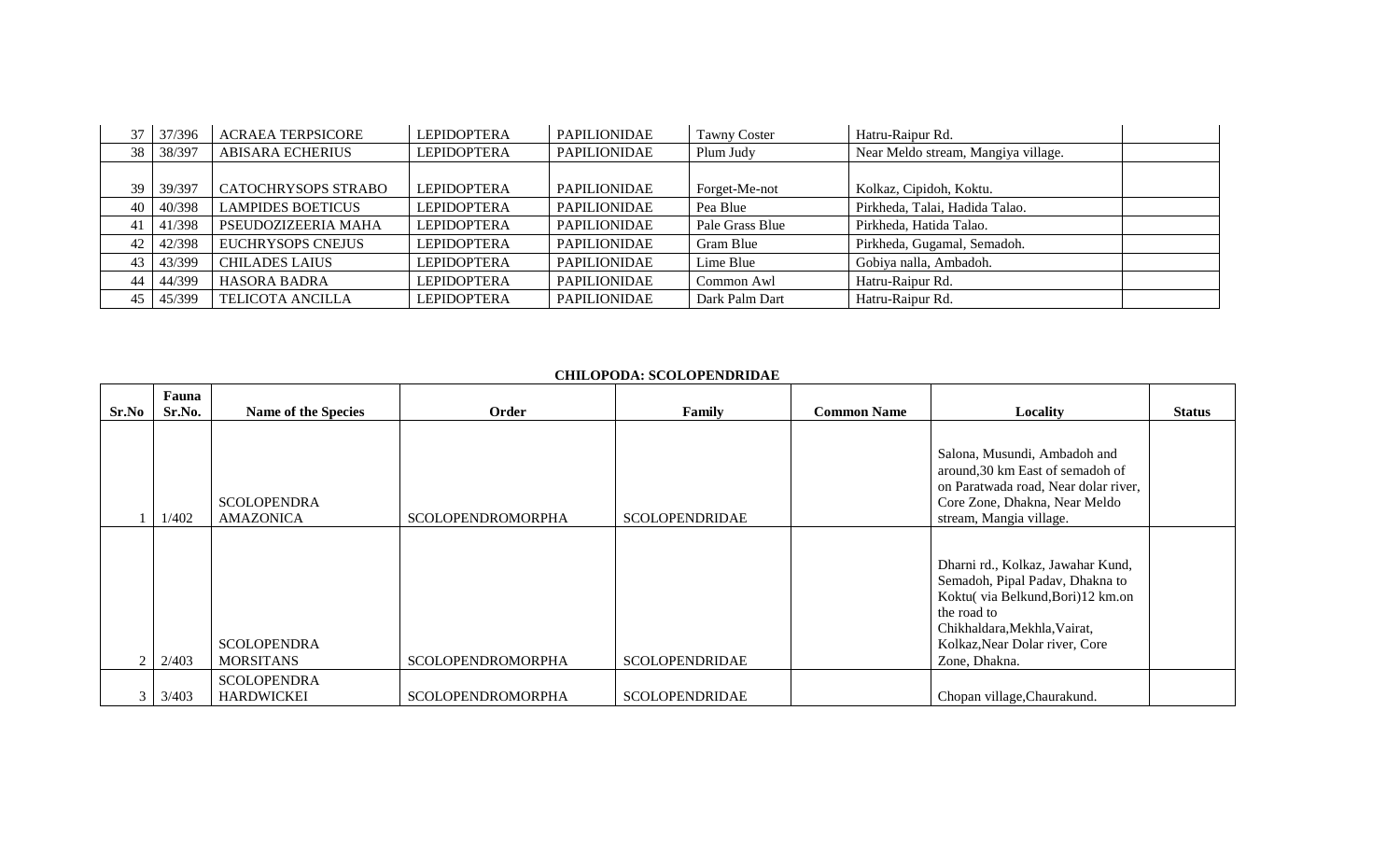|              | 4/404  | <b>SCOLOPENDRA</b><br><b>MIRABILIS</b>      | <b>SCOLOPENDROMORPHA</b> | <b>SCOLOPENDRIDAE</b> |                                                                                                                 |  |
|--------------|--------|---------------------------------------------|--------------------------|-----------------------|-----------------------------------------------------------------------------------------------------------------|--|
|              | 5/404  | <b>CORMOCEPHALUS</b><br><b>NIGRIFICATUS</b> | <b>SCOLOPENDROMORPHA</b> | <b>SCOLOPENDRIDAE</b> | 6km. From Semadoh-Chikhaldara<br>road.                                                                          |  |
| 6            | 6/405  | <b>CORMOCEPHALUS</b><br><b>WESTWOODI</b>    | <b>SCOLOPENDROMORPHA</b> | <b>SCOLOPENDRIDAE</b> | Jawahar Kund, Tiger Project border<br>on Paratwada road Semadoh.                                                |  |
|              | 7/405  | <b>CORMOCEPHALUS</b><br><b>NUDIPES</b>      | <b>SCOLOPENDROMORPHA</b> | <b>SCOLOPENDRIDAE</b> | Near Gadga river, Koha, Dhakna.                                                                                 |  |
| 8            | 8/405  | <b>CORMOCEPHALUS</b><br><b>PILOSUS</b>      | <b>SCOLOPENDROMORPHA</b> | <b>SCOLOPENDRIDAE</b> |                                                                                                                 |  |
| <sup>9</sup> | 9/406  | <b>ASANADA INDICA</b>                       | <b>SCOLOPENDROMORPHA</b> | <b>SCOLOPENDRIDAE</b> | Chikalpati, Dhakna range.                                                                                       |  |
| 10           | 10/406 | ASANADA SOKOTRANA                           | SCOLOPENDROMORPHA        | <b>SCOLOPENDRIDAE</b> | Pipal padav.                                                                                                    |  |
| 11           | 11/406 | <b>ASANADA BREVICORNIS</b>                  | SCOLOPENDROMORPHA        | <b>SCOLOPENDRIDAE</b> |                                                                                                                 |  |
| 12           | 12/407 | <b>RHYSIDA NUDA</b><br><b>SUBNUDA</b>       | <b>SCOLOPENDROMORPHA</b> | <b>SCOLOPENDRIDAE</b> | Jawahar kund, Near Tiger Project<br>border on Paratwada road,<br>Semadoh, Dhakna to Koktu(Via<br>Belkund, Bori) |  |
| 13           | 13/407 | <b>RHYSIDA</b><br>NEOCRASSISPINA            | <b>SCOLOPENDROMORPHA</b> | <b>SCOLOPENDRIDAE</b> | Bhawar stream, Chaura Kund,<br>Kolkaz.                                                                          |  |
| 14           | 14/408 | <b>RHYSIDA LONGIPES</b><br><b>LONGIPES</b>  | <b>SCOLOPENDROMORPHA</b> | <b>SCOLOPENDRIDAE</b> |                                                                                                                 |  |
| 15           | 15/408 | <b>CRYPTOPS ORIENTALIS</b>                  | <b>SCOLOPENDROMORPHA</b> | <b>SCOLOPENDRIDAE</b> |                                                                                                                 |  |

# **ARACHNIDA : SCORPIONIDA & SOLIFUGAE**

|       | Fauna  |                                 |       |        |                 |                            |               |
|-------|--------|---------------------------------|-------|--------|-----------------|----------------------------|---------------|
| Sr.No | Sr.No. | e of the Species<br><b>Name</b> | Order | √amily | Name<br>.`ommon | $\blacksquare$<br>Locality | <b>Status</b> |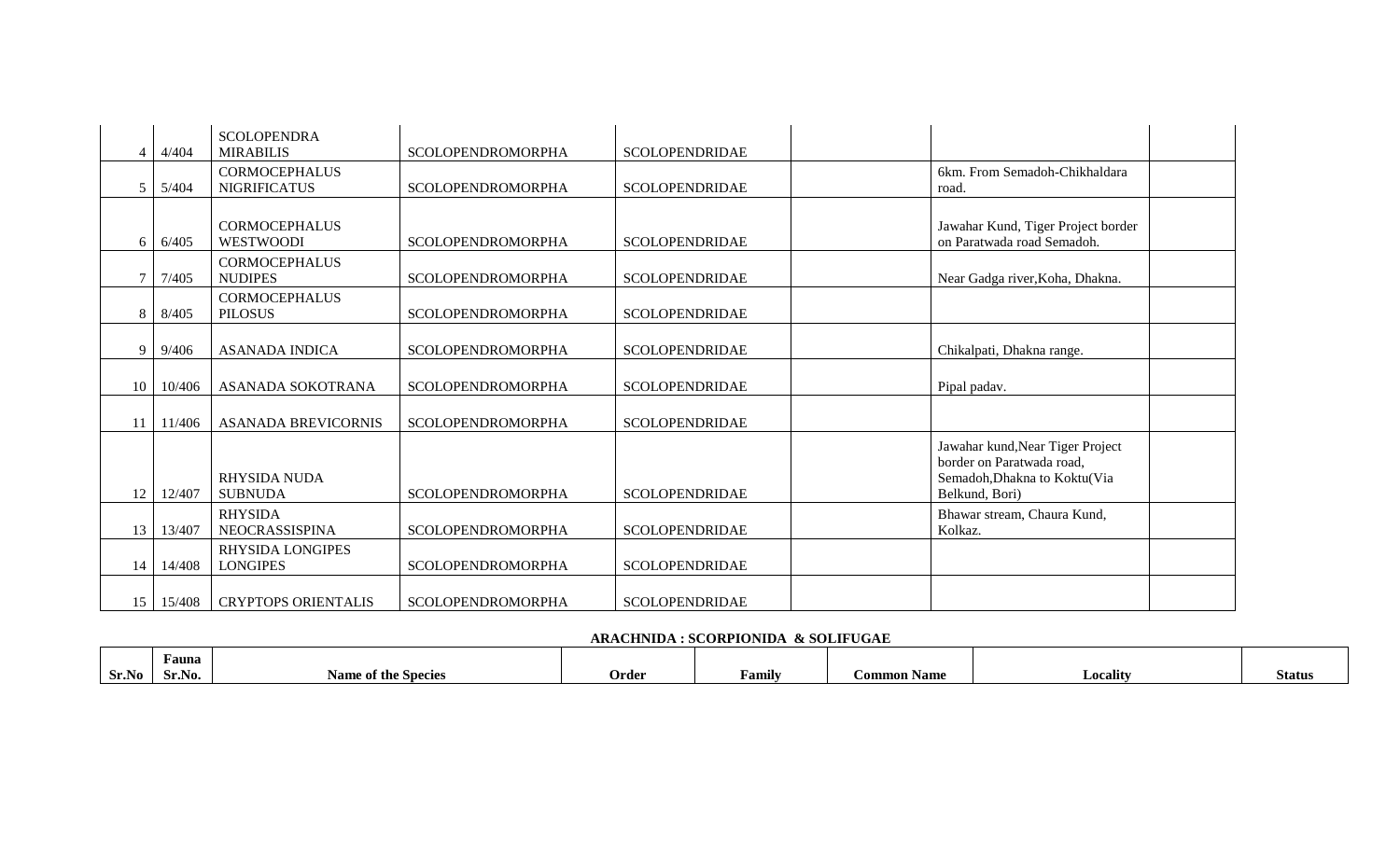| Fauna<br>Sr.No<br>Sr.No. | <b>Name of the Species</b>               | Order              | Family             | <b>Common Name</b>                    |                   | Locality                                                                                                                                                                                                                                                                                                                                                                  |                                        |
|--------------------------|------------------------------------------|--------------------|--------------------|---------------------------------------|-------------------|---------------------------------------------------------------------------------------------------------------------------------------------------------------------------------------------------------------------------------------------------------------------------------------------------------------------------------------------------------------------------|----------------------------------------|
|                          |                                          |                    |                    | <b>ARACHNIDA : ARANEAE (Spiders)</b>  |                   |                                                                                                                                                                                                                                                                                                                                                                           |                                        |
| 9/418<br>9               | <b>GALEODES INDICUS</b>                  | <b>SCORPIONIDA</b> | GALEO9DIDAE        | E-Sun/Wind Spiders.                   |                   | Hill near Kusumbhat on Dhakna-Dharnio<br>Rd., Highest point on Kelpani Road.                                                                                                                                                                                                                                                                                              | Rare                                   |
| 8<br>8/417               | HETEROMETRUS (Chersonesometrus) FULVIPES | <b>SCORPIONIDA</b> | <b>SCORPIONIAE</b> | E-Black Scorpion.<br>M-Ingali         | Chourakund        | 13 kms Northwest Chikhaldara, Makhala and<br>around, Hatru on Raipur Rd.mChopan,                                                                                                                                                                                                                                                                                          | Fairly good<br>occurring spe.          |
| $\overline{7}$<br>7/416  | <b>HORMURUS NIGRIPES</b>                 | <b>SCORPIONIDA</b> | <b>ISCHNURIDAE</b> | E-Scorpion.<br>$M-$<br>Vinchu         | Chadupada.        | Semadoh on Paratwada Rd., Jawaharkund,<br>Sipna river Nr. Semadoh, Kuwapati,                                                                                                                                                                                                                                                                                              | Not a common<br>spe.                   |
| 6/416<br>6               | ISOMETRUS(Reddyanus) ACANTHURUS          | <b>SCORPIONIDA</b> | <b>BUTHIDAE</b>    | $M-$<br>E-Scorpion.<br>Vinchu         |                   | On the way to Chikhaldara Nr. Semadoh,<br>Makhala and around, Pipalpada and around.                                                                                                                                                                                                                                                                                       | Rare                                   |
| 5<br>5/415               | ISOMETRUS(Reddyanus)RIGIDULUS            | <b>SCORPIONIDA</b> | <b>BUTHIDAE</b>    | $M-$<br>E-Scorpion.<br>Vinchu         |                   | Jawahar kund, Semadoh.                                                                                                                                                                                                                                                                                                                                                    | Rare                                   |
| 4/414<br>$\overline{4}$  | ISOMETRUS(Reddyanus)ISADENSIS            | <b>SCORPIONIDA</b> | <b>BUTHIDAE</b>    | $M-$<br>E-Scorpion.<br>Pivala Vinchu  | Motha and around. | Pirkheda village, Dhakna range, Bhimkund,                                                                                                                                                                                                                                                                                                                                 | Rare                                   |
| 3<br>3/413               | <b>STENOCHIRUS POLITUS</b>               | <b>SCORPIONIDA</b> | <b>BUTHIDAE</b>    | E-Black Scorpion.<br>M-Kala Vinchu    |                   | Near Deval Ghat, Rangubeli.                                                                                                                                                                                                                                                                                                                                               | Very rarely<br>occurring sp.           |
| 2/413<br>$\overline{2}$  | LYCHAS (Endotrichus) LAEVIFRONS          | <b>SCORPIONIDA</b> | <b>BUTHIDAE</b>    | E-Brown Scorpion.<br>M-Rakhat Vinchu. |                   | Bodkheda, Dhakna range, Sidukund.                                                                                                                                                                                                                                                                                                                                         | Rare                                   |
| 1/412                    | MESOBUTHUS TAMULUS TAMULUS               | <b>SCORPIONIDA</b> | <b>BUTHIDAE</b>    | <b>Yellow Scorpion</b>                |                   | Dhakna-Koktu, Chikaldara and around,<br>Makhala and around, Ambadoh and around,<br>Dharni Rd., Nr. Kolkaz, Vairat and around,<br>Makhala and around, Chikkaldara, Jawahar<br>Kund, Dhakna range, Village Pirkheda,<br>Dhakna range, Chikalpati, On the way from<br>Semadoh-Chikaldara, Cipidoh,<br>Talai, Chikhaldara-Dhakna Rd., Makhana-<br>Khandukheda Rd., Sipnapada. | Very commonly<br>occurring<br>species. |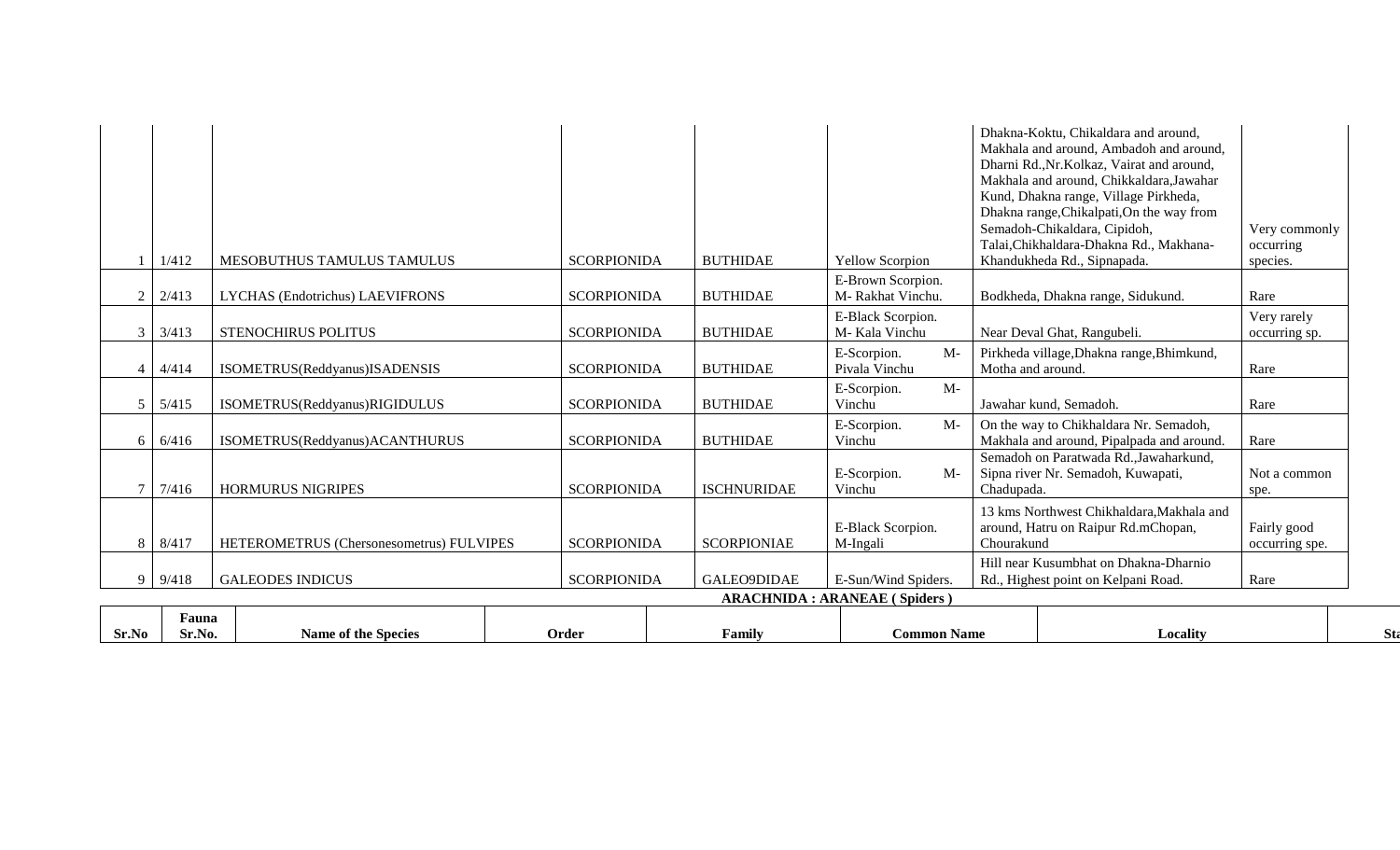|                |        |                         |                |                  |                                                        | Near kolkaz onDharni Rd., Semadoh on<br>Paratwada rd., Dhakna to Koktu via Bakun-<br>Bori, Pipapada and around, Malur village,<br>Chaurakund, Kolkaz and Hatru-Raipur Rd., |
|----------------|--------|-------------------------|----------------|------------------|--------------------------------------------------------|----------------------------------------------------------------------------------------------------------------------------------------------------------------------------|
|                | 1/423  | NEPHILA MACULATA        | <b>ARENEAE</b> | <b>ARANEIDAE</b> | Giant Wood Spider<br>$M -$                             | Kuwapati, Chhadarpada.                                                                                                                                                     |
| 2              | 2/424  | NEOSCONA MUKERJEI       | <b>ARENEAE</b> | <b>ARANEIDAE</b> | E-Spider.<br>Koli, H-Makadi.                           | Chikhaldara and around.                                                                                                                                                    |
| $\overline{3}$ | 3/424  | <b>NEOSCONA THEIS</b>   | <b>ARENEAE</b> | <b>ARANEIDAE</b> | E-Spider.<br>M-Koli,<br>H- Makadi                      | Near Kolkaz, on Dharni Rd., Kuwapati,<br>Dhaddarpada.                                                                                                                      |
| $\overline{4}$ | 4/425  | NEOSCONA LAGLAIZEI      | <b>ARENEAE</b> | <b>ARANEIDAE</b> | E-Spider.<br>M-Koli,<br>H- Makadi                      | Near Kolkaz, on Dharani Rd., Bitkaripani,<br>Pipalpada, Bamboopili area.                                                                                                   |
| 5              | 5/426  | LEUCAUGE DECORATA       | <b>ARENEAE</b> | <b>ARANEIDAE</b> | E-Spider.<br>M-Koli,<br>H- Makadi                      | Malur Village, Chaurakund, Semadoh and<br>around, Semadoh on Paratwada Road.                                                                                               |
| 6 <sup>1</sup> | 6/427  | TETRAGNATHA MANDIBULATA | <b>ARENEAE</b> | <b>ARANEIDAE</b> | E-Spider.<br>M-Koli,<br>H- Makadi                      | Malur Village, Chaurakund, near Deval Ghat<br>Rangubeli.                                                                                                                   |
| $\overline{7}$ | 7/427  | LYCOSA LAMBAI           | <b>ARENEAE</b> | <b>LYCOSIDAE</b> | E-Wolf spiders.<br>$M-$<br>Landaga Koli.<br>H- Makadi. | Rangubeli, Kolkaz.                                                                                                                                                         |
| 8              | 8/428  | HIPPASA OLIVACEA        | <b>ARENEAE</b> | <b>LYCOSIDAE</b> | E-Wolf spiders.<br>$M-$<br>Landaga Koli.<br>H- Makadi. | Bitkaripani, Pipalpada, Kolkaz.                                                                                                                                            |
| 9              | 9/428  | ARCTOSA HIMALAYENSIS    | <b>ARENEAE</b> | <b>LYCOSIDAE</b> | E-Wolf spiders.<br>$M-$<br>Landaga Koli.<br>H- Makadi. | Chadelupati, Somthan, Akot.                                                                                                                                                |
| 10             | 10/429 | STEGODYPHUS MIRANDUS    | <b>ARENEAE</b> | <b>ERESIDAE</b>  | E-Social spider.<br>$M-$<br>Koli. H-Makadi.            | Chaurakund, Choppan Rd., and Dhargad near<br>Rest House.                                                                                                                   |
| 11             | 11/430 | PHOLCUS PHALANGIOIDES   | <b>ARENEAE</b> | <b>PHOLCIDAE</b> | E-Long bodied cellar spiders.<br>M- Koli. H- Makadi.   | Jawahar Kund and around, Chikaldara and<br>around and Dhakna.                                                                                                              |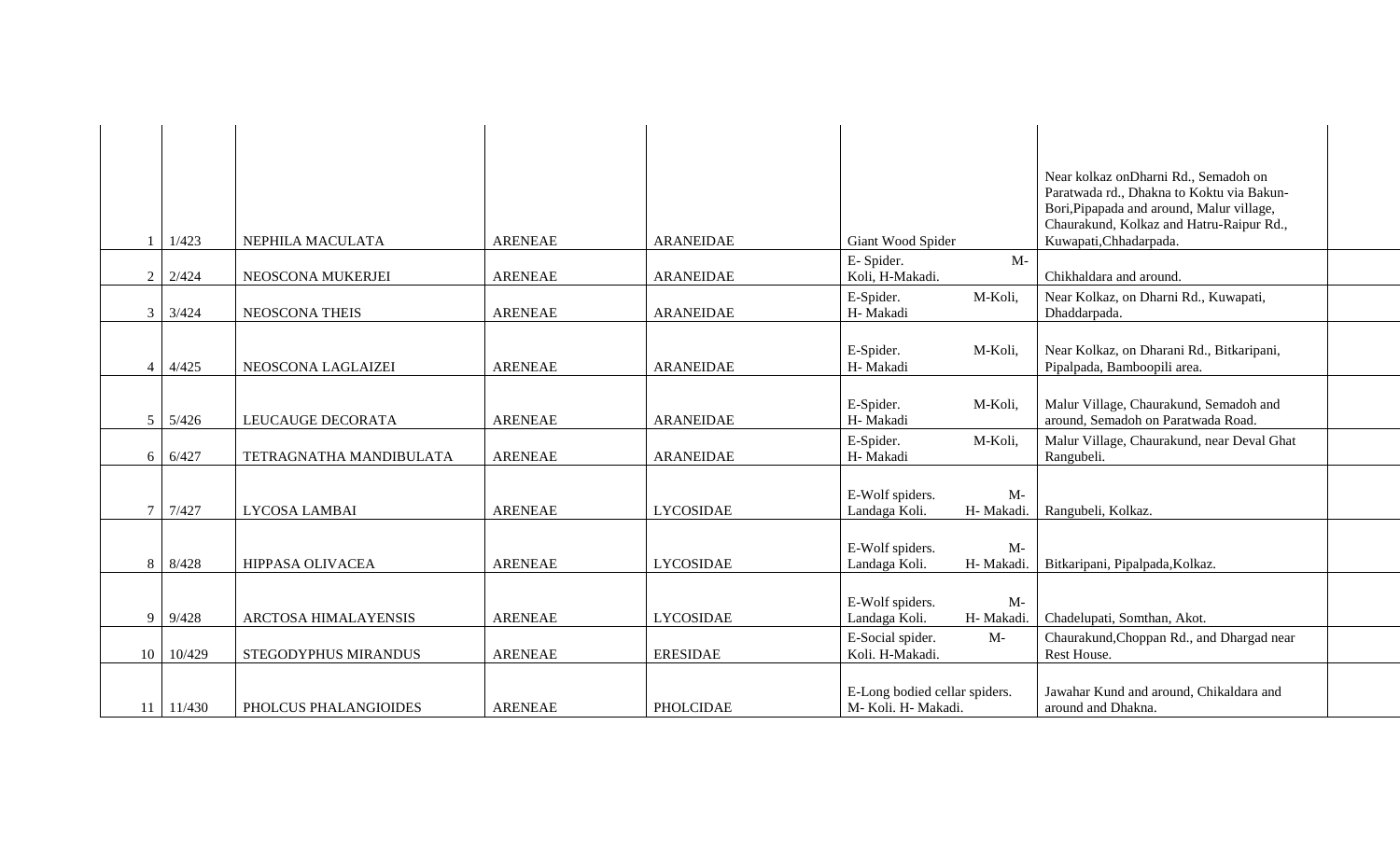| 12/430 | <b>THERIDION INDICA</b> | ARENEAE        | <b>THERIDIIDAE</b> | E-Comb-footed spiders. M-<br>Koli. H-Makadi. | Semadoh, Nr. Forest Rest house, Dhakna Rest<br>House.  |
|--------|-------------------------|----------------|--------------------|----------------------------------------------|--------------------------------------------------------|
| 13/431 | PALPIMANUS VULTUOSUS    | <b>ARENEAE</b> | PALPIMANIDAE       | M-Koli,<br>E-Spider.<br>H- Makadi            | Chikhaldara and around.                                |
| 14/432 | TRIAERIS MELGHATICUS    | <b>ARENEAE</b> | <b>OONOPIDAE</b>   |                                              | Salona Masundi and around in Melghat Tiger<br>Reserve. |

### **MOLLUSCA**

| Sr.No          | Fauna<br>Sr.No. | <b>Name of the Species</b>                  | Order                 | Family             | <b>Common Name</b>  | Locality                     | <b>Status</b> |
|----------------|-----------------|---------------------------------------------|-----------------------|--------------------|---------------------|------------------------------|---------------|
|                |                 |                                             |                       |                    |                     | Kolkaz, Tapi river, Kelpani, |               |
|                | 1/439           | BELLAMYA BENGALENSIS f.typica               | <b>MESOGASTROPODA</b> | <b>VIVIPARIDAE</b> | E-Banded pond snail | Hatida Talav.                | Most Common   |
|                |                 |                                             |                       |                    |                     |                              |               |
| $\overline{2}$ | 2/440           | BELLAMYA BENGALENSIS f.doliaris             | MESOGASTROPODA        | <b>VIVIPARIDAE</b> | E-Banded pond snail | Hatida Talav                 | Common        |
| $\mathcal{F}$  | 3/440           | PILA GLOBOSA                                | <b>MESOGASTROPODA</b> | <b>VIVIPARIDAE</b> |                     | Motideo Nala, Tapi river     |               |
|                | 4/440           | PILA VIRENS                                 | MESOGASTROPODA        | <b>VIVIPARIDAE</b> |                     |                              |               |
| 5              | 5/441           | THIARA (Thiara) SCABRA                      | MESOGASTROPODA        | <b>THIARIDAE</b>   |                     | Motideo Nala.                | Common        |
| 6              | 6/441           | THIARA (Thiara) LINEATA                     | MESOGASTROPODA        | <b>THIARIDAE</b>   |                     |                              |               |
|                | 7/441           | THIARA(Melanoides) TUBERCULATA              | MESOGASTROPODA        | <b>THIARIDAE</b>   |                     | Kelpani.                     |               |
| -8             | 8/442           | PALUDOMUS(Paludomus) OBESUS                 | MESOGASTROPODA        | <b>THIARIDAE</b>   |                     | Sidhu kund                   |               |
| <b>Q</b>       | 9/442           | LYMNAEA(Pseudosuccinea)<br><b>ACUMINATA</b> | MESOGASTROPODA        | <b>LYMNAEIDAE</b>  |                     | Kelpani, Tapi river.         |               |
| 10             | 10/443          | LYMNAEA(Pseudosuccinea) LUTEOLA             | MESOGASTROPODA        | <b>LYMNAEIDAE</b>  | E-Freshwater snail  | Melghat Tiger Reserve        | Common        |
|                | 11/443          | LYMNAEA (Pseudosuccinea)LUTEOLA             | MESOGASTROPODA        | <b>LYMNAEIDAE</b>  |                     | Rangubeli, Tapi.             |               |
| 12             | 12/443          | FERRISSIA VERRUCA                           | MESOGASTROPODA        | <b>ANCYLIDAE</b>   | E-Freshwater Limpet |                              |               |
| 13             | 13/444          | <b>INDOPLANORBIS EXUSTUS</b>                | MESOGASTROPODA        | PLANORBIDAE        |                     | Gobiya Nala.                 |               |
| 14             | 14/444          | <b>GYRAULUS CONVEXIUSCULUS</b>              | <b>MESOGASTROPODA</b> | <b>PLANORBIDAE</b> |                     |                              | Common        |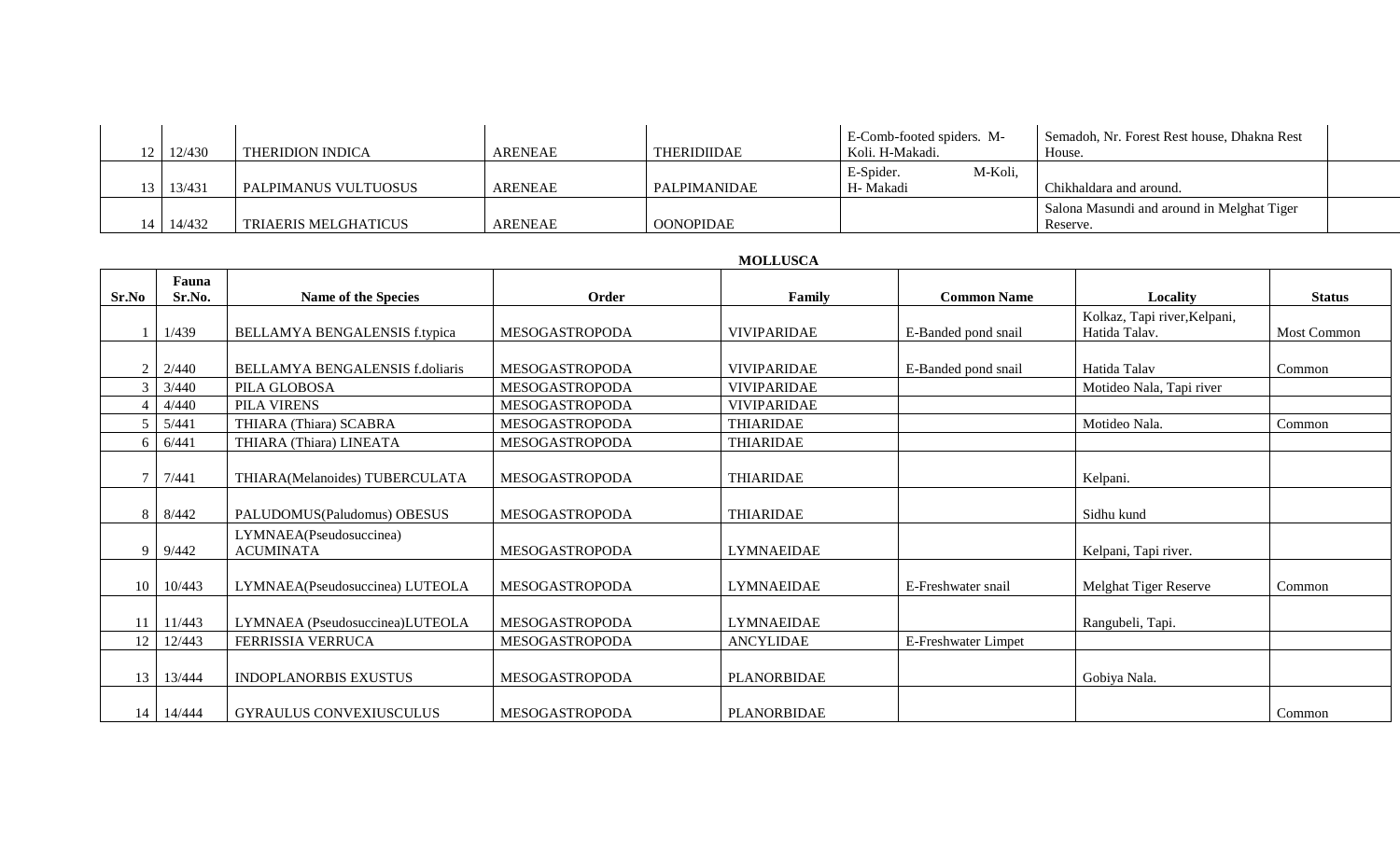| 15              | 15/445           | <b>LAMELLIDENS CONSOBRINUS</b>    | <b>MESOGASTROPODA</b> | <b>UNIONIDAE</b>    | Hatida Talao  |  |
|-----------------|------------------|-----------------------------------|-----------------------|---------------------|---------------|--|
|                 |                  |                                   |                       |                     |               |  |
| 16 <sup>1</sup> | 16/445           | <b>LAMELLIDENS MARGINALIS</b>     | <b>MESOGASTROPODA</b> | <b>UNIONIDAE</b>    | Sidhukund     |  |
|                 |                  |                                   |                       |                     |               |  |
| 17              | 17/445           | PERREYSIA (Parreysia) ANNANDALEI  | MESOGASTROPODA        | AMBLEMIDAE          | Sidhukund.    |  |
|                 |                  |                                   |                       |                     |               |  |
| 18              | 18/446           | PERREYSIA(Parreysia) NAGPOORENSIS | <b>MESOGASTROPODA</b> | <b>AMBLEMIDAE</b>   | Sidhukund.    |  |
|                 |                  |                                   |                       |                     |               |  |
|                 | 19 19/446        | PARREYSIA(Parreysia) FAVIDENS     | <b>MESOGASTROPODA</b> | <b>AMBLEMIDAE</b>   | Hatida Talao. |  |
|                 |                  |                                   |                       |                     |               |  |
|                 | $20 \mid 20/446$ | PARREYSIA (Parreysia)CORRUGATA    | <b>MESOGASTROPODA</b> | <b>AMBLEMIDAE</b>   | Hatida Talao. |  |
|                 |                  |                                   |                       |                     |               |  |
|                 |                  | PARREYSIA(Parreysia) CORRUGATA,   |                       |                     |               |  |
| 21              | 21/447           | Sub sp.LAEVIROSTRIS               | <b>MESOGASTROPODA</b> | <b>AMBLEMIDAE</b>   | Hatida Talao. |  |
|                 |                  |                                   |                       |                     |               |  |
| 22              | 22/447           | PARREYSIA (Parreysia)CYLINDRICA   | MESOGASTROPODA        | AMBLEMIDAE          |               |  |
|                 |                  |                                   |                       |                     |               |  |
| 21              | 21/447           | PARREYSIA (Radiatula) CAERULEA    | <b>MESOGASTROPODA</b> | AMBLEMIDAE          | Tapi river.   |  |
| 22              | 22/447           | CORBICULA STRIATELLA              | <b>MESOGASTROPODA</b> | <b>CORBICULIDAE</b> | Hatida Talao. |  |

# **CLADOCERA : CRUSTACEA**

| Sr.No | Fauna<br>Sr.No. | <b>Name of the Species</b>  | Order            | Family            | <b>Common Name</b> | Locality                                                                   |
|-------|-----------------|-----------------------------|------------------|-------------------|--------------------|----------------------------------------------------------------------------|
|       |                 |                             |                  |                   |                    |                                                                            |
|       |                 |                             |                  |                   |                    | Hatida Talao, Semadoh in Sipna river, Chamarudra near Kolkaz, Sidu Kund in |
|       | 1/453           | <b>LATONOPSIS AUSTRALIS</b> | <b>CLADOCERA</b> | <b>SIDIDAE</b>    |                    | gadga river.                                                               |
|       | 2/455           | DIAPHANOSOMA SENEGALENSIS   | <b>CLADOCERA</b> | <b>SIDIDAE</b>    |                    | Hatida Talao, Kelpani.                                                     |
|       |                 |                             |                  |                   |                    |                                                                            |
|       | 3/455           | DIAPHANOSOMA SARSI          | <b>CLADOCERA</b> | <b>SIDIDAE</b>    |                    | Chaurakunda at Malur vill., Gavighat tank at Chikaldhara, Kelpani Koktu.   |
|       | 4/458           | DIAPHANOSOMA EXCISUM        | <b>CLADOCERA</b> | <b>SIDIDAE</b>    |                    | Talai, Koktu river pool.                                                   |
|       | 5/460           | CERIODAPHNIA CORNUTA        | <b>CLADOCERA</b> | <b>DAPHNIIDAE</b> |                    | Gavighat tank at Chikhaldara, Chipidoh                                     |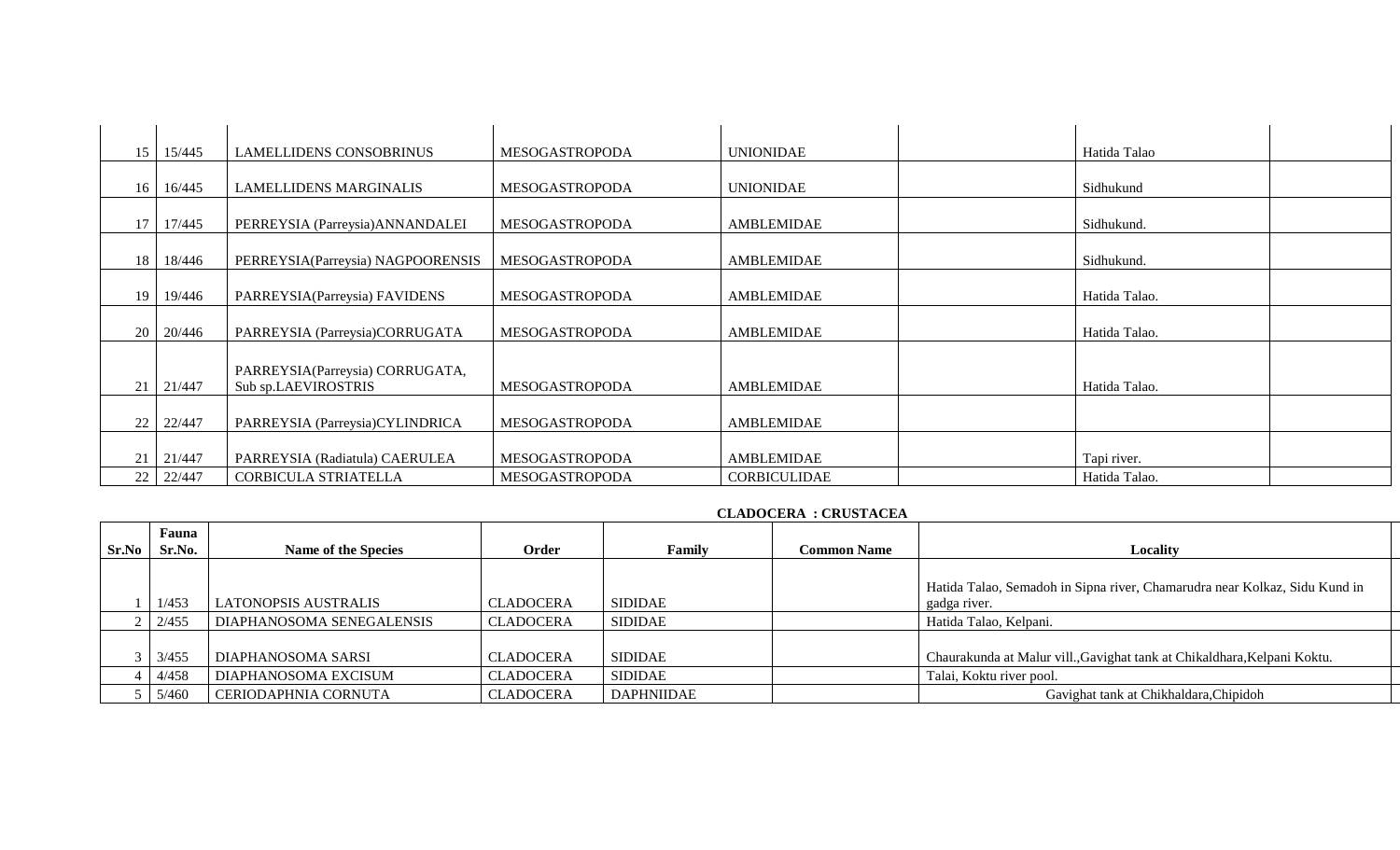| 6               | 6/460            | DAPHNIA LUMHOLTZI             | <b>CLADOCERA</b> | <b>DAPHNIIDAE</b>     | Gobiya Nala Waterpool, Sipna river, Semadoh.                          |
|-----------------|------------------|-------------------------------|------------------|-----------------------|-----------------------------------------------------------------------|
|                 | 7/463            | SIMOCEPHALUS VETULUS          | <b>CLADOCERA</b> | <b>DAPHNIIDAE</b>     | Gurgipati, Tapi river near Rangubeli.                                 |
| 8               | 8/463            | SIMOCEPHALUS SERRULATUS       | <b>CLADOCERA</b> | <b>DAPHNIIDAE</b>     | Godga river near Dhakna, Talai.                                       |
| 9               | 9/466            | <b>SCAPHOLEBERIS KINGI</b>    | <b>CLADOCERA</b> | <b>DAPHNIIDAE</b>     | Hatida Talao, Chipidoh.                                               |
|                 |                  |                               |                  |                       |                                                                       |
| 10 <sup>1</sup> | 10/466           | <b>MOINA MICRURA</b>          | <b>CLADOCERA</b> | <b>MONIDAE</b>        | Malur of Chaurakunda, Dharni, Chadupati, Choppan vill.                |
|                 |                  |                               |                  |                       |                                                                       |
|                 | $11 \mid 11/469$ | <b>MACROTHRIX SPINOSA</b>     | <b>CLADOCERA</b> | <b>MACROTHRICIDAE</b> | Govilghat-Chikaldara, Gurgipati, kelpani, Koktu, Salona tank-Ghatang. |
| 12              | 12/471           | <b>ECHINISCA TRISERIALIS</b>  | <b>CLADOCERA</b> | <b>MACROTHRICIDAE</b> | Gurgipati, Tapi river near Rangubeli.                                 |
|                 |                  |                               |                  |                       |                                                                       |
|                 | 13   13/471      | <b>ILYOCRYPTUS SPINIFER</b>   | <b>CLADOCERA</b> | <b>MACROTHRICIDAE</b> | Kolkaz, Chipidoh, Churni tank Churni vill. On Jarida Rd.              |
| 14              | 14/474           | PLEUROXUX ADUNCUS             | <b>CLADOCERA</b> | <b>CHYDORIDAE</b>     | Ambhadoh, Govilghat at Chikhaldhara.                                  |
| 15              | 15/475           | <b>CHYDORUS VENTRICOSUS</b>   | <b>CLADOCERA</b> | <b>CHYDORIDAE</b>     | Kolkaz, Hatida Talao.                                                 |
| 16              | 16/475           | <b>CHYDORUS RETICULATUS</b>   | <b>CLADOCERA</b> | <b>CHYDORIDAE</b>     | Kapra river.                                                          |
| 17 <sup>1</sup> | 17/478           | CHYDORUS EURYNOTUS BREHMI     | <b>CLADOCERA</b> | <b>CHYDORIDAE</b>     | Gavighat tank at Chikhaldara.                                         |
|                 |                  |                               |                  |                       |                                                                       |
| 18              | 18/478           | <b>DUNHEVEDIA CRASSA</b>      | <b>CLADOCERA</b> | <b>CHYDORIDAE</b>     | Water pools near Dhakna, Malur-Chaurakund.                            |
|                 |                  |                               |                  |                       |                                                                       |
| 19              | 19/481           | PSEUDOCHYDORUS GLOBOSUS       | <b>CLADOCERA</b> | <b>CHYDORIDAE</b>     | Chaurakunda at Malur vill., Tapi river kunda at Rangubeli.            |
|                 |                  |                               |                  |                       |                                                                       |
|                 | 20   20/482      | ALONA DAVIDI PUNCTATA         | <b>CLADOCERA</b> | <b>CHYDORIDAE</b>     | Hatumarita, Chaurakunda at Malur vill., Kapra river.                  |
| 21              | 21/483           | <b>ALONA COSTATA</b>          | <b>CLADOCERA</b> | <b>CHYDORIDAE</b>     | Govilghat at Chikaldhara, Hatida Talao.                               |
| 22              | 22/483           | ALONA PULCHELLA               | <b>CLADOCERA</b> | <b>CHYDORIDAE</b>     | Govilghat -Chikhaldhara, Chamhar height.                              |
|                 |                  |                               |                  |                       |                                                                       |
|                 | $23 \mid 23/486$ | <b>ALONA RECTANGULA</b>       | <b>CLADOCERA</b> | <b>CHYDORIDAE</b>     | Chamhar-Vdhada height, Govilghat-Chikaldhara                          |
| 24              | 24/486           | LEYDIGIA CILIATA MELGHATENSIS | <b>CLADOCERA</b> | <b>CHYDORIDAE</b>     | Gavilghat tank near Chikaldhara.                                      |
| 25              | 25/490           | <b>BIAPERTURA AFFINIS</b>     | <b>CLADOCERA</b> | <b>CHYDORIDAE</b>     | Chadeurpati.                                                          |
|                 |                  |                               |                  |                       |                                                                       |
|                 |                  |                               |                  |                       |                                                                       |
| 26 <sup>1</sup> | 26/490           | BIAPERTURA VERRUCOSA          | <b>CLADOCERA</b> | <b>CHYDORIDAE</b>     | Chamhar height, Kapra river, Chaurakunda at Chopan vill.              |
|                 |                  |                               |                  |                       |                                                                       |